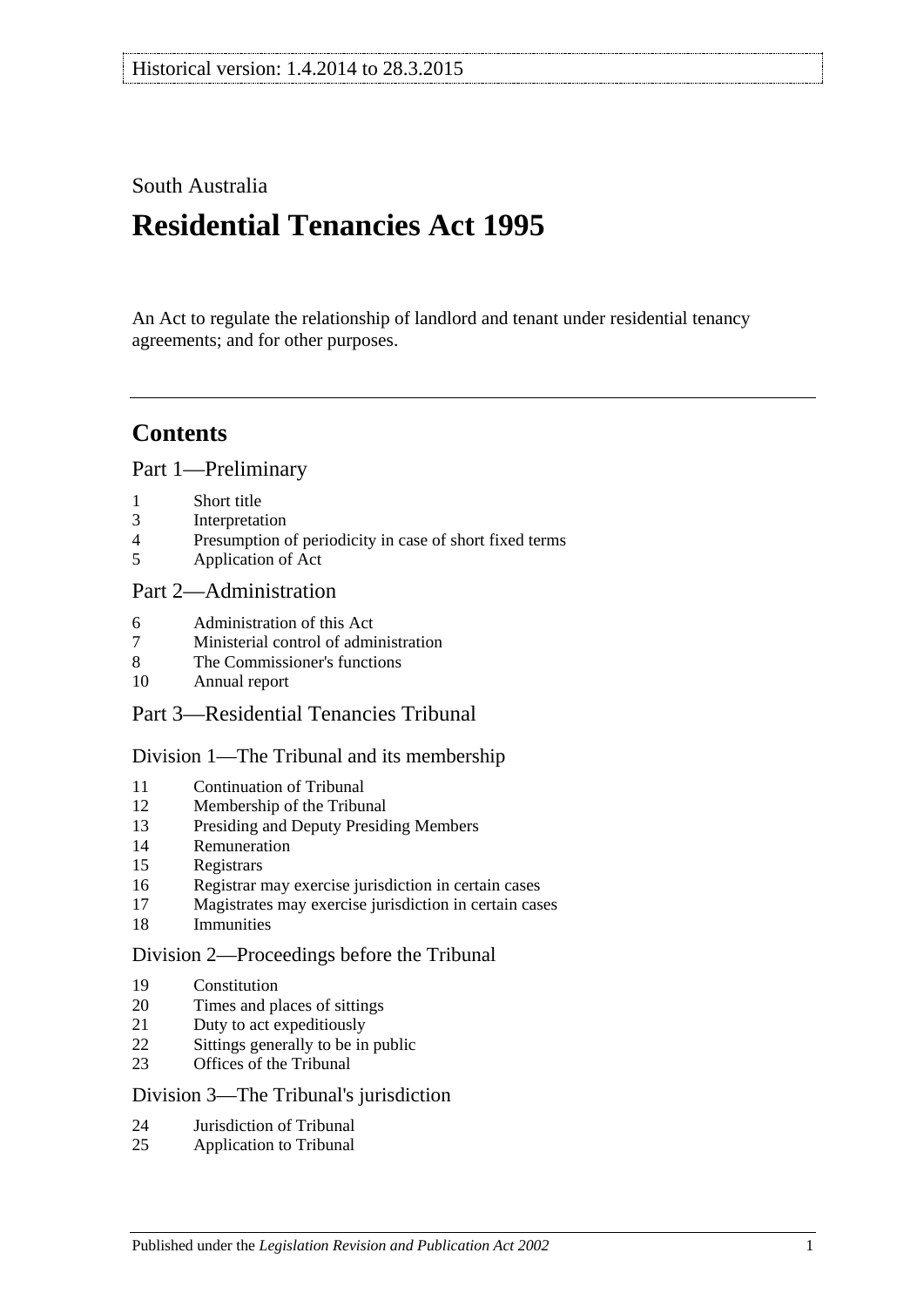#### [Division 5—Evidentiary and procedural powers](#page-14-1)

- [Tribunal's powers to gather evidence](#page-14-2)<br>32 Procedural powers of Tribunal
- [Procedural powers of Tribunal](#page-15-0)
- [General powers of the Tribunal to cure irregularities](#page-16-0)

#### [Division 7—Judgments and orders](#page-16-1)

- [Special powers to make orders and give relief](#page-16-2)
- [Enforcement of orders](#page-17-0)
- [Application to vary or set aside order](#page-17-1)
- [Costs](#page-17-2)

#### [Division 8—Obligation to give reasons for decisions](#page-17-3)

[Reasons for decisions](#page-17-4)

#### [Division 9—Reservation of questions of law and appeals](#page-18-0)

- [Reservation of questions of law](#page-18-1)
- [Appeals](#page-18-2)

[Division 10—Miscellaneous](#page-18-3)

- [Entry and inspection of property](#page-18-4)
- [Contempt of the Tribunal](#page-18-5)
- [Punishment of contempts](#page-18-6)
- [Fees](#page-19-0)
- [Procedural rules](#page-19-1)

### [Part 4—Mutual rights and obligations of landlord and tenant](#page-19-2)

#### [Division A1—Before entering into residential tenancy agreement](#page-19-3)

47A [Prospective tenant to be notified of sale of premises](#page-19-4)

#### [Division 1—Entering into residential tenancy agreement](#page-20-0)

- [Information to be provided by landlords to tenants](#page-20-1)
- [Residential tenancy agreements](#page-21-0)
- [Cost of preparing agreement](#page-22-0)
- [False information from tenant](#page-22-1)

#### [Division 2—Discrimination against tenants with children](#page-23-0)

[Discrimination against tenants with children](#page-23-1)

#### [Division 3—Rent](#page-23-2)

- [Permissible consideration for residential tenancy](#page-23-3)
- [Rent in advance](#page-24-0)
- [Variation of rent](#page-24-1)
- [Excessive rent](#page-25-0)
- 56A [Manner of payment of rent](#page-26-0)
- [Landlord's duty to keep proper records of rent and other payments](#page-26-1)
- [Duty to provide statement or give receipt for rent](#page-27-0)
- 58A [Payment of rent by electronic transaction](#page-27-1)
- [Accrual and apportionment of rent](#page-27-2)
- [Abolition of distress for rent](#page-27-3)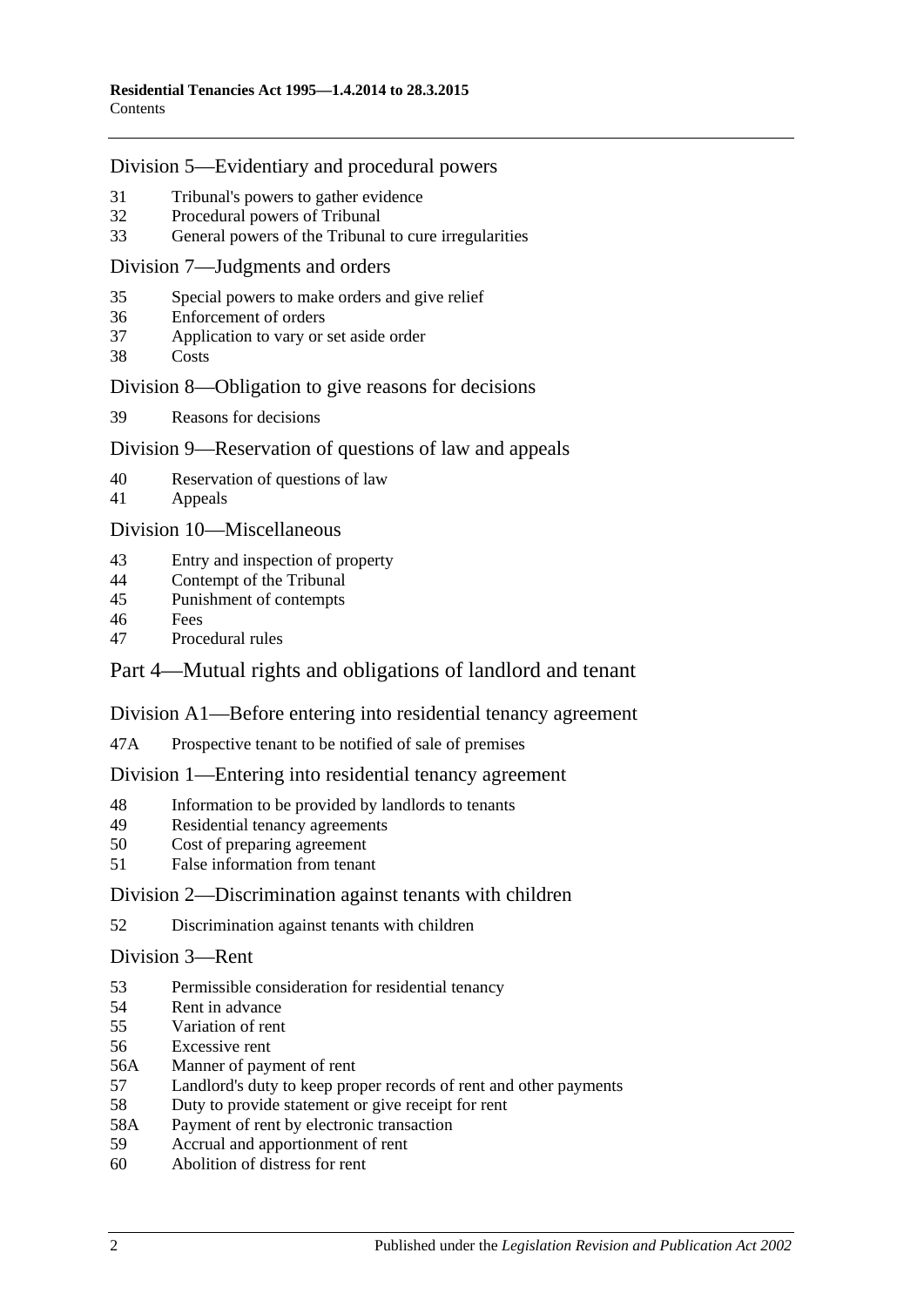#### [Division 4—Bonds](#page-27-4)

- 61 [Bond](#page-27-5)
- 62 [Receipt of bond and transmission to Commissioner](#page-28-0)
- 63 [Repayment of bond](#page-28-1)

### [Division 5—Tenant's entitlement to possession and quiet enjoyment](#page-30-0)

- 64 [Vacant possession etc](#page-30-1)
- 65 [Quiet enjoyment](#page-31-0)

### [Division 6—Security of premises](#page-31-1)

66 [Security of premises](#page-31-2)

### [Division 7—Landlord's obligation in regard to condition of the premises](#page-31-3)

- 67 [Cleanliness](#page-31-4)
- 68 [Landlord's obligation to repair](#page-32-0)

### [Division 8—Tenant's obligations in relation to the premises and ancillary property](#page-33-0)

- 69 [Tenant's responsibility for cleanliness, damage and loss](#page-33-1)
- 70 [Alteration of premises](#page-33-2)

### [Division 9—Tenant's conduct on the premises](#page-34-0)

71 [Tenant's conduct](#page-34-1)

### [Division 9A—Landlord's obligation to advise of sale of premises](#page-34-2)

71A [Sale of residential premises](#page-34-3)

### [Division 10—Landlord's right of entry](#page-34-4)

72 [Right of entry](#page-34-5)

### [Division 11—Statutory charges](#page-36-0)

### 73 [Statutory charges](#page-36-1)

### [Division 12—Assignment](#page-37-0)

74 [Assignment of tenant's rights under residential tenancy agreement](#page-37-1)

### [Division 13—Tenant's vicarious liability](#page-38-0)

75 [Vicarious liability](#page-38-1)

### [Division 14—Harsh or unconscionable terms](#page-39-0)

76 [Harsh or unconscionable terms](#page-39-1)

### [Division 15—Miscellaneous](#page-39-2)

- 77 [Accelerated rent and liquidated damages](#page-39-3)
- 78 [Duty of mitigation](#page-39-4)
- 78A [Compensation for expenses](#page-39-5)

### [Part 5—Termination of residential tenancy agreements](#page-40-0)

### [Division 1—Termination generally](#page-40-1)

79 [Termination of residential tenancy](#page-40-2)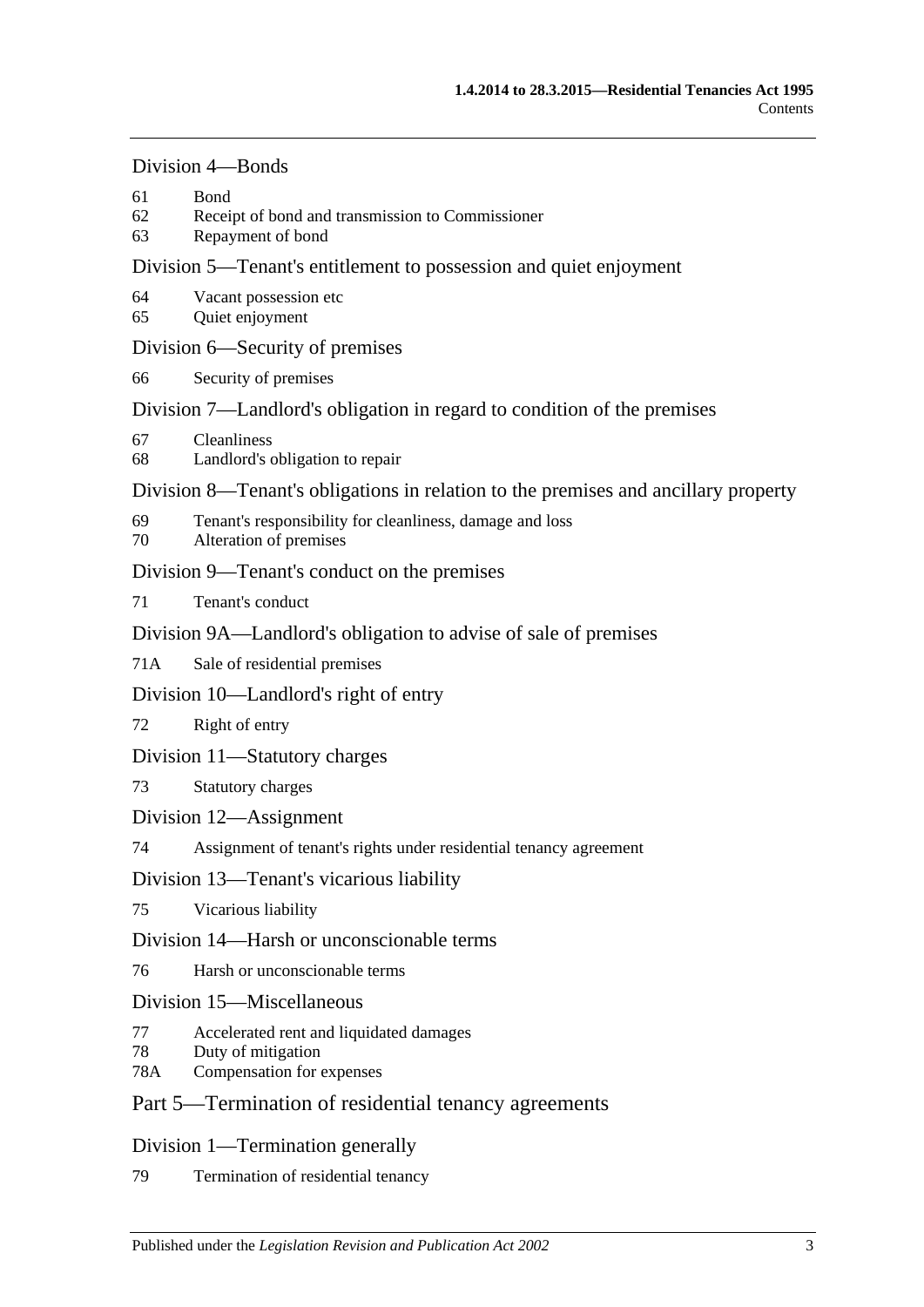#### 79A [Agreement for fixed term continues if not terminated](#page-40-3)

[Division 2—Termination by the landlord](#page-40-4)

- 80 [Notice of termination by landlord on ground of breach of agreement](#page-40-5)
- 81 [Termination because possession is required by landlord for certain purposes](#page-42-0)
- 82 [Termination of residential tenancy by community housing providers with members who](#page-42-1)  [are tenants](#page-42-1)
- 83 [Termination by landlord without specifying a ground of termination](#page-43-0)
- 83A [Notice to be given at end of fixed term](#page-43-1)
- 83B [Termination where agreement frustrated](#page-43-2)
- 84 [Limitation of right to terminate](#page-44-0)

#### [Division 3—Termination by tenant](#page-44-1)

- 85 [Notice of termination by tenant on ground of breach of the agreement](#page-44-2)
- 85A [Termination by tenant if residential premises for sale](#page-45-0)
- 86 [Termination by tenant without specifying a ground of termination](#page-45-1)
- 86A [Notice to be given at end of fixed term](#page-45-2)
- 86B [Termination where agreement frustrated](#page-45-3)

[Division 4—Termination by the Tribunal](#page-45-4)

- 87 [Termination on application by landlord](#page-45-5)
- 88 [Termination on application by tenant](#page-46-0)
- 89 [Termination based on hardship](#page-46-1)
- 90 [Tribunal may terminate tenancy if tenant's conduct unacceptable](#page-46-2)

#### [Division 5—Notices of termination](#page-48-0)

- 91 [Form of notice of termination](#page-48-1)<br>92 Termination of periodic tenan
- [Termination of periodic tenancy](#page-48-2)
- 92A [Notice of termination void if no action taken](#page-48-3)

#### [Division 6—Repossession of premises](#page-49-0)

- 93 [Order for possession](#page-49-1)
- 94 [Abandoned premises](#page-49-2)
- 95 [Repossession of premises](#page-50-0)<br>96 Forfeiture of head tenancy
- 96 [Forfeiture of head tenancy not to result automatically in destruction of right to possession](#page-50-1)  [under residential tenancy agreement](#page-50-1)

#### [Division 7—Abandoned property](#page-51-0)

- 97 [Abandoned property](#page-51-1)
- 97A [Offence to deal with abandoned property in unauthorised way](#page-51-2)
- 97B [Action to deal with abandoned property other than personal documents](#page-51-3)
- 97C [Action to deal with abandoned personal documents](#page-52-0)

#### [Division 8—Miscellaneous](#page-52-1)

- 98 [Bailiffs](#page-52-2)
- 99 [Enforcement of orders for possession](#page-53-0)

#### [Part 5A—Residential tenancy databases](#page-53-1)

- 99A [Definitions](#page-53-2)<br>99B Application
- 99B [Application](#page-55-0)<br>99C Extra-territo
- [Extra-territorial operation of Part](#page-55-1)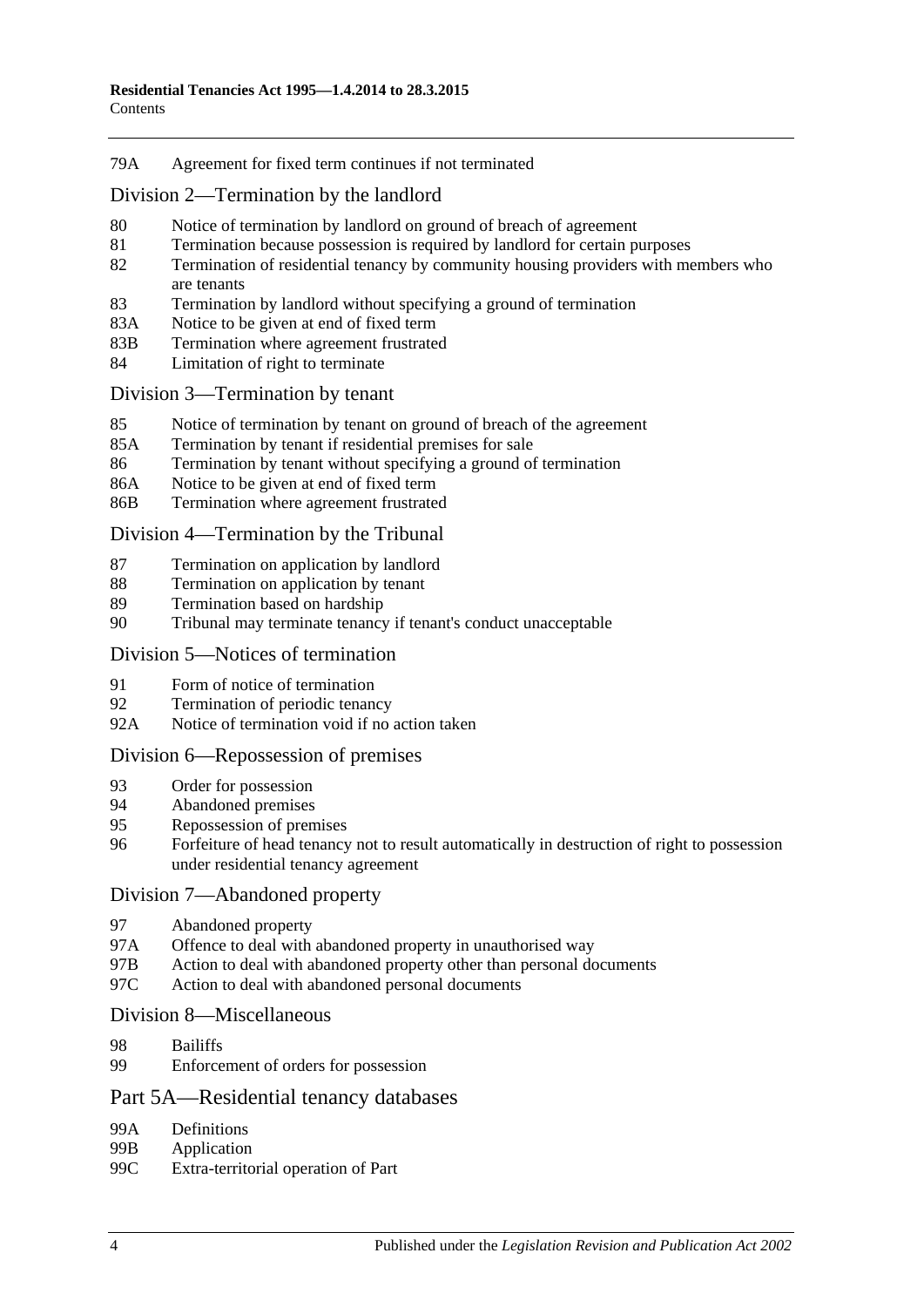- 99D [Notice of usual use of database](#page-55-2)
- 99E [Notice of listing if database used](#page-56-0)
- 99F [Listing can be made only for particular breaches by particular persons](#page-56-1)
- 99G [Further restriction on listing](#page-57-0)
- 99H [Ensuring quality of listing—landlord's or agent's obligation](#page-57-1)
- 99I [Ensuring quality of listing—database operator's obligation](#page-58-0)
- 99J [Providing copy of personal information listed](#page-58-1)
- 99K [Keeping personal information listed](#page-59-0)
- 99L [Powers of Tribunal](#page-59-1)
- 99M [Notifying relevant non-parties of Tribunal order about listing](#page-60-0)

#### [Part 6—Residential Tenancies Fund](#page-60-1)

- 100 [Residential Tenancies Fund](#page-60-2)
- 101 [Application of income](#page-60-3)
- 102 [Accounts and audit](#page-61-0)

#### Part [7—Rooming houses](#page-61-1)

#### Division [1—Interpretation](#page-61-2)

103 [Interpretation](#page-61-3)

#### Division [2—Rooming house agreements](#page-61-4)

- 104 [Standard terms of rooming house agreements](#page-61-5)
- 105 [Copies of written agreements](#page-61-6)

#### Division [3—House rules](#page-62-0)

- 105A [House rules](#page-62-1)
- 105B [Amendment of house rules](#page-62-2)
- 105C [Application to Tribunal if house rules are considered unreasonable](#page-62-3)
- 105D [Availability of house rules](#page-63-0)

#### Division [4—Mutual rights and obligations of proprietors and residents](#page-63-1)

Subdivision [1—Rent and other charges](#page-63-2)

- 105E [Permissible consideration and statutory charges](#page-63-3)
- 105F [Rent in advance](#page-63-4)
- 105G [Duty to provide statement or give receipt for payments](#page-64-0)
- 105H [Payment of rent by electronic transaction](#page-64-1)
- 105I [Rent increases](#page-65-0)
- 105J [Rent decreases](#page-65-1)

#### [Subdivision](#page-66-0) 2—Bonds

- [105K](#page-66-1) Bond
- 105L [Receipt of bond and transmission to Commissioner](#page-66-2)

Subdivision [3—Other obligations of proprietor](#page-66-3)

- 105N [Use and enjoyment of room and facilities](#page-66-4)
- 105O [Security of premises and personal property](#page-67-0)
- 105P [Obligation to repair and keep room and premises clean](#page-67-1)
- 105Q [Sale of rooming house](#page-68-0)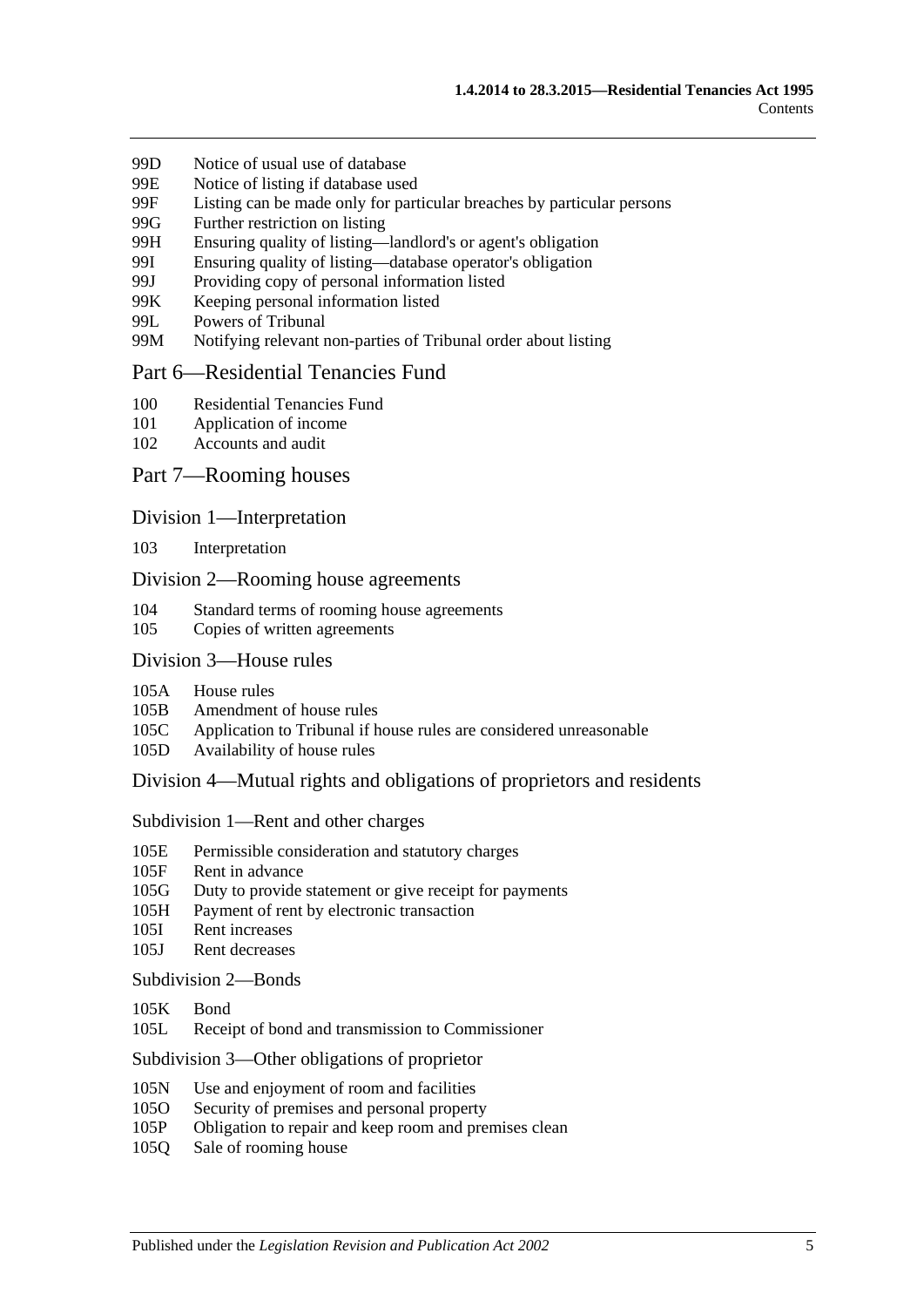Subdivision [4—Other obligations of resident](#page-68-1)

105R [General obligations of resident](#page-68-2)

Subdivision [5—Miscellaneous](#page-68-3)

105S [Accelerated rent and liquidated damages](#page-68-4)

105T [Goods not to be taken in lieu of amounts owing to proprietor](#page-69-0)

Division [5—Termination of rooming house agreement](#page-69-1)

105U [Termination of rooming house agreement](#page-69-2)

- 105V [Abandoned room](#page-70-0)
- 105W [Abandoned property](#page-70-1)

[Part 8—Dispute resolution](#page-71-0)

[Division 1—Conciliation](#page-71-1)

Subdivision [1—Definitions for this Division](#page-71-2)

106 [Definitions](#page-71-3)

Subdivision [2—Conciliation of dispute by Commissioner](#page-72-0)

107 [Conciliation by Commissioner](#page-72-1)

Subdivision [3—Conciliation of dispute by Tribunal](#page-72-2)

108 [Referral of dispute to conciliation conference](#page-72-3)

Subdivision [4—Duties and procedure](#page-73-0)

108A [Duties of conciliators](#page-73-1)

108B [Procedure](#page-73-2)

108C [Restriction on evidence](#page-73-3)

[Division 2—Intervention](#page-74-0)

109 [Power to intervene](#page-74-1)

#### [Division 3—Powers of the Tribunal](#page-74-2)

- 110 [Powers of Tribunal](#page-74-3)
- 111 [Conditional and alternative orders](#page-75-0)
- 112 [Restraining orders](#page-75-1)

#### [Division 4—Representation](#page-75-2)

- 113 [Representation in proceedings before Tribunal](#page-75-3)
- 114 [Remuneration of representative](#page-76-0)

#### [Part 9—Miscellaneous](#page-76-1)

- 115 [Contract to avoid Act](#page-76-2)
- 117 [Notice by landlord not waived by acceptance of rent](#page-76-3)
- 117A [Liability to prosecution not to derogate from civil liability](#page-76-4)
- 118 [Exemptions](#page-77-0)
- 119 [Tribunal may exempt agreement or premises from provision of Act](#page-77-1)
- 120 [Service](#page-77-2)
- 121 [Regulations](#page-77-3)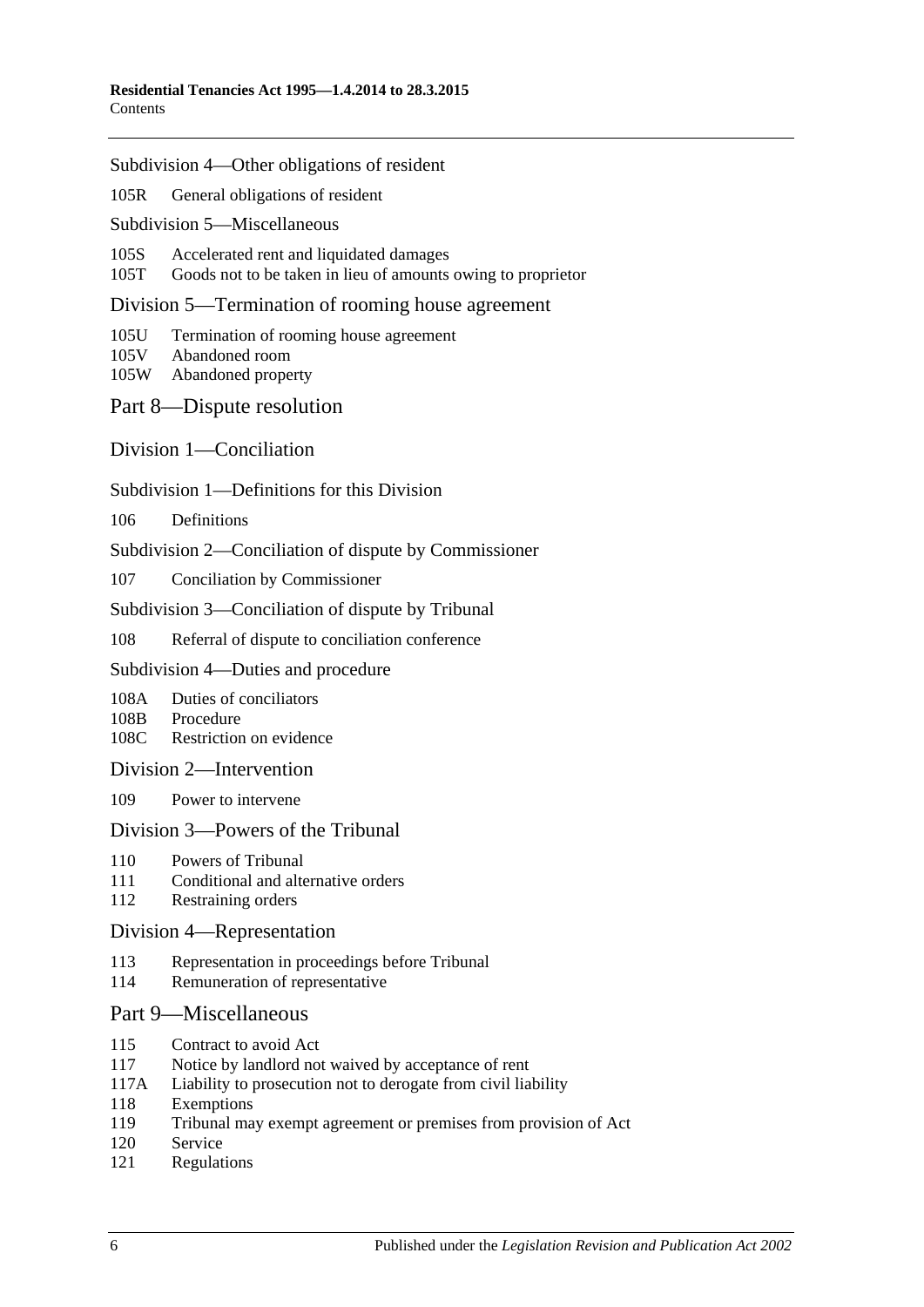Schedule 1—Transitional provisions—*[Residential Tenancies \(Miscellaneous\)](#page-78-0)  [Amendment Act](#page-78-0) 2013*

- 1 [Interpretation](#page-78-1)
- 2 [Operation of amendments](#page-78-2)
- 3 [Registrar and deputy registrars](#page-78-3)
- 4 [Jurisdiction of Tribunal](#page-78-4)
- 5 [Interest payable on repayment of bond](#page-79-0)
- 6 [Abandoned property](#page-79-1)
- 7 [Application to existing house rules](#page-79-2)
- 8 [Other provisions](#page-79-3)

[Legislative history](#page-80-0)

#### <span id="page-6-0"></span>**The Parliament of South Australia enacts as follows:**

## **Part 1—Preliminary**

#### <span id="page-6-1"></span>**1—Short title**

This Act may be cited as the *Residential Tenancies Act 1995*.

#### <span id="page-6-2"></span>**3—Interpretation**

(1) In this Act, unless the contrary intention appears—

*ancillary property* means property (not forming part of premises subject to a residential tenancy agreement) that is provided by the landlord, either under the residential tenancy agreement or independently of the agreement, for use by the tenant;

*bond* means an amount a tenant is required to pay under a residential tenancy agreement, or an agreement collateral to a residential tenancy agreement, as security for the performance of obligations under a residential tenancy agreement;

*Commissioner* means the Commissioner for Consumer Affairs;

*domestic facility requiring instructions* means an appliance or device provided by a landlord for the use of a tenant for which it would be reasonable to expect the tenant to require instructions;

*Fund* means the Residential Tenancies Fund;

*housing improvement notice* means a notice of intention to declare premises substandard, a notice declaring premises to be substandard, or a notice fixing the maximum rent payable for premises, under Part 7 of the *[Housing Improvement](http://www.legislation.sa.gov.au/index.aspx?action=legref&type=act&legtitle=Housing%20Improvement%20Act%201940)  Act [1940](http://www.legislation.sa.gov.au/index.aspx?action=legref&type=act&legtitle=Housing%20Improvement%20Act%201940)*;

#### *landlord* means—

- (a) the person who grants the right of occupancy under a residential tenancy agreement; or
- (b) a successor in title to the tenanted premises whose title is subject to the tenant's interest,

and includes a prospective landlord and a former landlord;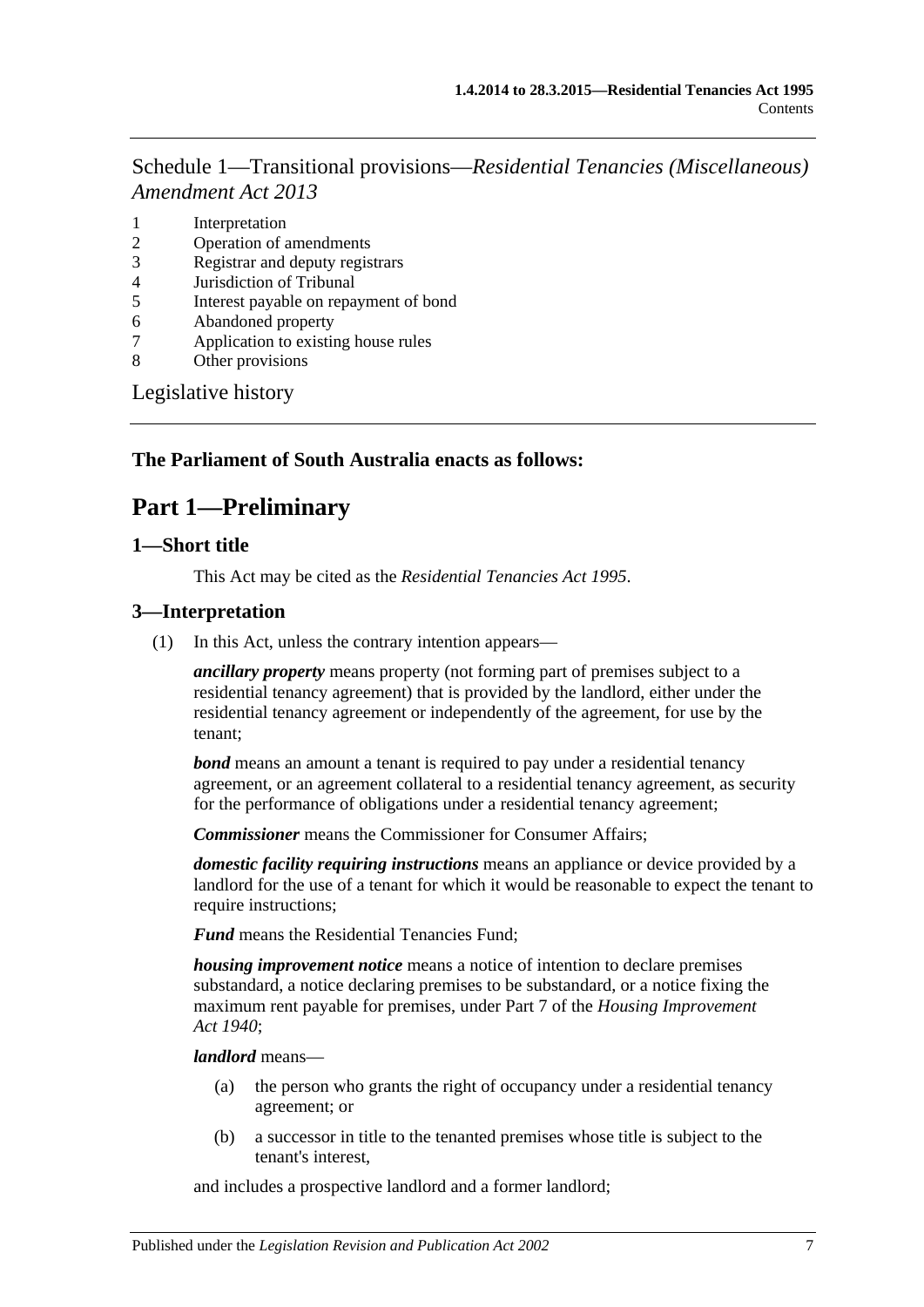*lawyer* means a person entitled to practise the profession of the law under the *[Legal](http://www.legislation.sa.gov.au/index.aspx?action=legref&type=act&legtitle=Legal%20Practitioners%20Act%201981)  [Practitioners Act](http://www.legislation.sa.gov.au/index.aspx?action=legref&type=act&legtitle=Legal%20Practitioners%20Act%201981) 1981*;

*personal documents* means official documents, photographs, correspondence or other documents that it would be reasonable to expect a person might wish to keep;

*premises* includes a part of premises;

*registered community housing provider* means a community housing provider registered under the *Community Housing Providers National Law*;

*rent* means an amount payable under a residential tenancy agreement for the right to occupy premises for a period of the tenancy;

*residential premises* means premises for occupation as a place of residence;

*residential tenancy agreement* means an agreement (other than a rooming house agreement) under which a person grants another person, for valuable consideration, a right (which may, but need not, be an exclusive right<sup>1</sup>) to occupy premises for the purpose of residence;

*rooming house* means residential premises in which—

- (a) rooms are available, on a commercial basis, for residential occupation; and
- (b) accommodation is available for at least three persons on a commercial basis;

*rooming house agreement* means an agreement under which accommodation is provided (with or without meals, or other facilities or services) in a rooming house;

*rooming house proprietor* means a person who carries on a business involving the provision of accommodation under rooming house agreements;

*rooming house resident* means a person who boards or lodges in a rooming house;

*Rules* means the rules of the Tribunal;

*statutory charges* means—

- (a) rates or charges imposed under the *[Local Government Act](http://www.legislation.sa.gov.au/index.aspx?action=legref&type=act&legtitle=Local%20Government%20Act%201999) 1999*; and
- (b) rates or charges imposed under the *[Water Industry Act](http://www.legislation.sa.gov.au/index.aspx?action=legref&type=act&legtitle=Water%20Industry%20Act%202012) 2012*; and
- (c) land tax under the *[Land Tax Act](http://www.legislation.sa.gov.au/index.aspx?action=legref&type=act&legtitle=Land%20Tax%20Act%201936) 1936*; and
- (d) levies under the *[Emergency Services Funding Act](http://www.legislation.sa.gov.au/index.aspx?action=legref&type=act&legtitle=Emergency%20Services%20Funding%20Act%201998) 1998*; and
- (e) levies under the *[Natural Resources Management Act](http://www.legislation.sa.gov.au/index.aspx?action=legref&type=act&legtitle=Natural%20Resources%20Management%20Act%202004) 2004*; and
- (f) any charges of a kind imposed under an Act and declared by regulation to be statutory charges;

*tenancy dispute* means—

- (a) a claim under a residential tenancy agreement, a rooming house agreement, or an agreement collateral to a residential tenancy agreement or a rooming house agreement; or
- (b) a dispute between parties or former parties to a residential tenancy agreement, a rooming house agreement, or an agreement collateral to a residential tenancy agreement or a rooming house agreement, about matters arising under the agreement or this Act; or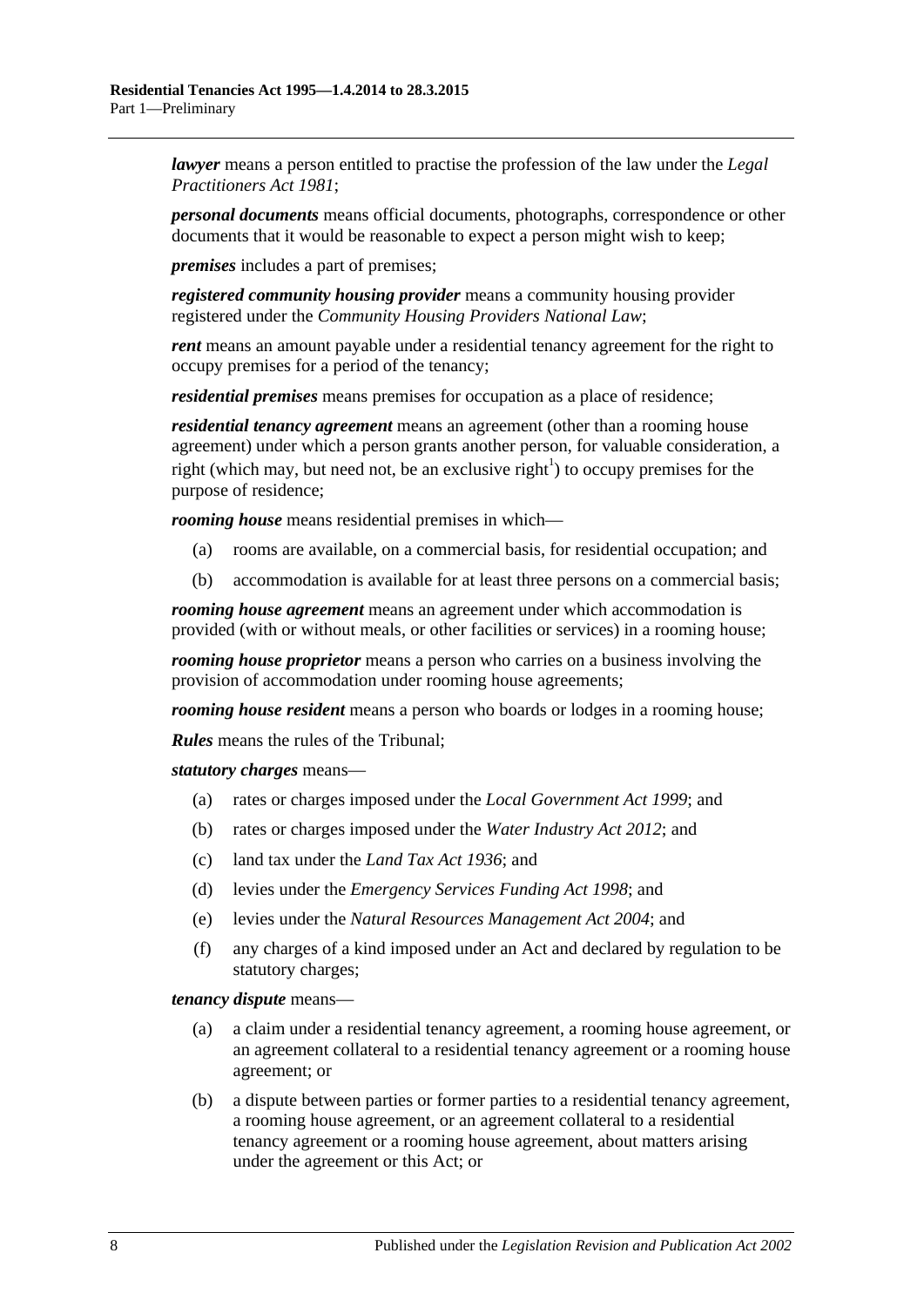(c) any matter that may be the subject of an application under this Act to the Tribunal;

*tenant* means the person who is granted a right of occupancy under a residential tenancy agreement or a person to whom the right passes by assignment or operation of law and includes a prospective tenant or a former tenant;

*Tribunal* means the Residential Tenancies Tribunal.

- (2) If this Act provides for something to be done within a specified period from a particular day, the period will be taken not to include the particular day.
- (3) If this Act provides that action may be taken after the expiration of a specified period of days, the period will be taken to be a period of clear days.
- (4) For the purposes of this Act, a residential tenancy agreement includes an agreement granting a corporation the right to occupy premises that are occupied, or that are intended to be occupied, as a place of residence by a natural person.

**Note—**

1 However, it should be noted that the Act confers certain protections against intrusion on the premises by the landlord. Hence, even if the agreement does not, in its terms, confer an exclusive right to occupation, the Act will (at least in some respects) assimilate the right of occupation to the exclusive right conferred by a lease.

#### <span id="page-8-0"></span>**4—Presumption of periodicity in case of short fixed terms**

- (1) If a residential tenancy agreement is entered into for a short fixed term, the agreement is taken to be an agreement for a periodic tenancy with a period equivalent to the length of the fixed term unless the landlord establishes that—
	- (a) the tenant genuinely wanted a tenancy ending at the end of the short fixed term and the term was fixed at the tenant's request; or
	- (b) before the residential tenancy agreement was entered into—
		- (i) the landlord gave the tenant a notice containing a warning in the form required by regulation; and
		- (ii) the tenant signed a statement in the form required by regulation acknowledging that the tenant did not expect to continue in possession of the premises after the end of the term stated in the agreement.
- (2) A *short fixed term* is a term of 90 days or less.

#### <span id="page-8-1"></span>**5—Application of Act**

- (1) This Act does not apply to—
	- (a) an agreement giving a right of occupancy in—
		- (i) a hotel or motel; or
		- (ii) an educational institution, college, hospital or nursing home; or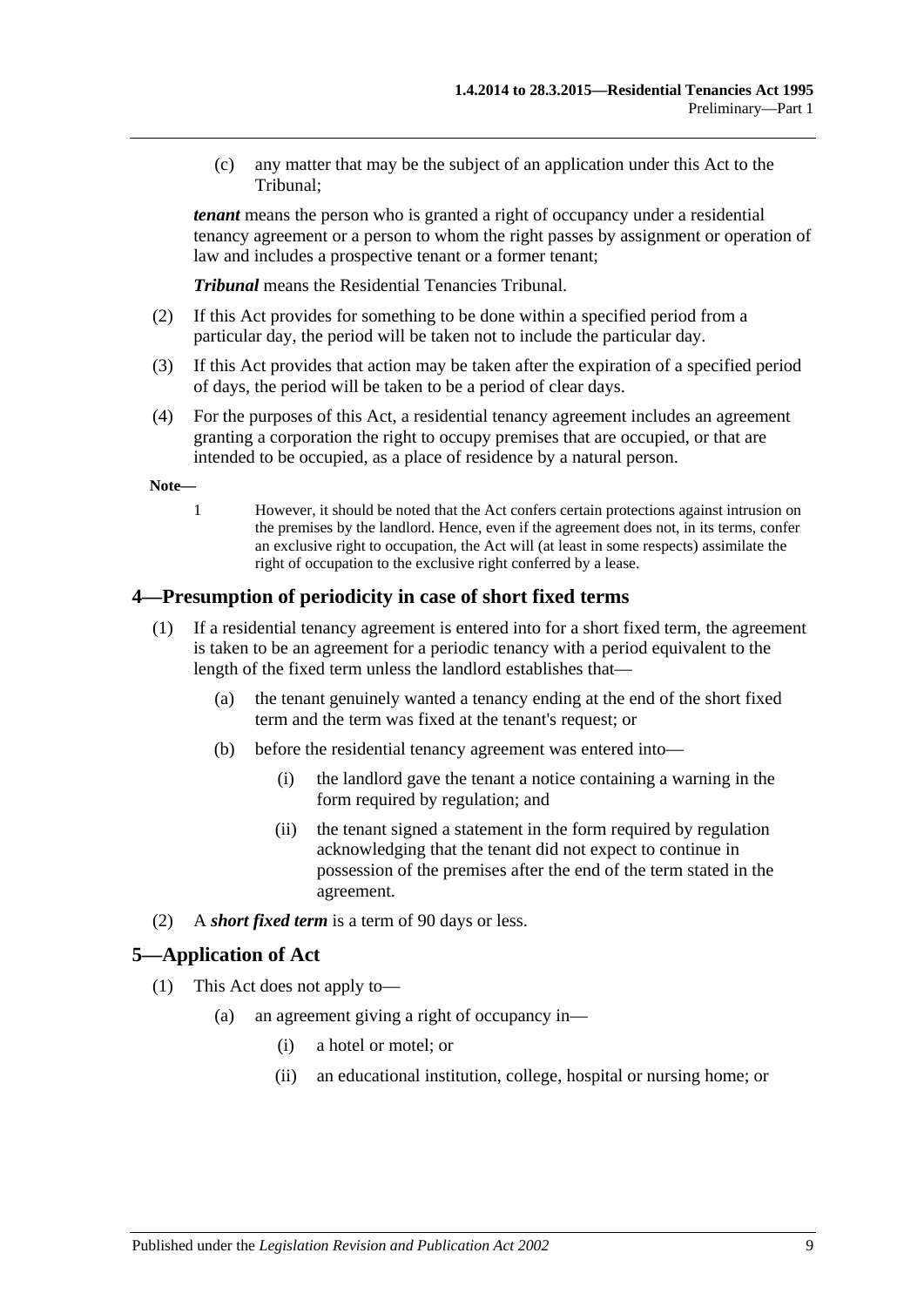#### **Example—**

<span id="page-9-1"></span>

|      |                                                                                                                                                                            |                                                                                                                                              | An agreement under which a right of occupancy is given to a student<br>in accommodation provided within an educational institution or<br>college would not be an agreement to which this Act applies (but this<br>Act would apply, subject to this Act, to an agreement under which a<br>right of occupancy is given to a student in accommodation that is not<br>within an educational institution or college). |  |
|------|----------------------------------------------------------------------------------------------------------------------------------------------------------------------------|----------------------------------------------------------------------------------------------------------------------------------------------|------------------------------------------------------------------------------------------------------------------------------------------------------------------------------------------------------------------------------------------------------------------------------------------------------------------------------------------------------------------------------------------------------------------|--|
|      |                                                                                                                                                                            | (iii)                                                                                                                                        | club premises; or                                                                                                                                                                                                                                                                                                                                                                                                |  |
|      |                                                                                                                                                                            | (iv)                                                                                                                                         | a home for aged or disabled persons administered by an eligible<br>organisation under the Aged or Disabled Persons Care Act 1954 of<br>the Commonwealth; or                                                                                                                                                                                                                                                      |  |
|      |                                                                                                                                                                            | (v)                                                                                                                                          | a retirement village within the meaning of the Retirement Villages<br>Act 1987; or                                                                                                                                                                                                                                                                                                                               |  |
|      |                                                                                                                                                                            | (vi)                                                                                                                                         | a supported residential facility within the meaning of the Supported<br><i>Residential Facilities Act 1992; or</i>                                                                                                                                                                                                                                                                                               |  |
|      |                                                                                                                                                                            | (vii)                                                                                                                                        | prescribed premises, or premises of a prescribed class; or                                                                                                                                                                                                                                                                                                                                                       |  |
|      | (ab)                                                                                                                                                                       | an agreement to which the <i>Residential Parks Act 2007</i> applies; or                                                                      |                                                                                                                                                                                                                                                                                                                                                                                                                  |  |
|      | (b)                                                                                                                                                                        | an agreement (other than a rooming house agreement) under which a person<br>boards or lodges with another; or                                |                                                                                                                                                                                                                                                                                                                                                                                                                  |  |
|      | (c)                                                                                                                                                                        | an agreement genuinely entered into for the purpose of conferring on a person<br>a right to occupy premises for a holiday; or                |                                                                                                                                                                                                                                                                                                                                                                                                                  |  |
|      | (d)                                                                                                                                                                        | an agreement conferring a right to occupy premises for the purpose of<br>residence but under which no rent is payable; or                    |                                                                                                                                                                                                                                                                                                                                                                                                                  |  |
|      |                                                                                                                                                                            | Example-                                                                                                                                     |                                                                                                                                                                                                                                                                                                                                                                                                                  |  |
|      |                                                                                                                                                                            |                                                                                                                                              | An agreement under which families exchange houses for an agreed period<br>would not be a residential tenancy agreement if no rent were payable under the<br>agreement.                                                                                                                                                                                                                                           |  |
|      | (e)                                                                                                                                                                        | an agreement for the sale of land that confers a right to occupy premises for a<br>period of 28 days or less on a party to the agreement; or |                                                                                                                                                                                                                                                                                                                                                                                                                  |  |
|      | (f)                                                                                                                                                                        | a mortgage; or                                                                                                                               |                                                                                                                                                                                                                                                                                                                                                                                                                  |  |
|      | (g)                                                                                                                                                                        |                                                                                                                                              | an agreement arising under a scheme in which-                                                                                                                                                                                                                                                                                                                                                                    |  |
|      |                                                                                                                                                                            | (i)                                                                                                                                          | a complex of adjacent premises is owned by a company; and                                                                                                                                                                                                                                                                                                                                                        |  |
|      |                                                                                                                                                                            | (ii)                                                                                                                                         | the premises are let by the company to persons who jointly have a<br>controlling interest in the company; or                                                                                                                                                                                                                                                                                                     |  |
|      | (h)                                                                                                                                                                        |                                                                                                                                              | a prescribed agreement or an agreement of a prescribed class.                                                                                                                                                                                                                                                                                                                                                    |  |
| (1a) | The regulations may exclude prescribed classes of agreements that relate to land<br>owned (wholly or in part) by the South Australian Housing Trust, or by a subsidiary of |                                                                                                                                              |                                                                                                                                                                                                                                                                                                                                                                                                                  |  |

<span id="page-9-0"></span>the South Australian Housing Trust, from the operation of [subsection](#page-9-0) (1)(e). (1b) For the purposes of this Act, an agreement conferring a right to occupy premises for a fixed term of 60 days or longer is to be taken, in the absence of proof to the contrary, not to be an agreement referred to in [subsection](#page-9-1) (1)(c).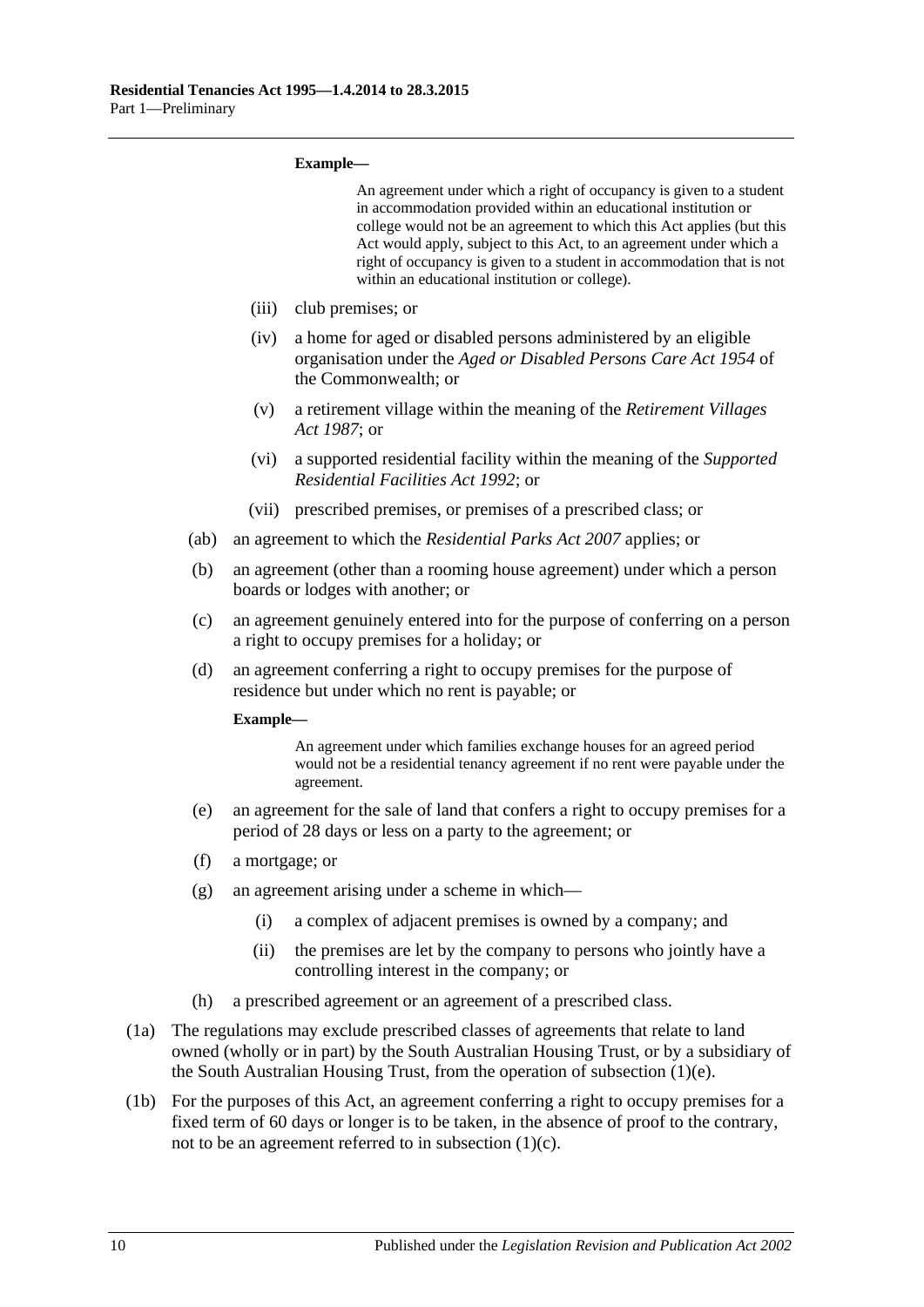- (2) The following provisions of this Act (and only those provisions) apply to residential tenancy agreements under which the South Australian Housing Trust or a subsidiary of the South Australian Housing Trust is the landlord, to residential tenancies arising under those agreements and to related disputes—
	- (a) [Part 3](#page-11-1) (*Residential Tenancies Tribunal*);
	- (ab) [Section](#page-31-0) 65 (*Quiet enjoyment*);
	- (b) [Section](#page-31-2) 66 (*Security of premises*);
	- (c) [Section](#page-34-1) 71 (*Tenant's conduct*);
	- (ca) [section](#page-45-5) 87 (*Termination on application by landlord*);
	- (d) [Section](#page-46-2) 90 (*Tribunal may terminate tenancy where tenant's conduct unacceptable*);
	- (e) [Section](#page-49-1) 93 (*Order for possession*);
	- (f) [Section](#page-53-0) 99 (*Enforcement orders for possession*);
	- (g) [Division 3](#page-74-2) of [Part 8](#page-71-0) (*Powers of the tribunal*);
	- (h) [Division 4](#page-75-2) of [Part 8](#page-71-0) (*Representation*).

## <span id="page-10-0"></span>**Part 2—Administration**

#### <span id="page-10-1"></span>**6—Administration of this Act**

The Commissioner is responsible for the administration of this Act.

#### <span id="page-10-2"></span>**7—Ministerial control of administration**

The Commissioner is, in the administration of this Act, subject to control and direction by the Minister.

#### <span id="page-10-3"></span>**8—The Commissioner's functions**

The Commissioner has the following functions:

- (a) investigating and researching matters affecting the interests of parties to residential tenancy agreements and rooming house agreements; and
- (b) publishing reports and information on subjects of interest to the parties to residential tenancy agreements and rooming house agreements; and
- (c) giving advice (to an appropriate extent) on the provisions of this Act and other subjects of interest to the parties to residential tenancy agreements and rooming house agreements; and
- (d) investigating suspected infringements of this Act and taking appropriate action to enforce the Act; and
- (e) making reports to the Minister on questions referred to the Commissioner by the Minister and other questions of importance affecting the administration of this Act; and
- (f) administering the Fund.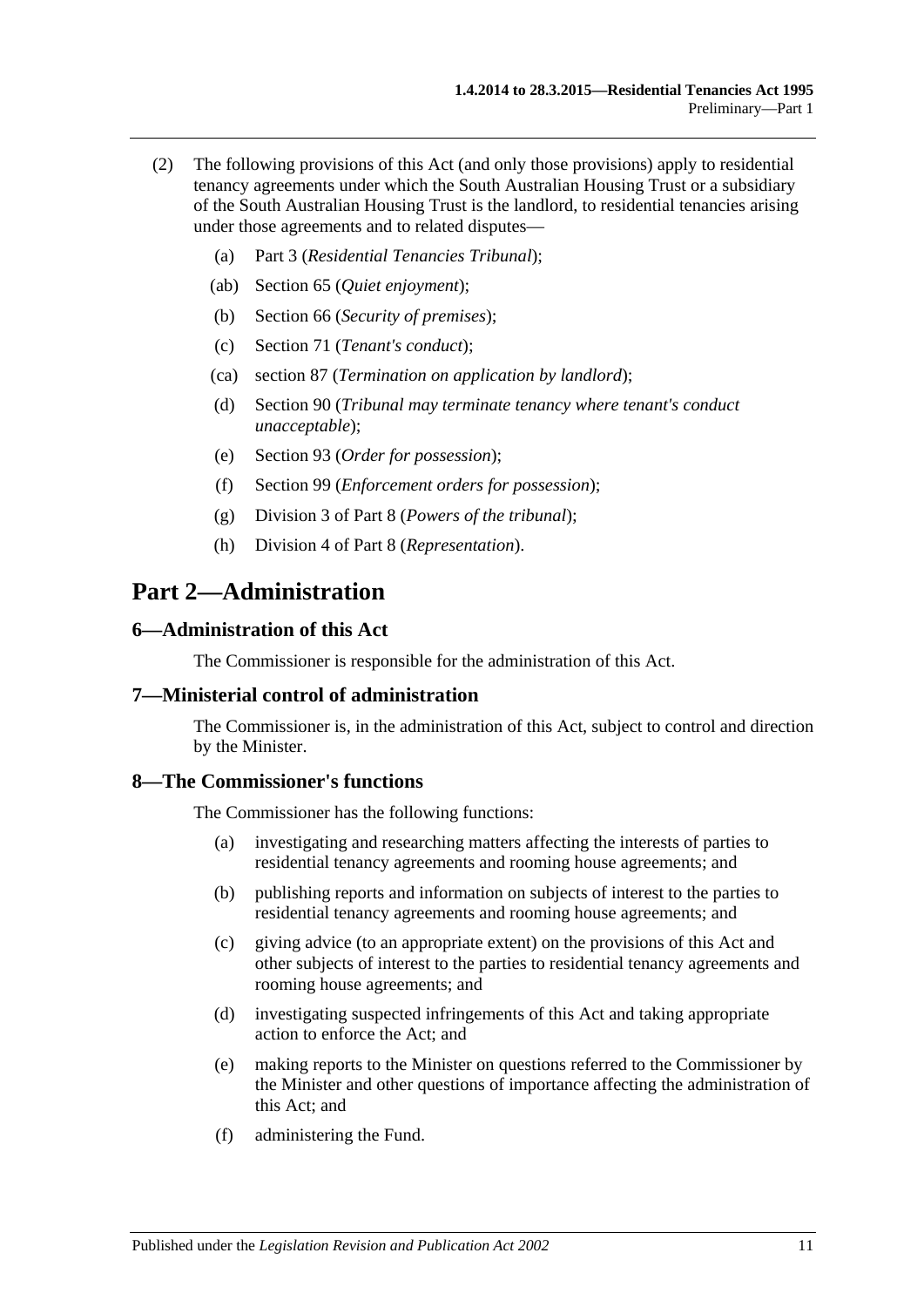### <span id="page-11-0"></span>**10—Annual report**

- (1) The Commissioner must, on or before 31 October in each year, prepare and forward to the Minister a report on the administration of this Act for the year ending on the preceding 30 June.
- (2) The report must include a report on the administration of the Fund.
- (3) The Minister must, within six sitting days after receiving a report under this section, have copies of the report laid before both Houses of Parliament.

## <span id="page-11-1"></span>**Part 3—Residential Tenancies Tribunal**

## <span id="page-11-2"></span>**Division 1—The Tribunal and its membership**

### <span id="page-11-3"></span>**11—Continuation of Tribunal**

The *Residential Tenancies Tribunal* continues in existence.

### <span id="page-11-4"></span>**12—Membership of the Tribunal**

- (1) Members of the Tribunal are appointed by the Governor.
- (2) A member of the Tribunal is appointed for a term (not exceeding five years) specified in the instrument of appointment and, at the end of a term of appointment, is eligible for reappointment.
- (3) A member of the Tribunal is appointed on conditions specified in the instrument of appointment.
- (4) The office of member of the Tribunal may be held in conjunction with an office or position in the public service of the State.
- <span id="page-11-6"></span>(5) The Governor may remove a member of the Tribunal from office for—
	- (a) breach of, or non-compliance with, a condition of appointment; or
	- (b) misconduct; or
	- (c) failure or incapacity to carry out official duties satisfactorily.
- (6) The office of a member of the Tribunal becomes vacant if the member—
	- (a) dies; or
	- (b) completes a term of office and is not reappointed; or
	- (c) resigns by written notice to the Minister; or
	- (d) is convicted of an offence punishable by imprisonment; or
	- (e) is removed from office under [subsection](#page-11-6) (5).

### <span id="page-11-5"></span>**13—Presiding and Deputy Presiding Members**

(1) The Governor may appoint a member of the Tribunal to be the Presiding Member or a Deputy Presiding Member of the Tribunal.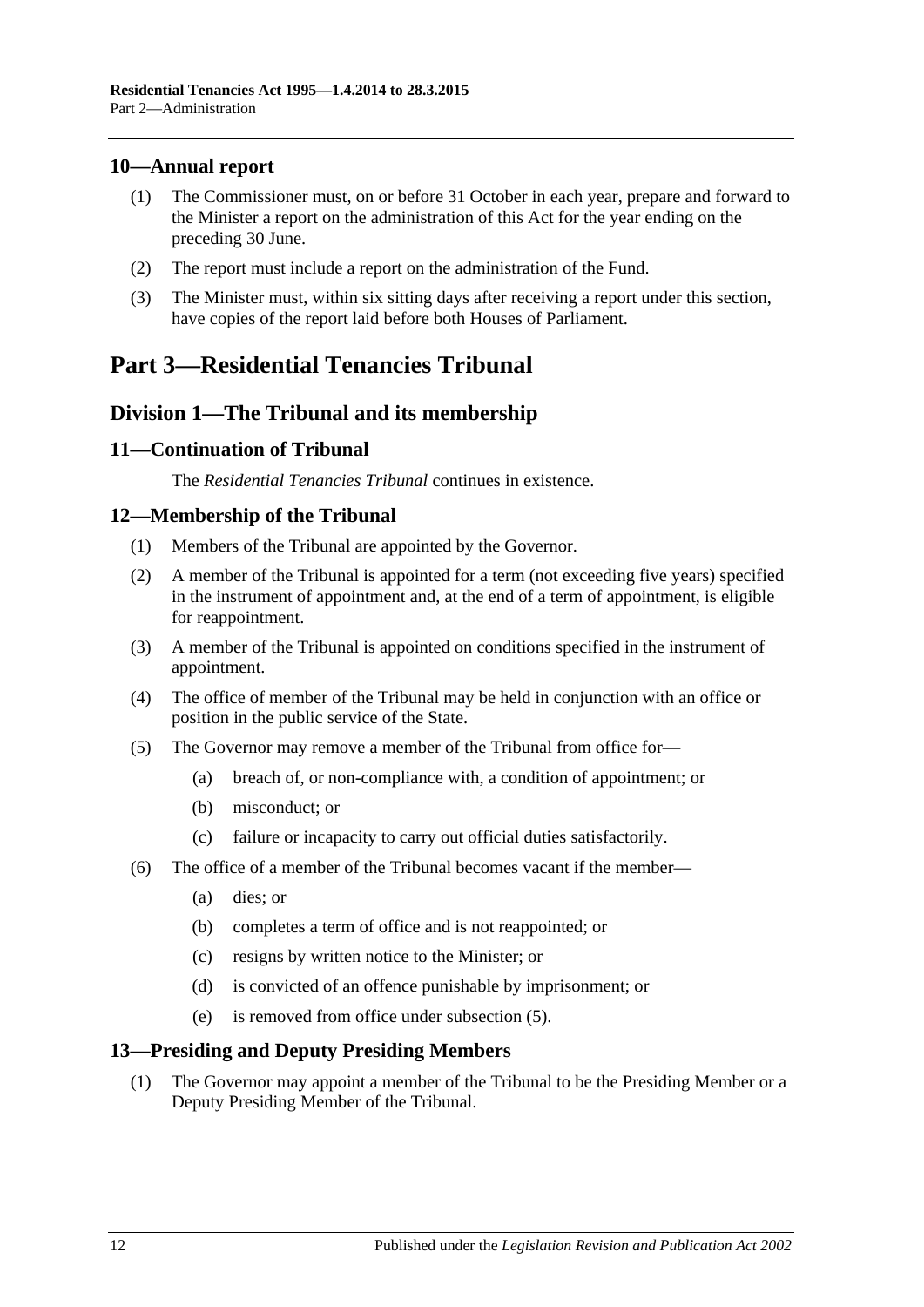- (1a) Before a member of the Tribunal is appointed (or reappointed) as the Presiding Member or a Deputy Presiding Member of the Tribunal, the Minister must consult confidentially about the proposed appointment with the Law Society of South Australia.
- (2) A person may only be appointed as the Presiding Member or a Deputy Presiding Member of the Tribunal if the person is legally qualified.
- (3) A Deputy Presiding Member may exercise powers and functions of the Presiding Member by delegation from the Presiding Member.
- (4) If the Presiding Member is absent, or there is a temporary vacancy in the office of the Presiding Member, the powers, functions and duties of the Presiding Member devolve on a Deputy Presiding Member appointed by the Governor to act in the absence of the Presiding Member or, if no such appointment has been made, on the most senior Deputy Presiding Member of the Tribunal.
- (5) A member who holds office as the Presiding Member or a Deputy Presiding Member of the Tribunal continues in that office until the term of office as member falls due for renewal and, if the member's term of office is renewed, the appointment as Presiding Member or Deputy Presiding Member may (but need not be) renewed also.

### <span id="page-12-0"></span>**14—Remuneration**

A member of the Tribunal is entitled to remuneration, allowances and expenses determined by the Governor.

### <span id="page-12-1"></span>**15—Registrars**

- (1) There is to be a registrar and 1 or more deputy registrars of the Tribunal.
- (2) The registrar and deputy registrars are to be Public Service employees.
- (3) The registrar is the Tribunal's principal administrative officer and reports to the Commissioner.
- (4) In directing the registrar in relation to the administration of the Tribunal, the Commissioner must consult with the Presiding Member of the Tribunal.

### <span id="page-12-2"></span>**16—Registrar may exercise jurisdiction in certain cases**

- (1) The registrar or a deputy registrar may—
	- (a) exercise the jurisdiction of the Tribunal if specifically authorised to do so by or under this Act; and
	- (b) subject to direction by the Presiding Member of the Tribunal—exercise the jurisdiction of the Tribunal in respect of classes of matters, or in circumstances, specified by the regulations.
- (2) The Registrar may make an order in relation to a tenancy dispute with the written consent of the parties to the dispute (and such an order operates as an order of the Tribunal).

### <span id="page-12-3"></span>**17—Magistrates may exercise jurisdiction in certain cases**

- (1) A magistrate may exercise the jurisdiction of the Tribunal.
- <span id="page-12-4"></span>(2) The regulations may prescribe a scheme for the listing of matters before magistrates.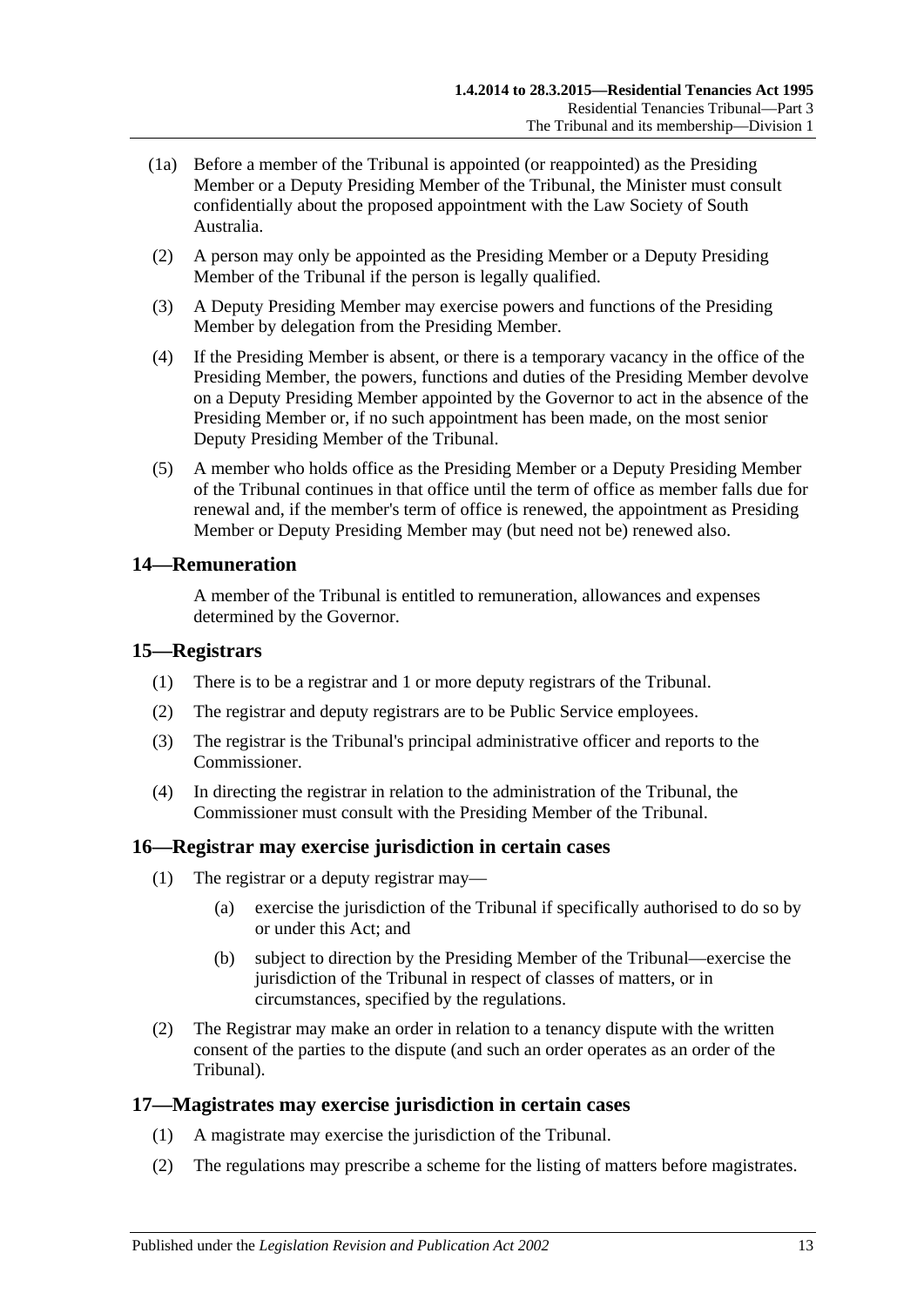- (3) A regulation cannot be made for the purposes of [subsection](#page-12-4) (2) except after the Minister has consulted with the Presiding Member of the Tribunal and the Chief Magistrate.
- (4) A magistrate exercising the jurisdiction of the Tribunal is taken to be a member of the Tribunal.

#### <span id="page-13-0"></span>**18—Immunities**

A member or officer of the Tribunal incurs no civil or criminal liability for an honest act or omission in carrying out or purportedly carrying out official functions.

## <span id="page-13-1"></span>**Division 2—Proceedings before the Tribunal**

#### <span id="page-13-2"></span>**19—Constitution**

- (1) The Tribunal is constituted for the purpose of hearing proceedings of a single member of the Tribunal.
- (2) The Tribunal may, at any one time, be separately constituted for the hearing and determination of a number of separate matters.

#### <span id="page-13-3"></span>**20—Times and places of sittings**

- (1) The Tribunal may sit at any time (including a Sunday).
- (2) The Tribunal may sit at any place.

#### <span id="page-13-4"></span>**21—Duty to act expeditiously**

The Tribunal must, where practicable, determine proceedings within 14 days after the proceedings are commenced and, if that is not practicable, as expeditiously as possible.

#### <span id="page-13-5"></span>**22—Sittings generally to be in public**

- (1) Subject to any contrary provision of an Act or regulation, the Tribunal's proceedings must be open to the public.
- (2) However, the Tribunal may, in an appropriate case, order that proceedings be held in private.

### <span id="page-13-6"></span>**23—Offices of the Tribunal**

Offices of the Tribunal will be maintained at such places as the Minister may determine.

### <span id="page-13-7"></span>**Division 3—The Tribunal's jurisdiction**

### <span id="page-13-8"></span>**24—Jurisdiction of Tribunal**

- (1) The Tribunal has—
	- (a) exclusive jurisdiction to hear and determine a tenancy dispute;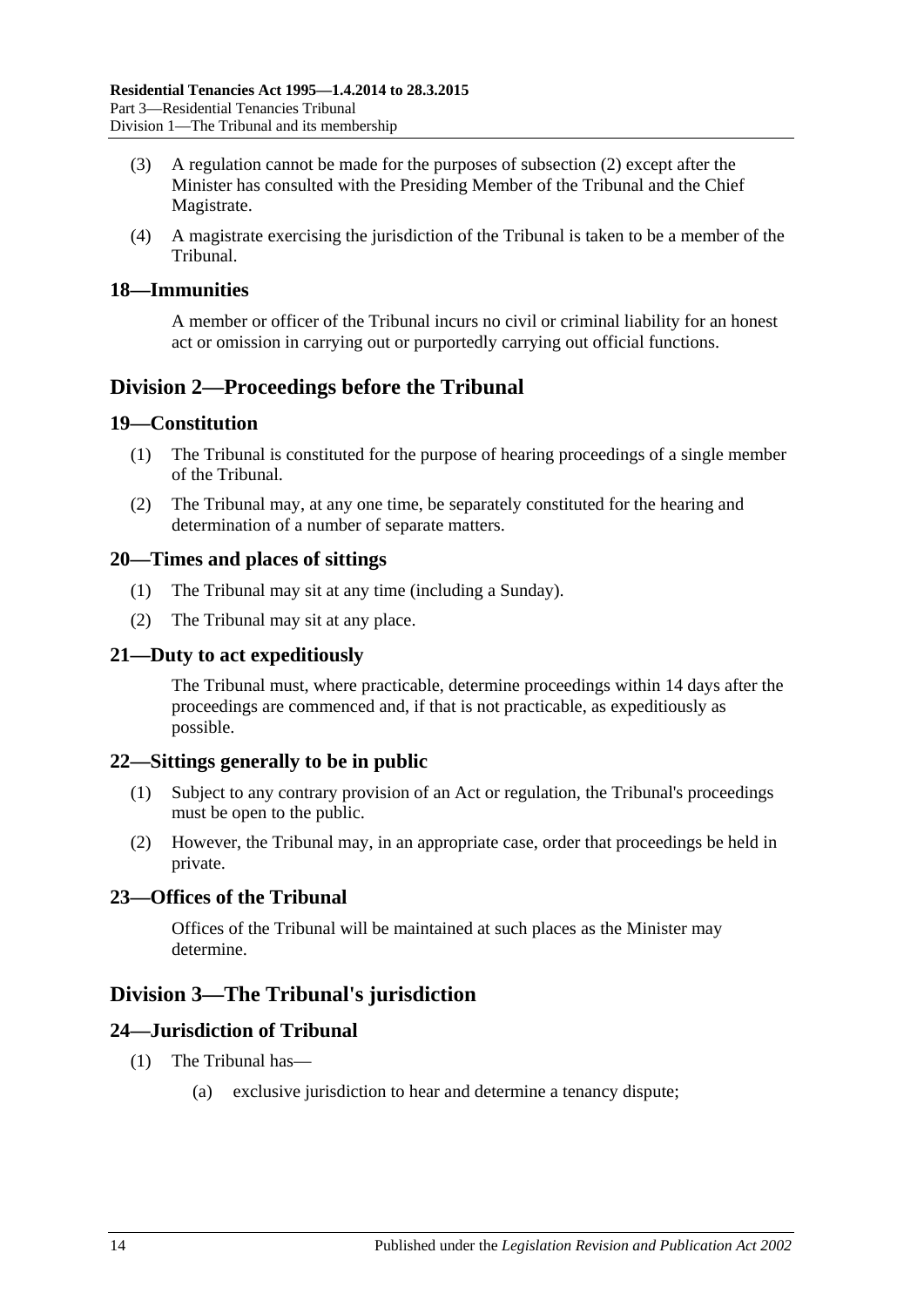- (b) subject to the regulations—jurisdiction to hear and determine claims or disputes arising from tenancies granted for residential purposes by the South Australian Housing Trust or a subsidiary of the South Australian Housing Trust, or arising under agreements collateral to such tenancies (including such agreements that may involve a third party);
- (c) the other jurisdictions conferred on the Tribunal by statute.
- (2) However, the Tribunal does not have jurisdiction to hear and determine a monetary claim if the amount claimed exceeds \$40 000 unless the parties to the proceedings consent in writing to the claim being heard and determined by the Tribunal (and if consent is given, it is irrevocable).
- <span id="page-14-3"></span>(3) If a monetary claim is above the Tribunal's jurisdictional limit, the claim and any other claims related to the same tenancy may be brought in a court competent to hear and determine a claim founded on contract for the amount of the claim.
- (4) A court in which proceedings are brought under [subsection](#page-14-3) (3) may exercise the powers of the Tribunal under this Act.
- (5) If the plaintiff in proceedings brought in a court under this section recovers less than \$40,000, the plaintiff is not entitled to costs unless the court is satisfied that there were reasonable grounds for the plaintiff to believe that the plaintiff was entitled to \$40 000 or more.

#### <span id="page-14-0"></span>**25—Application to Tribunal**

- (1) An application under this Act to the Tribunal must—
	- (a) be made in writing; and
	- (b) contain the prescribed particulars.
- <span id="page-14-4"></span>(2) Before the Tribunal proceeds to hear an application it must—
	- (a) give the applicant notice in writing setting out the time and place at which it will hear the application; and
	- (b) give to any other party—
		- (i) notice in writing setting out the time and place at which it will hear the application; and
		- (ii) notice of the nature of the application as it thinks fit.
- (3) A notice under [subsection](#page-14-4) (2) directed to an occupier or subtenant of premises need not address the occupier or subtenant by name.

### <span id="page-14-1"></span>**Division 5—Evidentiary and procedural powers**

#### <span id="page-14-5"></span><span id="page-14-2"></span>**31—Tribunal's powers to gather evidence**

- (1) For the purpose of proceedings, the Tribunal may—
	- (a) by summons signed by a member, registrar or deputy registrar of the Tribunal, require a person to attend before the Tribunal;
	- (b) by summons signed by a member, registrar or deputy registrar of the Tribunal, require the production of books, papers or documents;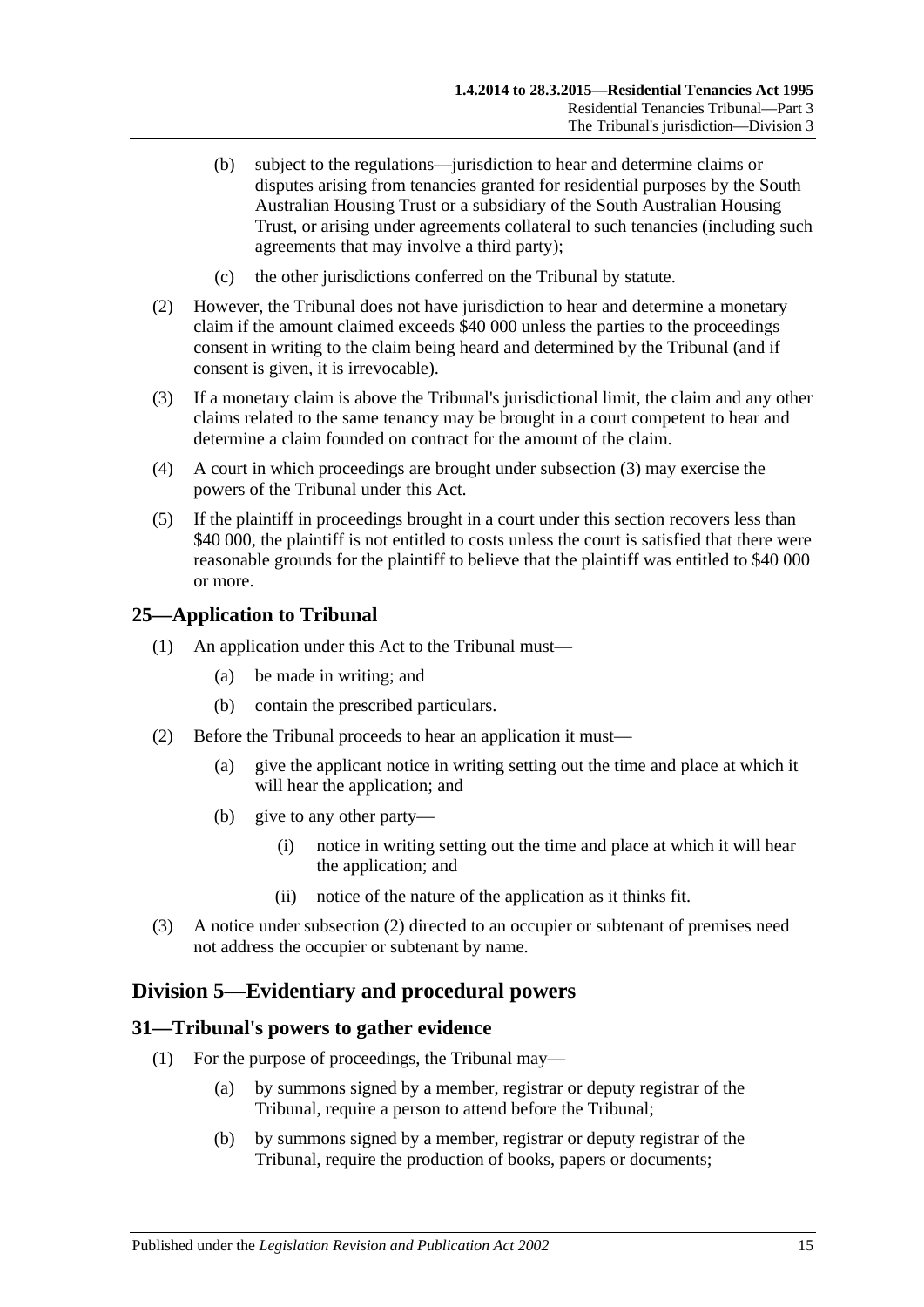- (c) inspect books, papers or documents produced before it, retain them for a reasonable period, and make copies of them, or of their contents;
- (d) require a person appearing before the Tribunal to make an oath or affirmation that the person will truly answer relevant questions put by the Tribunal or a person appearing before the Tribunal;
- (e) require a person appearing before the Tribunal (whether summoned to appear or not) to answer any relevant questions put by the Tribunal or a person appearing before the Tribunal.
- (2) If a person—
	- (a) fails without reasonable excuse to comply with a summons under [subsection](#page-14-5) (1); or
	- (b) refuses or fails to comply with a requirement of the Tribunal under [subsection](#page-14-5) (1); or
	- (c) misbehaves before the Tribunal, wilfully insults the Tribunal or interrupts the proceedings of the Tribunal,

the person is guilty of an offence.

Maximum penalty: \$2 500.

(3) Evidence before the Tribunal cannot be used in criminal proceedings except proceedings for an offence against this Act or for perjury.

### <span id="page-15-0"></span>**32—Procedural powers of Tribunal**

- (1) In proceedings the Tribunal may—
	- (a) hear an application in the way the Tribunal considers most appropriate;
	- (b) decline to entertain an application, or adjourn a hearing, until the fulfilment of conditions fixed by the Tribunal with a view to promoting the settlement of matters in dispute between the parties;
	- (c) decline to entertain an application if it considers that the application is vexatious or frivolous or involves a trivial matter or amount;
	- (d) proceed to determine an application in the absence of a party;
	- (e) extend a period prescribed by or under this Act within which an application or other step in respect of proceedings must be made or taken (even if the period had expired);
	- (f) vary or set aside an order if the Tribunal considers there are proper grounds for doing so;
	- (g) adjourn a hearing to a time or place or to a time and place to be fixed;
	- (h) allow the amendment of an application;
	- (i) hear an application jointly with another application;
	- (j) receive in evidence a transcript of evidence in proceedings before a court and draw conclusions of fact from that evidence;
	- (k) adopt, as in its discretion it considers proper, the findings, decision or judgment of a court that may be relevant to the proceedings;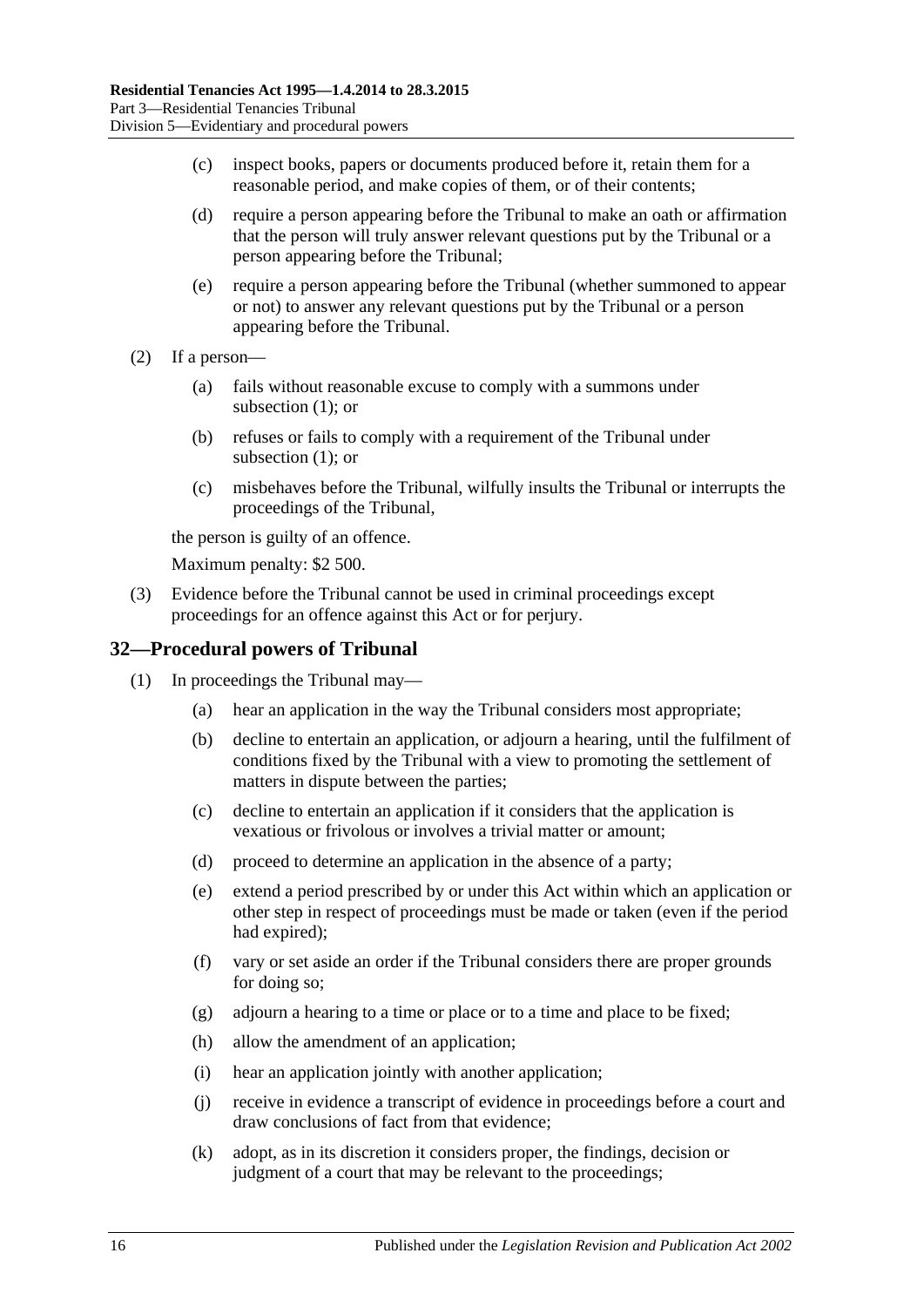- (l) generally give directions and do all things that it thinks necessary or expedient in the proceedings.
- (1a) The Tribunal may determine an application without proceeding to a hearing if the Tribunal is satisfied that the issues for determination can be adequately determined in the absence of the parties by consideration of the application and other documents or materials lodged with or produced before the Tribunal.
- (2) The Tribunal's proceedings must be conducted with the minimum of formality, and in the exercise of its jurisdiction the Tribunal—
	- (a) is not bound by evidentiary rules but may inform itself as it thinks appropriate; and
	- (b) must act according to equity, good conscience and the substantial merits of the case without regard to technicalities and legal forms.
- (3) The Tribunal may, on the application of a designated housing agency, allow the designated housing agency to intervene in proceedings before the Tribunal when a registered community housing provider is a party to the proceedings.
- (4) If a designated housing agency is allowed to intervene in proceedings, it may intervene in the manner and to the extent directed by the Tribunal, and on other conditions determined by the Tribunal.
- (5) In this section—

#### *designated housing agency* means—

- (a) the Minister responsible for the administration of the *[Community Housing](http://www.legislation.sa.gov.au/index.aspx?action=legref&type=act&legtitle=Community%20Housing%20Providers%20(National%20Law)%20(South%20Australia)%20Act%202013)  [Providers \(National Law\) \(South Australia\) Act](http://www.legislation.sa.gov.au/index.aspx?action=legref&type=act&legtitle=Community%20Housing%20Providers%20(National%20Law)%20(South%20Australia)%20Act%202013) 2013*; or
- (b) the South Australian Housing Trust.

### <span id="page-16-0"></span>**33—General powers of the Tribunal to cure irregularities**

- (1) The Tribunal may, if satisfied that it would be just and equitable to do so, excuse a failure to comply with a provision of this Act on terms and conditions the Tribunal considers appropriate.
- (2) The Tribunal may amend proceedings if satisfied that the amendment will contribute to the expeditious and just resolution of the questions in issue between the parties.

### <span id="page-16-1"></span>**Division 7—Judgments and orders**

#### <span id="page-16-3"></span><span id="page-16-2"></span>**35—Special powers to make orders and give relief**

- (1) The Tribunal may make an order in the nature of an injunction (including an interim injunction) or an order for specific performance.
- (2) However, a member of the Tribunal who is not legally qualified cannot make an order under [subsection](#page-16-3) (1) without the approval of the Presiding Member of the Tribunal.
- (3) Although a particular form of relief is sought by a party to proceedings before the Tribunal, the Tribunal may grant any other form of relief that it considers more appropriate to the circumstances of the case.
- (4) The Tribunal may make interlocutory orders on matters within its jurisdiction.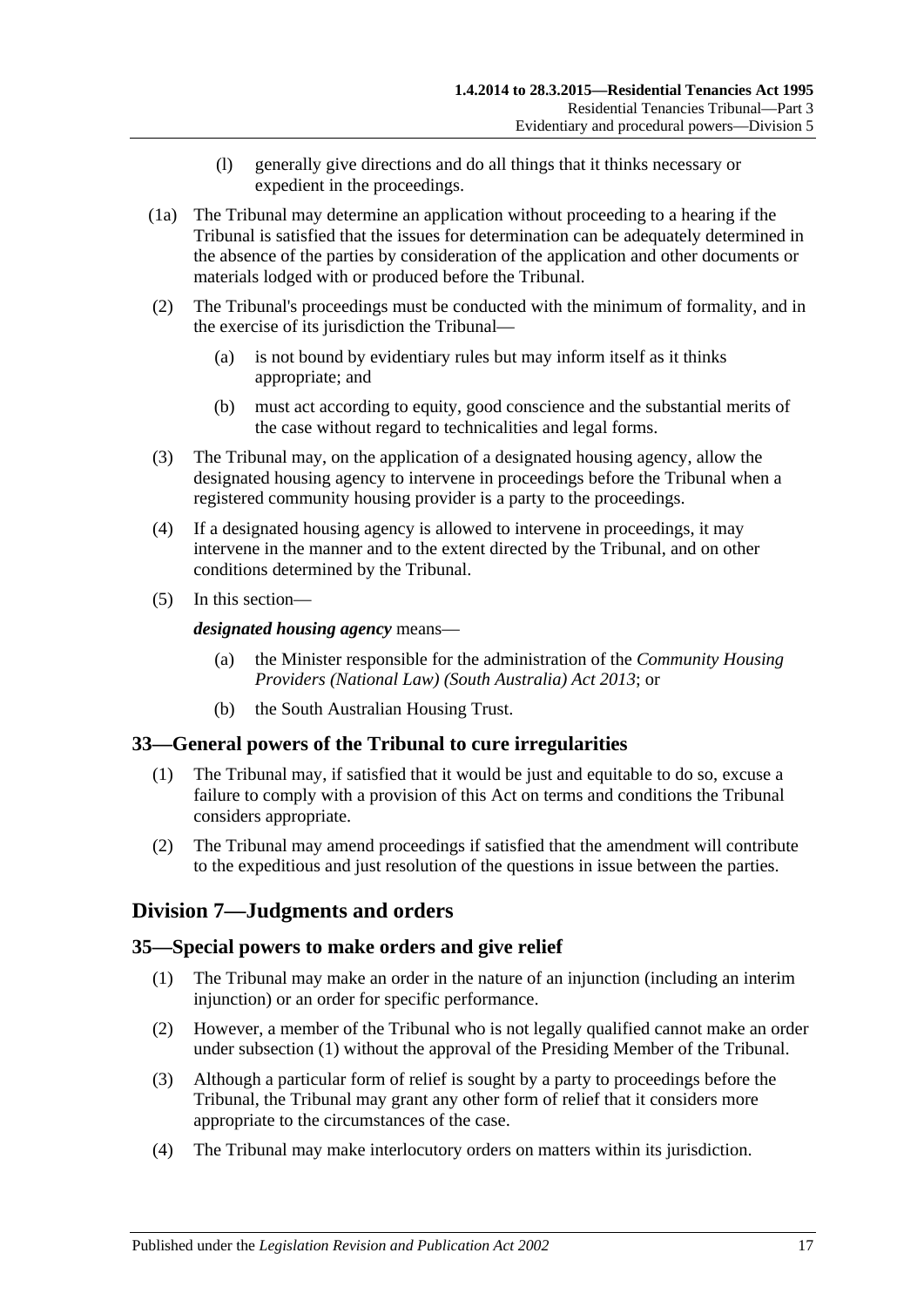- (5) The Tribunal may, on matters within its jurisdiction, make binding declarations of right whether or not any consequential relief is or could be claimed.
- (6) The Tribunal may, in the exercise of its jurisdiction, make ancillary or incidental orders.

### <span id="page-17-0"></span>**36—Enforcement of orders**

- (1) An order of the Tribunal may be registered in the appropriate court and enforced as an order of that court.
- (2) A person who contravenes an order of the Tribunal (other than an order for the payment of money) is guilty of an offence.

Maximum penalty: \$10 000.

(3) In this section—

#### *appropriate court* means—

- (a) if the order of the Tribunal is for a monetary amount above the jurisdictional limit of the Magistrates Court for a monetary claim founded on contract—the District Court;
- (b) in any other case—the Magistrates Court.

#### <span id="page-17-1"></span>**37—Application to vary or set aside order**

- (1) A party to proceedings before the Tribunal may apply to the Tribunal for an order varying or setting aside an order made in the proceedings.
- (2) An application to vary or set aside an order must be made within 1 month of the making of the order (unless the Tribunal allows an extension of time).
- (3) If the reasons of the Tribunal are not given in writing at the time of making an order and the applicant for an order varying or setting aside the order then requests the Tribunal to state its reasons in writing, the time for making the application runs from the time when the applicant receives the written statement of the reasons.

#### <span id="page-17-2"></span>**38—Costs**

The Governor may, by regulation, provide that in proceedings of a prescribed class the Tribunal will not award costs unless—

- (a) all parties to the proceedings were represented by legal practitioners; or
- (b) the Tribunal is of the opinion that there are special circumstances justifying an award of costs.

### <span id="page-17-3"></span>**Division 8—Obligation to give reasons for decisions**

#### <span id="page-17-4"></span>**39—Reasons for decisions**

The Tribunal must, if asked by a person affected by a decision or order, state in writing the reasons for its decision or order.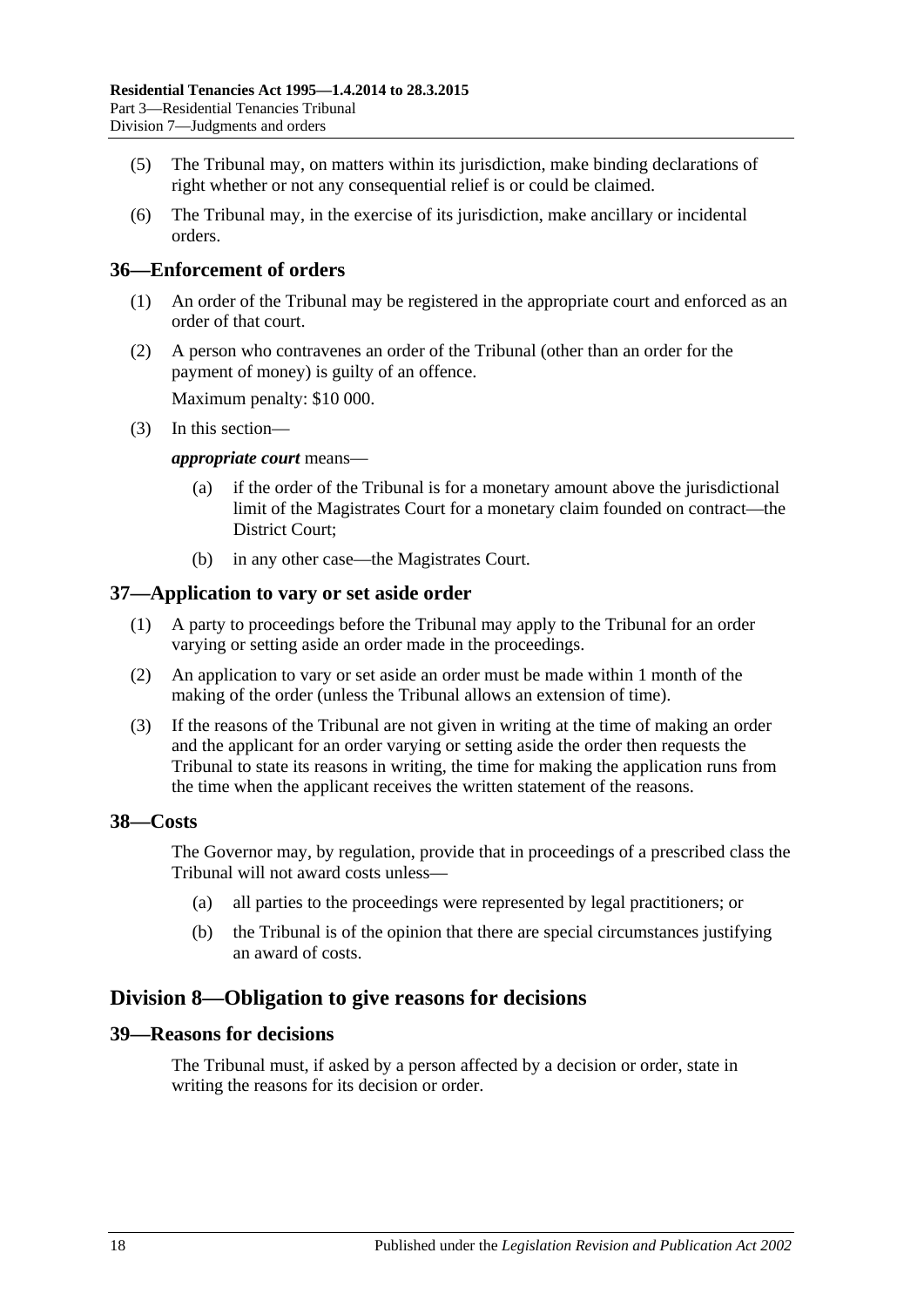## <span id="page-18-0"></span>**Division 9—Reservation of questions of law and appeals**

#### <span id="page-18-1"></span>**40—Reservation of questions of law**

- (1) The Tribunal may reserve a question of law for determination by the Supreme Court.
- (2) If a question of law is reserved, the Supreme Court may decide the question and make consequential orders and directions appropriate to the circumstances of the case.

### <span id="page-18-2"></span>**41—Appeals**

- (1) An appeal lies to the Administrative and Disciplinary Division of the District Court from a decision or order of the Tribunal made in the exercise (or purported exercise) of its powers under this Act.
- (3) The appeal must be commenced within one month of the decision or order appealed against unless the District Court allows an extension of time.
- (4) If the reasons of the Tribunal are not given in writing at the time of making a decision or order and the appellant then requests the Tribunal to state its reasons in writing, the time for commencing the appeal runs from the time when the appellant receives the written statement of the reasons.

## <span id="page-18-3"></span>**Division 10—Miscellaneous**

### <span id="page-18-4"></span>**43—Entry and inspection of property**

- (1) The Tribunal may enter land or a building and carry out an inspection the Tribunal considers relevant to a proceeding before the Tribunal.
- (2) The Tribunal may authorise a person to enter land or a building and carry out an inspection the Tribunal considers relevant to a proceeding before the Tribunal.
- (3) A person who obstructs the Tribunal, or a person authorised by the Tribunal, in exercising a power of entry or inspection under this section commits a contempt of the Tribunal.

### <span id="page-18-5"></span>**44—Contempt of the Tribunal**

A person who—

- (a) interrupts the proceedings of the Tribunal or misbehaves before the Tribunal; or
- (b) insults the Tribunal or an officer of the Tribunal acting in the exercise of official functions; or
- (c) refuses, in the face of the Tribunal, to obey a lawful direction of the Tribunal,

is guilty of a contempt of the Tribunal.

### <span id="page-18-6"></span>**45—Punishment of contempts**

- (1) The Tribunal may punish a contempt as follows:
	- (a) it may impose a fine not exceeding \$5 000; or
	- (ab) it may suspend the right of a person under [section](#page-75-3) 113 to represent parties to tenancy disputes for a specified period or until further order; or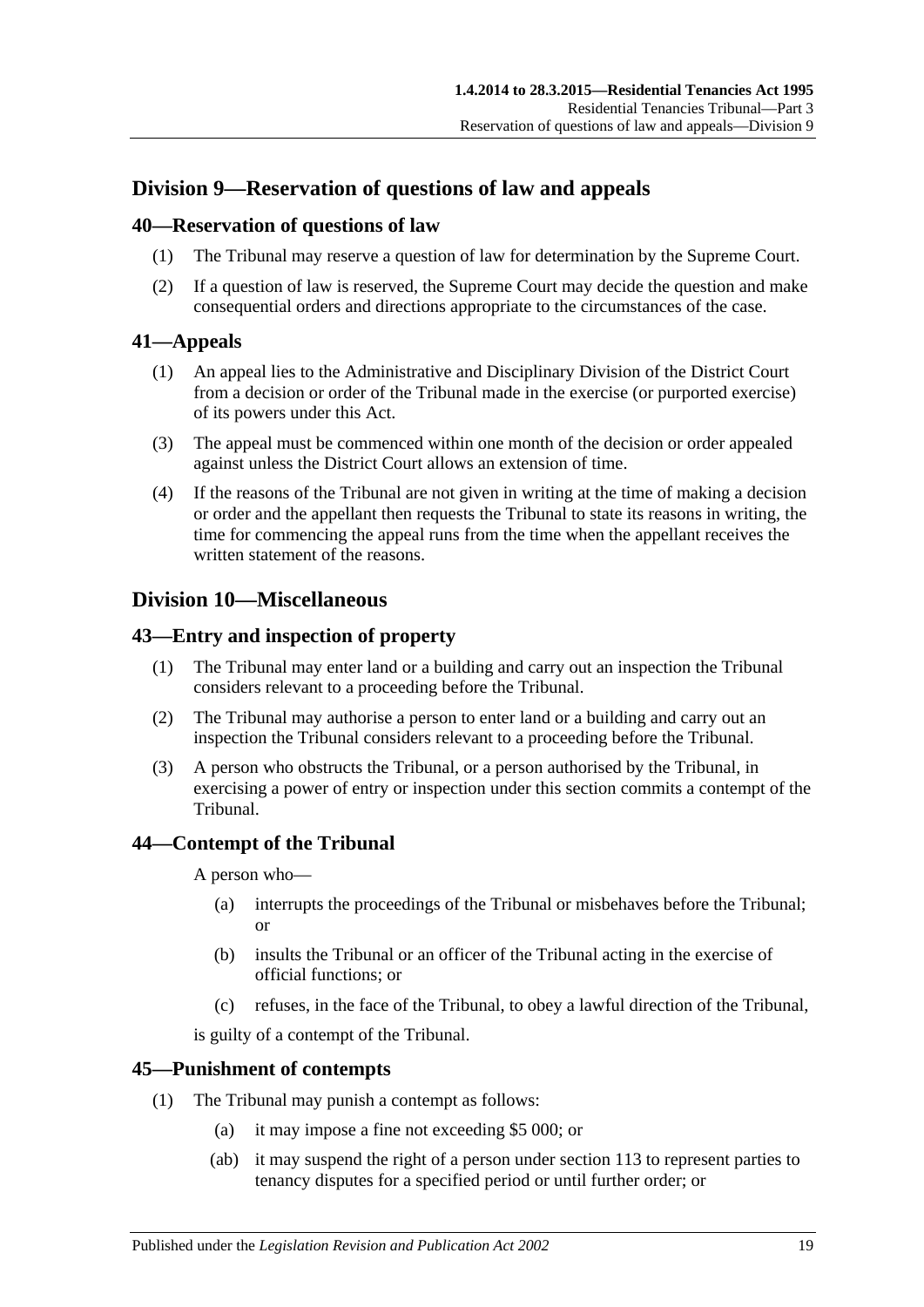- (b) it may commit to prison until the contempt is purged subject to a limit (not exceeding 1 year) to be fixed by the Tribunal at the time of making the order for commitment.
- (2) The powers conferred by this section may only be exercised by a member of the Tribunal who is legally qualified.
- (3) An order for commitment made under this section may be executed as if it were an order for commitment made by the Magistrates Court.

### <span id="page-19-0"></span>**46—Fees**

- (1) The Governor may, by regulation, prescribe and provide for the payment of fees in relation to proceedings in the Tribunal.
- (2) The registrar may remit or reduce a fee if the party by whom the fee is payable is suffering financial hardship, or for any other proper reason.
- (3) A fee paid by a party is not recoverable, including in connection with an award of costs or an order to pay compensation.

### <span id="page-19-1"></span>**47—Procedural rules**

- (1) The Governor may, by regulation—
	- (a) prescribe matters relevant to the practice and procedures of the Tribunal; and
	- (b) provide for the service of any process, notice or other document relevant to proceedings before the Tribunal (including circumstances where substituted service in accordance with the regulations or an order of the Tribunal will constitute due service); and
	- (c) deal with other matters necessary for the effective and efficient operation of the Tribunal.
- (2) The Presiding Member of the Tribunal may make Rules of the Tribunal relevant to the practice and procedure of the Tribunal, or to assist in the effective and efficient operation of the Tribunal, insofar as those matters are not dealt with by the regulations.
- (3) The Rules take effect as from the date of publication in the Gazette or a later date specified in the rules.
- (4) The *[Subordinate Legislation Act](http://www.legislation.sa.gov.au/index.aspx?action=legref&type=act&legtitle=Subordinate%20Legislation%20Act%201978) 1978* does not apply to Rules of the Tribunal.

## <span id="page-19-3"></span><span id="page-19-2"></span>**Part 4—Mutual rights and obligations of landlord and tenant**

### **Division A1—Before entering into residential tenancy agreement**

### <span id="page-19-4"></span>**47A—Prospective tenant to be notified of sale of premises**

A landlord must ensure that a prospective tenant is advised, before entering into a residential tenancy agreement, if the landlord has advertised, or intends to advertise, the residential premises for sale and of any existing sales agency agreement for the sale of the residential premises.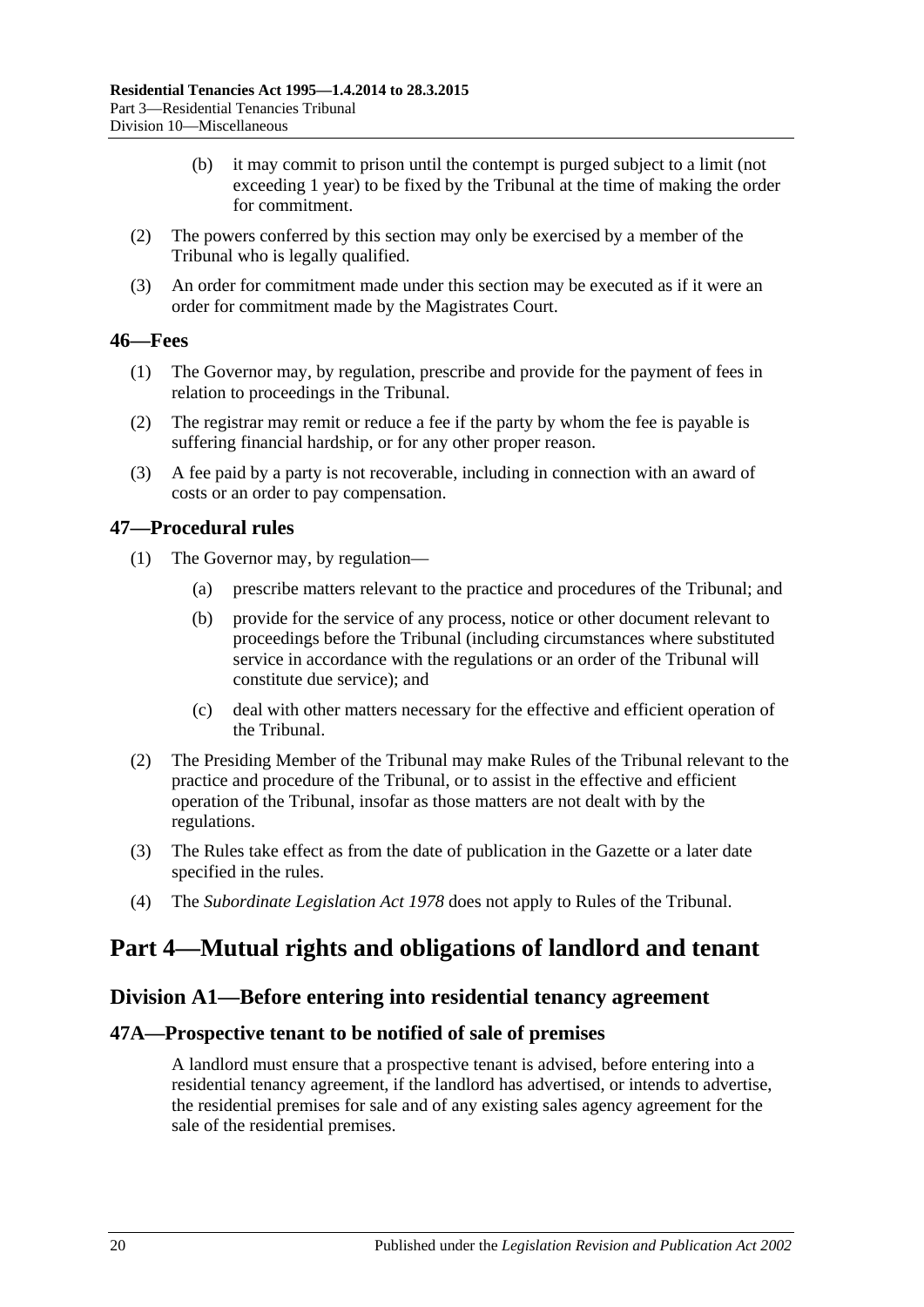## <span id="page-20-0"></span>**Division 1—Entering into residential tenancy agreement**

#### <span id="page-20-1"></span>**48—Information to be provided by landlords to tenants**

- (1) A landlord must ensure that a tenant is given, before or at the time the landlord and tenant enter into a residential tenancy agreement, a written notice setting out—
	- (a) if an agent is acting for the landlord—the agent's name, telephone number and address for service of documents; and
	- (b) the landlord's full name and address for service of documents (which must not be the agent's address for service); and
	- (c) if no agent is acting for the landlord—the landlord's telephone number; and
	- (d) the full name and address of any person with superior title to the landlord; and
	- (e) if the landlord is a company—the address of the registered office of the company; and
	- (f) any other information required by the Commissioner.

Maximum penalty: \$1 250.

Expiation fee: \$210.

<span id="page-20-2"></span>(2) A landlord must take reasonable steps to ensure that a tenant is given, before or at the time the tenant commences occupation of the premises under a residential tenancy agreement, manufacturers' manuals, or written or oral instructions, about the operation of any domestic facilities requiring instructions.

**Note—**

Domestic facilities requiring instructions should also be listed in the tenancy agreement—see [section](#page-33-3) 69(3a).

- (3) If a person succeeds another as the landlord, the new landlord must, within 14 days, ensure that the tenant is given a written notice setting out—
	- (a) if an agent is acting for the new landlord—the agent's name, telephone number and address for service of documents; and
	- (b) the new landlord's full name and address for service of documents (which must not be the agent's address for service); and
	- (c) if no agent is acting for the new landlord—the new landlord's telephone number; and
	- (d) if the new landlord is a company—the address of the registered office of the company; and
	- (e) any other information required by the Commissioner.

Maximum penalty: \$1 250.

Expiation fee: \$210.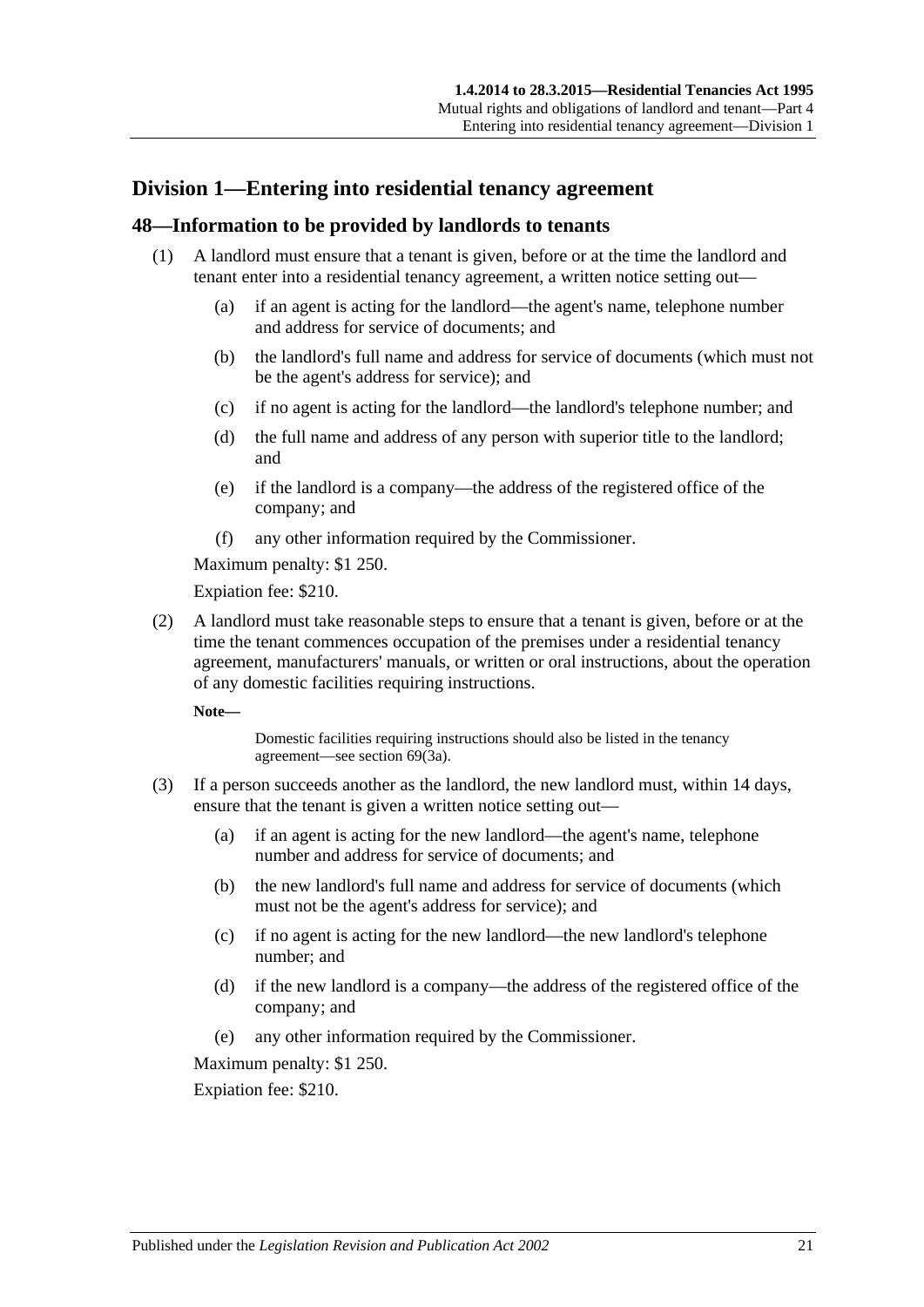(4) If a name, address or telephone number of which the landlord is required to notify the tenant under this section changes, the landlord must, within 14 days of becoming aware of the change, notify the tenant in writing of the change.

Maximum penalty: \$1 250.

Expiation fee: \$210.

### <span id="page-21-1"></span><span id="page-21-0"></span>**49—Residential tenancy agreements**

- (1) A written residential tenancy agreement entered into after the commencement of this section must—
	- (a) state clearly in a prominent position at the beginning of the agreement that—
		- (i) the agreement is a residential tenancy agreement; and
		- (ii) the parties to the agreement should consider obtaining legal advice about their rights and obligations under the agreement; and
	- (b) set out—
		- (i) if an agent is acting for the landlord—the agent's name, address and telephone number, and, if the agent is registered as an agent under the *[Land Agents Act](http://www.legislation.sa.gov.au/index.aspx?action=legref&type=act&legtitle=Land%20Agents%20Act%201994) 1994*, his or her registration number under that Act; and
		- (ii) the landlord's full name and address for service of documents (which must not be the agent's address for service); and
		- (iii) if no agent is acting for the landlord—the landlord's telephone number; and
		- (iv) the tenant's name; and
		- (v) the address of the residential premises; and
		- (vi) the terms of the agreement, including—
			- (A) the amount of rent payable; and
			- (B) the interval between rental payment times; and
			- (C) the method by which rent is to be paid; and
			- (D) the amount of the bond; and
			- (E) any agreement reached as to responsibility for rates and charges for water supply; and
			- (F) responsibility for insurance of the premises and the contents of the premises; and
			- (G) any other terms of the agreement (including, for example, terms in relation to pets or responsibility for repairs); and
	- (c) be dated and signed by the parties to the agreement; and
	- (d) comply with any other requirements prescribed by the regulations.
- <span id="page-21-2"></span>(2) A provision of a residential tenancy agreement that does not comply with [subsection](#page-21-1) (1) that requires the tenant to pay a bond is unenforceable.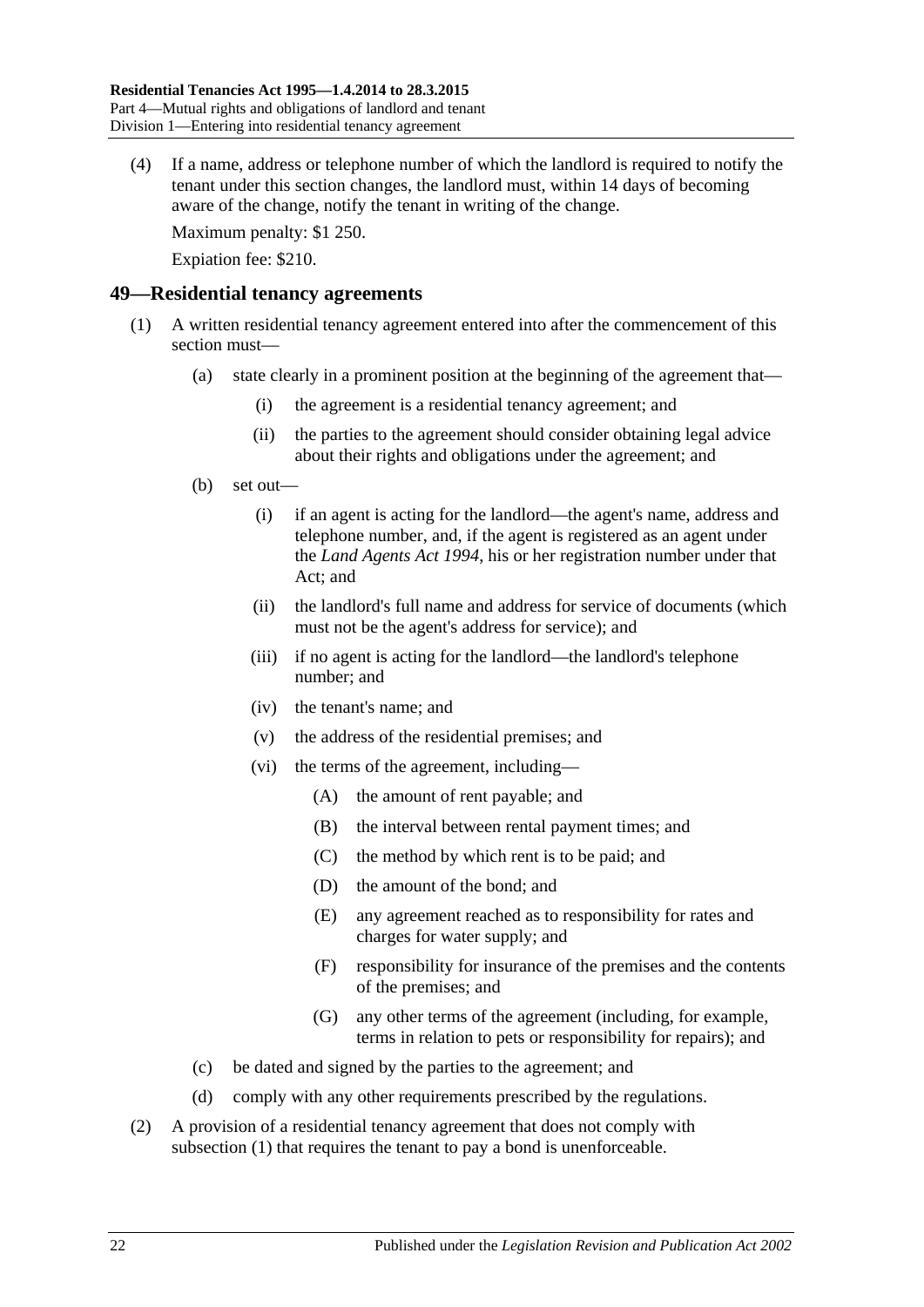(3) A landlord must not enter into a residential tenancy agreement unless the landlord or an agent acting for the landlord has first given the tenant a written guide that explains the tenant's rights and obligations under such an agreement and is in the form approved by the Commissioner for the purposes of this section.

Maximum penalty: \$2 500.

Expiation fee: \$210.

- (4) The matters specified or agreed in a written residential tenancy agreement entered into after the commencement of this section may not be varied unless the variation is in writing and dated and signed by the landlord and tenant.
- (5) A landlord under a written residential tenancy agreement must keep a copy of the agreement, and any variation of the agreement, whether in paper or electronic form, for at least 2 years following termination of the agreement.

Maximum penalty: \$2 500.

Expiation fee: \$210.

- (6) If a landlord (or an agent acting for a landlord) invites or requires a tenant or prospective tenant to sign a written residential tenancy agreement, the landlord must ensure that—
	- (a) the tenant receives a copy of the residential tenancy agreement when the tenant signs it; and
	- (b) if the agreement has not then been signed by the landlord, a copy of the agreement, as executed by all parties, is delivered to the tenant within 21 days after the tenant gives the agreement back to the landlord or the landlord's agent to complete its execution.

Maximum penalty: \$5 000.

Expiation fee: \$315.

(7) Subject to [subsection](#page-21-2) (2), a failure to comply with this section does not make the residential tenancy agreement illegal, invalid or unenforceable.

### <span id="page-22-0"></span>**50—Cost of preparing agreement**

The cost of preparing a written residential tenancy agreement must be borne by the landlord.

#### **Note—**

Residential tenancy agreements are exempt from stamp duty.

#### <span id="page-22-1"></span>**51—False information from tenant**

A tenant must not give a landlord false information about the tenant's identity or place of occupation.

Maximum penalty: \$1 250.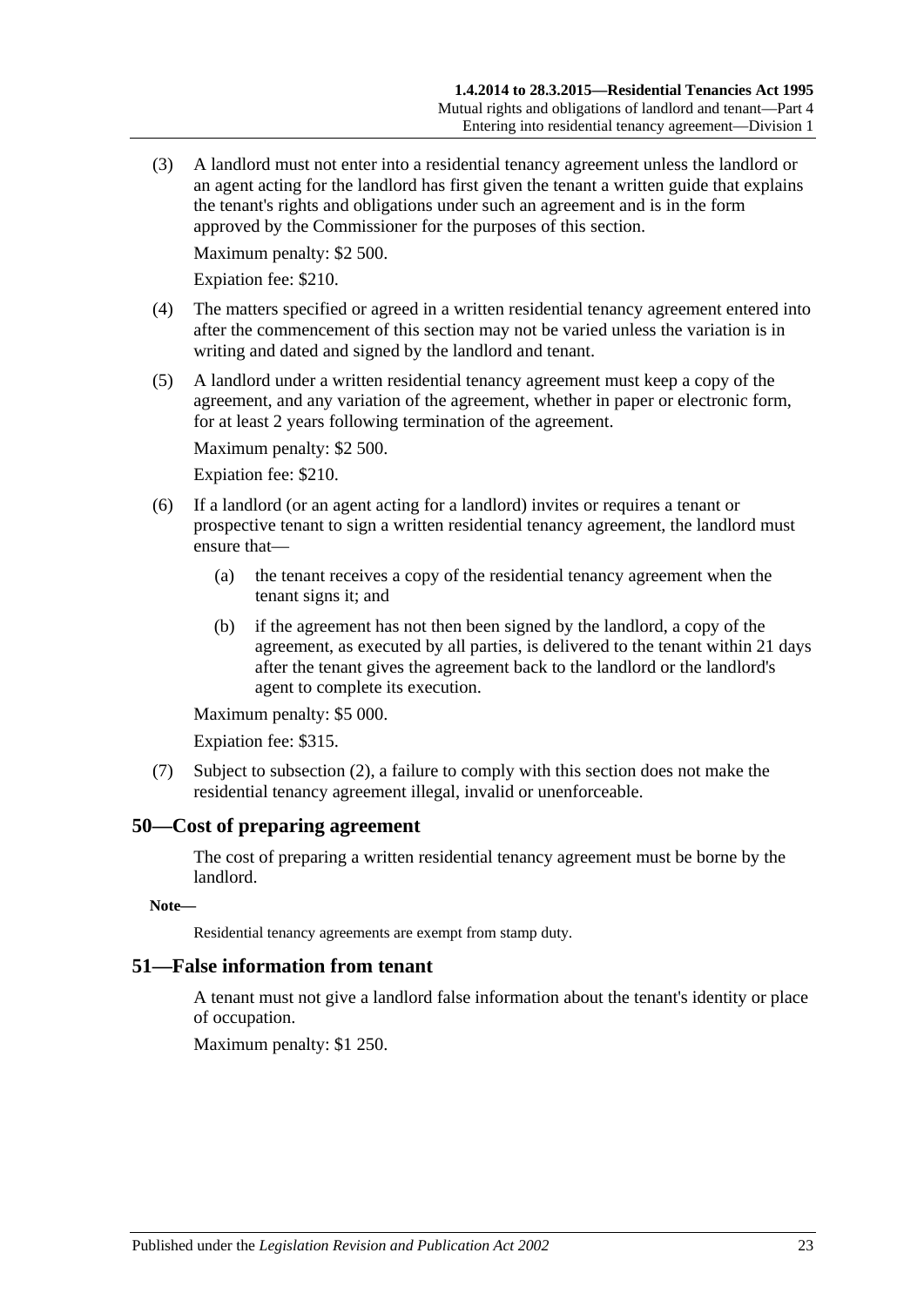## <span id="page-23-0"></span>**Division 2—Discrimination against tenants with children**

### <span id="page-23-1"></span>**52—Discrimination against tenants with children**

(1) A person must not refuse to grant a tenancy to another on the ground that it is intended that a child should live on the premises.

Maximum penalty: \$2 500.

- (2) A person must not—
	- (a) instruct a person not to grant; or
	- (b) state an intention (by advertisement or in any other way) not to grant,

a tenancy on the ground that it is intended that a child should live on the premises. Maximum penalty: \$2 500.

(3) However, this section does not apply if the landlord, or an agent appointed by the landlord to manage the premises, resides in the premises to which the tenancy relates.

## <span id="page-23-2"></span>**Division 3—Rent**

#### <span id="page-23-3"></span>**53—Permissible consideration for residential tenancy**

(1) A person must not require or receive from a tenant or prospective tenant a payment, other than rent or a bond (or both), for a residential tenancy or the renewal or extension of a residential tenancy.

Maximum penalty: \$2 500.

- (2) However—
	- (a) the landlord may lawfully require or receive consideration for an option to enter into a residential tenancy agreement but, in that case, the following condition applies:
		- (i) if the prospective tenant enters into the residential tenancy agreement, the landlord must apply the consideration towards rent payable under the agreement;
		- (ii) if the prospective tenant does not exercise the option to enter into the residential tenancy agreement, the landlord may retain the consideration; and
	- (b) the landlord may require the tenant to reimburse the landlord for rates and charges for water supply that are to be borne by the tenant under the residential tenancy agreement or a collateral agreement; and
	- (c) the landlord may lawfully require or receive a payment of a class the landlord is authorised to require or receive by another provision of this Act or under the regulations.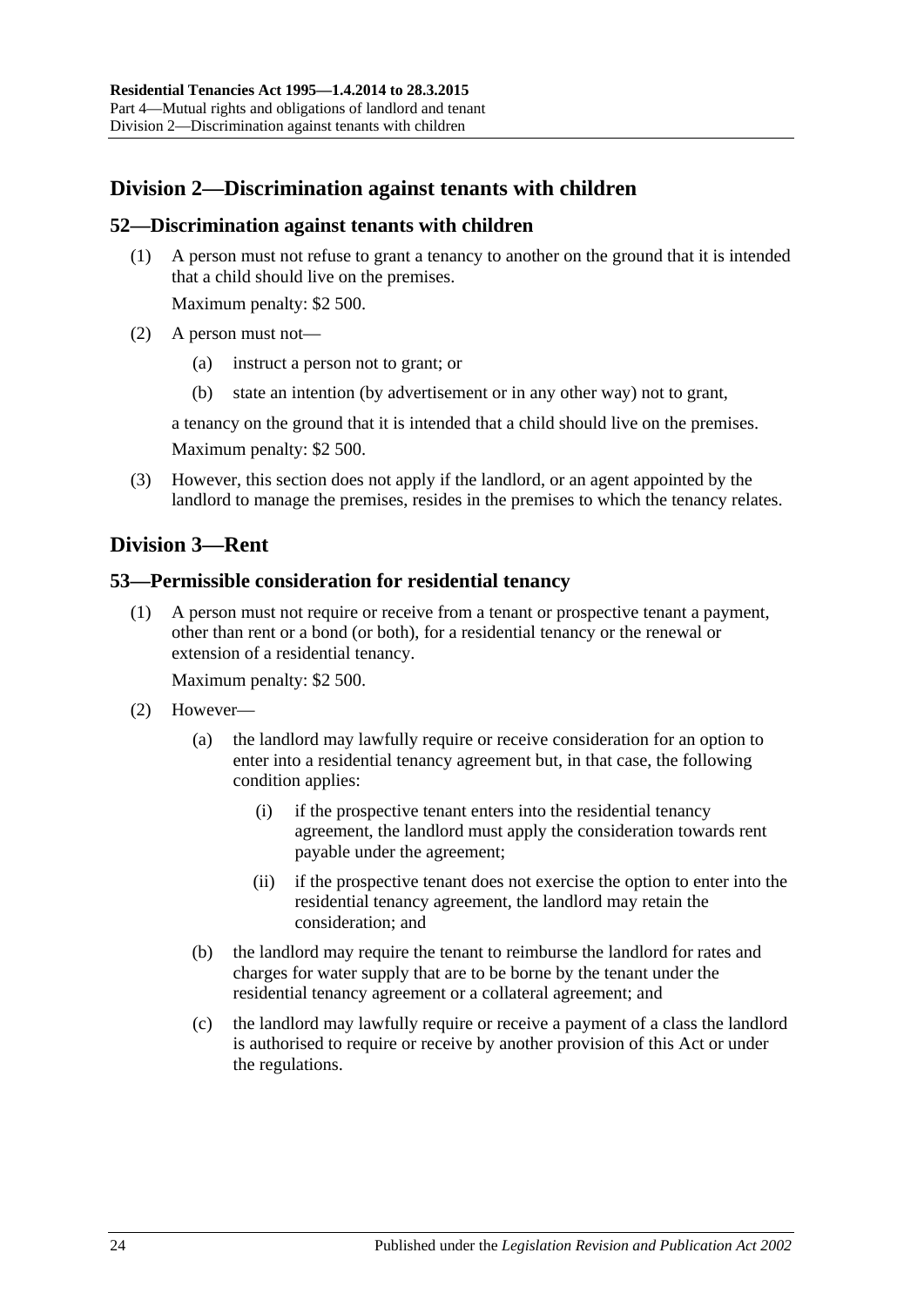### <span id="page-24-0"></span>**54—Rent in advance**

- (1) A person must not require<sup>1</sup> the payment of more than two weeks' rent under a residential tenancy agreement before the end of the first two weeks of the tenancy. Maximum penalty: \$2 500. Expiation fee: \$210.
- (2) If rent has been paid under a residential tenancy agreement, a person must not require<sup>1</sup> a further payment of rent until the end of the last period for which rent has been paid. Maximum penalty: \$2 500.

Expiation fee: \$210.

(3) A person must not require another to give a post-dated cheque or other post-dated negotiable instrument in payment of rent under a residential tenancy agreement.

Maximum penalty: \$2 500.

Expiation fee: \$210.

**Note—**

1 The prohibition is against *requiring* payment of rent for more than two weeks in advance. Hence, if a tenant voluntarily elects to pay rent for more than two weeks in advance, the landlord (or the landlord's agent) may lawfully accept the payment.

### <span id="page-24-2"></span><span id="page-24-1"></span>**55—Variation of rent**

- (1) The landlord may increase the rent payable under a residential tenancy agreement by giving written notice to the tenant specifying the date as from which the increase takes effect.
- (2) However—
	- (a) the right to increase the rent may be excluded or limited by the terms of the residential tenancy agreement; and
	- (b) if the tenancy is for a fixed term, the residential tenancy agreement is taken to exclude an increase in rent during the term unless it specifically allows for an increase in rent; and
	- (c) the date fixed for an increase of rent must be at least 12 months after the date of the agreement or, if there has been a previous increase of rent under this section, the last increase and at least 60 days after the notice is given but—
		- (i) if the maximum rent for the premises has been fixed by a housing improvement notice, and the notice is revoked, the landlord may, by notice given under this section within 60 days after revocation of the housing improvement notice, increase the rent for the premises from a date falling at least 14 days after the notice is given; and
		- (ii) if the landlord is a registered community housing provider, and the residential tenancy agreement provides for variation of rent in accordance with the tenant's income, the landlord may increase the rent on the ground of a variation in the tenant's income from a date falling at least 14 days after the notice of the increased rent is given; and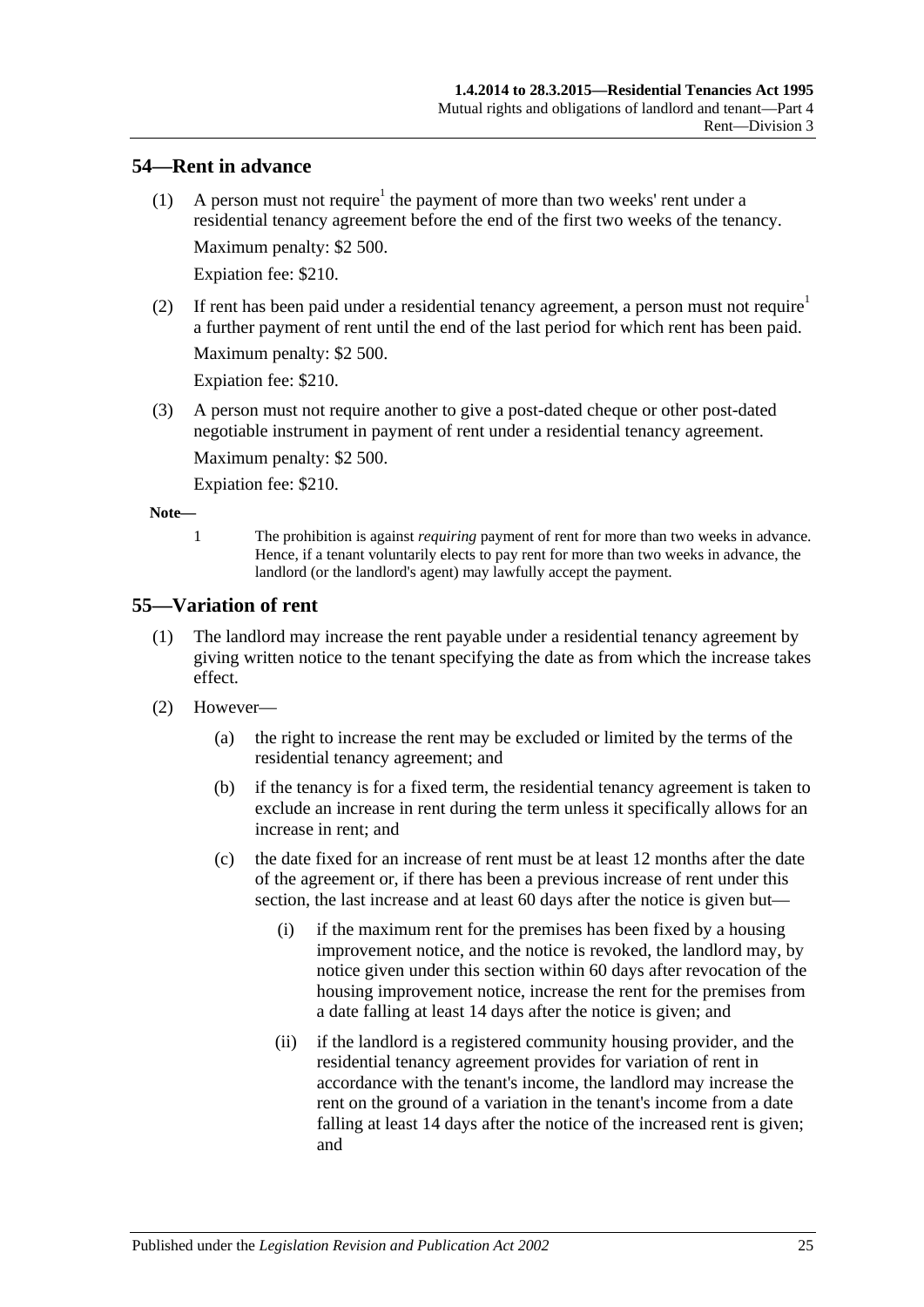- (iii) if the landlord is a registered community housing provider under a residential tenancy agreement that allows the landlord to change the basis of calculating the rent payable under the agreement, and the landlord gives the tenant written notice that there is to be a change in the basis of calculating rent as from a specified date (which must be at least 60 days after the notice is given and at least 12 months from the date of the agreement, or if there has been a previous change in the basis of rent calculation, at least 12 months from the date of the last such change), the rent may be increased to accord with the new basis of rent calculation as from the specified date without further notice under this section.
- <span id="page-25-2"></span>(2a) Despite [subsections](#page-24-2) (1) and [\(2\),](#page-25-1) the rent payable under a residential tenancy agreement may be increased at any time by mutual agreement between the landlord and the tenant.
- (3) The rent payable under a residential tenancy agreement may be reduced by mutual agreement between the landlord and the tenant.
- (4) A reduction of rent may be made on a temporary basis so that the rent reverts to the level that would have been otherwise applicable at the end of a specified period.
- (5) If the rent payable under a residential tenancy agreement is increased or reduced under this section, the terms of the agreement are varied accordingly.
- (6) This section does not affect the operation of a provision of a residential tenancy agreement under which the rent payable under the agreement changes automatically at stated intervals on a basis set out in the agreement.
- (7) For the purposes of this section, a series of residential tenancy agreements between the same parties and relating to the same premises is treated as a single residential tenancy agreement unless at least 12 months have elapsed since rent for the premises was fixed or last increased.

#### <span id="page-25-0"></span>**56—Excessive rent**

- (1) The Tribunal may, on application by a tenant, declare that the rent payable under a residential tenancy agreement is excessive.
- <span id="page-25-1"></span>(2) In deciding whether the rent payable under a residential tenancy agreement is excessive, the Tribunal must have regard to—
	- (a) the general level of rents for comparable premises in the same or similar localities; and
	- (b) the estimated capital value of the premises at the date of the application; and
	- (c) the outgoings for which the landlord is liable under the agreement; and
	- (d) the estimated cost of services provided by the landlord and the tenant under the agreement; and
	- (e) the nature and value of furniture, equipment and other personal property provided by the landlord for the tenant's use; and
	- (f) the state of repair and general condition of the premises; and
	- (fb) if the rent was purportedly increased under [section](#page-25-2) 55(2a)—whether the tenant was put under undue pressure to agree to the increase; and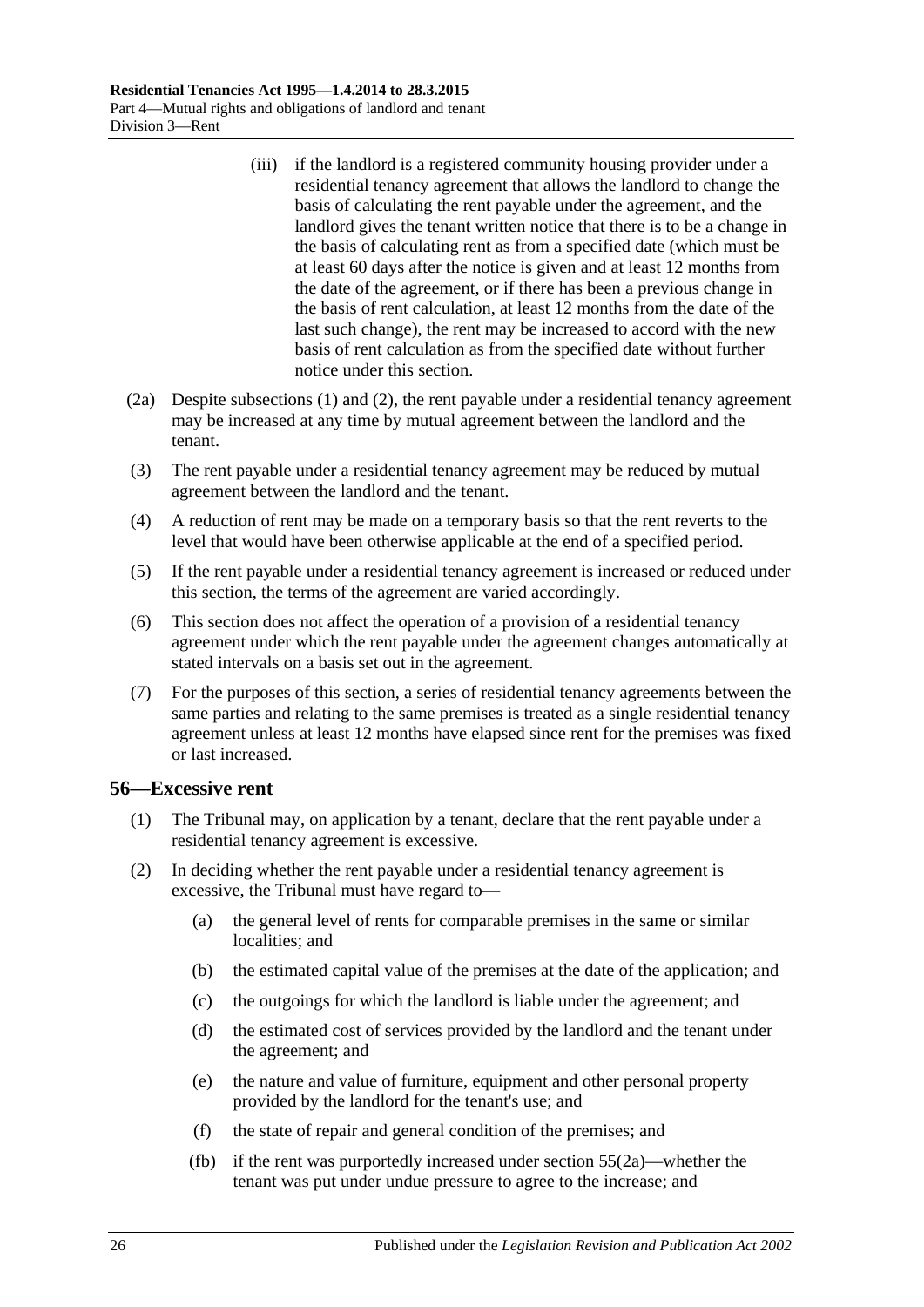- (g) other relevant matters.
- (3) If the Tribunal finds, on an application under this section, that the rent payable under a residential tenancy agreement is excessive, the Tribunal may, by order—
	- (a) fix the rent payable for the premises and vary the agreement by reducing the rent payable under the agreement accordingly; and
	- (b) fix a date (which cannot be before the date of the application) from which the variation takes effect; and
	- (c) fix a period (which cannot exceed one year) for which the order is to remain in force.
- (4) The Tribunal may, on application by the landlord, vary or revoke an order under this section if satisfied that it is just to do so.
- (5) If, while an order remains in force under this section, a landlord asks for or receives rent for the premises to which the order relates exceeding the amount fixed by the order, the landlord is guilty of an offence.

Maximum penalty: \$2 500.

#### <span id="page-26-0"></span>**56A—Manner of payment of rent**

A landlord under a residential tenancy agreement must permit a tenant to pay rent under the agreement by at least 1 means that does not involve the payment of cash by the tenant or the collection of rent from the tenant by a third party who charges a fee, payable by the tenant, for the collection service.

Maximum penalty: \$5 000.

Expiation fee: \$315.

#### <span id="page-26-2"></span><span id="page-26-1"></span>**57—Landlord's duty to keep proper records of rent and other payments**

- (1) A landlord under a residential tenancy agreement must ensure that the following information is recorded in respect of payments received under the agreement:
	- (a) the date on which the payment was received;
	- (b) the name of the person making the payment;
	- (c) the amount paid;
	- (d) the address of the premises to which the payment relates;
	- (e) if the payment is for rent—the period of the tenancy to which the payment relates;
	- (f) if the payment is a bond—a statement of that fact;
	- (g) if the payment is not for rent or a bond—a description of the purpose of the payment, including, if applicable, the period of time to which the payment relates.

Maximum penalty: \$1 250.

Expiation fee: \$210.

- (2) A person must not—
	- (a) make a false entry in a record of a payment received under a residential tenancy agreement; or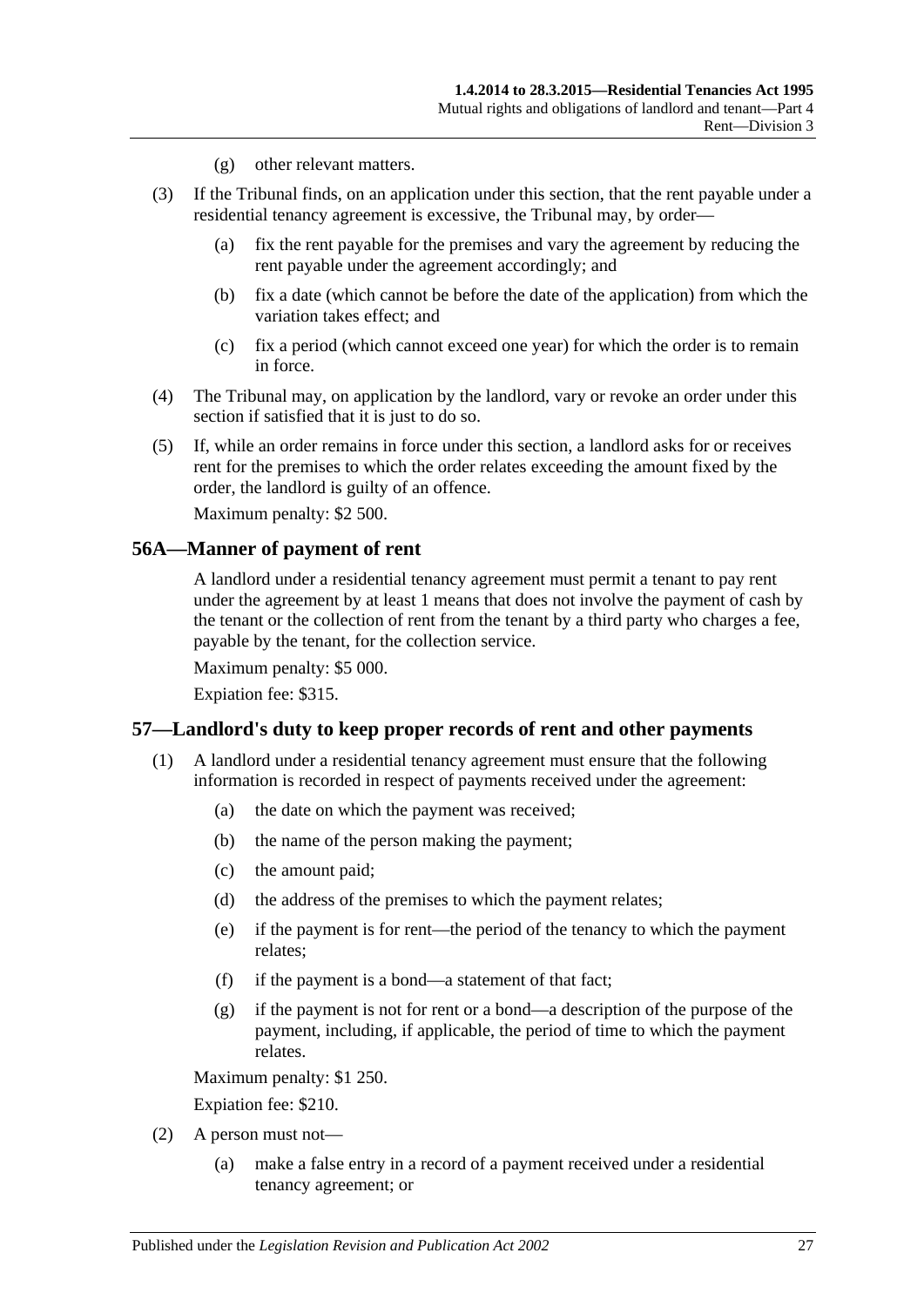(b) falsify the record in any other way.

Maximum penalty: \$2 500.

### <span id="page-27-0"></span>**58—Duty to provide statement or give receipt for rent**

(1) A landlord under a residential tenancy agreement must, at the written request of the tenant, give the tenant a statement of the information recorded by the landlord under [section](#page-26-2) 57(1) in respect of the rent received during the period specified in the request (and such statement must be given to the tenant within 7 days of the making of the request).

Maximum penalty: \$2 500.

Expiation fee: \$210.

(2) If a tenant pays rent other than into an ADI account, the person who receives the rent must, within 48 hours after receiving the rent, give the tenant a receipt setting out the information required to be recorded by the landlord under [section](#page-26-2) 57(1) in respect of the rent received.

Maximum penalty: \$2 500.

Expiation fee: \$210.

### <span id="page-27-1"></span>**58A—Payment of rent by electronic transaction**

If a tenant pays rent into an ADI account kept by the landlord or the landlord's agent, the payment will be taken to have been made when it is credited to the ADI account.

#### <span id="page-27-2"></span>**59—Accrual and apportionment of rent**

- (1) The rent payable under a residential tenancy agreement accrues from day to day.
- (2) If rent is paid in advance, and the tenancy ends before the end of the period for which rent has been paid, the landlord must refund the appropriate proportion of the amount paid to the tenant or apply it towards other liabilities of the tenant to the landlord.

### <span id="page-27-3"></span>**60—Abolition of distress for rent**

A landlord is not entitled to distrain goods of a tenant for non-payment of the rent payable under a residential tenancy agreement.

### <span id="page-27-4"></span>**Division 4—Bonds**

### <span id="page-27-5"></span>**61—Bond**

- (1) A person must not—
	- (a) require more than one bond for the same residential tenancy agreement; or
	- (b) require the payment of a bond exceeding the relevant limit.

Maximum penalty: \$5 000.

<span id="page-27-6"></span>(2) If at least two years have elapsed since a bond was given or last increased, the landlord may by written notice to the tenant require the tenant to increase the bond by a specified additional amount, within a specified period (which must be at least 60 days from the date of the notice), but not so that the total amount of the bond exceeds the relevant limit.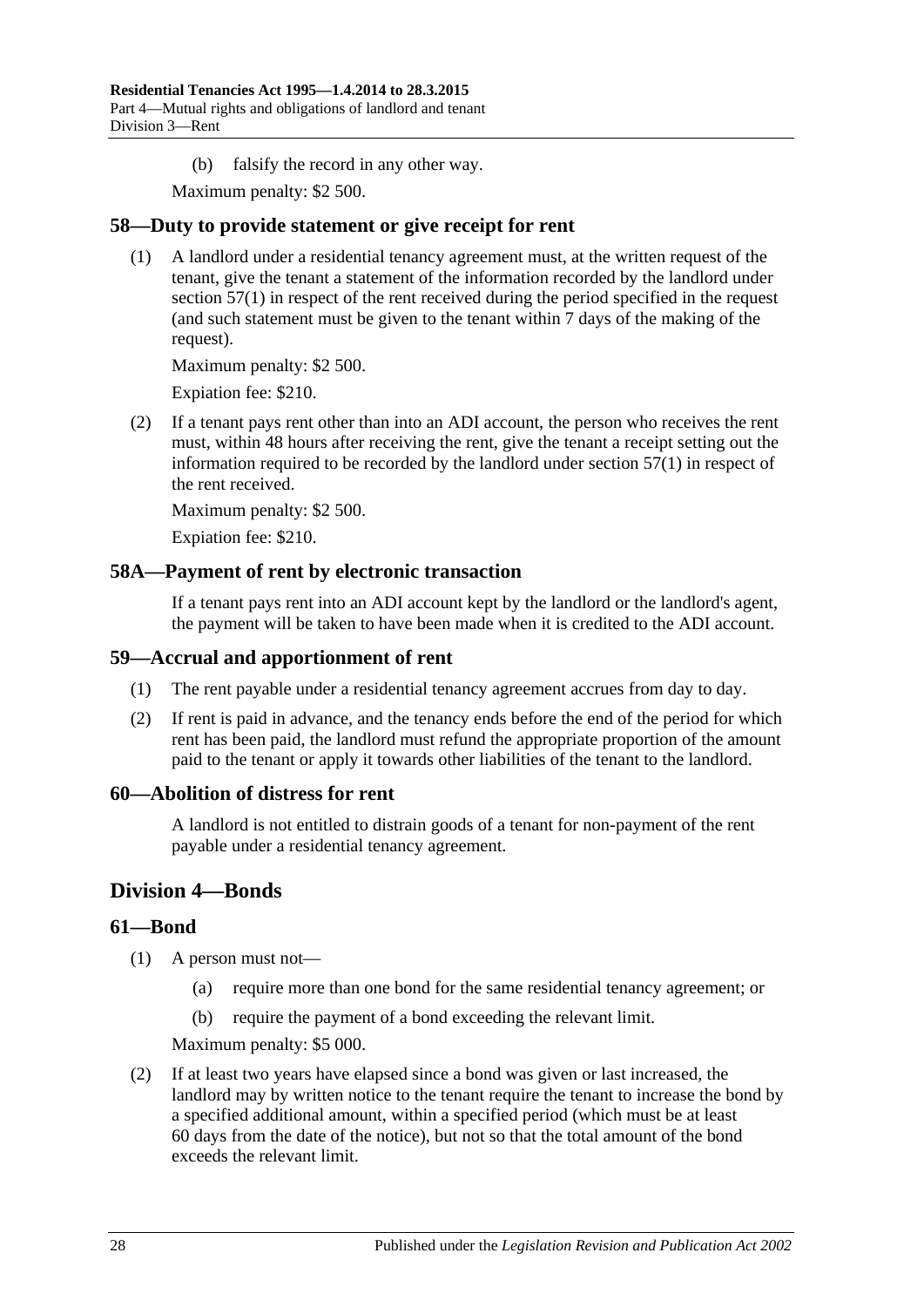- $(2a)$  A requirement under [subsection](#page-27-6)  $(2)$  has effect as if it were a term of the residential tenancy agreement.
- (3) The *relevant limit* is—
	- (a) if the rent payable under the agreement does not exceed an amount (which must be at least \$250 per week) prescribed by regulation for the purposes of this paragraph—four weeks rent under the agreement;
	- (b) if the rent payable under the agreement exceeds an amount prescribed by regulation for the purposes of this paragraph—six weeks rent under the agreement.
- (4) The relevant limit is, in the first instance, calculated by reference to the rent—or if the rent varies, the lowest rent—payable during the first six months of the tenancy (expressed as a weekly rent) and if there is to be an increase in the amount of the bond, the relevant limit is calculated by reference to the rent (expressed as a weekly rent) payable when the notice of increase is given.

### <span id="page-28-0"></span>**62—Receipt of bond and transmission to Commissioner**

(1) A person must, within 48 hours after receiving an amount paid by way of a bond, give the person who paid a receipt stating the date payment was received, the name of the person from whom the payment was received, the amount paid, and the address of the premises to which the payment relates.

Maximum penalty: \$2 500.

Expiation fee: \$210.

(2) A person who receives an amount by way of a bond must pay the amount of the bond to the Commissioner within the period allowed by regulation.

Maximum penalty: \$5 000.

Expiation fee: \$315.

#### <span id="page-28-1"></span>**63—Repayment of bond**

- (1) An application may be made to the Commissioner for—
	- (a) payment of the whole amount of the bond either to the landlord or the tenant; or
	- (b) payment of a specified amount of the bond to the landlord and the balance to the tenant.
- (2) The application—
	- (a) must be in a form approved by the Commissioner; and
	- (b) may be made jointly by the landlord and the tenant or by either the landlord or the tenant.
- (3) If the application is undisputed, the Commissioner must pay out the amount of the bond as specified in the application.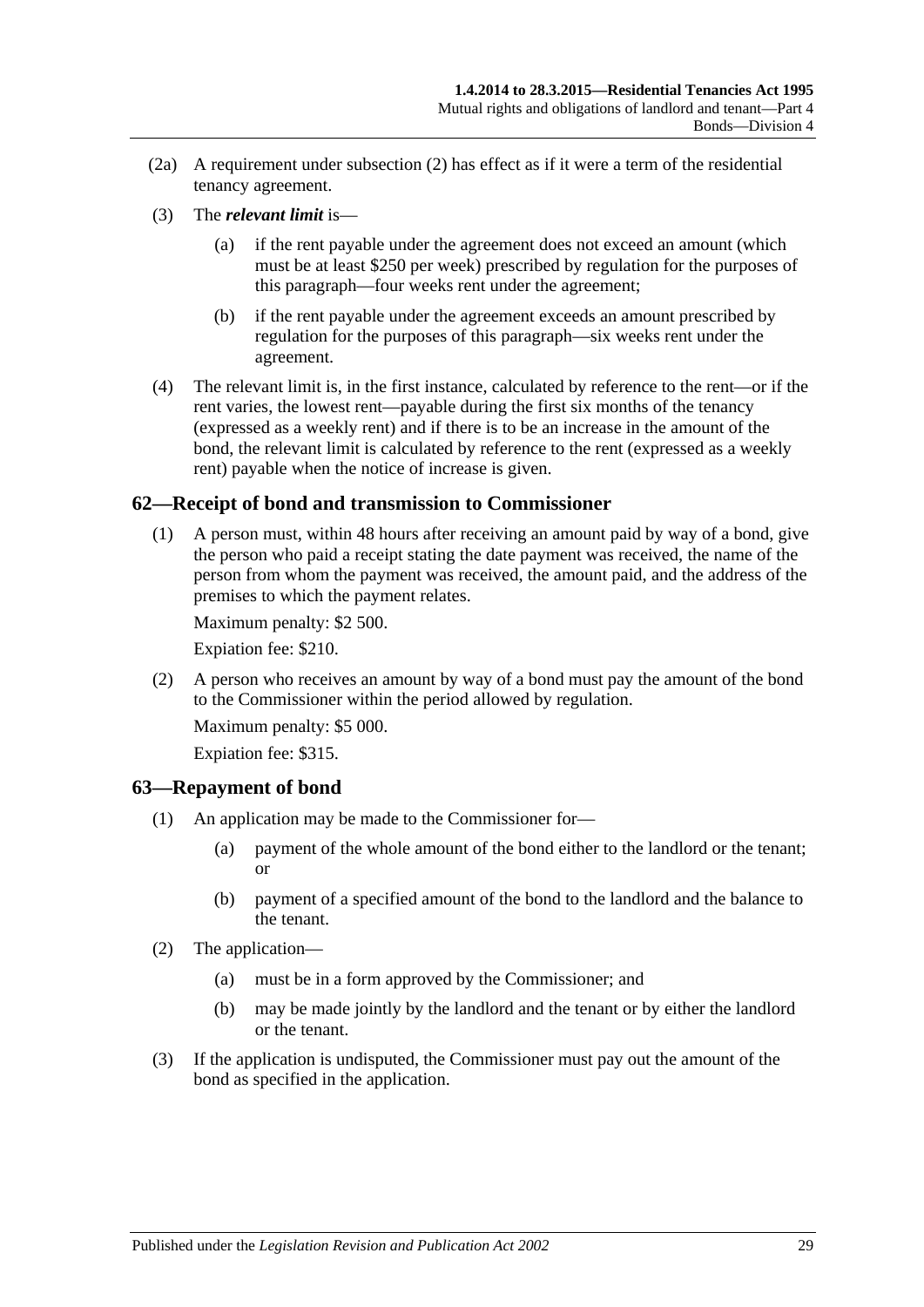- <span id="page-29-0"></span>(4) If an application is liable to be disputed, the Commissioner must give the respondent written notice of the application (in a form the Commissioner considers appropriate) and inform the respondent that, if the respondent wants to dispute the application, a written notice of dispute must be lodged with the Commissioner within ten days after the date the notice is given to the respondent.
- <span id="page-29-1"></span>(5) If the respondent does not give the Commissioner written notice of dispute within 10 days after the day on which the Commissioner's notice under [subsection](#page-29-0) (4) is given to the respondent, the Commissioner may pay out the amount of the bond as proposed in the application.
- (6) If the Commissioner receives a written notice of dispute before the amount of the bond is paid out under [subsection](#page-29-1) (5), the Commissioner must refer the dispute to the Tribunal for determination.
- <span id="page-29-2"></span>(7) Despite a preceding subsection, if—
	- (a) the bond has been provided or paid on behalf of the tenant by a third party prescribed by the regulations, or in circumstances prescribed by the regulations; and
	- (b) the Commissioner is given notice of the third party's interest in accordance with the regulations,

then—

- (c) the third party is entitled to make application to the Commissioner for the payment of the whole, or a specified part, of the bond; and
- $(d)$  —
- (i) if the application is made with the consent of the landlord—the Commissioner must pay out the amount of the bond as specified in the application;
- (ii) in any other case—the Commissioner must give the landlord and, if the tenant is still in possession of the premises, the tenant, written notice of the application (in a form the Commissioner considers appropriate) and—
	- (A) if the Commissioner does not receive a written notice of dispute from the party or parties to whom the notice of the application was given within ten days after the date on which the original notice is given—the Commissioner may pay out the amount of the bond as proposed in the application;
	- (B) in any other case—the Commissioner must refer the matter to the Tribunal for determination.
- (8) If a payment is made under [subsection](#page-29-2) (7) and the tenant is still in possession of the premises, the landlord may require the tenant to provide a new bond in accordance with [section](#page-27-5) 61.
- <span id="page-29-3"></span> $(9)$  If—
	- (a) a bond is provided on behalf of the tenant by a third party prescribed by the regulations in circumstances prescribed by the regulations; and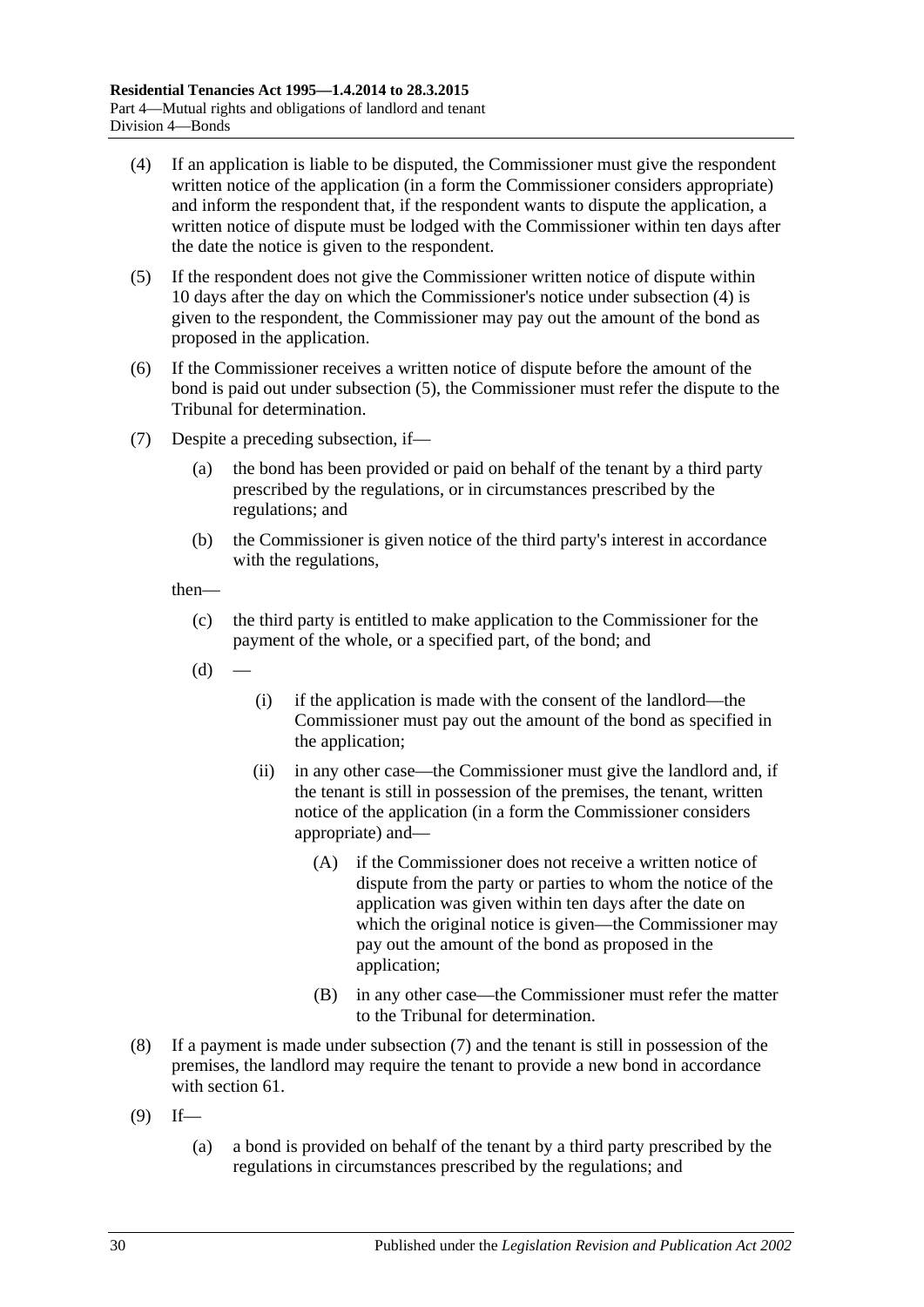(b) the landlord makes application to the Commissioner for the payment of the whole, or a specified part, of the amount payable under the bond,

then—

- (c) if the application is made with the consent of the third party—the Commissioner must pay out the amount as specified in the application;
- (d) in any other case—the Commissioner must give the third party and, if the tenant is still in possession of the premises, the tenant, written notice of the application (in a form the Commissioner considers appropriate) and—
	- (i) if the Commissioner does not receive a written notice of dispute from the party or parties to whom the notice of the application was given within ten days after the date on which the original notice is given—the Commissioner may pay out the amount as proposed in the application;
	- (ii) in any other case—the Commissioner must refer the matter to the Tribunal for determination.
- (10) If a payment is made under [subsection](#page-29-3) (9), the third party must reimburse the Fund to the extent of the payment.
- (11) A payment under this section will be made from the Fund and, in the case of a payment to a tenant, must include interest.
- (12) The interest will be calculated on the amount of the payment to the tenant under this section, and will be taken to have accrued from the day on which the security was paid to the Commissioner to the day of payment to the tenant at a rate fixed by the Minister for the purposes of this section.
- (13) For the purposes of this section—
	- (a) an application is undisputed if it is a joint application by the landlord and the tenant; or an application by the landlord that the whole of the amount of the bond be paid to the tenant; or an application by the tenant that the whole of the amount of the bond be paid to the landlord;
	- (b) an application that does not fall into any of those categories is liable to be disputed;
	- (c) if the application was made by the landlord, the tenant is the respondent; if the application was made by the tenant, the landlord is the respondent.

### <span id="page-30-0"></span>**Division 5—Tenant's entitlement to possession and quiet enjoyment**

#### <span id="page-30-1"></span>**64—Vacant possession etc**

- (1) It is a term of a residential tenancy agreement that the tenant is entitled to vacant possession of the premises (except for a part of the premises in respect of which a right to exclusive possession is not given by the agreement) from the day the tenancy begins.
- (2) It is a term of a residential tenancy agreement that there is no legal impediment of which the landlord has, or ought to have knowledge, to the tenant's occupation of the premises for the period of the tenancy as a place of residence.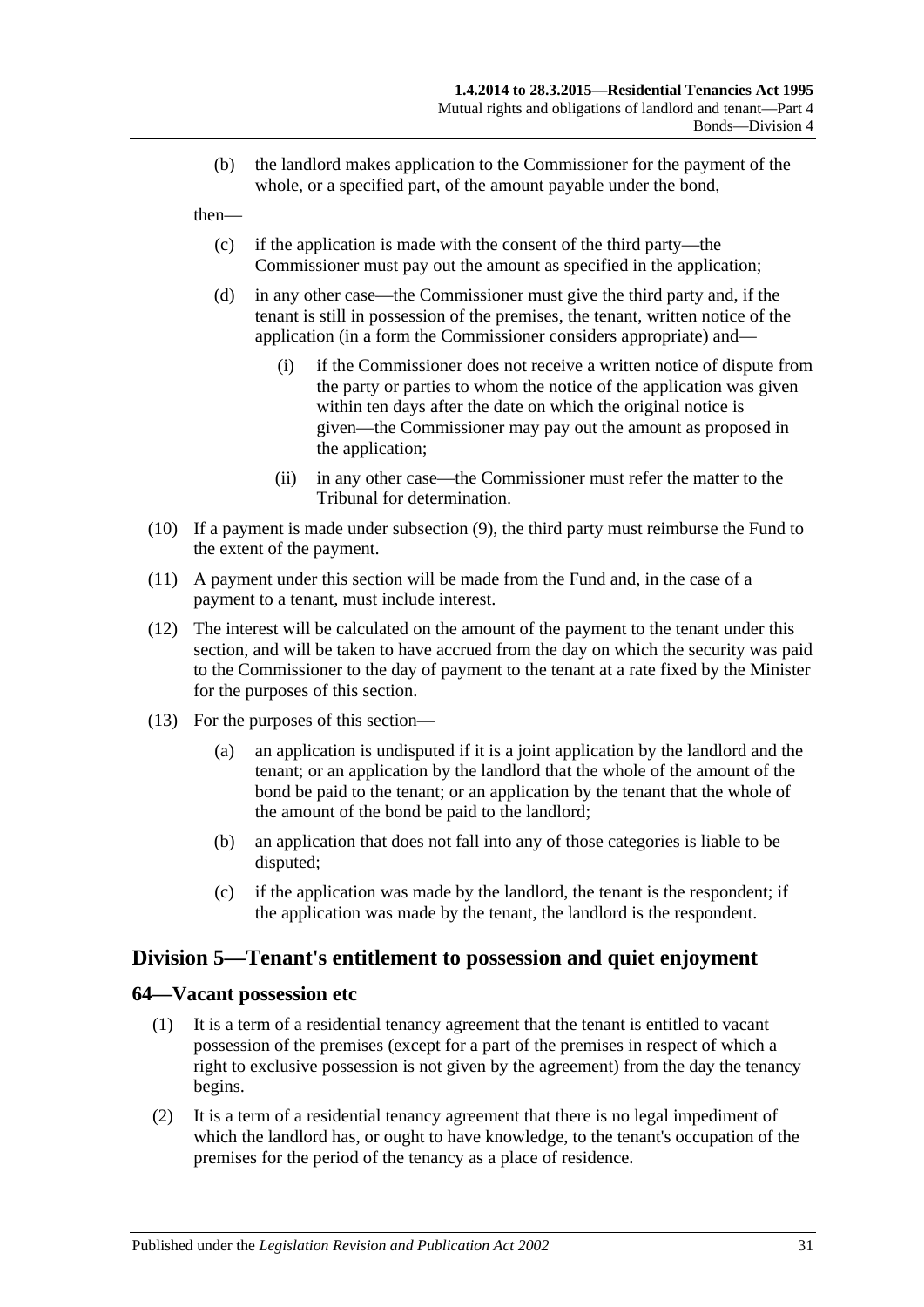### <span id="page-31-0"></span>**65—Quiet enjoyment**

- (1) It is a term of a residential tenancy agreement that
	- the tenant is entitled to quiet enjoyment of the premises without interruption by the landlord or a person claiming under the landlord or with superior title to the landlord's title; and
	- (b) the landlord will not cause or permit an interference with the reasonable peace, comfort or privacy of the tenant in the tenant's use of the premises; and
	- (c) the landlord will take reasonable steps to prevent other tenants of the landlord in occupation of adjacent premises from causing or permitting interference with the reasonable peace, comfort or privacy of the tenant in the tenant's use of the premises.
- (2) If the landlord causes or permits interference with the reasonable peace, comfort or privacy of the tenant in the tenant's use of the premises in circumstances that amount to harassment of the tenant, the landlord is guilty of an offence.

Maximum penalty: \$5 000.

### <span id="page-31-1"></span>**Division 6—Security of premises**

### <span id="page-31-2"></span>**66—Security of premises**

- <span id="page-31-5"></span>(1) It is a term of a residential tenancy agreement that—
	- (a) the landlord will take reasonable steps to provide and maintain the locks and other devices that are necessary to ensure the premises are reasonably secure; and
	- (b) neither the landlord nor the tenant will alter or remove a lock or security device or add a lock or security device without the consent of the other; and
	- (c) neither the landlord nor the tenant will unreasonably withhold his or her consent to the alteration, removal or addition of a lock or security device by, and at the expense of, the other.
- (2) A landlord or tenant who, without reasonable excuse, contravenes the term of the agreement arising under [subsection](#page-31-5) (1)(b) is guilty of an offence. Maximum penalty: \$5 000.
- (3) If the landlord's agent, without reasonable excuse, alters or removes a lock or security device, or adds a lock or security device, without the tenant's consent, the agent is guilty of an offence.

Maximum penalty: \$5 000.

### <span id="page-31-3"></span>**Division 7—Landlord's obligation in regard to condition of the premises**

#### <span id="page-31-4"></span>**67—Cleanliness**

It is a term of a residential tenancy agreement that the landlord will ensure that the premises, and ancillary property, are in a reasonable state of cleanliness when the tenant goes into occupation of the premises.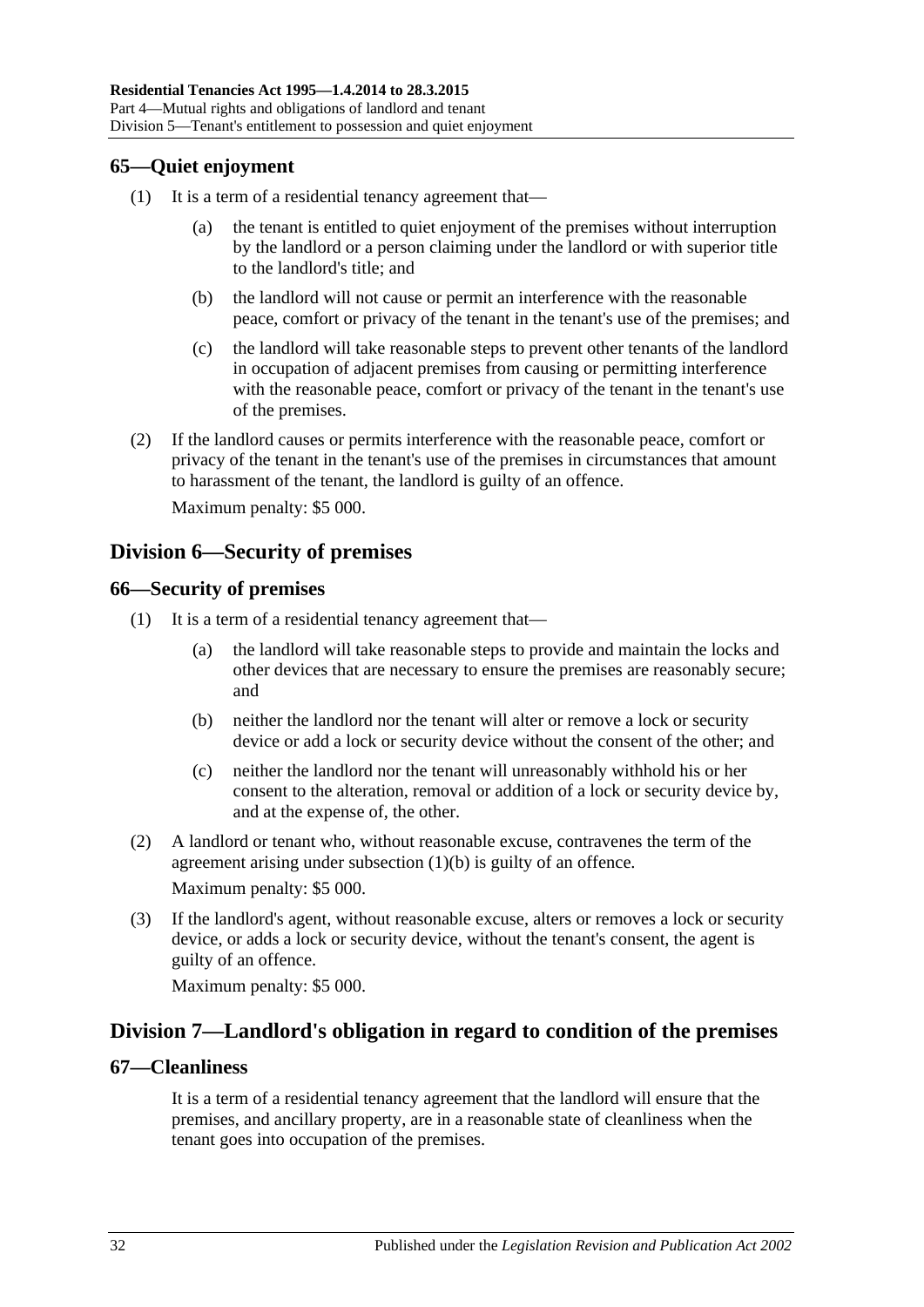#### <span id="page-32-1"></span><span id="page-32-0"></span>**68—Landlord's obligation to repair**

- (1) It is a term of a residential tenancy agreement that the landlord—
	- (a) will ensure that the premises, and ancillary property, are in a reasonable state of repair at the beginning of the tenancy and will keep them in a reasonable state of repair having regard to their age, character and prospective life; and
	- (b) will comply with statutory requirements affecting the premises.
- (1a) The obligation to repair applies even though the tenant had notice of the state of disrepair before entering into occupation.
- (2) However—
	- (a) the landlord will not be regarded as being in breach of the obligation to repair unless—
		- (i) the landlord has notice of the defect requiring repair; and
		- (ii) the landlord fails to act with reasonable diligence to have the defect repaired; and
	- (b) if the landlord is a registered community housing provider, the regulations may limit the extent of the obligation imposed by [subsection](#page-32-1) (1); and
	- (c) if the premises are subject to a housing improvement notice fixing the maximum rent for the premises, the landlord's obligation under [subsection](#page-32-1) (1) to repair the premises does not apply.
- $(3)$  If—
	- (a) premises or ancillary property are in a state of disrepair that does not arise from a contravention of the residential tenancy agreement by the tenant; and
	- (b) the state of disrepair is, unless remedied, likely to result in personal injury or damage to property or undue inconvenience; and
	- (c) the landlord—
		- (i) has been notified of the state of disrepair by the tenant but has failed to take reasonable action to remedy the state of disrepair; or
		- (ii) has not been notified of the state of disrepair despite the tenant's reasonable attempts to do so,

then the tenant is entitled—

- (d) to reasonable compensation from the landlord in respect of any damage to property resulting from the state of disrepair after the tenant has notified, or made a reasonable attempt to notify, the landlord of the state of disrepair (however, the tenant must take reasonable steps to mitigate any loss and is not entitled to compensation for damage that could have been avoided by those steps); and
- (e) to recover from the landlord reasonable costs incurred by the tenant in having the state of disrepair remedied, but only if the repairs are carried out by a person who is licensed to carry out the necessary work and the person provides the landlord with a report on the work carried out and the apparent cause of the state of disrepair.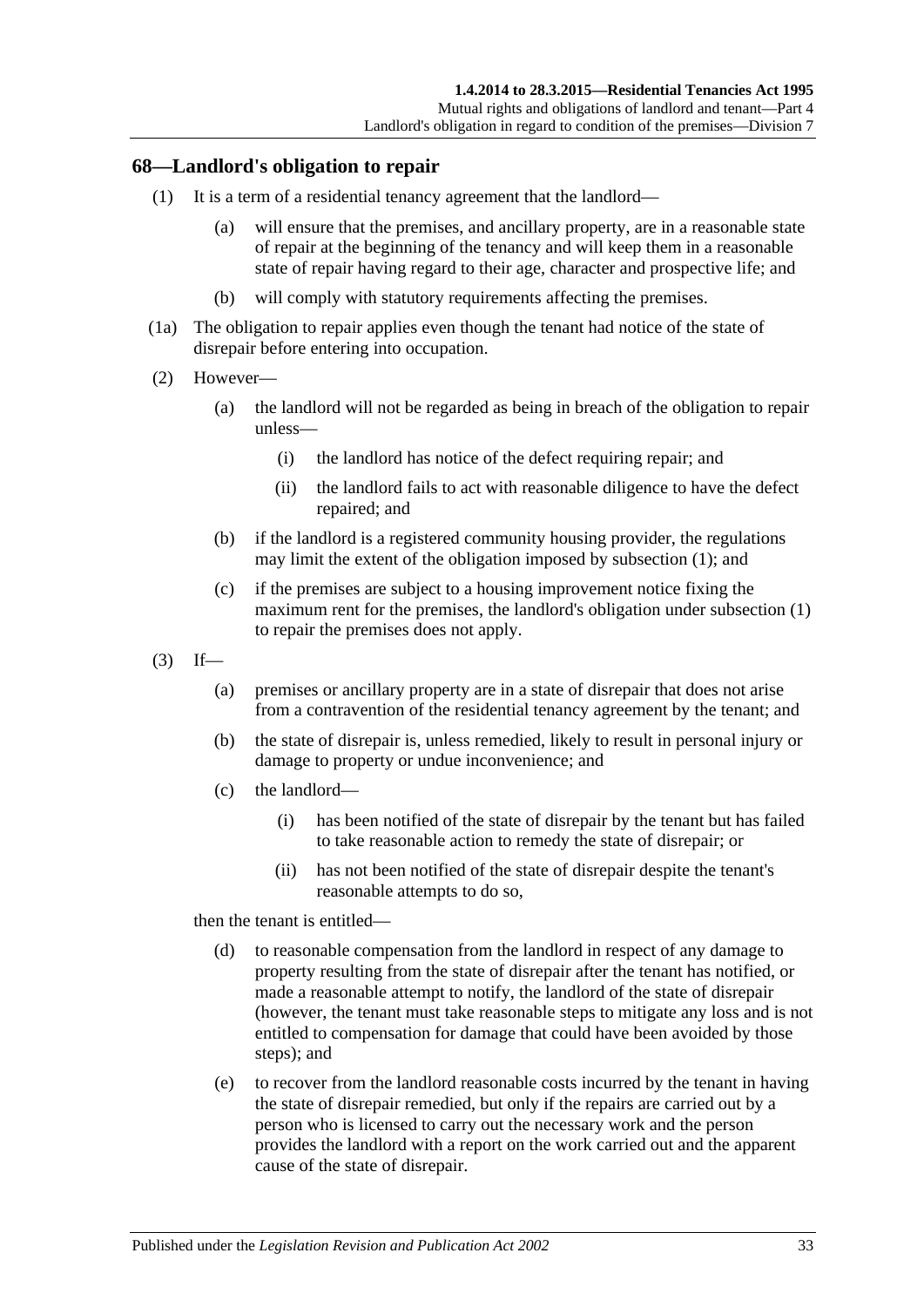- (4) However, the tenant is not entitled to recover the cost of repairing the premises or to compensation under this section if the premises are subject to a housing improvement notice fixing the maximum rent payable for premises.
- (5) The Tribunal may, on application by the tenant, order the landlord to pay to the tenant compensation to which the tenant is entitled under this section.

## <span id="page-33-0"></span>**Division 8—Tenant's obligations in relation to the premises and ancillary property**

### <span id="page-33-1"></span>**69—Tenant's responsibility for cleanliness, damage and loss**

- (1) It is a term of a residential tenancy agreement that the tenant—
	- (a) must keep the premises and ancillary property in a reasonable state of cleanliness; and
	- (ab) must replace, or compensate the landlord for the reasonable cost of replacing, any ancillary property lost or destroyed while in the care of the tenant; and
	- (b) must notify the landlord of damage to the premises or ancillary property; and
	- (c) must not intentionally or negligently cause or permit damage to the premises or ancillary property.
- (2) A tenant who intentionally causes serious damage to the premises or ancillary property is guilty of an offence.

Maximum penalty: \$2 500.

- (3) It is a term of a residential tenancy agreement that, at the end of the tenancy, the tenant must give the premises and ancillary property back to the landlord in reasonable condition and in a reasonable state of cleanliness.
- <span id="page-33-3"></span>(3a) If a tenant unintentionally causes damage to the premises or ancillary property as a result of the use of a domestic facility requiring instruction, the landlord is not entitled to compensation for the damage unless—
	- (a) the domestic facility is listed in the residential tenancy agreement as a domestic facility requiring instruction; and
	- (b) the landlord complied with [section](#page-20-2) 48(2) in relation to the domestic facility.
- (4) In deciding whether premises or other property is in reasonable condition, its condition when the tenant took possession of it, and the probable effect of reasonable wear and tear since that time, must be taken into account.

### <span id="page-33-2"></span>**70—Alteration of premises**

- (1) It is a term of a residential tenancy agreement that a tenant must not, without the landlord's written consent, make an alteration or addition to the premises.
- (1a) It is a term of a residential tenancy agreement that a landlord will not unreasonably withhold his or her consent to an alteration or addition to the premises that is necessary to ensure the provision of infrastructure or a service of a prescribed kind.
- (2) A tenant may remove a fixture affixed to the premises by the tenant unless its removal would cause damage to the premises.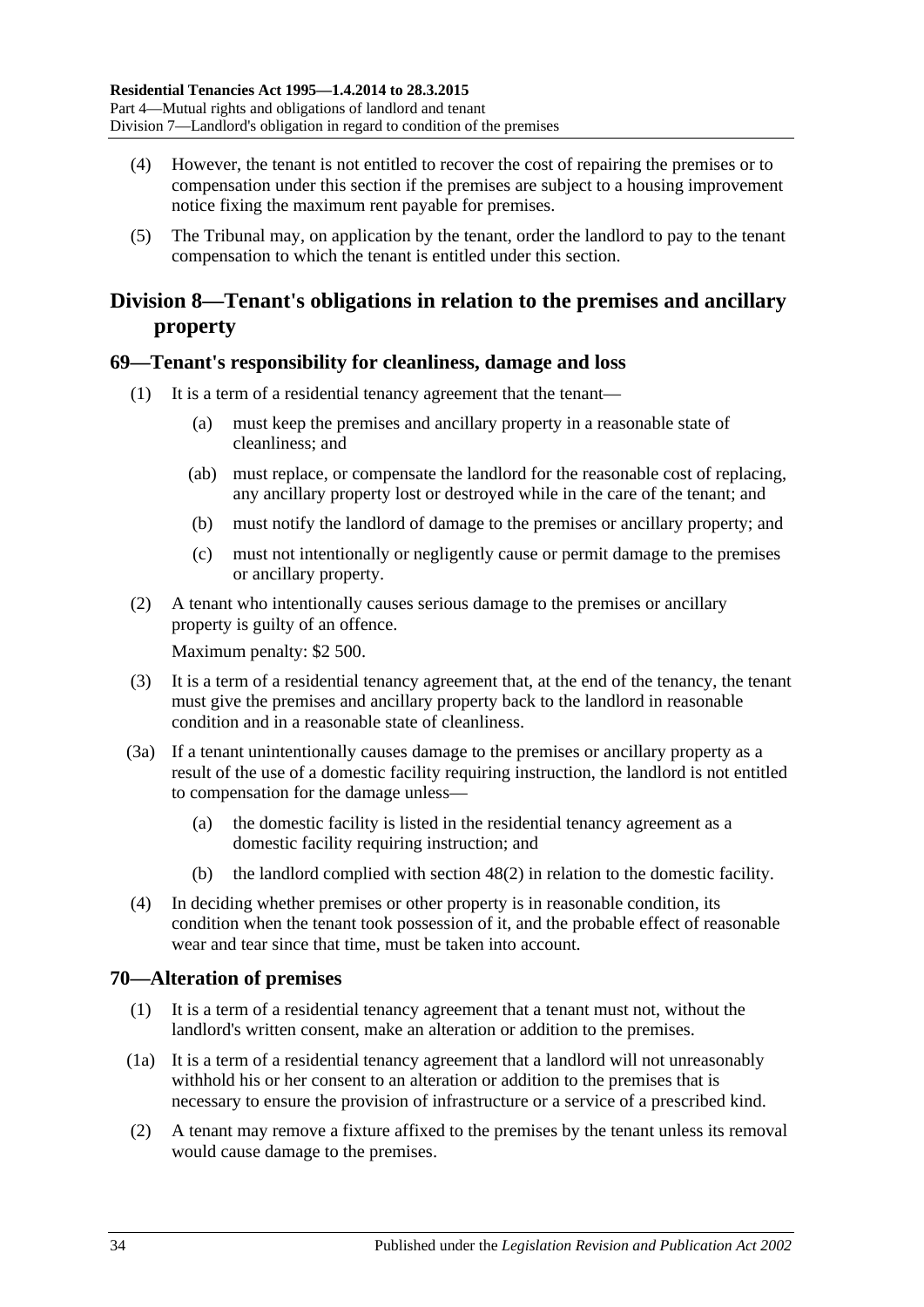(3) If a tenant causes damage to the premises by making an alteration or addition to the premises or by removing a fixture, the tenant must notify the landlord and, at the option of the landlord, repair the damage or compensate the landlord for the reasonable cost of repairing the damage.

## <span id="page-34-0"></span>**Division 9—Tenant's conduct on the premises**

### <span id="page-34-1"></span>**71—Tenant's conduct**

It is a term of a residential tenancy agreement that—

- (a) the tenant must not use the premises, or cause or permit the premises to be used, for an illegal purpose; and
- (b) the tenant must not cause or permit a nuisance; and
- (c) the tenant must not cause or permit an interference with the reasonable peace, comfort or privacy of another person who resides in the immediate vicinity of the premises.

## <span id="page-34-2"></span>**Division 9A—Landlord's obligation to advise of sale of premises**

### <span id="page-34-3"></span>**71A—Sale of residential premises**

- (1) It is a term of a residential tenancy agreement that—
	- (a) the landlord will give the tenant written notice of the landlord's intention to sell the residential premises not later than 14 days after the landlord enters into a sales agency agreement for the sale of the premises or determines to make the premises available for inspection by prospective purchasers; and
	- (b) the residential premises will not be advertised for sale or made available for inspection by prospective purchasers before the day falling 14 days after the tenant is given notice of the landlord's intention to sell the premises.
- (2) It is a term of a residential tenancy agreement that, if a contract is entered into for the sale of the residential premises, the landlord must, not less than 14 days before the day of settlement under the contract or, if the day of settlement is less than 14 days after the day on which the contract is entered into, as soon as possible after the contract is entered into, give the tenant written notice of the name of the purchaser under the contract and the date from which rent is to be paid to him or her.

## <span id="page-34-4"></span>**Division 10—Landlord's right of entry**

### <span id="page-34-5"></span>**72—Right of entry**

- (1) It is a term of a residential tenancy agreement that the landlord (or an agent of the landlord) may enter the premises—
	- (a) in an emergency; or
	- (b) to collect rent (if a reasonable alternative method of payment of rent not involving attendance at the premises has been offered to, but not accepted by, the tenant)—
		- (i) not more than once each week; and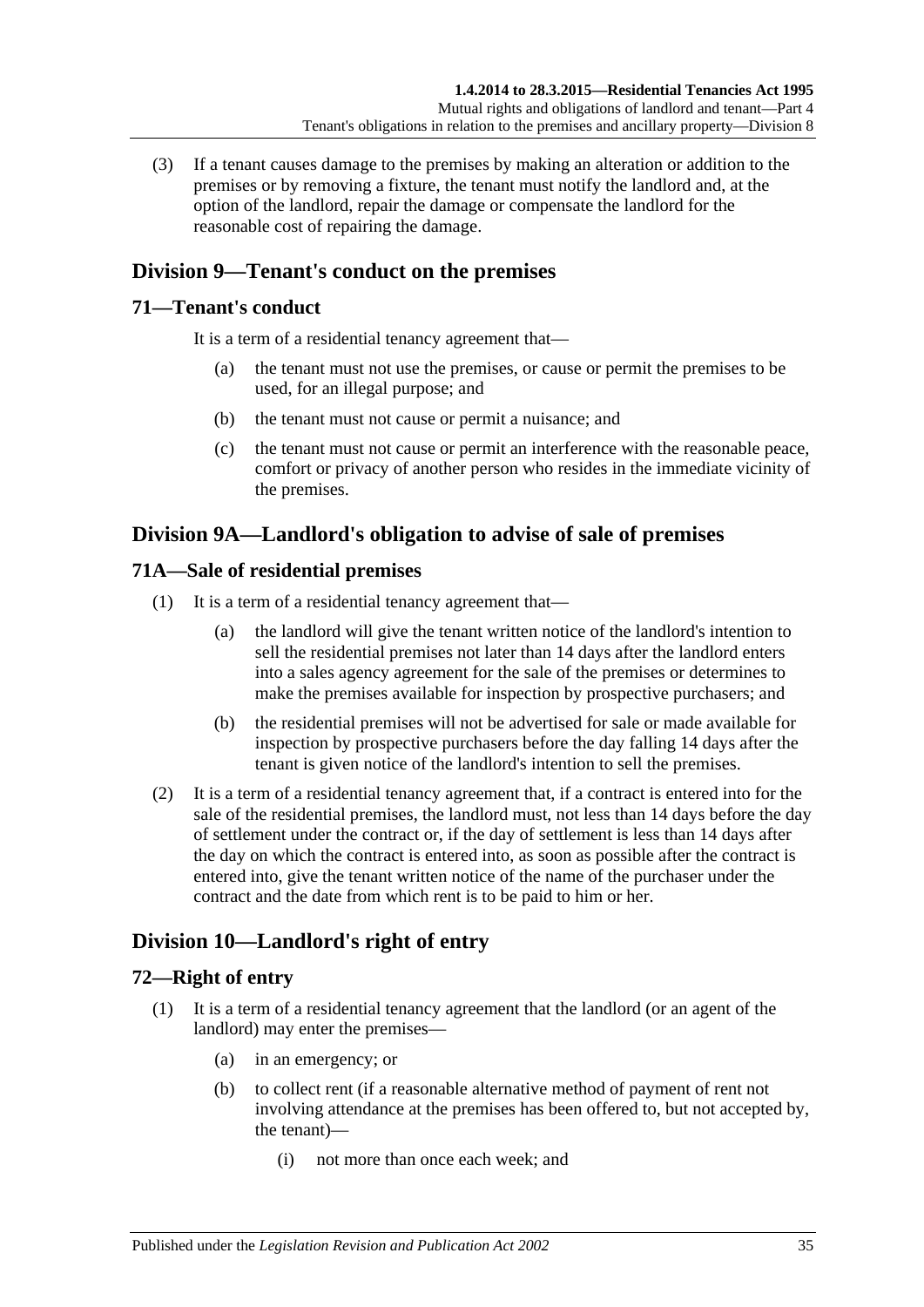- (ii) only at a time previously arranged with the tenant (which may only be outside normal hours if the arrangement has been made no more than 7 days before the day of entry); or
- (c) to inspect the premises—
	- (i) not more than once each 4 weeks; and
	- (ii) only in accordance with a written notice given to the tenant no less than 7 and no more than 14 days before the day of entry—
		- (A) stating the purpose of the proposed entry and the date of the proposed entry; and
		- (B) specifying a period of up to 2 hours (which must be within normal hours) within which the proposed entry will occur,

(however, if the premises are in a remote location or it is necessary for the landlord or agent to be accompanied by a person for the purposes of the inspection, the notice need not specify a 2 hour period within which the proposed entry is to occur, but the entry must occur within normal hours);

- (d) to carry out garden maintenance, but only—
	- (i) at a time previously arranged with the tenant no more than 7 days before the day of entry; or
	- (ii) in accordance with a written notice given to the tenant no less than 7 and no more than 14 days before the day of entry stating the purpose of the proposed entry and the date and time (which must be within normal hours) of the proposed entry; or
- (e) to carry out necessary maintenance (other than garden maintenance) or repairs (other than in an emergency), but only at a time within normal hours of which the tenant has been given at least 48 hours notice; or
- (f) to show the premises to prospective tenants during the period of 28 days preceding the termination of the tenancy agreement, but only on a reasonable number of occasions and only at a time within normal hours of which the tenant has been given reasonable notice; or
- (g) to show the premises to prospective purchasers, on not more than 2 occasions in any 7 day period (unless the tenant has agreed otherwise), but only—
	- (i) at a time previously arranged with the agreement of the tenant (who must not unreasonably refuse to agree to times when the premises are to be available for inspection by prospective purchasers); or
	- (ii) if agreement cannot be reached with the tenant—at a time within normal hours of which the tenant has been given reasonable notice; or
- (h) if the landlord has given the tenant notice of a breach of the residential tenancy agreement under [section](#page-40-5) 80—to determine whether the breach has been remedied, but only in accordance with a written notice in the prescribed form given to the tenant no less than 7 and no more than 14 days before the day of entry stating the purpose of the proposed entry and the date and time (which must be within normal hours) of the proposed entry; or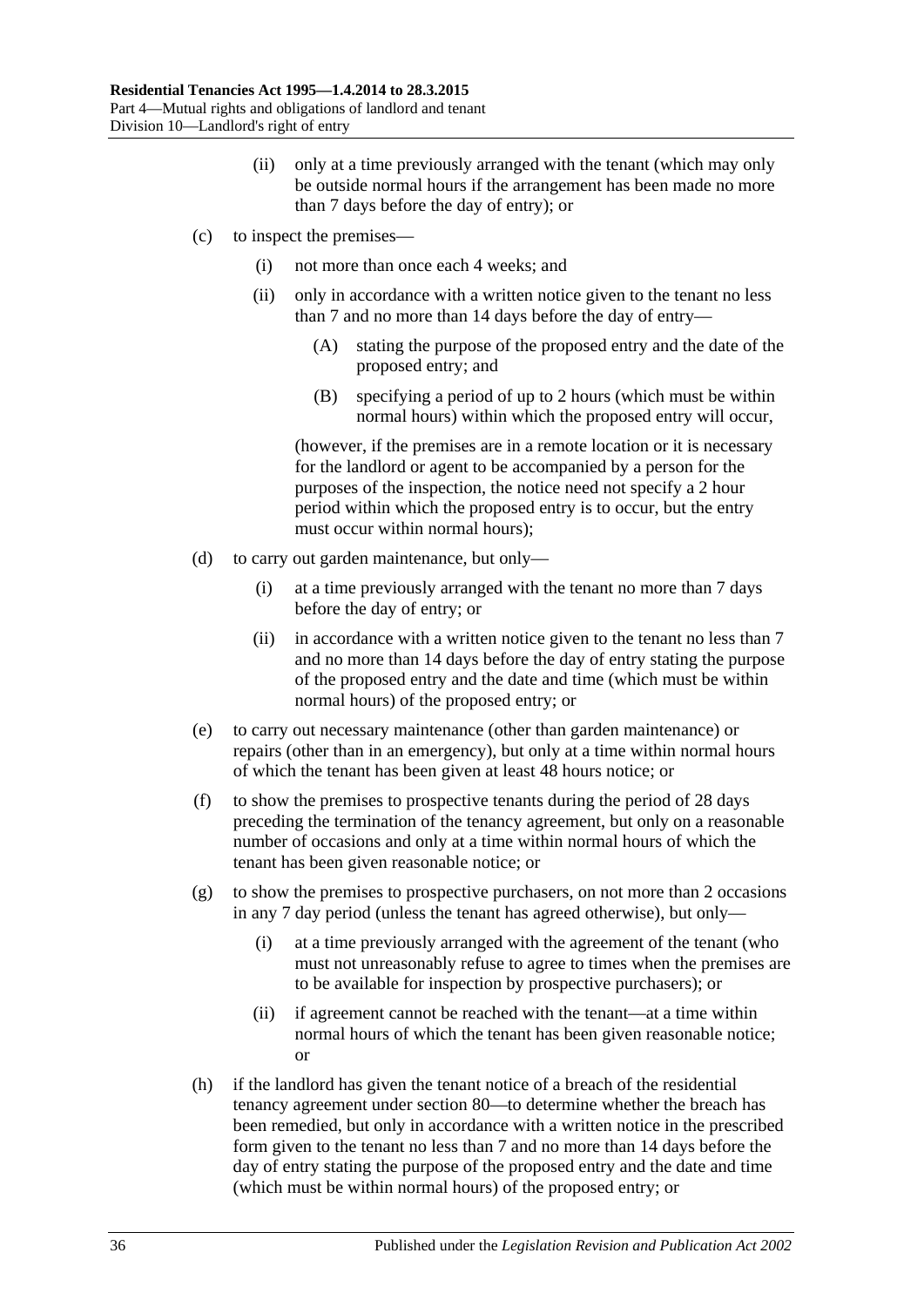- (i) for some other genuine purpose, but only—
	- (i) in accordance with a written notice given to the tenant no less than 7 and no more than 14 days before the day of entry and stating the purpose of the proposed entry and the date and time (which must be within normal hours) of the proposed entry; or
	- (ii) with the consent of the tenant; or
- (j) if the landlord believes on reasonable grounds that the tenant has abandoned the premises.
- <span id="page-36-1"></span><span id="page-36-0"></span>(2) It is a term of a residential tenancy agreement that if the tenant has indicated to the landlord that he or she wishes to be present during the period when the landlord or landlord's agent is at the premises, the landlord (or an agent of the landlord) may not enter the premises unless a reasonable effort has been made to arrange for the visit to occur at a time when it is convenient for the tenant to be present (having regard to the work and other commitments of both the tenant and the persons entering the premises).
- (3) [Subsection](#page-36-0) (2) does not apply to entry under [subsection](#page-34-0)  $(1)(a)$ ,  $(h)$  or  $(i)$ .
- (4) It is a term of a residential tenancy agreement that neither the landlord nor an agent of the landlord may enter the premises otherwise than in accordance with the preceding subsections.
- (5) This section does not apply to a part of the premises that the tenant uses in common with the landlord or another tenant of the landlord.
- (6) In this section—

*normal hours* means the hours between 8am and 8pm on any day other than a Sunday or public holiday.

# **Division 11—Statutory charges**

#### **73—Statutory charges**

- (1) It is a term of a residential tenancy agreement that the landlord must bear all statutory charges imposed in respect of the premises.
- <span id="page-36-4"></span><span id="page-36-3"></span>(2) However, the following provisions apply subject to [subsections](#page-36-2) (3) and [\(4\):](#page-37-0)
	- (a) rates and charges for water supply are to be borne as agreed between the landlord and tenant;
	- (b) in the absence of an agreement—
		- (i) if the supply of water to the premises is separately metered—rates and charges for water supply are to be borne by the tenant; and
		- (ii) in any other case—rates and charges for water supply are to be borne by the landlord.
- <span id="page-36-2"></span>(3) A tenant is not required to pay rates and charges for water supply if—
	- (a) the landlord fails to request payment from the tenant within 3 months of the issue of the bill for those rates and charges by the water supply authority; or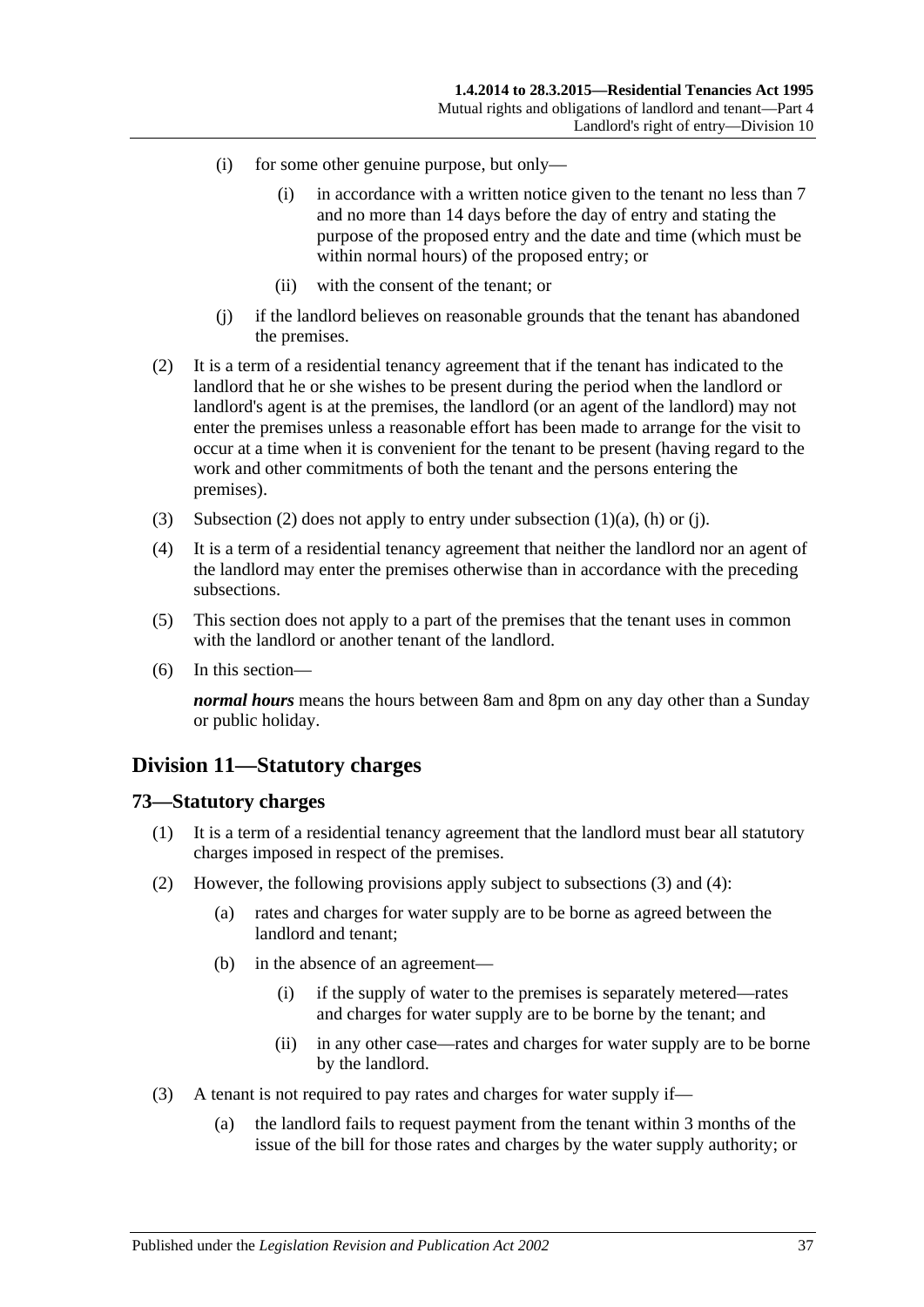- (b) the tenant has requested from the landlord a copy of the account for the rates and charges and the landlord has failed to provide the copy to the tenant within 30 days of the request and at no cost.
- <span id="page-37-0"></span>(4) A landlord must ensure that an amount borne by a tenant under an agreement under [subsection](#page-36-3) (2)(a) or under [subsection](#page-36-4) (2)(b)(i) is reduced by—
	- (a) in the case of a tenant on land held as a single title consisting of a single place of residence—the water security rebate amount; or
	- (b) in the case of a tenant on land held as a single title consisting of more than 1 place of residence—the proportionate water security rebate amount,

(and if the reduction under this subsection results in a negative amount, 0 is to be substituted for that amount).

- (5) If, during the billing period in which a landlord obtained the benefit of the water security rebate amount, the premises to which the rebate relates were subject to more than 1 residential tenancy agreement, the landlord must ensure that a reduction under [subsection](#page-37-0) (4) is applied to the amount borne by a tenant under each tenancy agreement on a pro rata basis according to the number of days in the billing period in which each tenancy agreement respectively applied at the premises.
- (6) In this section—

*proportionate water security rebate amount*, in relation to a tenant on land held as a single title consisting of more than 1 place of residence, is the amount that results from dividing the water security rebate amount for that title by the number of places of residence at the land to which the title relates;

*water security rebate amount*, in relation to rates and charges for water supply to residential premises, means the amount specified in an account for those rates and charges (whether before or after the commencement of this definition) as representing the rebate for water security purposes.

# **Division 12—Assignment**

## **74—Assignment of tenant's rights under residential tenancy agreement**

- (1) A tenant under a residential tenancy agreement may, by written or oral agreement with another—
	- (a) assign the tenant's interest in the agreement to the other; or
	- (b) sub-let the premises to which the residential tenancy agreement relates to the other.
- (2) However, it is a term of a residential tenancy agreement that—
	- (a) the tenant must not assign the tenant's interest, or sub-let the premises, without the written consent of the landlord; but
	- (b) the landlord—
		- (i) must not unreasonably withhold consent (unless the landlord is a registered community housing provider, in which case the landlord has an absolute discretion to withhold consent to an assignment); and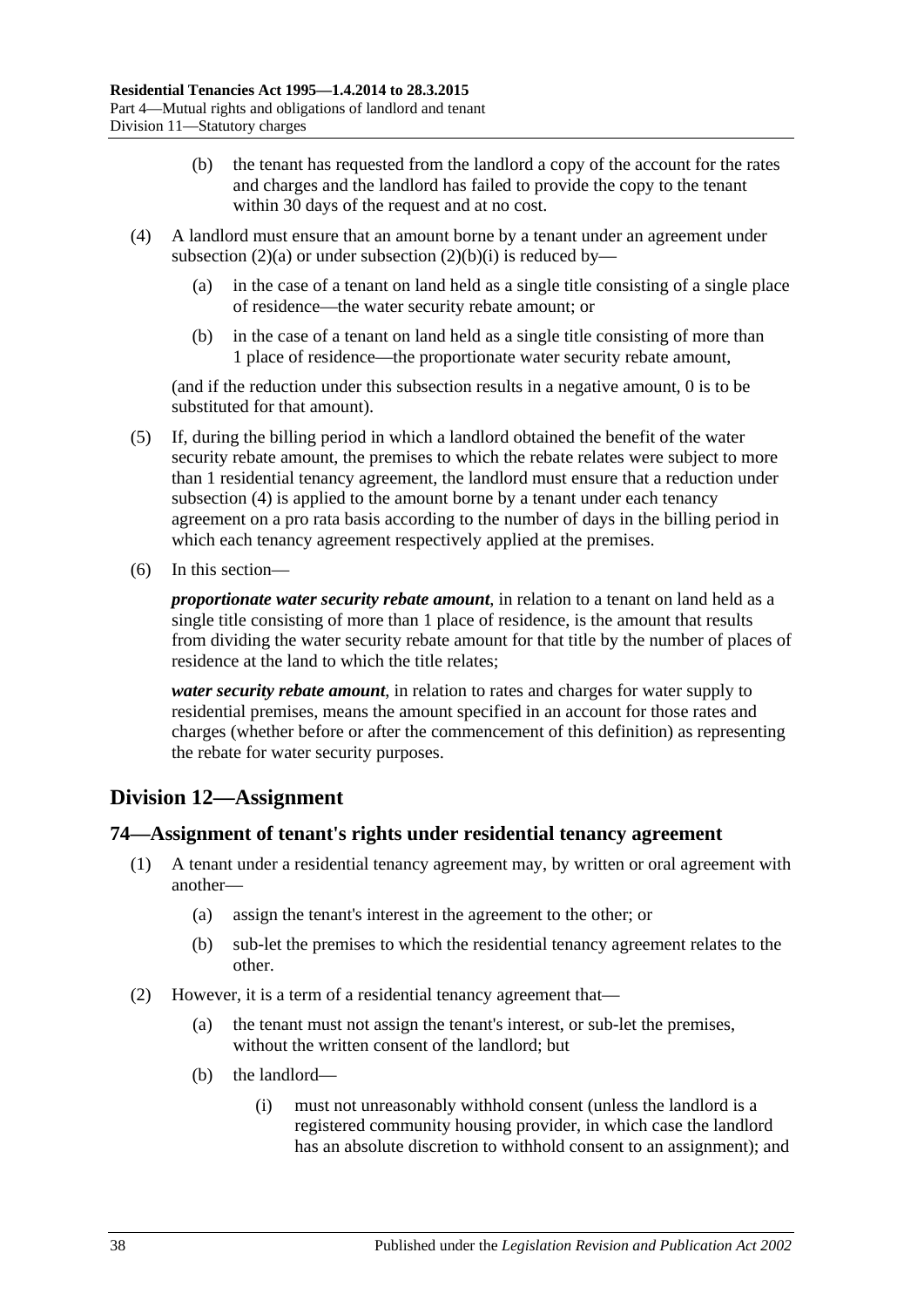- (ii) must not make a charge for giving consent or considering an application for consent exceeding the landlord's reasonable expenses.
- (2a) The absence of consent does not invalidate an assignment or sublease unless the landlord is a registered community housing provider.
- (2ab) However, if the landlord's consent to an assignment is not obtained—
	- (a) the tenant who assigns the interest remains liable to the landlord under the residential tenancy agreement (together with the new tenant, who is jointly and severally liable) unless the landlord has unreasonably withheld consent; but
	- (b) this continuing liability of the assignor does not apply, in the case of a periodic tenancy, to a liability accruing more than 21 days after the landlord became aware or ought reasonably to have become aware of the assignment (whichever is the earlier).
- (2b) If the landlord's consent to an assignment is not obtained and the landlord had, before the assignment, served a notice of termination on the assignor, the landlord may enforce the notice against the assignee.
- (2c) The landlord may terminate a residential tenancy agreement on the ground that the tenant has assigned the tenant's interest, or has granted a sub-tenancy, without the landlord's consent, but only if the landlord has not unreasonably withheld consent and serves the notice of termination within 21 days after the time the landlord became aware or ought reasonably to have become aware of the assignment or sub-tenancy (whichever is the earlier).
- (3) The effect of an assignment under this section is that the assignee is substituted for the assignor as tenant under the residential tenancy agreement (but the assignor remains responsible for liabilities that accrued before the date of the assignment)<sup>1</sup>.
- (4) An assignee is liable to indemnify the assignor for liabilities incurred by the assignor to the landlord because of a breach of the residential tenancy agreement by the assignee.
- (5) If the tenant assigns the tenant's interest, an amount paid by the tenant and held by way of a bond will (unless the parties agree to the contrary) continue to be held as a bond for the proper performance by the assignee of obligations under the residential tenancy agreement.

#### **Note—**

1 If the assignment is made without the landlord's consent, the tenant may also remain liable under the agreement for liabilities that accrue later—see above.

# **Division 13—Tenant's vicarious liability**

## **75—Vicarious liability**

It is a term of a residential tenancy agreement that, if a person is on the premises at the invitation or with the consent of the tenant, the tenant is vicariously responsible for an act or omission by the person that would, if it had been an act or omission of the tenant, have constituted a breach of the agreement.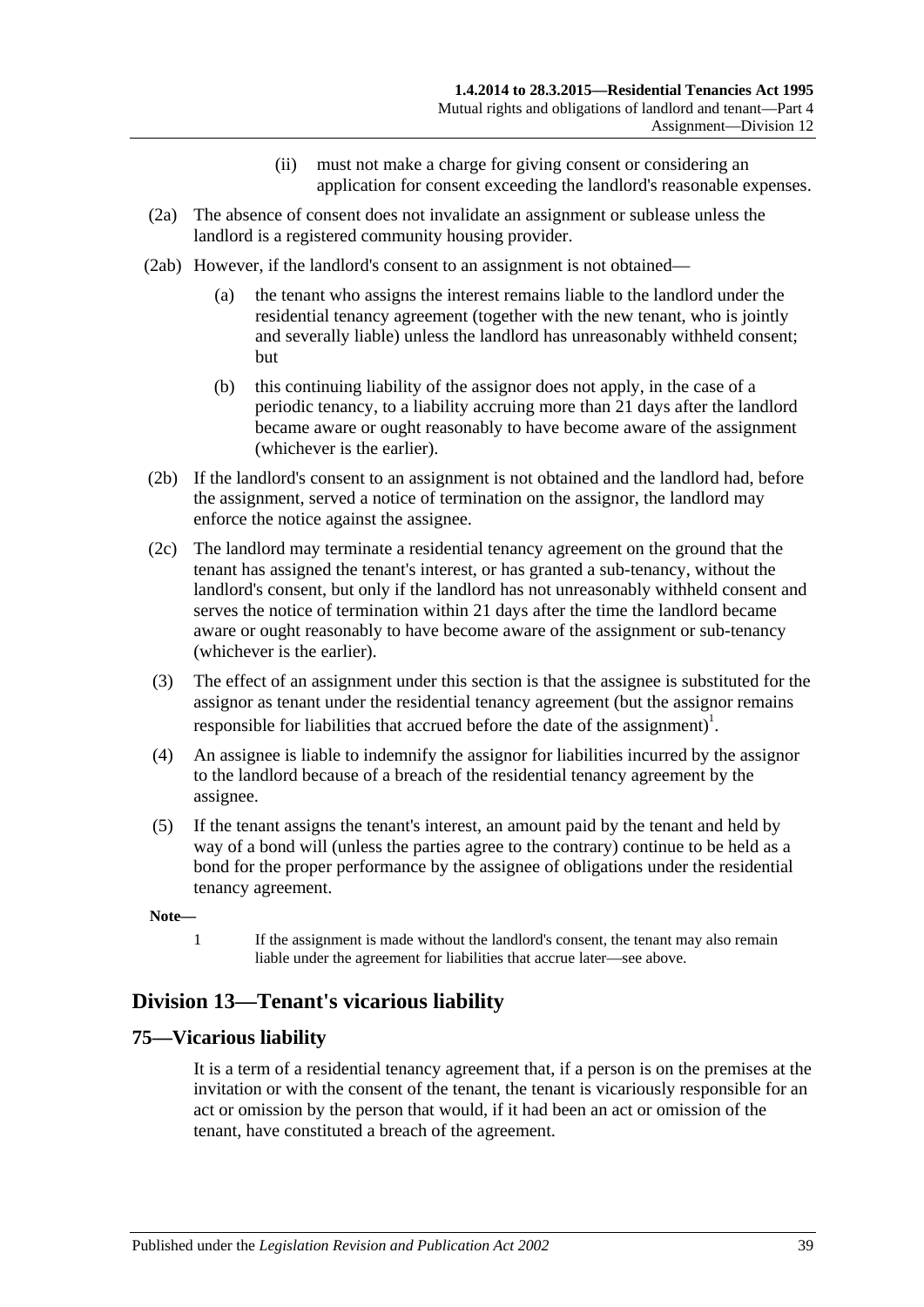# **Division 14—Harsh or unconscionable terms**

#### <span id="page-39-0"></span>**76—Harsh or unconscionable terms**

- (1) The Tribunal may, on application by a tenant, make an order rescinding or varying a term of a residential tenancy agreement if satisfied that the term is harsh or unconscionable.
- (2) On making an order under [subsection](#page-39-0) (1), the Tribunal may make consequential changes to the residential tenancy agreement or another related document.

# **Division 15—Miscellaneous**

## **77—Accelerated rent and liquidated damages**

- (1) If a residential tenancy agreement provides that, upon breach by the tenant of a term about rent or other term of the agreement, the tenant is liable to pay—
	- (a) all or any part of the rent remaining payable under the agreement; or
	- (b) rent of an increased amount; or
	- (c) an amount by way of penalty; or
	- (d) an amount by way of liquidated damages,

the provision is void.

- (2) If a residential tenancy agreement provides that, on early or punctual payment of rent, the rent will or may be decreased or the tenant will or may be granted or paid a rebate, refund or other benefit, the tenant is entitled to the reduction, rebate, refund or other benefit in any event.
- (3) If a residential tenancy agreement contains a provision to which this section applies, the landlord is guilty of an offence.

Maximum penalty: \$5 000.

Expiation fee: \$315.

## **78—Duty of mitigation**

The rules of the law of contract about mitigation of loss or damage on breach of a contract apply to a breach of a residential tenancy agreement.

#### **78A—Compensation for expenses**

(1) If, as a direct consequence of a tenant being at fault, a landlord reasonably incurs costs or expenses in connection with the residential tenancy agreement, the landlord is entitled to compensation for the costs or expenses.

**Note—**

Examples of faults that may give rise to compensation for costs or expenses under this section:

- the dishonouring of a cheque provided by the tenant;
- the failure of a transaction for the transfer of funds from the tenant to the landlord;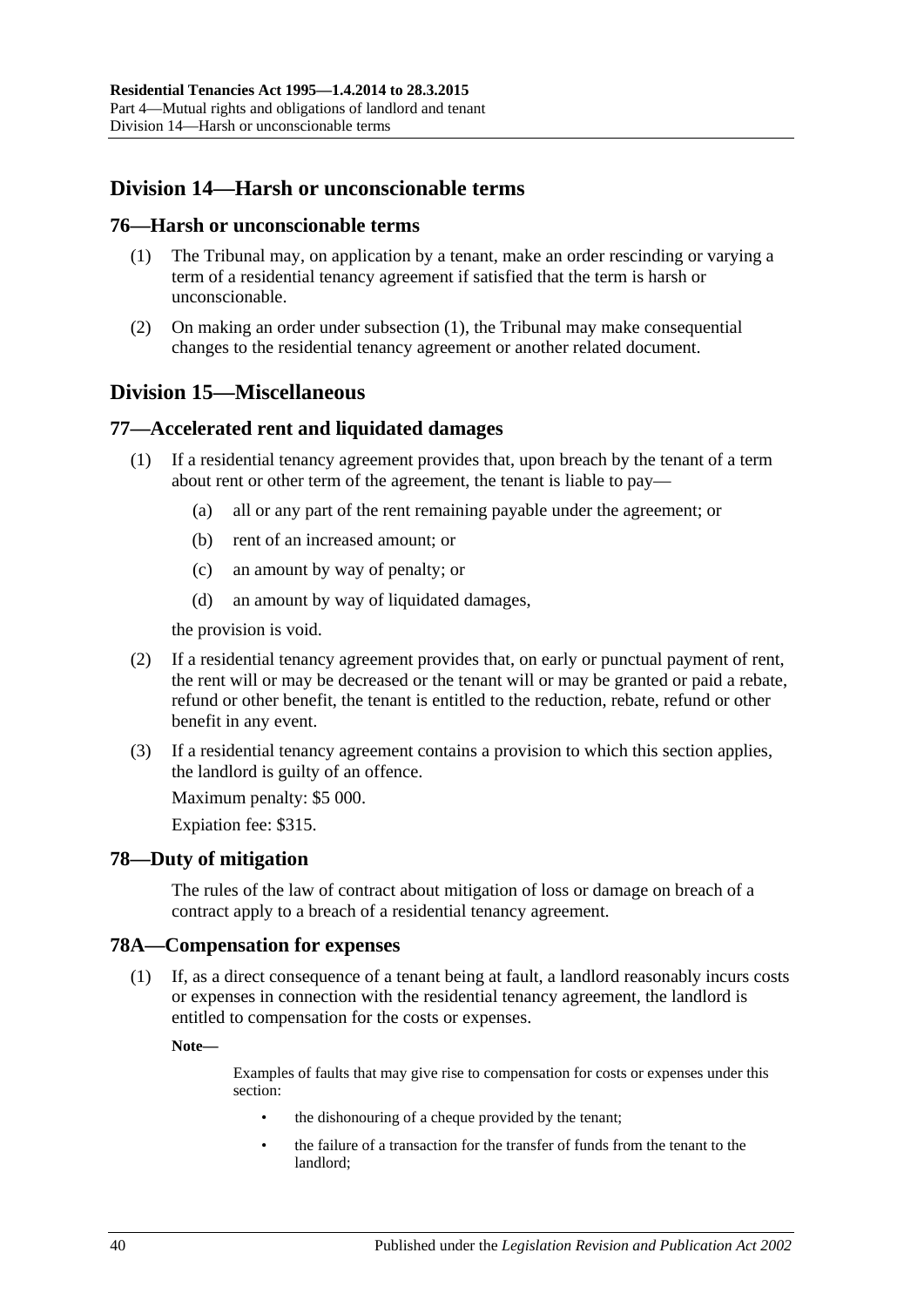- the loss by the tenant of a record or document.
- (2) The Tribunal may, on application by the landlord, order the tenant to pay to the landlord compensation to which the landlord is entitled under this section.

# **Part 5—Termination of residential tenancy agreements**

# **Division 1—Termination generally**

## **79—Termination of residential tenancy**

A residential tenancy terminates if—

- (b) the landlord or the tenant terminates the tenancy by notice of termination given to the other (as required under this Act); or
- (c) the Tribunal terminates the tenancy; or
- (d) a person having title superior to the landlord's title becomes entitled to possession of the premises under the order of the Tribunal or a court<sup>1</sup>; or
- (e) a mortgagee takes possession of the premises under a mortgage; or
- (f) the tenant abandons the premises; or
- (g) the tenant dies without leaving dependants in occupation of the premises; or
- (h) the tenant gives up possession of the premises with the landlord's consent; or
- (i) the interest of the tenant merges with another estate or interest in the land; or
- (j) disclaimer of the tenancy occurs.

**Note—**

1 See [section](#page-50-0) 96.

## **79A—Agreement for fixed term continues if not terminated**

- (1) If a residential tenancy agreement for a fixed term has not terminated before the end of the fixed term or at the end of the fixed term by notice of termination under [section](#page-43-0) 83A or [86A,](#page-45-0) the agreement continues—
	- (a) as a residential tenancy agreement for a periodic tenancy with a tenancy period equivalent to the interval between rental payment times under the agreement; and
	- (b) with terms of agreement that in other respects are the same as those applying under the agreement immediately before the end of the fixed term.
- (2) This section does not apply in relation to a residential tenancy agreement to which [section](#page-8-0) 4 applies.

# **Division 2—Termination by the landlord**

#### <span id="page-40-0"></span>**80—Notice of termination by landlord on ground of breach of agreement**

- (1) If the tenant breaches a residential tenancy agreement, the landlord may give the tenant a written notice in the form required by regulation—
	- (a) specifying the breach; and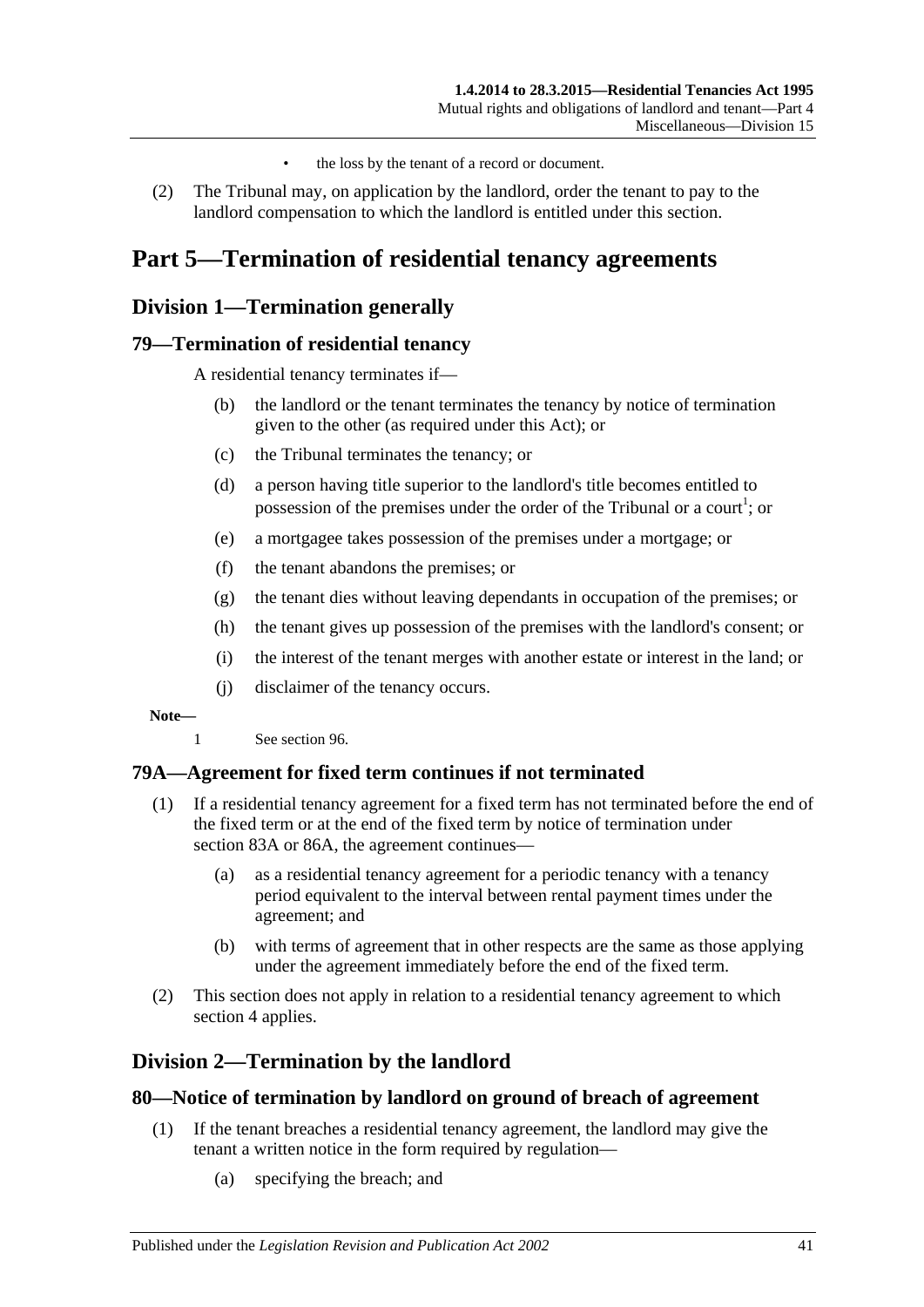- (b) informing the tenant that if the breach is not remedied within a specified period (which must be a period of at least seven days) from the date the notice is given then—
	- (i) the tenancy is terminated by force of the notice; and
	- (ii) the tenant must give up possession of the premises on or before a day specified in the notice (which, subject to [subsection](#page-41-0)  $(2)(c)$ , must be at least seven days after the end of the period allowed for the tenant to remedy the breach).
- <span id="page-41-1"></span><span id="page-41-0"></span>(2) If notice is given under this section on the ground of a failure to pay rent—
	- (a) the notice is ineffectual unless the rent (or any part of the rent) has remained unpaid in breach of the agreement for not less than 14 days before the notice was given; and
	- (b) the notice is not rendered ineffectual by failure by the landlord to make a prior formal demand for payment of the rent; and
	- (c) the day specified in the notice for the tenant to give up possession of the premises if the rent is not paid in accordance with the terms of the notice can be any day after the day on which the tenancy is terminated under the notice<sup>1</sup>; and
	- (d) if the tenant gives up possession of the premises—
		- (i) the landlord is entitled to compensation for any loss (including loss of rent) caused by the termination of the tenancy (but the landlord must take reasonable steps to mitigate any loss and is not entitled to compensation for loss that could have been avoided by those steps); and
		- (ii) the Tribunal may, on application by the landlord, order the tenant to pay to the landlord compensation to which the landlord is entitled under this paragraph.
- (3) If notice is given under this section in respect of a residential tenancy agreement that creates a tenancy for a fixed term, the notice is not ineffectual because the day specified as the day on which the tenant is to give up possession of the premises is earlier than the last day of that term.
- (4) The tenant may at any time after receiving a notice under this section and before giving vacant possession to the landlord, apply to the Tribunal for an order—
	- (a) declaring that the tenant is not in breach of the residential tenancy agreement, or has remedied the breach of the agreement, and that the tenancy is not liable to be terminated under this section; or
	- (b) reinstating the tenancy.
- (5) If the Tribunal is satisfied that a tenancy has been validly terminated under this section, but that it is just and equitable to reinstate the tenancy (or would be just and equitable to reinstate the tenancy if the conditions of the order were complied with), the Tribunal may make an order reinstating the tenancy.
- (6) An order reinstating the tenancy under this section may be made on conditions that the Tribunal considers appropriate.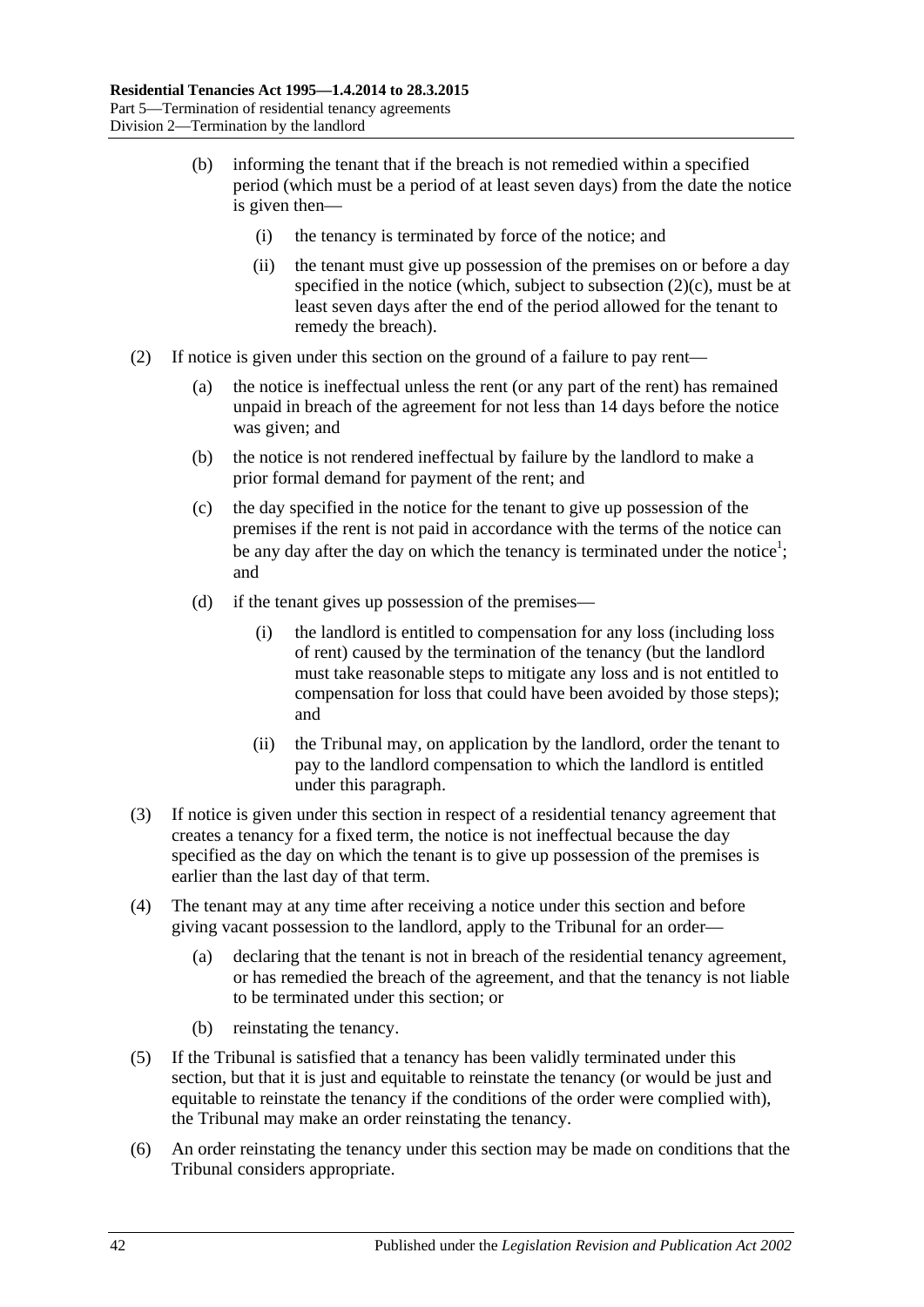(7) On an application for an order reinstating the tenancy, the Tribunal may make alternative orders providing for reinstatement of the tenancy if specified conditions are complied with but, if not, ordering the tenant to give up possession of the premises to the landlord.

**Note—**

1 Ie the requirement to give the tenant at least seven days to give up possession of the premises if the tenant remains in default does not apply.

## **81—Termination because possession is required by landlord for certain purposes**

- (1) A landlord may, by notice of termination given to the tenant, terminate a periodic residential tenancy on the ground that—
	- (a) the landlord requires possession of the premises for demolition; or
	- (b) the landlord requires possession of the premises for repairs or renovations that cannot be carried out conveniently while the tenant remains in possession of the premises; or
	- (c) the landlord requires possession of the premises for—
		- (i) the landlord's own occupation; or
		- (ii) occupation by the landlord's spouse, child or parent; or
		- (iii) occupation by the spouse of the landlord's child or parent; or
	- (d) the landlord has entered into a contract for the sale of the premises under which the landlord is required to give vacant possession of the premises; or
	- (e) the landlord requires possession of the premises for a purpose prescribed by regulation.
- (2) The period of notice given under this section must be at least 60 days or a period equivalent to a single period of the tenancy (whichever is the longer).
- (3) A person must not falsely state the ground of termination in a notice of termination given, or purportedly given, under this section.

Maximum penalty: \$2 500.

(4) A landlord who recovers possession of premises under this section must not, without the consent of the Tribunal, grant a fresh tenancy over the premises within six months after recovering possession.

Maximum penalty: \$2 500.

## **82—Termination of residential tenancy by community housing providers with members who are tenants**

- $(1)$  If—
	- (a) a registered community housing provider is a landlord under a residential tenancy agreement; and
	- (b) it is a requirement that the occupant of the premises be a member of the registered community housing provider,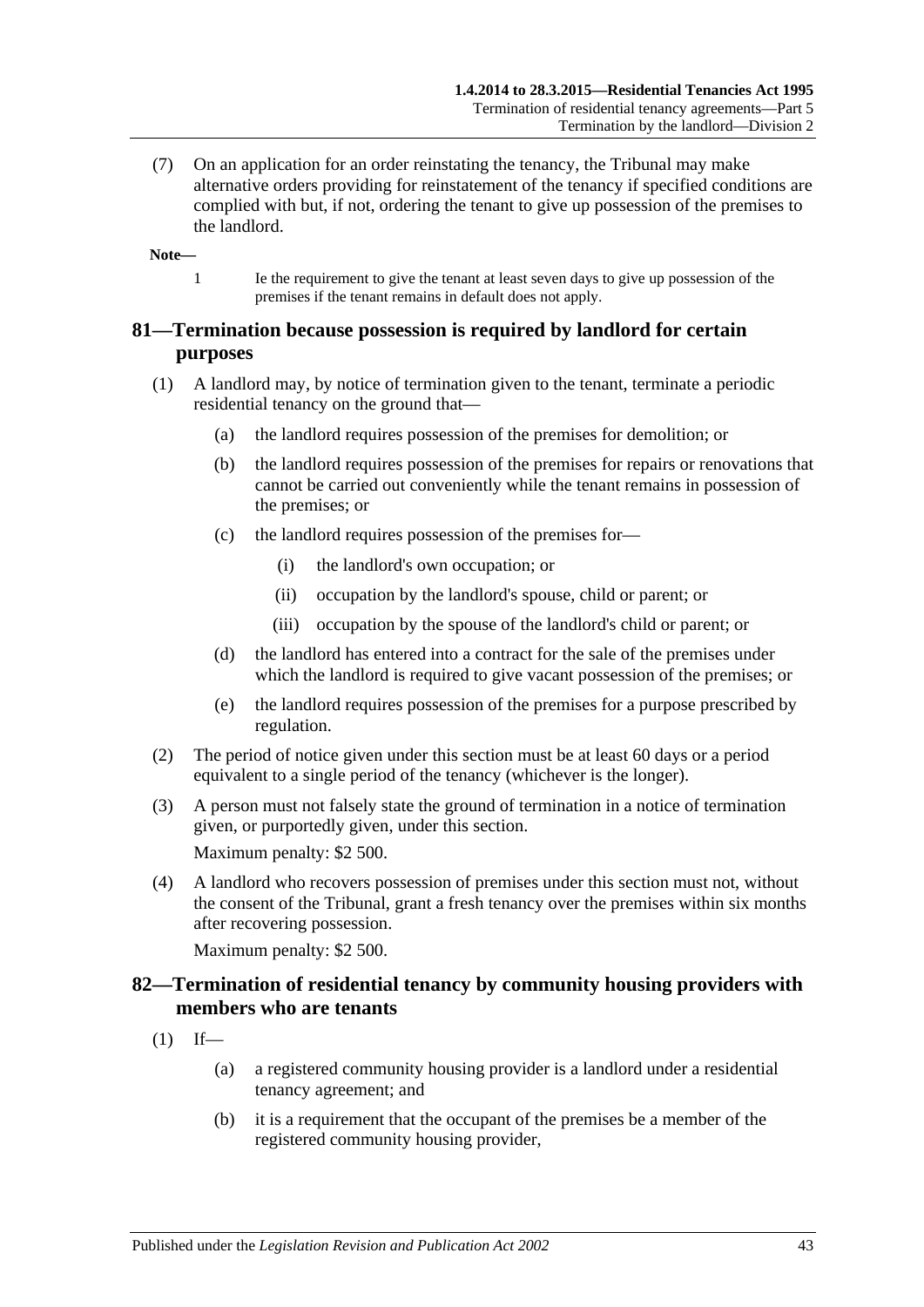the registered community housing provider may, by notice of termination given to the tenant, terminate the residential tenancy on the ground that—

- (c) the tenant has ceased to be a member of the registered community housing provider; or
- (d) the tenant no longer satisfies conditions specified in the agreement as essential to the continuation of the tenancy.
- (2) The period of notice under this section must be at least 28 days.

## **83—Termination by landlord without specifying a ground of termination**

- (1) A landlord may, by notice of termination given to the tenant, terminate the tenancy without specifying a ground of termination.
- (2) However—
	- (a) a tenancy cannot be terminated under this section if—
		- (i) it is for a fixed term; or
		- (ii) the premises are subject to a housing improvement notice; or
		- (iii) an order is in force under [section](#page-25-0) 56 (Excessive rent) in respect of the premises or proceedings for such an order have been commenced; and
	- (b) a registered community housing provider cannot terminate a tenancy with a member of the registered community housing provider under this section where it is a requirement that the occupant of the premises be a member of the registered community housing provider.
- (3) The period of notice under this section must be at least 90 days.

## <span id="page-43-0"></span>**83A—Notice to be given at end of fixed term**

- (1) A landlord may, by notice of termination given to the tenant, terminate a residential tenancy agreement for a fixed term at the end of the fixed term without specifying a ground of termination.
- (2) The period of notice under this section must be at least 28 days.

#### **83B—Termination where agreement frustrated**

- <span id="page-43-1"></span>(1) A landlord may, by notice of termination given to the tenant, terminate a residential tenancy agreement on the ground that, otherwise than as a result of a breach of the agreement, the premises or a substantial portion of the premises—
	- (a) have been destroyed or rendered uninhabitable; or
	- (b) have ceased to be lawfully usable for residential purposes; or
	- (c) have been acquired by compulsory process.
- <span id="page-43-3"></span><span id="page-43-2"></span>(2) A notice given under [subsection](#page-43-1)  $(1)(a)$  or [\(b\)](#page-43-2) may terminate the agreement immediately.
- (3) A notice given under [subsection](#page-43-3) (1)(c) must provide for a period of notice of at least 60 days.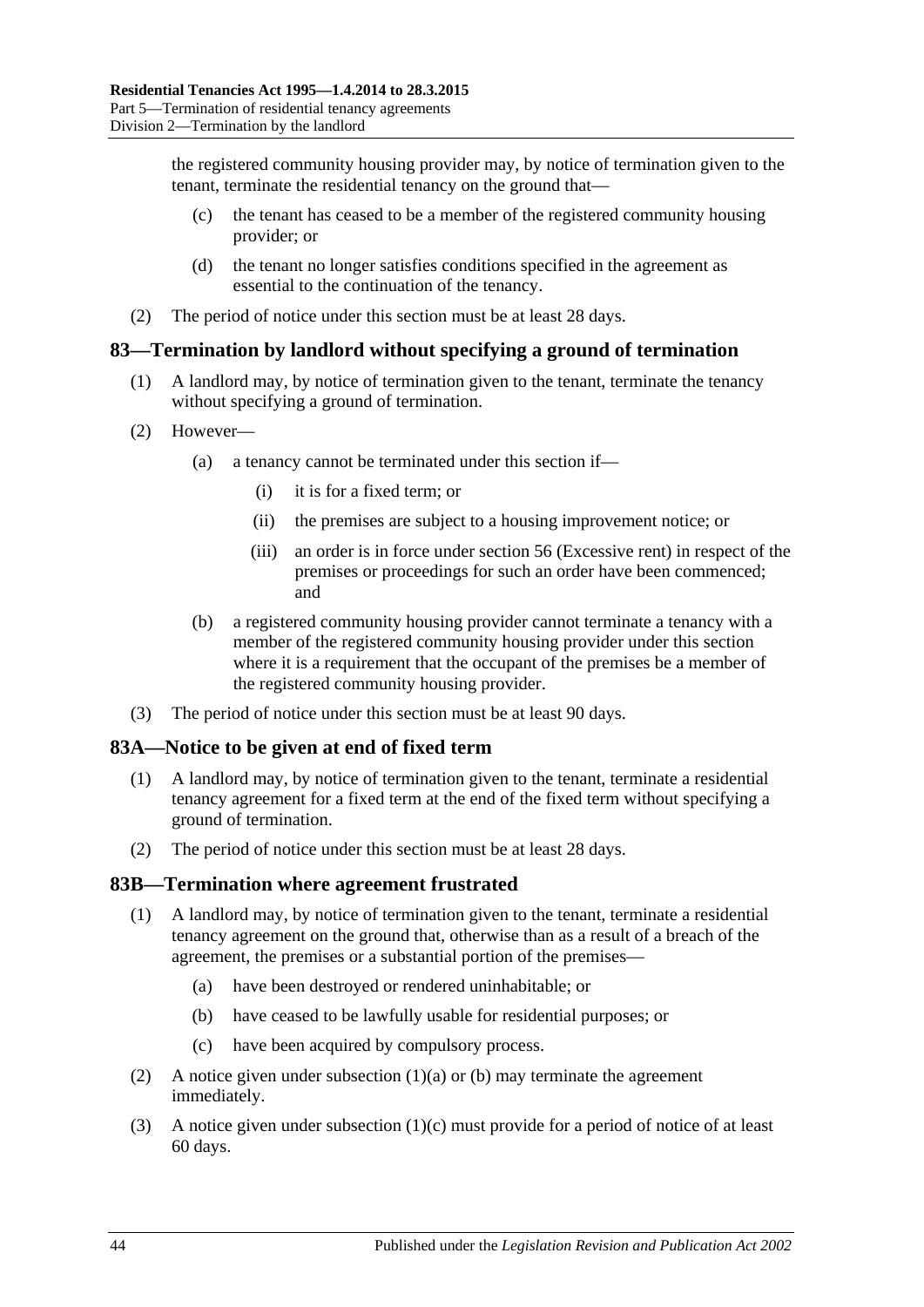## **84—Limitation of right to terminate**

- $(1)$  If—
	- (a) premises to which a residential tenancy agreement applies are subject to a housing improvement notice; or
	- (b) an order is in force under [section](#page-25-0) 56 (Excessive rent) in respect of the premises or proceedings for such an order have been commenced,

the landlord may only terminate the tenancy by notice of termination under this Part if—

- (c) the notice of termination is given on 1 or more grounds prescribed by regulation for the purposes of this subsection; and
- (d) the Tribunal authorises the notice of termination.
- (2) The Tribunal may authorise a notice of termination under this section if satisfied of the genuineness of the proposed ground on which the notice is to be given.
- (3) This section does not apply to a notice of termination given by the landlord—
	- (a) to terminate a residential tenancy agreement for a fixed term at the end of the fixed term; or
	- (b) for a failure to pay rent.

## **Division 3—Termination by tenant**

#### <span id="page-44-0"></span>**85—Notice of termination by tenant on ground of breach of the agreement**

- (1) If the landlord breaches a residential tenancy agreement, the tenant may give the landlord a written notice, in the form required by regulation—
	- (a) specifying the breach; and
	- (b) informing the landlord that if the breach is not remedied within a specified period (which must be a period of at least seven days) from the date the notice is given the tenancy is terminated by force of the notice from a date that is also specified in the notice (which must be at least seven days after the end of the period allowed for the landlord to remedy the breach).
- (2) The landlord may, before the time fixed in the tenant's notice for termination of the tenancy or the tenant gives up possession of the premises (whichever is the later), apply to the Tribunal for an order—
	- (a) declaring that the landlord is not in breach of the residential tenancy agreement, or has remedied the breach of the agreement, and that the tenancy is not liable to be terminated under this section; or
	- (b) reinstating the tenancy.
- (3) If the Tribunal is satisfied that a tenancy has been validly terminated under this section, but that it is just and equitable to reinstate the tenancy (or would be just and equitable to reinstate the tenancy if the conditions of the order were complied with), the Tribunal may make an order reinstating the tenancy.
- (3a) An order reinstating the tenancy under this section may be made on conditions that the Tribunal considers appropriate.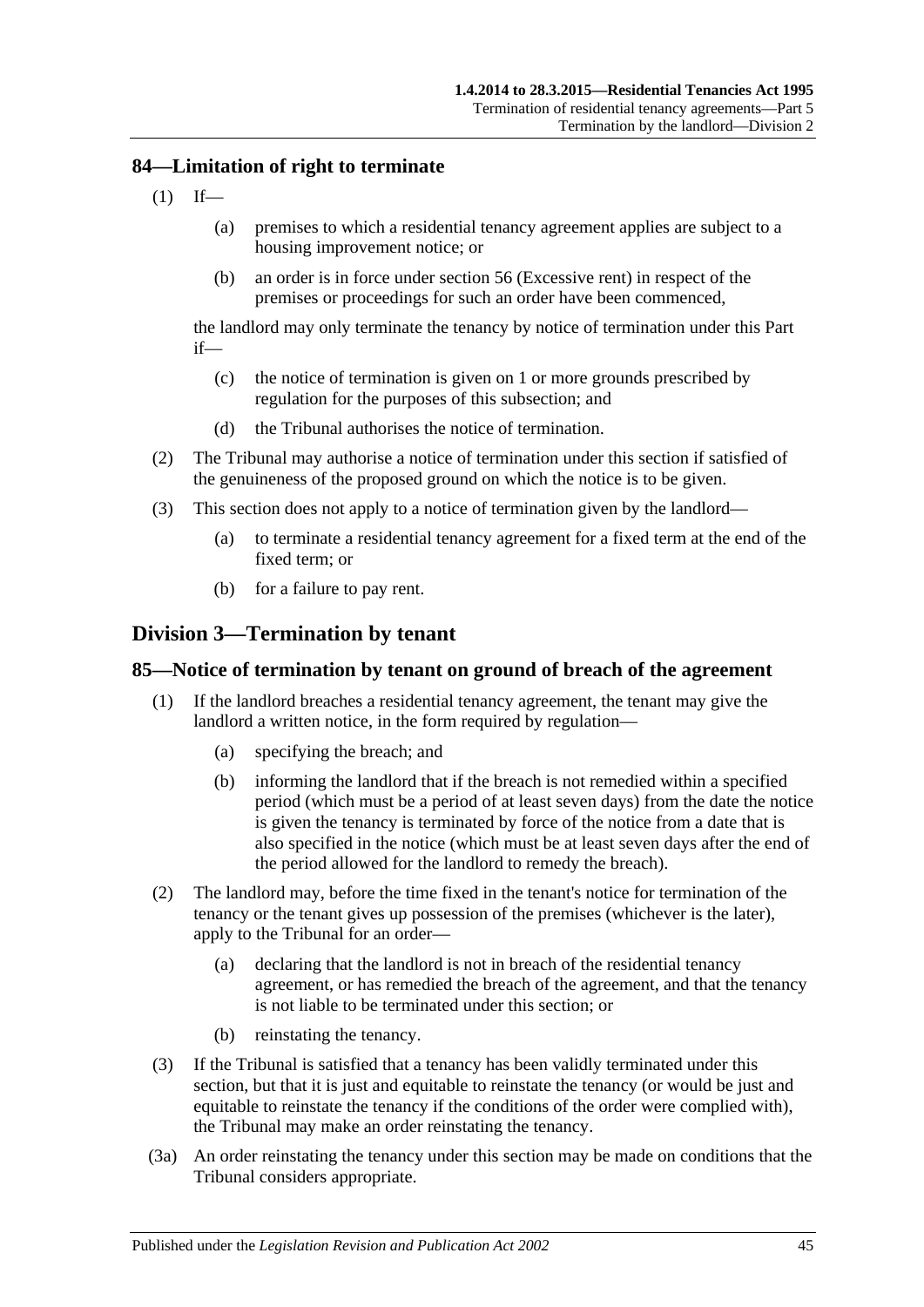## **85A—Termination by tenant if residential premises for sale**

The tenant under a residential tenancy agreement may, by notice of termination given to the landlord, terminate the tenancy if—

- (a) within 2 months after the start of the agreement, the landlord enters into a contract for the sale of the residential premises; and
- (b) the landlord did not, before the residential tenancy agreement was entered into, advise the tenant as required under [section](#page-19-0) 47A.

## **86—Termination by tenant without specifying a ground of termination**

- (1) The tenant under a residential tenancy agreement for a periodic tenancy may, by notice of termination given to the landlord, terminate the tenancy without specifying a ground of termination.
- (2) The minimum period of notice under this section is 21 days or a period equivalent to a single period of the tenancy (whichever is longer).

#### <span id="page-45-0"></span>**86A—Notice to be given at end of fixed term**

- (1) The tenant under a residential tenancy agreement for a fixed term may, by notice of termination given to the landlord, terminate the tenancy at the end of the fixed term without specifying a ground of termination.
- (2) The period of notice under this section must be at least 28 days.

#### <span id="page-45-1"></span>**86B—Termination where agreement frustrated**

- (1) A tenant may, by notice of termination given to the landlord, terminate a residential tenancy agreement on the ground that, otherwise than as a result of a breach of the agreement, the premises or a substantial portion of the premises—
	- (a) have been destroyed or rendered uninhabitable; or
	- (b) have ceased to be lawfully usable for residential purposes; or
	- (c) have been acquired by compulsory process.
- (2) A notice given under [subsection](#page-45-1) (1) may terminate the agreement immediately.

# **Division 4—Termination by the Tribunal**

## **87—Termination on application by landlord**

- (1) The Tribunal may, on application by a landlord, terminate a residential tenancy and make an order for possession of the premises if satisfied that—
	- (a) the tenant has committed a breach of the residential tenancy agreement; and
	- (b) the breach is sufficiently serious to justify termination of the tenancy<sup>1</sup>.
- <span id="page-45-2"></span>(1a) The Tribunal may, on application by a landlord, terminate a residential tenancy and make an order for possession of the premises if satisfied that—
	- (a) the tenant has failed to pay rent in breach of the residential tenancy agreement; and
	- (b) on at least 2 occasions in the 12 month period preceding the breach—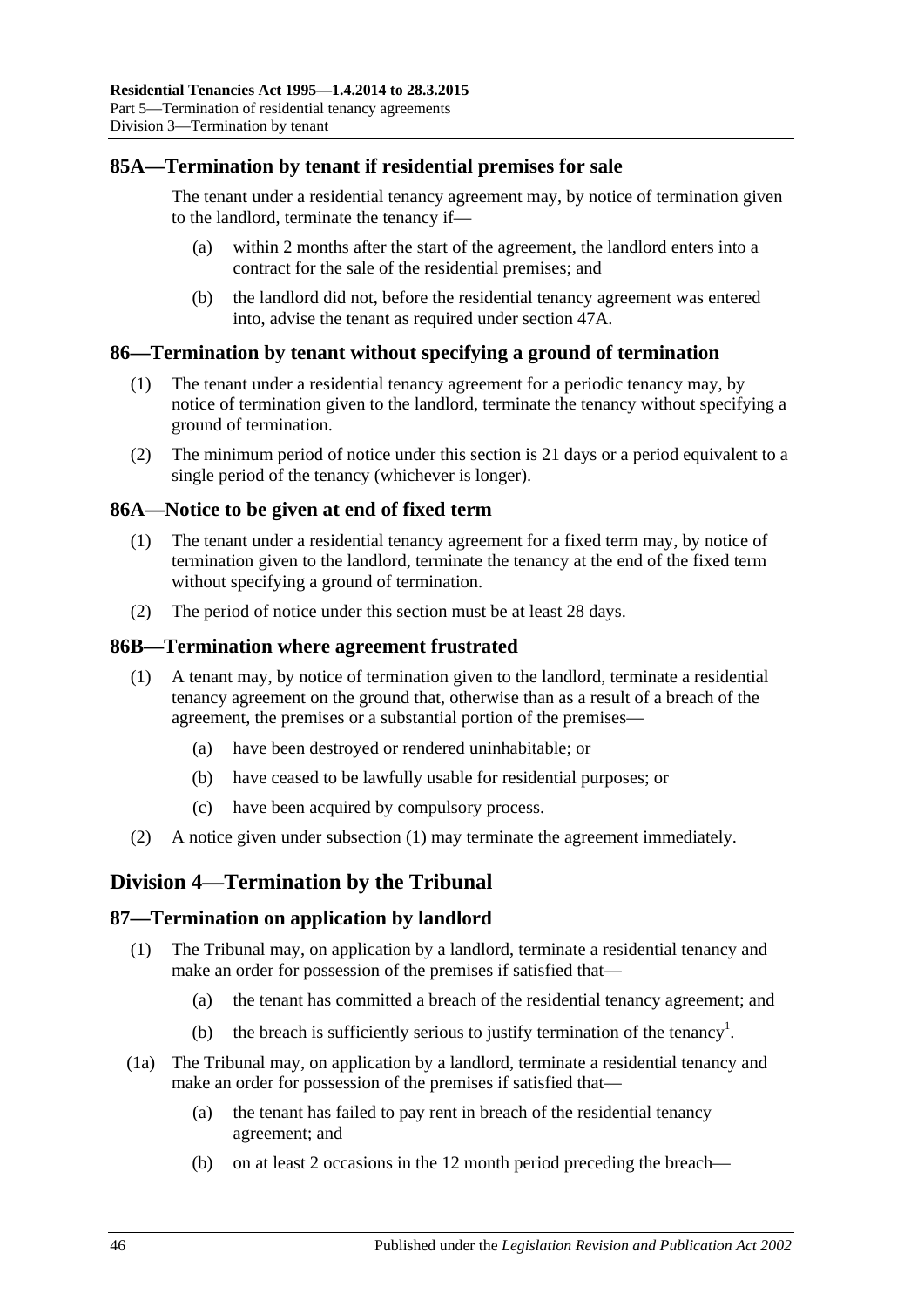- (i) the tenant was given a notice under [section](#page-40-0) 80 of a breach of the agreement on the ground of a failure to pay rent; and
- (ii) the notice was not ineffectual within the meaning of [section](#page-41-1) 80(2).
- (1b) On an application under [subsection](#page-45-2) (1a), the Tribunal may make alternative orders providing for the tenant to comply with specified conditions in relation to the payment of rent under the agreement.
- (2) The Tribunal may, on application by a landlord, terminate a residential tenancy and make an order for immediate possession of the premises if the tenant or a person permitted on the premises with the consent of the tenant has, intentionally or recklessly, caused or permitted, or is likely to cause or permit—
	- (a) serious damage to the premises; or
	- (b) personal injury to—
		- (i) the landlord or the landlord's agent; or
		- (ii) a person in the vicinity of the premises.

**Note—**

1 A tenancy may be terminated by a notice under [section](#page-40-0) 80 if the tenant fails to remedy a breach after being required to do so by the landlord. This alternative procedure may be appropriate if (for example) the breach is not capable of remedy.

#### **88—Termination on application by tenant**

The Tribunal may, on application by a tenant, terminate a residential tenancy and make an order for possession of the premises if satisfied that—

- (a) the landlord has committed a breach of the residential tenancy agreement; and
- (b) the breach is sufficiently serious to justify termination of the tenancy<sup>1</sup>.

**Note—**

1 A tenancy may be terminated by a notice under [section](#page-44-0) 85 if the landlord fails to remedy a breach after being required to do so by the tenant. This alternative procedure may be appropriate if (for example) the breach is not capable of remedy.

## **89—Termination based on hardship**

- (1) If the continuation of a residential tenancy would result in undue hardship to the landlord or the tenant, the Tribunal may, on application by the landlord or the tenant, terminate the agreement from a date specified in the Tribunal's order and make an order for possession of the premises as from that day.
- (2) The Tribunal may also make an order compensating a landlord or tenant for loss and inconvenience resulting, or likely to result, from the early termination of the tenancy.

## **90—Tribunal may terminate tenancy if tenant's conduct unacceptable**

- (1) The Tribunal may, on application by an interested person, terminate a residential tenancy and make an order for possession of the premises if it is satisfied that the tenant has—
	- (a) used the premises, or caused or permitted the premises to be used, for an illegal purpose; or
	- (b) caused or permitted a nuisance; or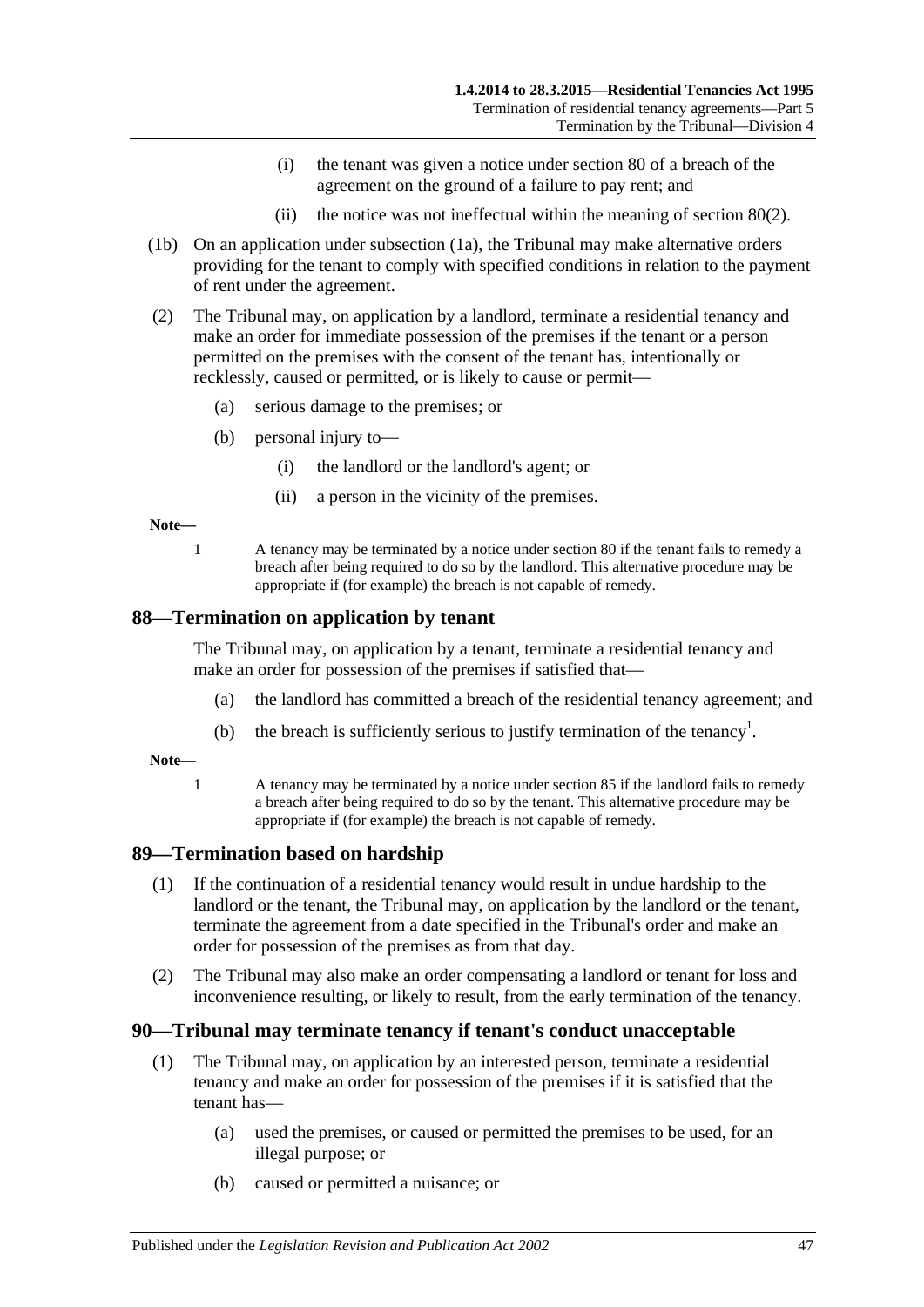- (c) caused or permitted an interference with the reasonable peace, comfort or privacy of another person who resides in the immediate vicinity of the premises.
- (2) If the Tribunal terminates a tenancy and makes an order for possession under this section—
	- (a) the Tribunal must specify the day as from which the order will operate, being not more than 28 days after the day on which the orders are made; and
	- (b) the Tribunal may order the landlord—
		- (i) to take such action as is specified in the order for the purpose of taking possession of the premises; and
		- (ii) not to permit the tenant to occupy the premises (whether as a tenant or otherwise) for a specified period or until further order (and any agreement entered into in contravention of such an order is void).
- (2a) However—
	- (a) the Tribunal must not make an order under this section unless the landlord has been given a reasonable opportunity to be heard in relation to the matter; and
	- (b) if the landlord objects to the making of an order under this section, the Tribunal must not make an order unless the Tribunal is satisfied that exceptional circumstances exist justifying the making of the order in any event.
- (3) In this section—

#### *interested person* means—

- (a) the landlord; or
- (b) a person who has been adversely affected by the conduct of the tenant on which the application is based; or
- (c) a strata corporation or community corporation representing the interests of persons who have been adversely affected by the conduct of the tenant on which the application is based; or
- (d) a police officer; or
- (e) an authorised officer within the meaning of the *[Fair Trading Act](http://www.legislation.sa.gov.au/index.aspx?action=legref&type=act&legtitle=Fair%20Trading%20Act%201987) 1987*.
- <span id="page-47-0"></span>(4) If an application relating to a tenant is, or is to be, made under this section by an authorised officer within the meaning of the *[Fair Trading Act](http://www.legislation.sa.gov.au/index.aspx?action=legref&type=act&legtitle=Fair%20Trading%20Act%201987) 1987*, the authorised officer may refer the application to the Commissioner of Police.
- (5) As soon as reasonably practicable following referral of an application under [subsection](#page-47-0) (4), the Commissioner of Police must make available to the authorised officer information to which the Commissioner of Police has access relevant to the application (unless the Commissioner of Police considers there is good reason for withholding the information).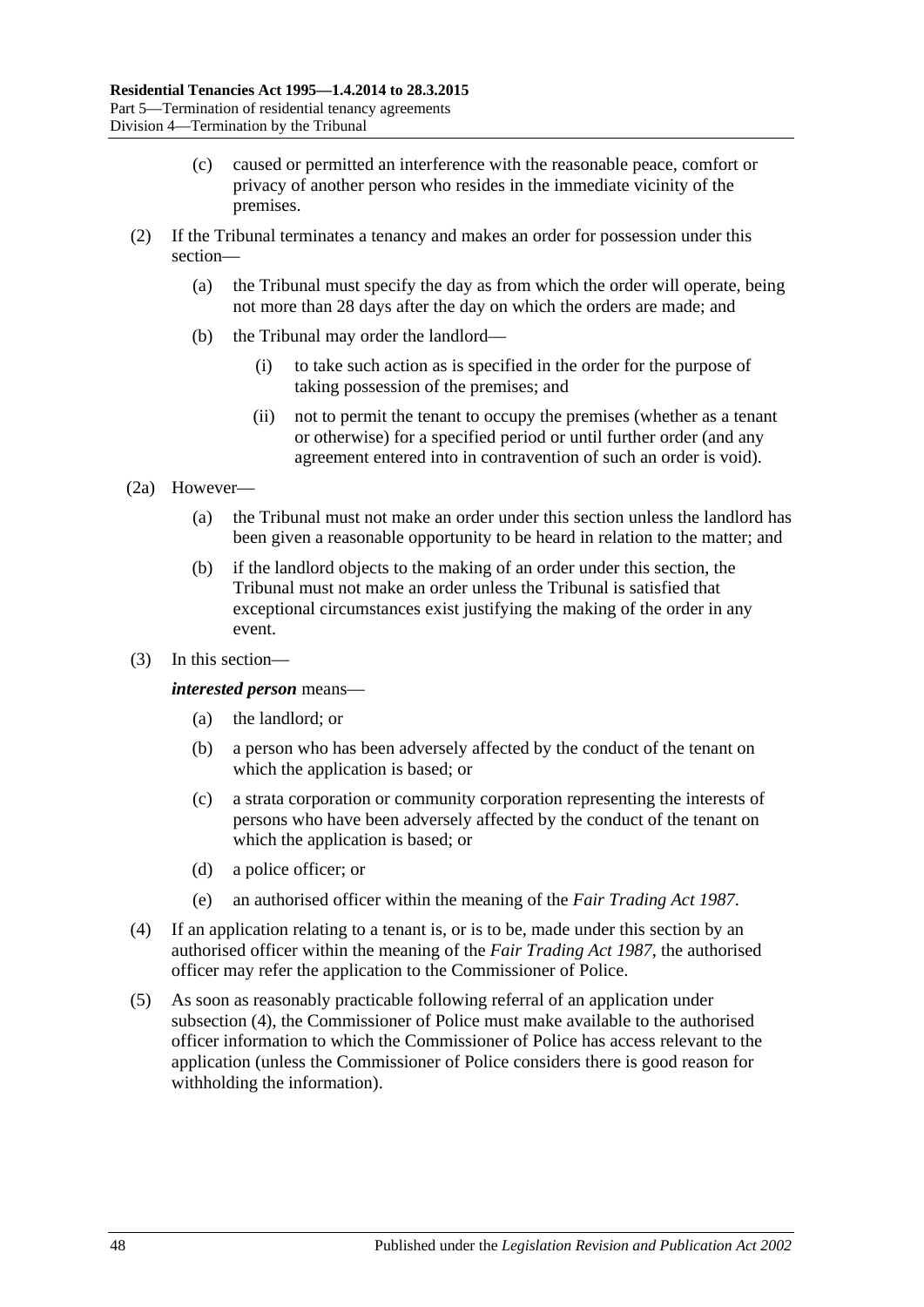# **Division 5—Notices of termination**

## **91—Form of notice of termination**

- (1) A notice of termination given by a landlord to a tenant must—
	- (a) be in writing and in the form prescribed by regulation<sup>1</sup>; and
	- (b) be signed by the landlord or the landlord's agent; and
	- (c) state the address of the premises subject to the tenancy; and
	- (d) state the day on which the tenant is required to give up vacant possession of the premises to the landlord; and
	- (e) if the tenancy is to be terminated on a particular ground—specify and give reasonable particulars of the ground of termination; and
	- (f) include any further information required by regulation.
- (2) A notice of termination given by a tenant to a landlord must—
	- (a) be in writing and in the form required by regulation<sup>1</sup>; and
	- (b) be signed by the tenant or an agent of the tenant; and
	- (c) state the address of the premises subject to the tenancy; and
	- (d) state the day on which the tenant is to give up vacant possession of the premises to the landlord; and
	- (e) if the tenancy is to be terminated on a particular ground—specify and give reasonable particulars of the ground of termination; and
	- (f) include any further information required by regulation.

#### **Note—**

1 The *[Acts Interpretation Act](http://www.legislation.sa.gov.au/index.aspx?action=legref&type=act&legtitle=Acts%20Interpretation%20Act%201915) 1915* allows some divergence from the prescribed form providing that the form actually used is to the same effect.

#### **92—Termination of periodic tenancy**

A notice terminating a periodic tenancy under this Act is not ineffectual because—

- (a) the period of notice is less than would, apart from this Act, have been required at law; or
- (b) the day on which the tenancy is to end is not the last day of a period of the tenancy.

## <span id="page-48-0"></span>**92A—Notice of termination void if no action taken**

 $If$ <sub> $\overline{\phantom{a}}$ </sub>

- (a) a notice of termination is given to a landlord or tenant; and
- (b) the tenant has not given up vacant possession of the residential premises to the landlord within 1 month after the day on which he or she is to do so in accordance with the notice; and
- (c) the landlord has not, within that period, applied to the Tribunal for an order for possession of the premises,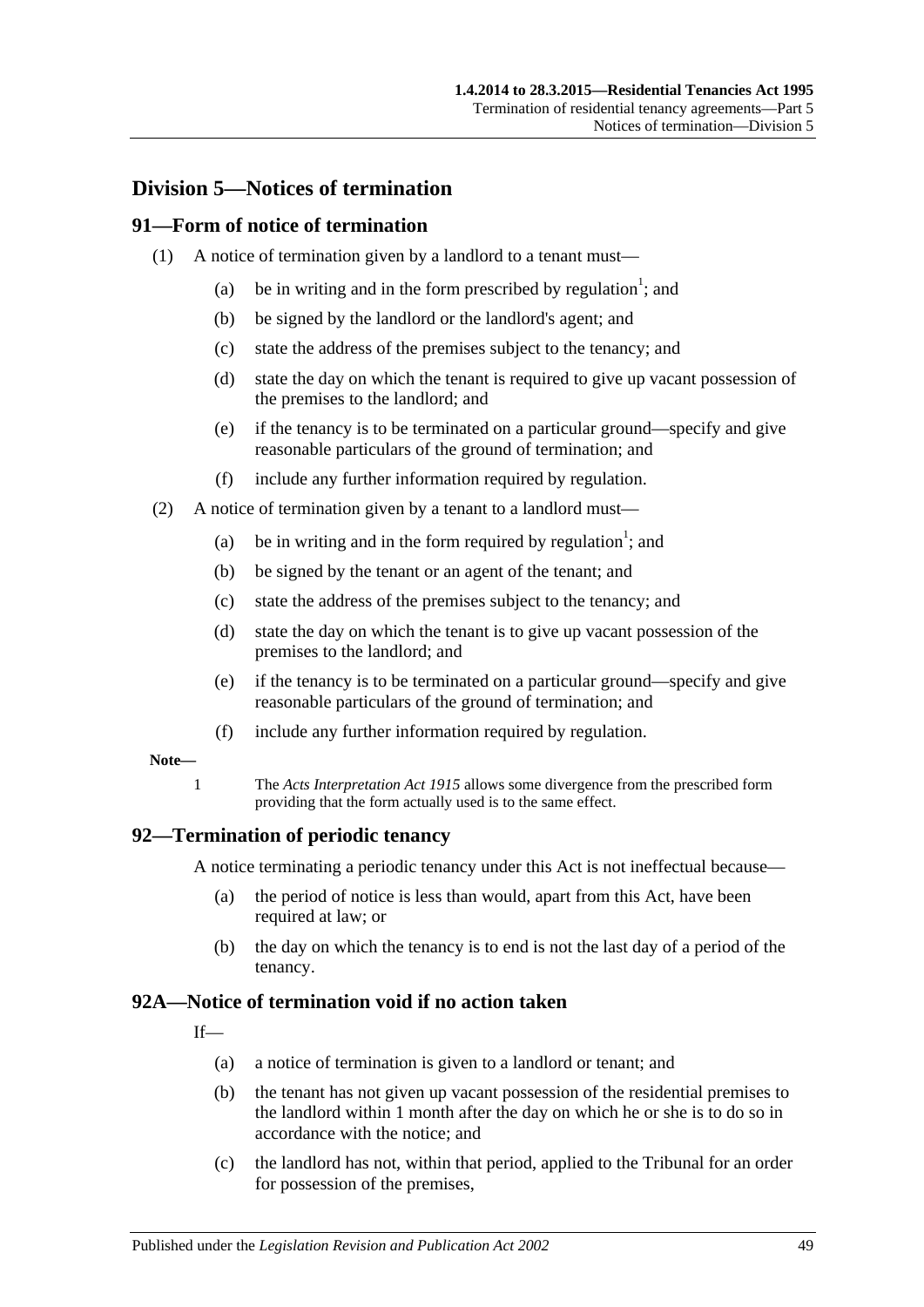the notice of termination is ineffectual and the residential tenancy will be taken not to have been terminated.

# **Division 6—Repossession of premises**

## **93—Order for possession**

(1) If a residential tenancy is terminated by notice of termination under this Act or, in the case of a tenancy under which the South Australian Housing Trust is landlord, under the residential tenancy agreement, the landlord may apply to the Tribunal for an order for possession of the premises.

**Note—**

The landlord may not make the application if the notice of termination is ineffectual unde[r section](#page-48-0) 92A.

- (2) If the Tribunal is satisfied that the tenancy has been terminated, the Tribunal may make an order for possession of the premises.
- (3) The order for possession will take effect on a date specified by the Tribunal in the order, being a date not more than seven days after the date of the order unless the operation of the order for possession is suspended<sup>1</sup>.
- <span id="page-49-1"></span>(4) However, if the Tribunal, although satisfied that the landlord is entitled to an order for possession of the premises, is satisfied by the tenant that the grant of an order for immediate possession of the premises would cause severe hardship to the tenant, the Tribunal may—
	- (a) suspend the operation of the order for possession for up to 90 days; and
	- (b) extend the operation of the residential tenancy agreement until the landlord obtains vacant possession of the premises from the tenant.
- (4a) In extending the operation of the residential tenancy agreement, the Tribunal may make modifications to the agreement that it considers appropriate (but the modifications cannot reduce the tenant's financial obligations under the agreement).
- <span id="page-49-0"></span>(5) If the tenant fails to comply with an order for possession, the landlord is entitled to compensation for any loss caused by that failure.
- (6) The Tribunal may, on application by the landlord, order the tenant to pay to the landlord compensation to which the landlord is entitled under [subsection](#page-49-0) (5).

**Note—**

1 See [subsection](#page-49-1) (4).

## **94—Abandoned premises**

- (1) The Tribunal may, on application by a landlord—
	- (a) declare that a tenant abandoned premises on a day stated in the declaration; and
	- (b) make an order for immediate possession of the premises.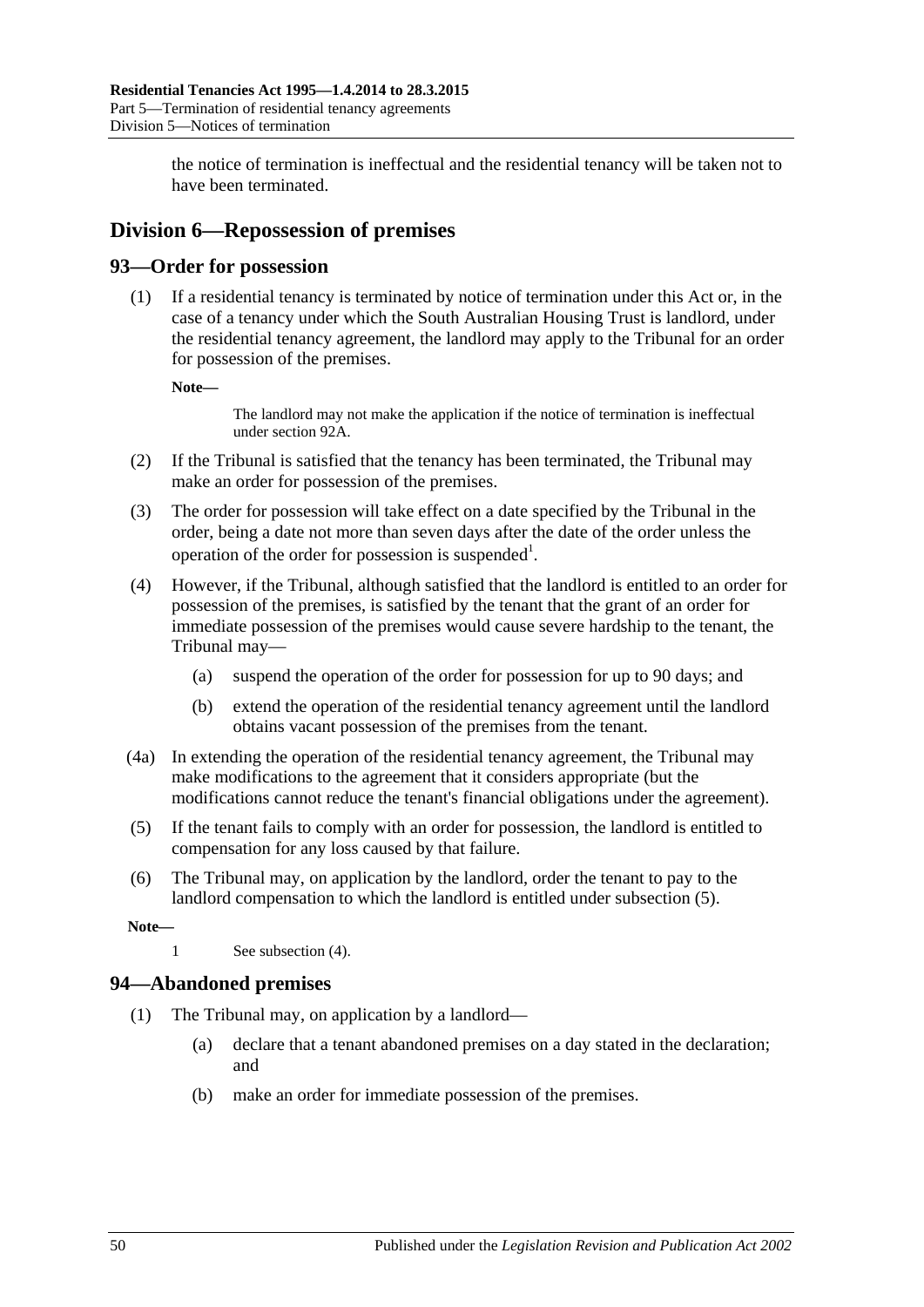- (1a) In determining whether a tenant has abandoned premises, the Tribunal may have regard to—
	- (a) any failure by the tenant to pay rent or to carry out obligations under the residential tenancy agreement; and
	- (b) any evidence suggesting that the tenant no longer occupies the premises as a place of residence; and
	- (c) any other matter the Tribunal thinks fit.
- (2) A tenant is taken to have abandoned the premises on the day stated in a declaration under this section.
- (3) If a tenant has abandoned premises, the landlord is entitled to compensation for any loss (including loss of rent) caused by the abandonment.
- (4) However, the landlord must take reasonable steps to mitigate any loss and is not entitled to compensation for loss that could have been avoided by those steps.
- (5) The Tribunal may, on application by the landlord, order the tenant to pay to the landlord compensation to which the landlord is entitled under this section.

#### **95—Repossession of premises**

A person must not enter premises for the purpose of taking possession of the premises before, or after, the end of a residential tenancy unless—

- (a) the tenant abandons, or voluntarily gives up possession of, the premises; or
- (b) the person is authorised to take possession of the premises under the order of a court or the Tribunal.

Maximum penalty: \$5 000.

## <span id="page-50-0"></span>**96—Forfeiture of head tenancy not to result automatically in destruction of right to possession under residential tenancy agreement**

- <span id="page-50-1"></span>(1) A person cannot take possession of residential premises subject to a residential tenancy agreement so as to defeat the tenant's right to possession under the residential tenancy agreement unless an order for possession of the premises is made by a court or the Tribunal.
- <span id="page-50-2"></span>(1a) An order under [subsection](#page-50-1) (1) must be served on the tenant and takes effect—
	- (a) in the case of an order made in favour of a mortgagee—30 days after the day on which it is served or at such later time as is specified by the court or the Tribunal; and
	- (b) in any other case—at such time as is specified by the court or the Tribunal.
- <span id="page-50-3"></span>(1b) If an order of a kind referred to in [subsection](#page-50-2)  $(1a)(a)$  is made, the tenant—
	- (a) is not required to pay any rent, fee or other charge in respect of his or her occupation of the residential premises in the period following service of the order; and
	- (b) is entitled to compensation for any rent paid in respect of that period.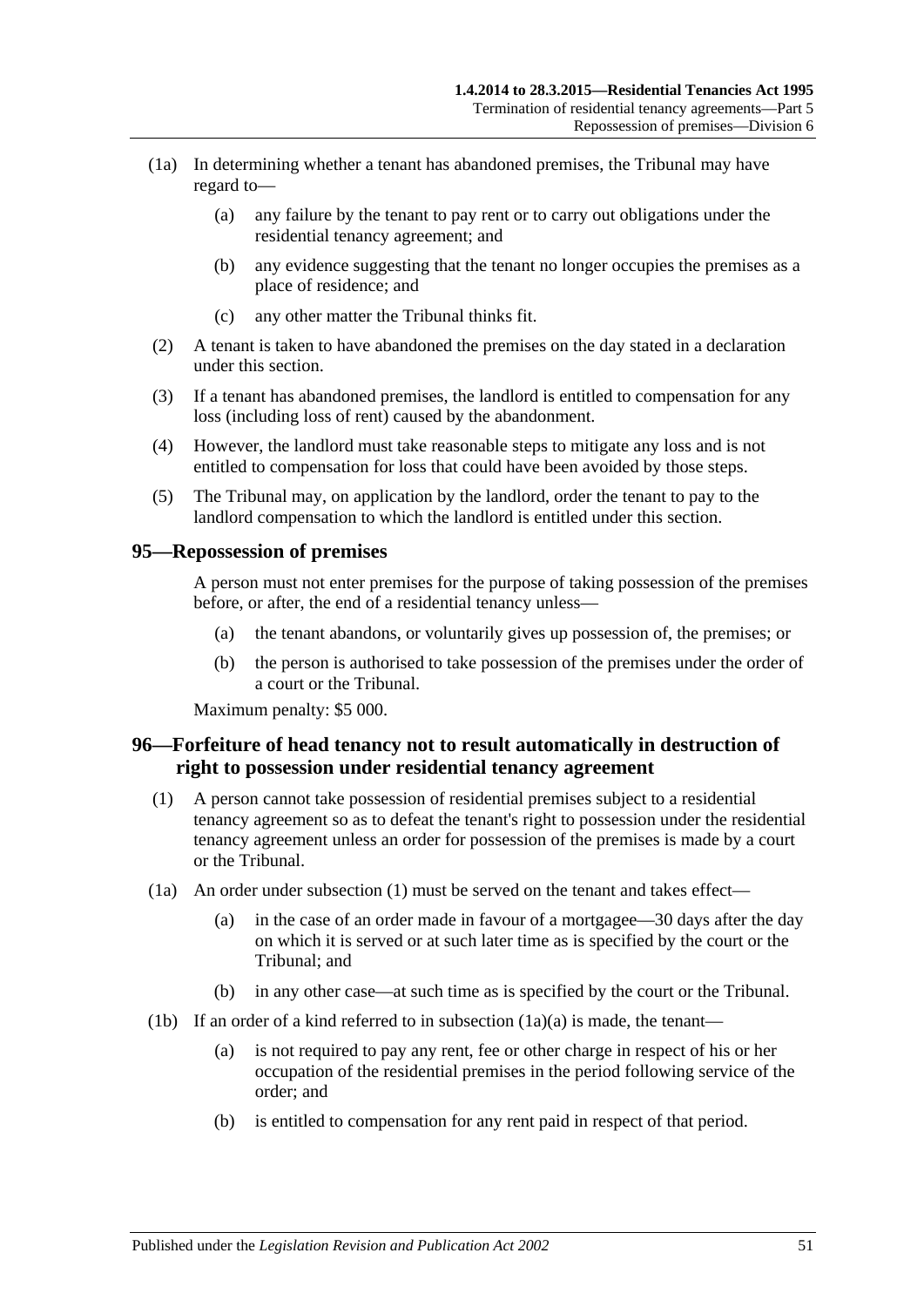- (1c) The Tribunal may, on application by the tenant, order a person to whom rent has been paid to pay to the tenant compensation to which the tenant is entitled under [subsection](#page-50-3) (1b).
- <span id="page-51-0"></span>(2) If a person is entitled to possession of residential premises as against a person who granted a residential tenancy, a court before which proceedings for possession of the premises are brought, or the Tribunal, may, on application by an interested person, vest the residential tenancy agreement in the person who would, but for the agreement, be entitled to possession of the premises so that the tenant holds the premises directly from that person as landlord.
- (3) An order may be made under [subsection](#page-51-0) (2) on terms and conditions the court or Tribunal considers just.

# **Division 7—Abandoned property**

# **97—Abandoned property**

- (1) This Division applies to property (*abandoned property*) that is left on residential premises by a tenant after termination of a residential tenancy agreement.
- (2) Nothing in this Division affects any obligation a landlord may have in relation to property left on the premises under another Act or law.

# **97A—Offence to deal with abandoned property in unauthorised way**

A landlord must not deal with abandoned property otherwise than in accordance with this Division.

Maximum penalty: \$2 500.

## **97B—Action to deal with abandoned property other than personal documents**

- (1) This section applies to abandoned property other than personal documents.
- <span id="page-51-1"></span>(2) The landlord may, at any time after recovering possession of the premises, remove from the premises and destroy or dispose of abandoned property consisting of perishable goods.
- <span id="page-51-2"></span>(3) The landlord may, when at least 2 days have passed after recovering possession of the premises, remove from the premises and destroy or dispose of abandoned property, other than perishable goods, if the value of the property is less than a fair estimate of the cost of removal, storage and sale of the property.
- (4) If there is abandoned property (other than personal documents) on the premises that may not be dealt with under [subsection](#page-51-1) (2) or [\(3\)](#page-51-2) (*valuable abandoned property*), the landlord must—
	- (a) as soon as practicable, make reasonable attempts to notify the tenant that such property has been found on the premises; and
	- (b) take reasonable steps to keep the property safe until at least 28 days after possession of the premises is recovered.
- <span id="page-51-3"></span>(5) A person who is entitled to possession of valuable abandoned property may reclaim the property by paying to the landlord the reasonable costs incurred by the landlord in dealing with the property in accordance with this Division and any other reasonable costs incurred by the landlord as a result of the property being left on the premises.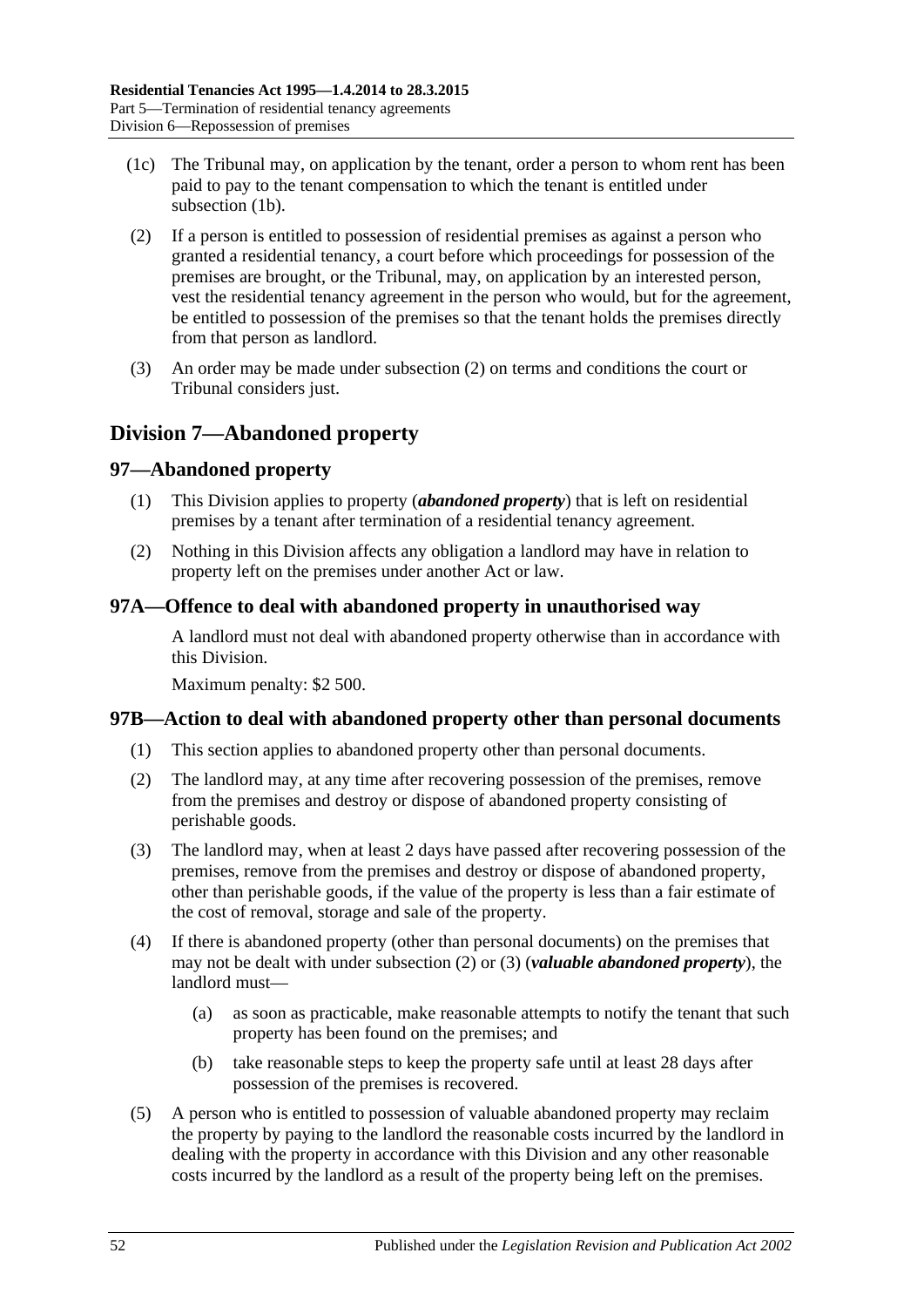- (6) If valuable abandoned property is not reclaimed within the period of 28 days referred to in [subsection](#page-51-3) (4)(b), the landlord may, subject to the regulations, sell or otherwise lawfully dispose of the property (as if the landlord were the owner of the property).
- (7) If valuable abandoned property is sold in accordance with this section, the landlord—
	- (a) may retain out of the proceeds of sale—
		- (i) the reasonable costs incurred by the landlord in dealing with the property in accordance with this Division and any other reasonable costs incurred by the landlord as a result of the property being left on the premises; and
		- (ii) any amounts owed to the landlord under the residential tenancy agreement; and
	- (b) must pay the balance (if any) to the owner of the property, or if the identity and address of the owner are not known to, or reasonably ascertainable by, the landlord, to the Commissioner for the credit of the Fund.
- (8) If a dispute arises between a landlord and tenant about the exercise of powers conferred by this section, the Tribunal may, on application by either party to the dispute, make orders resolving the matters in dispute.

## **97C—Action to deal with abandoned personal documents**

- (1) This section applies to abandoned property consisting of personal documents.
- (2) The landlord must—
	- (a) as soon as practicable, make reasonable attempts to notify the tenant that the documents have been found on the premises; and
	- (b) take reasonable steps to keep the documents safe until at least 28 days after possession of the premises is recovered.
- <span id="page-52-1"></span><span id="page-52-0"></span>(3) If the personal documents are not reclaimed by the tenant within the 28 day period referred to in [subsection](#page-52-0) (2)(b), the landlord may destroy or dispose of the documents.
- (4) [Subsection](#page-52-1) (3) applies subject to any Act relating to the preservation of records.

# **Division 8—Miscellaneous**

#### **98—Bailiffs**

- (1) The Governor may appoint a person to be a bailiff of the Tribunal.
- (2) The office of bailiff may be held in conjunction with another office in the public service of the State.
- (3) A bailiff is entitled to remuneration and expenses determined by the Minister.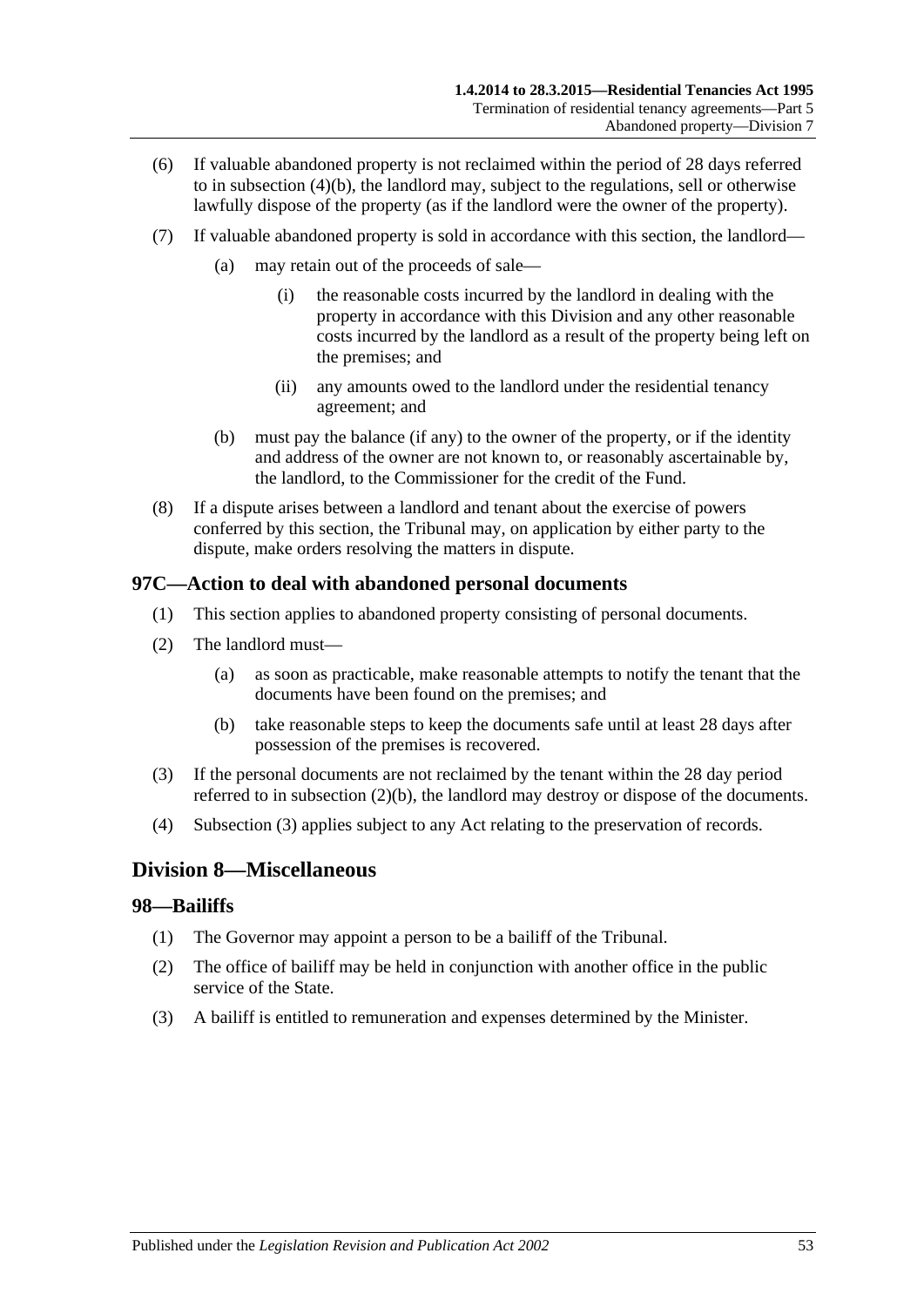#### **99—Enforcement of orders for possession**

- (1) If an order for possession of premises is made by the Tribunal and the person in whose favour the order was made advises the Tribunal, within 14 days of the day on which the order takes effect or such longer period as the Tribunal may allow, that the order has not been complied with—
	- (a) the order is enforceable by a bailiff of the Tribunal (and, subject to [subsection](#page-53-0) (3), only by a bailiff of the Tribunal); and
	- (b) the bailiff must enforce the order as soon as is practicable after the Tribunal is advised that it has not been complied with.
- (2) A bailiff enforcing an order for possession of premises may enter the premises, ask questions and take all steps as are reasonably necessary for the purpose of enforcing the order.
- <span id="page-53-0"></span>(3) A police officer must, if requested by a bailiff, assist the bailiff in enforcing an order for possession.
- (4) In the exercise of the powers conferred by this section a bailiff may use the force that is reasonable and necessary in the circumstances.
- (5) A person must not hinder or obstruct a bailiff in the exercise of the powers conferred by this section.

Maximum penalty: \$2 500.

- (6) A person questioned pursuant to this section must not refuse or fail to answer the question to the best of his or her knowledge, information and belief. Maximum penalty: \$2 500.
- (7) However, a person is not obliged to answer a question under this section if to do so might tend to incriminate the person or to make the person liable to a penalty, or would require the disclosure of information that is privileged under the principles of legal professional privilege.
- (8) A bailiff or a police officer assisting a bailiff incurs no civil or criminal liability for an honest act or omission in carrying out or purportedly carrying out official functions under this section.

# **Part 5A—Residential tenancy databases**

## **99A—Definitions**

In this Division—

*agent* of a landlord means a person employed, or otherwise authorised, by the landlord to act as the landlord's agent;

*database* means a system, device or other thing used for storing information, whether electronically or in some other form;

*database operator* means an entity that operates a residential tenancy database;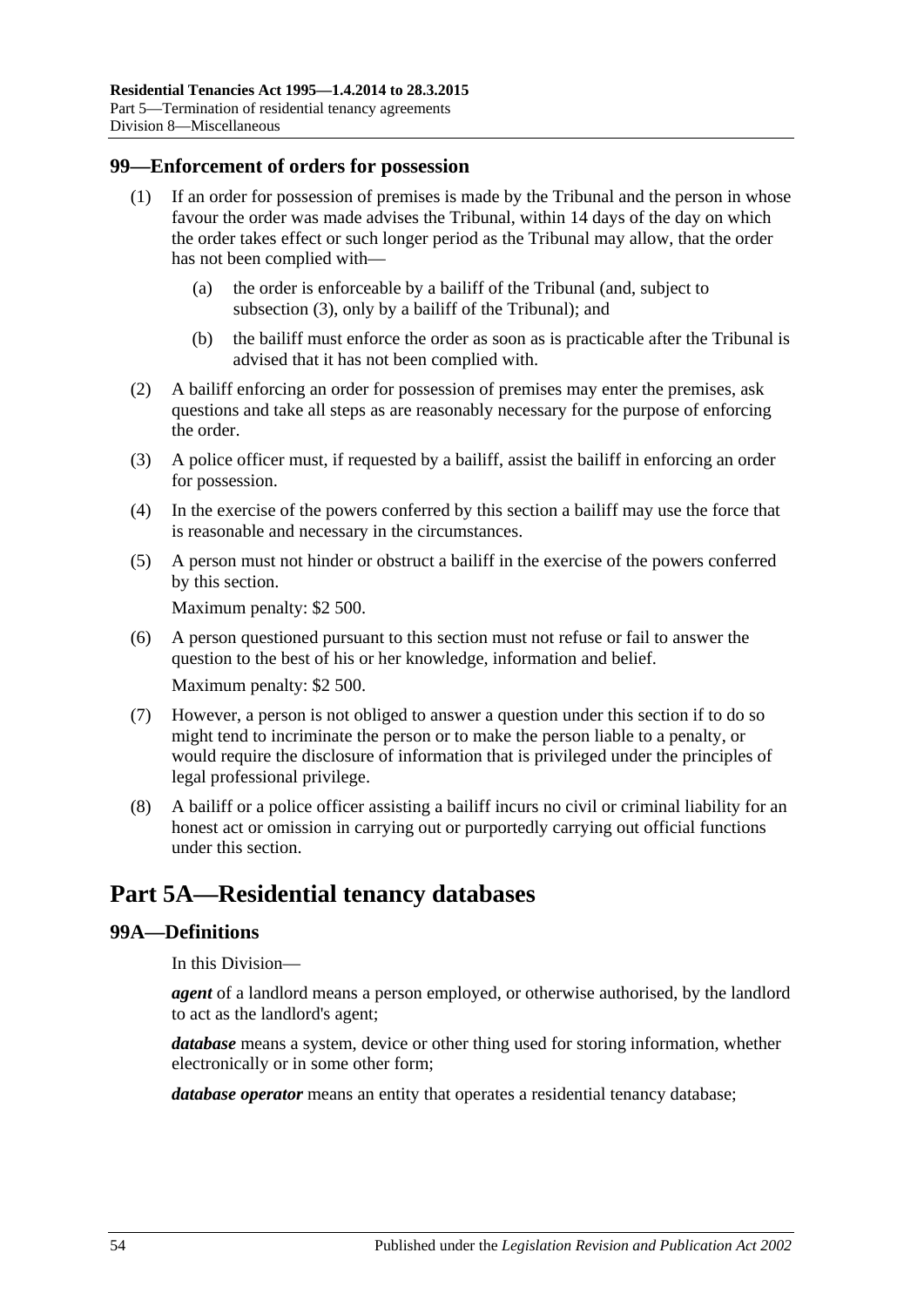*inaccurate*, in relation to personal information in a residential tenancy database, includes information that is inaccurate because—

- (a) the information indicates that the person owes a landlord an amount that is more than the bond for a residential tenancy agreement; and
- (b) the amount owed was paid to the landlord more than 3 months after the amount became due;

**Note—**

If the amount is paid to the landlord within 3 months after the amount became due, the information would be out of date. See definition of *out of date*, [paragraph](#page-54-0) (a).

*list* personal information in a residential tenancy database means—

- (a) enter the personal information into the database; or
- (b) give the personal information to a database operator or someone else for entry into the database,

and includes amend personal information about a person in the database to include additional personal information about the person;

<span id="page-54-0"></span>*out of date*, in relation to personal information in a residential tenancy database, means the information is no longer accurate because—

- (a) for a listing made on the basis the person owes a landlord an amount that is more than the bond for a residential tenancy agreement—the amount owed was paid to the landlord within 3 months after the amount became due; or
- (b) for a listing made on the basis the Tribunal has made an order terminating the residential tenancy agreement—the order has been set aside, varied or quashed on review or appeal;

*personal information* means information (including an individual's name) or an opinion, whether true or not, about an individual whose identity is apparent, or can reasonably be ascertained, from the information or opinion;

*residential tenancy database* means a database—

- (a) containing personal information—
	- (i) relating to, or arising from, the occupation of residential premises under a residential tenancy agreement; or
	- (ii) entered into the database for reasons relating to, or arising from, the occupation of residential premises under a residential tenancy agreement; and
- (b) with an intended purpose of use by landlords or agents of landlords for checking a person's tenancy history for deciding whether a residential tenancy agreement should be entered into with the person.

**Note—**

For statutory provisions relating to reports provided otherwise than through the use of a residential tenancy database see Part 4 of the *[Fair Trading Act](http://www.legislation.sa.gov.au/index.aspx?action=legref&type=act&legtitle=Fair%20Trading%20Act%201987) 1987*.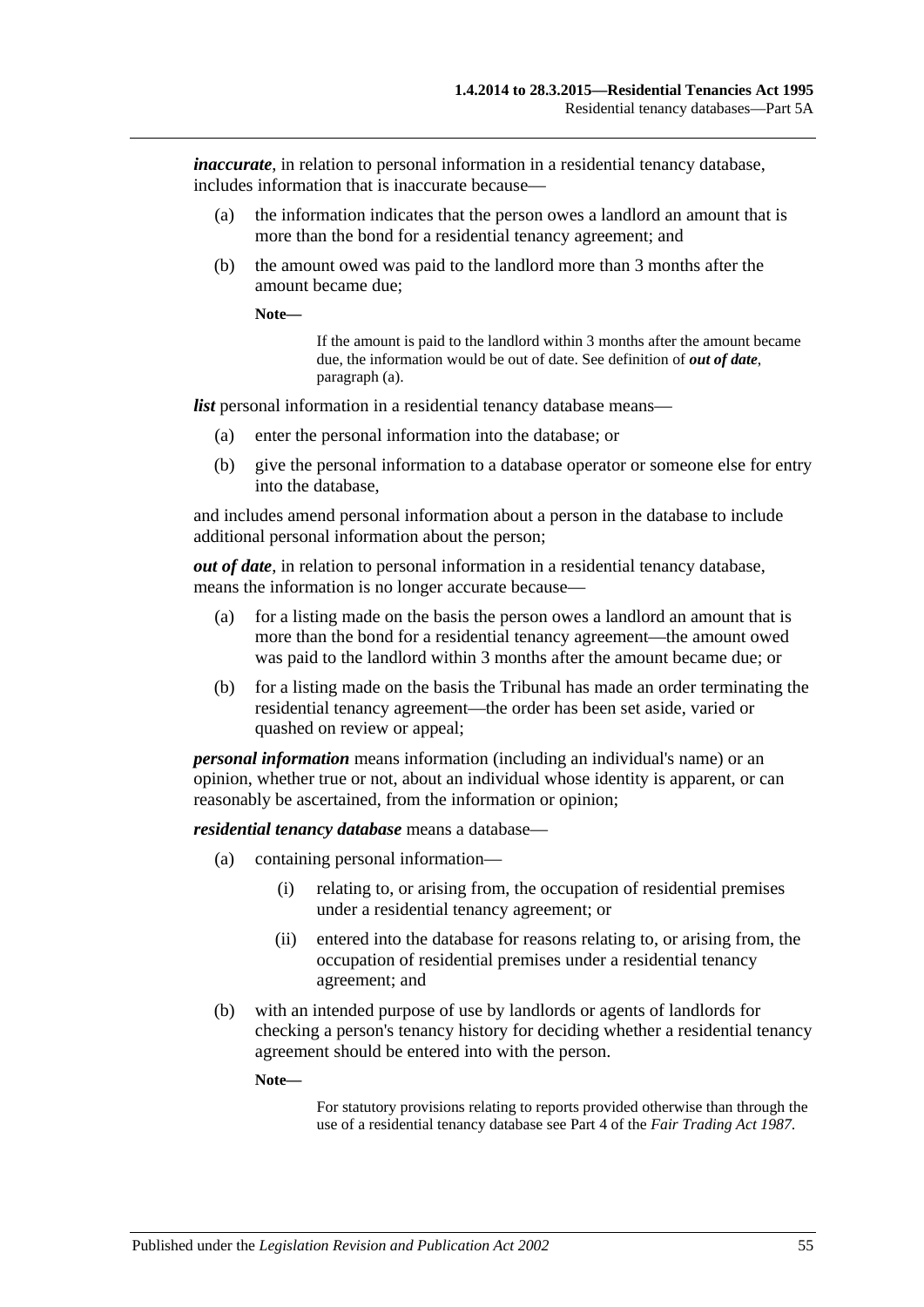## **99B—Application**

This Division does not apply to a residential tenancy database kept by an entity (including a department of the government of a State or Territory) for use only by that entity or its officers, employees or agents.

## **99C—Extra-territorial operation of Part**

- (1) This section applies if—
	- (a) a person does an act, or makes an omission, outside the State in relation to personal information—
		- (i) about a person who resides in the State; or
		- (ii) relating to, or arising from, the occupation of residential premises in the State; or
		- (iii) entered into a residential tenancy database for reasons relating to, or arising from, the occupation of residential premises in the State; and
	- (b) the act or omission would constitute an offence against a provision of this Part if it were done or made by the person within the State.
- <span id="page-55-0"></span>(2) The person commits an offence of the same kind as that mentioned in [subsection](#page-55-0) (1)(b) and may be charged with and convicted of the offence.

#### **99D—Notice of usual use of database**

- (1) This section applies if—
	- (a) a person (the *applicant*) applies to a landlord, whether or not through the landlord's agent, to enter into a residential tenancy agreement; and
	- (b) the landlord or, if the application is made through the landlord's agent, the landlord or agent usually uses 1 or more residential tenancy databases for deciding whether a residential tenancy agreement should be entered into with a person.
- <span id="page-55-2"></span><span id="page-55-1"></span>(2) The landlord or agent must, when the application is made, give the applicant written notice stating the following:
	- (a) the name of each residential tenancy database the landlord or agent usually uses, or may use, for deciding whether a residential tenancy agreement should be entered into with a person;
	- (b) that the reason the landlord or agent uses a residential tenancy database mentioned in [paragraph](#page-55-1) (a) is for checking an applicant's tenancy history;
	- (c) for each residential tenancy database mentioned in [paragraph](#page-55-1) (a), how persons may contact the database operator who operates the database and obtain information from the operator.

Maximum penalty: \$5 000.

Expiation fee: \$315.

(3) [Subsection](#page-55-2) (2) applies in relation to a residential tenancy database whether or not the landlord or agent intends to use the database for deciding whether a residential tenancy agreement should be entered into with the applicant.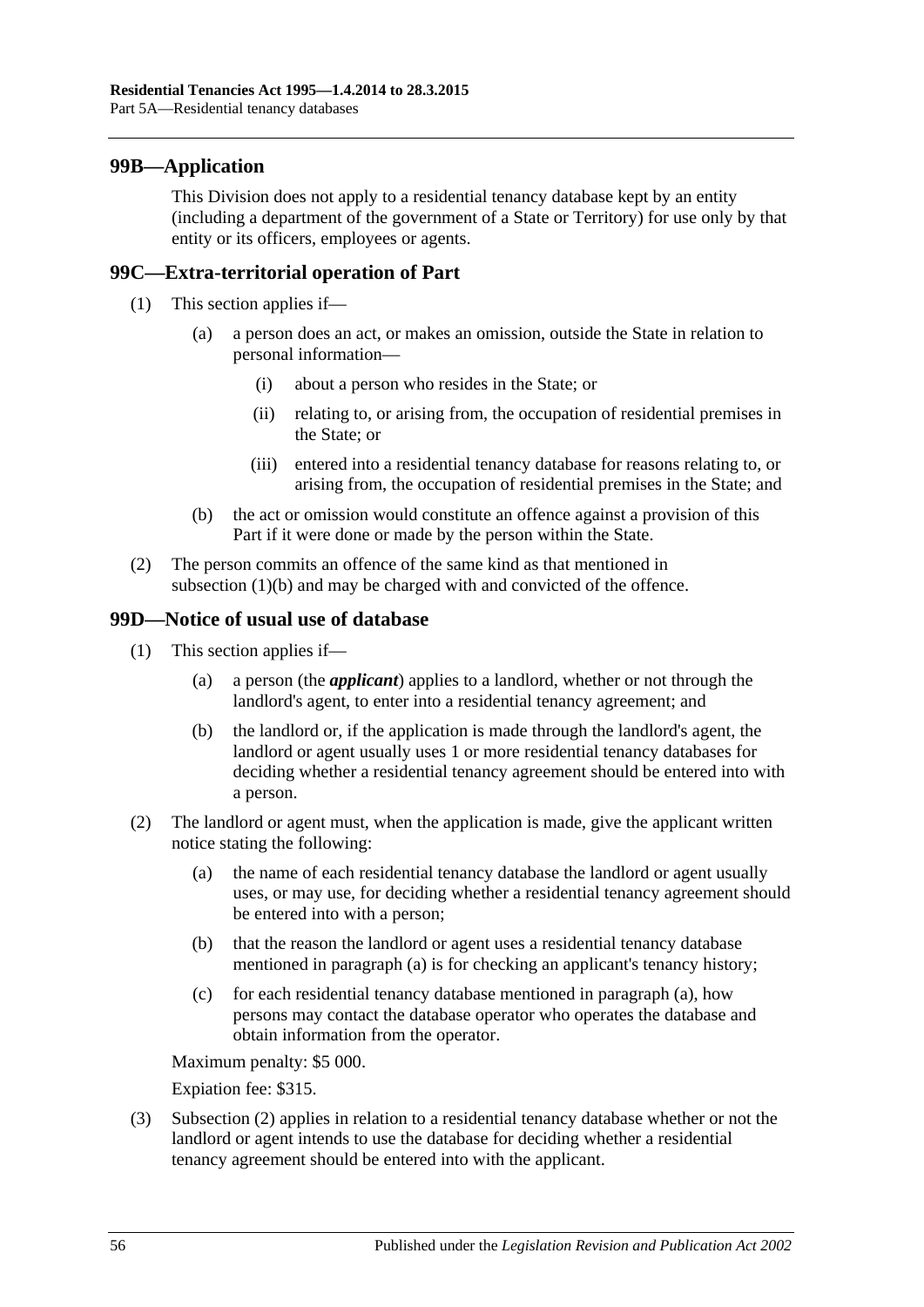(4) However, the landlord or agent is not required to give the written notice mentioned in [subsection](#page-55-2) (2) if a written notice stating the matters mentioned in the subsection was given to the applicant not more than 7 days before the application was made.

#### **Example—**

The landlord or agent gave a written notice stating the matters mentioned in [subsection](#page-55-2) (2) to the applicant when the applicant obtained the application form and that happened less than 7 days before the applicant made the application.

#### **99E—Notice of listing if database used**

- (1) This section applies if—
	- (a) a person (the *applicant*) applies to a landlord, whether or not through the landlord's agent, to enter into a residential tenancy agreement; and
	- (b) the landlord or, if the application is made through the landlord's agent, the landlord or agent uses a residential tenancy database for checking whether personal information about the applicant is in the database; and
	- (c) personal information about the applicant is in the database.
- <span id="page-56-0"></span>(2) The landlord or agent must, as soon as possible but within 7 days after using the database, give the applicant a written notice stating—
	- (a) the name of the database; and
	- (b) that personal information about the applicant is in the database; and
	- (c) the name of each person who listed the personal information in the database; and
	- (d) how and in what circumstances the applicant can have the personal information removed or amended under this Division.

Maximum penalty: \$5 000.

Expiation fee: \$315.

(3) However, [subsection](#page-56-0) (2)(c) requires the written notice to state the name of a person only if the person is identified in the residential tenancy database as the person who listed the personal information in the database.

#### **99F—Listing can be made only for particular breaches by particular persons**

- (1) A landlord, landlord's agent or database operator must not list personal information about a person in a residential tenancy database unless—
	- (a) the person was named as a tenant in a residential tenancy agreement that has ended; and
	- (b) the person has breached the agreement; and
	- (c) because of the breach, either—
		- (i) the person owes the landlord an amount that is more than the bond for the agreement; or
		- (ii) the Tribunal has made an order terminating the residential tenancy agreement; and
	- (d) the personal information—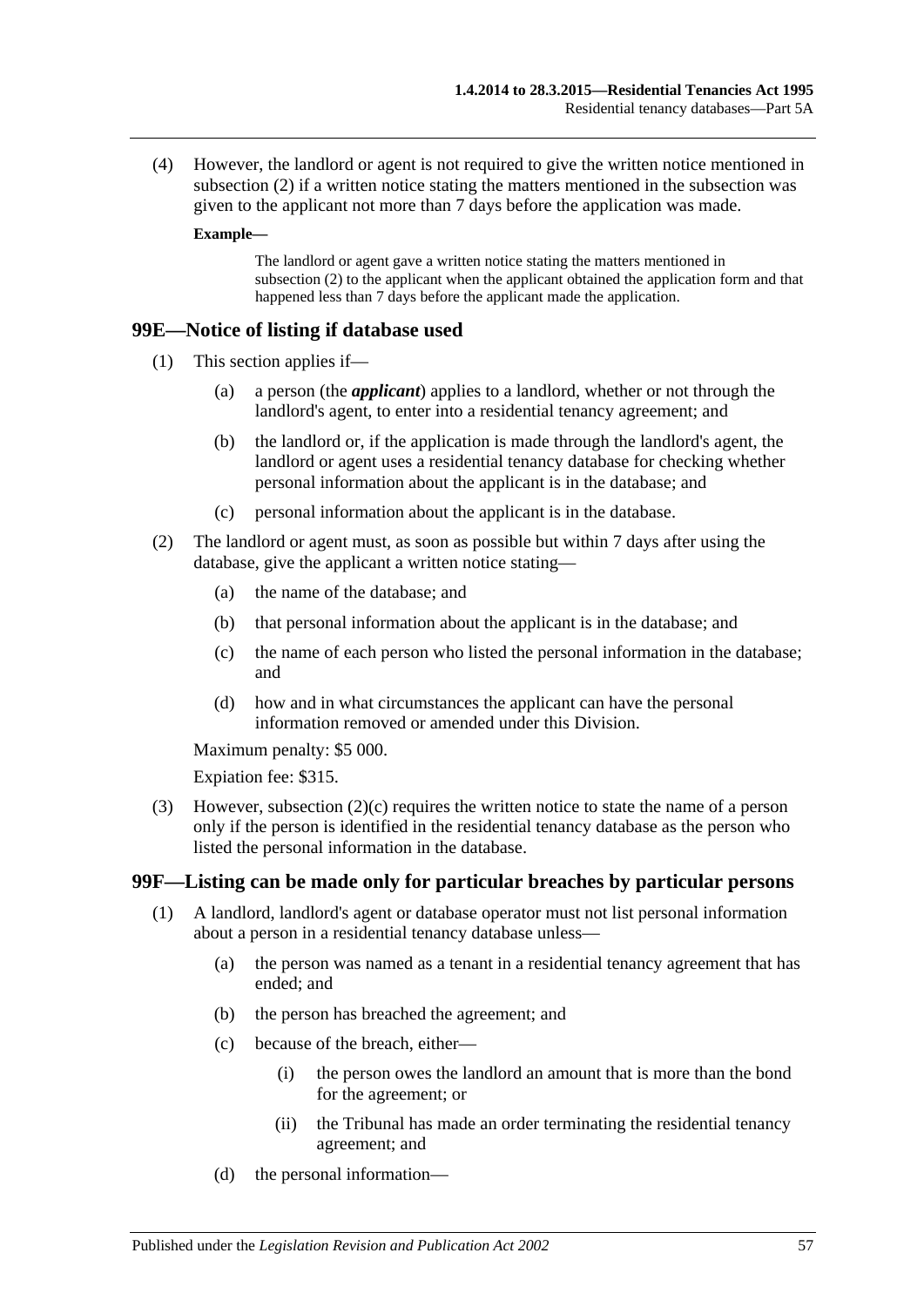- (i) relates only to the breach; and
- (ii) is accurate, complete and unambiguous.

Maximum penalty: \$5 000.

<span id="page-57-0"></span>(2) Without limiting [subsection](#page-57-0)  $(1)(d)(ii)$ , the personal information must indicate the nature of the breach.

**Examples of how personal information can indicate nature of breach—**

- including the words "rent arrears" in personal information about a person who has breached a residential tenancy agreement by failing to pay rent;
- including the words "damage to premises" in the personal information about a person who has breached a residential tenancy agreement by damaging premises.

## <span id="page-57-1"></span>**99G—Further restriction on listing**

- (1) A landlord, landlord's agent or database operator must not list personal information about a person in a residential tenancy database unless the landlord, agent or operator—
	- (a) has, without charging a fee—
		- (i) given the person a copy of the personal information; or
		- (ii) taken other reasonable steps to disclose the personal information to the person; and
	- (b) has given the person at least 14 days to review the personal information and make submissions—
		- (i) objecting to its entry into the database; or
		- (ii) about its accuracy, completeness and clarity; and
	- (c) has considered any submissions made.

<span id="page-57-2"></span>Maximum penalty: \$5 000.

- <span id="page-57-3"></span>(2) [Subsection](#page-57-1) (1) does not apply if the landlord, landlord's agent or database operator cannot locate the person after making reasonable enquiries.
- (3) [Subsection](#page-57-2) (1)(b) and [\(c\)](#page-57-3) do not apply—
	- (a) to information that, at the time of the listing, is contained in publicly available court or Tribunal records; or
	- (b) to a listing involving only an amendment of personal information about a person under [section](#page-57-4) 99H.

## <span id="page-57-4"></span>**99H—Ensuring quality of listing—landlord's or agent's obligation**

- (1) This section applies if a landlord or landlord's agent who lists personal information in a residential tenancy database becomes aware that the information is inaccurate, incomplete, ambiguous or out of date.
- <span id="page-57-5"></span>(2) The landlord or agent must, within 7 days, give written notice of the following to the database operator who keeps the database:
	- (a) if the information is inaccurate, incomplete, or ambiguous—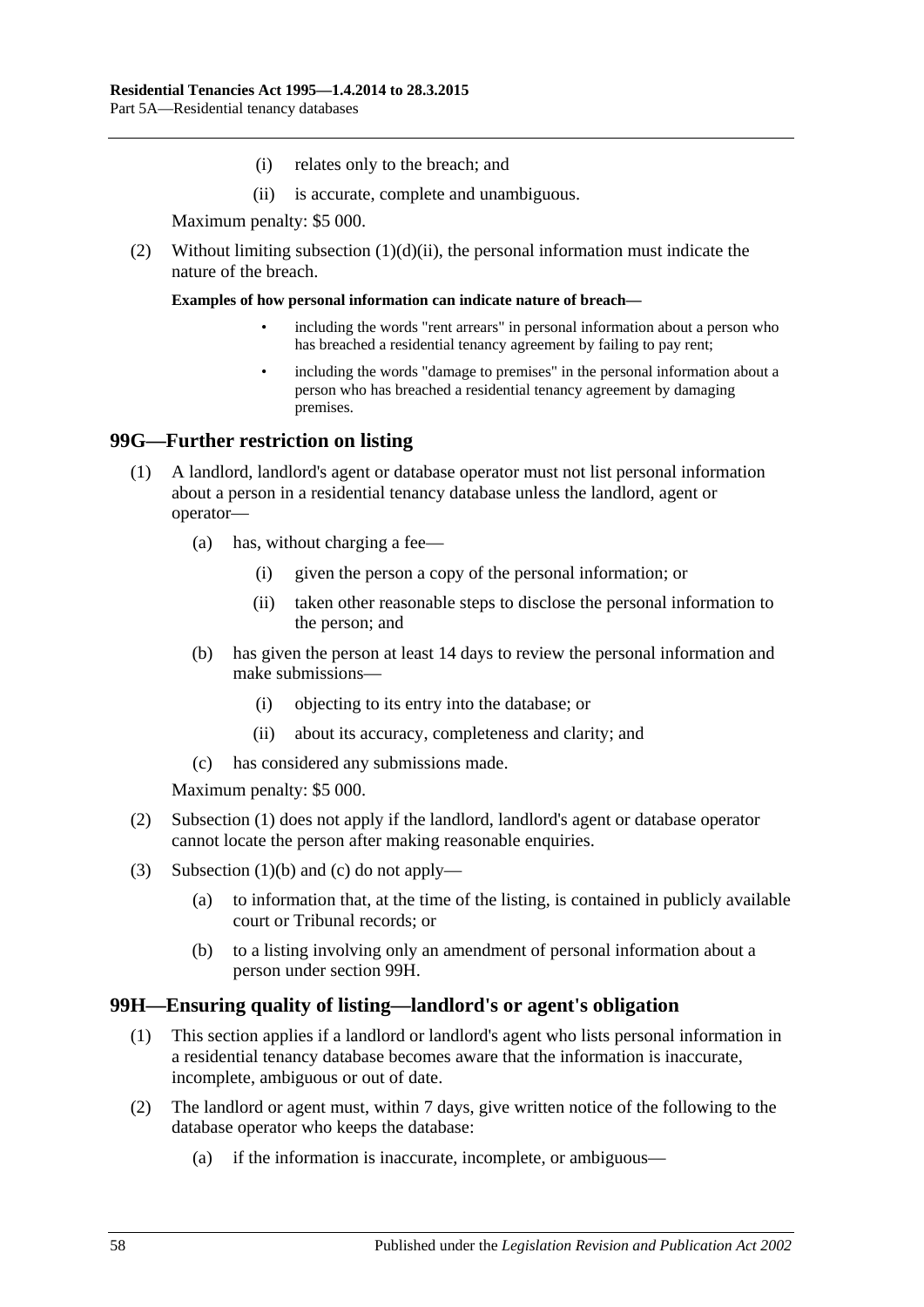- (i) that the information is inaccurate, incomplete or ambiguous; and
- (ii) how the information must be amended so that it is no longer inaccurate, incomplete or ambiguous;

#### **Example—**

A landlord lists, in a residential tenancy database, personal information about a tenant who owes the landlord an amount that is more than the bond for a residential tenancy agreement. The tenant pays the amount owed to the landlord more than 3 months after the amount became due. The landlord must, within 7 days after the landlord becomes aware of the payment, give the database operator who keeps the database written notice of—

- (a) the personal information being inaccurate; and
- (b) the details of the payment to be included in the personal information so that it is no longer inaccurate.
- (b) if the information is out of date—that the information is out of date and must be removed.

Maximum penalty: \$5 000.

(3) The landlord or agent must keep a copy of the written notice for 1 year after it was given under [subsection](#page-57-5) (2).

Maximum penalty: \$5 000.

#### **99I—Ensuring quality of listing—database operator's obligation**

- (1) This section applies if a landlord or landlord's agent who has listed personal information in a tenancy database gives the database operator who operates the database a written notice stating that the personal information must be—
	- (a) amended in a stated way to make it accurate, complete and unambiguous; or
	- (b) removed.
- (2) The database operator must amend the personal information in the stated way, or remove the personal information, within 14 days after the operator is given the written notice.

Maximum penalty: \$5 000.

## <span id="page-58-0"></span>**99J—Providing copy of personal information listed**

(1) A landlord or landlord's agent who lists personal information about a person in a residential tenancy database must, if asked in writing by the person, give the person a copy of the information within 14 days after the request is made.

Maximum penalty: \$5 000.

<span id="page-58-1"></span>(2) A database operator must, if asked in writing by a person whose personal information is in the residential tenancy database kept by the operator, give the person a copy of the information within 14 days after the request is made.

Maximum penalty: \$5 000.

(3) If a landlord or landlord's agent charges a fee for giving personal information under [subsection](#page-58-0) (1), or a database operator charges a fee for giving personal information under [subsection](#page-58-1) (2), the subsection applies only if the fee has been paid.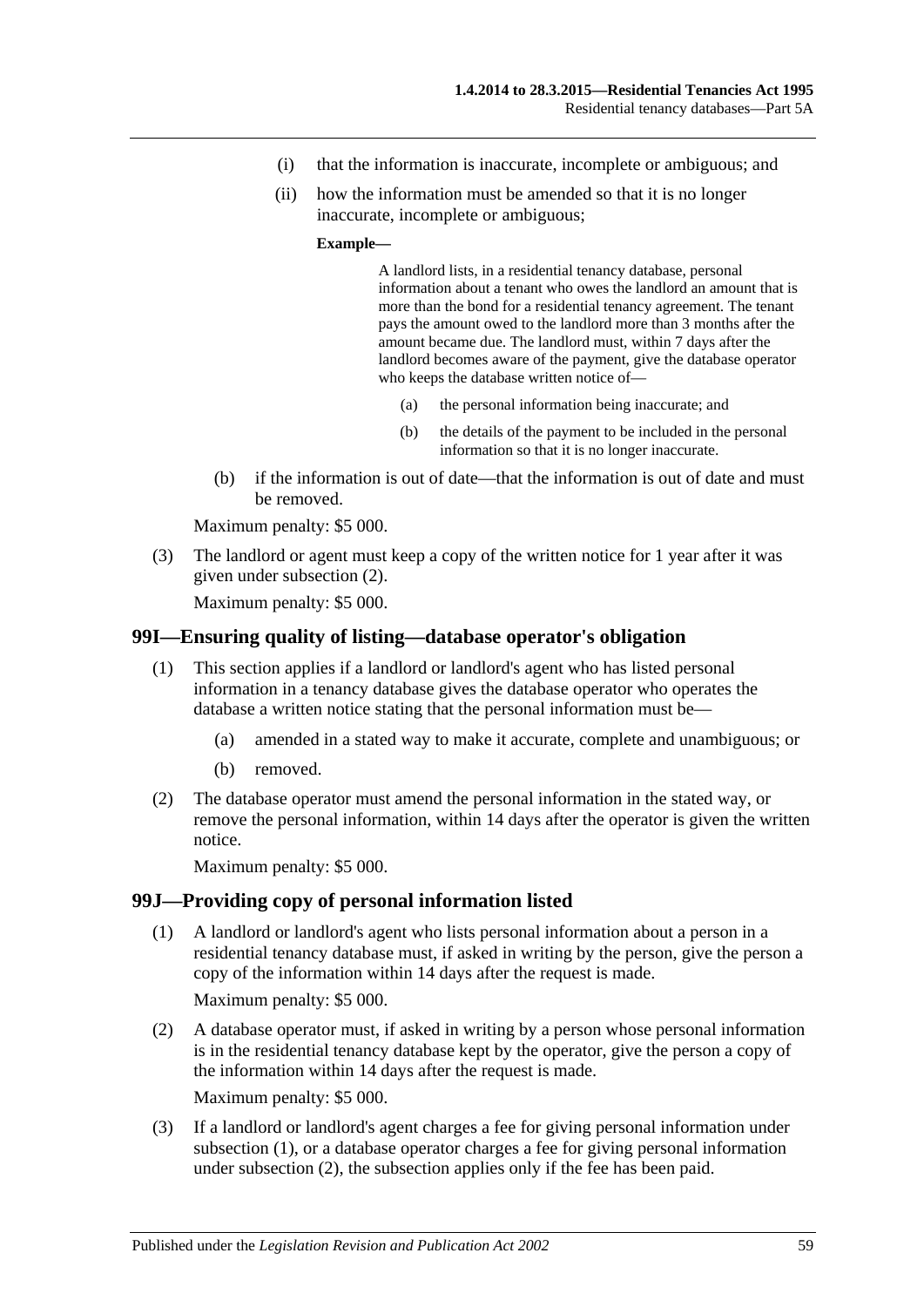- (4) A fee charged by a landlord or landlord's agent for giving personal information under [subsection](#page-58-0) (1), or by a database operator for giving personal information under [subsection](#page-58-1) (2)—
	- (a) must not be excessive; and
	- (b) must not apply to lodging a request for the information.

#### <span id="page-59-2"></span>**99K—Keeping personal information listed**

- <span id="page-59-1"></span><span id="page-59-0"></span>(1) A database operator must not keep personal information about a particular person in the operator's residential tenancy database for longer than—
	- (a) 3 years; or
	- (b) if, under the national privacy principles, the operator of the database is required to remove the personal information before the end of the 3 year period mentioned in [paragraph](#page-59-0) (a)—the period ending when the information must be removed under the national privacy principles.

Maximum penalty: \$5 000.

Expiation fee: \$315.

- (2) However, a database operator may keep the person's name in the operator's residential tenancy database for longer than the period stated in [subsection](#page-59-0)  $(1)(a)$  or  $(b)$  if—
	- (a) other personal information about the person in the database is attached to the name; and
	- (b) the other personal information is not required to be removed under [subsection](#page-59-2) (1) or another law.
- (3) This section does not limit the operation of another provision of this Part or any other law that requires the removal of the personal information.
- (4) In this section—

*national privacy principles* means the principles stated in Schedule 3 of the *Privacy Act 1988* of the Commonwealth.

#### <span id="page-59-3"></span>**99L—Powers of Tribunal**

- (1) The Tribunal may, on the application of the Commissioner or a person whose personal information is in a residential tenancy database, make such orders against a landlord, landlord's agent or database operator as may be necessary or expedient in the opinion of the Tribunal to ensure compliance with this Part or any provision of this Part.
- <span id="page-59-4"></span>(2) If a database operator commits an offence against this Part, the Tribunal may, on the application of the Commissioner, make an order requiring the database operator to comply with conditions specified in the order in relation to a residential tenancy database operated by the operator.
- (3) An order under [subsection](#page-59-3) (1) or [\(2\)](#page-59-4) is effective for such period as may be specified in the order or until further order of the Tribunal.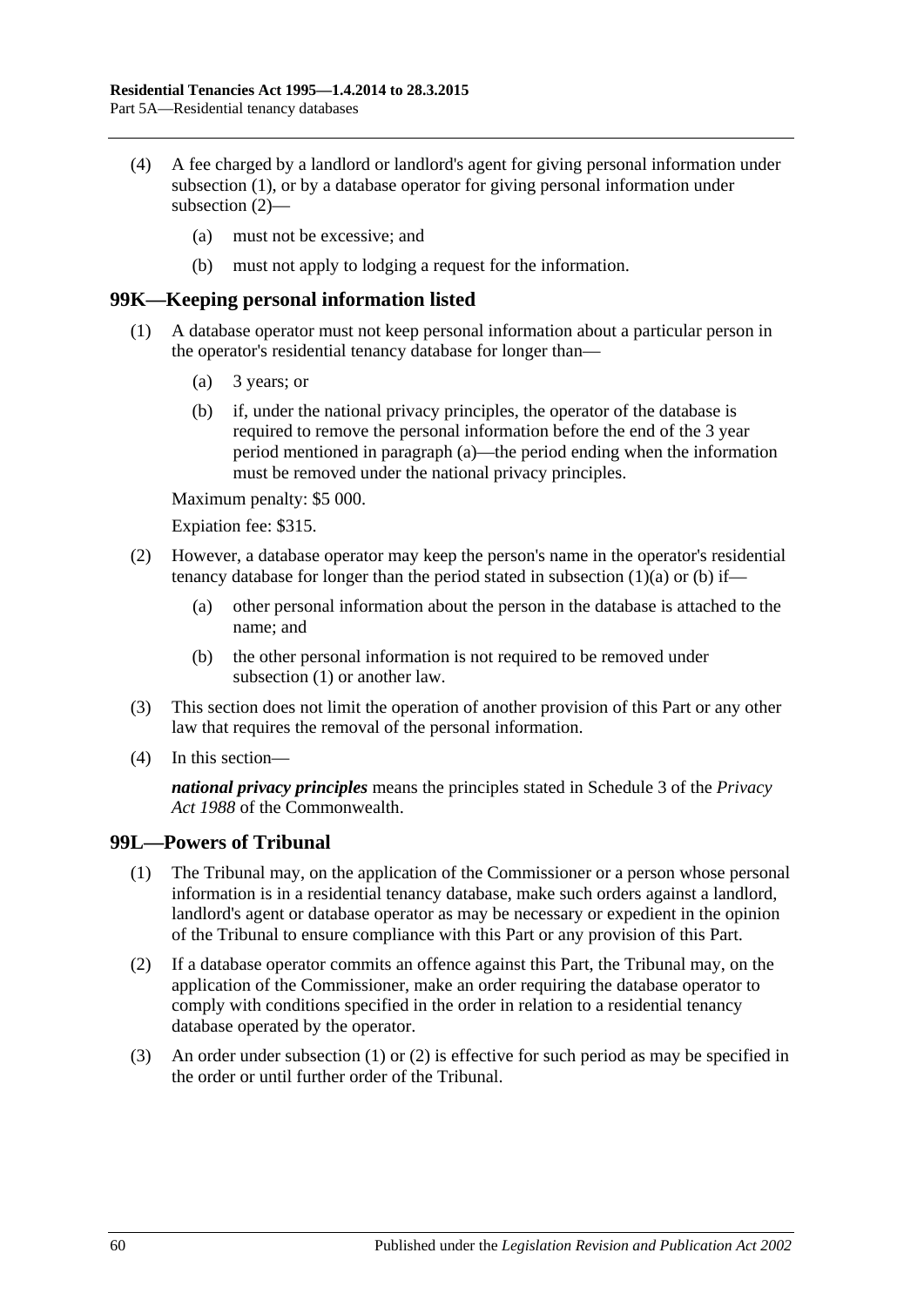## **99M—Notifying relevant non-parties of Tribunal order about listing**

- (1) This section applies if—
	- (a) the Tribunal makes an order that a person must, in relation to a residential tenancy database—
		- (i) amend personal information in a stated way; or
		- (ii) remove all or particular personal information about a person; and
	- (b) the person against whom the order is made (the *relevant person*) is not a party to the proceedings before the Tribunal.
- (2) The Tribunal must ensure that a copy of the order is given to the relevant person.

# **Part 6—Residential Tenancies Fund**

#### **100—Residential Tenancies Fund**

- (1) The fund entitled the *Residential Tenancies Fund* continues in existence.
- (2) The Fund is to be kept and administered by the Commissioner.
- (3) The Fund consists of the amounts received by the Commissioner by way of bonds, and other amounts paid into the Fund under this Act.
- (4) The Fund may be invested as approved by the Minister.
- (5) The Commissioner will make repayments in respect of bonds from the Fund.

#### **101—Application of income**

- (1) The income derived from investment of the Fund may be applied—
	- (a) towards the costs of administering and enforcing this Act (including the operating costs of the Tribunal) and the *[Residential Parks Act](http://www.legislation.sa.gov.au/index.aspx?action=legref&type=act&legtitle=Residential%20Parks%20Act%202007) 2007*; and
	- (b) for the education of landlords, tenants, rooming house proprietors, rooming house residents and park owners and residents of residential parks about their statutory and contractual rights and obligations, and for other educational purposes approved by the Commissioner; and
	- (c) towards the costs of projects directed at providing accommodation, or assistance related to accommodation, for the homeless or other disadvantaged sections of the community; and
	- (d) on research, approved by the Commissioner, into—
		- (i) the availability of rental accommodation within the community; and
		- (ii) areas of social need related to the availability (or non-availability) of rental accommodation or particular kinds of rental accommodation; and
		- (iii) other matters connected with, or arising under, this Act or the *[Residential Parks Act](http://www.legislation.sa.gov.au/index.aspx?action=legref&type=act&legtitle=Residential%20Parks%20Act%202007) 2007*; and
	- (e) for the benefit of landlords, tenants, rooming house proprietors, rooming house residents and park owners and residents of residential parks in other ways approved by the Commissioner; and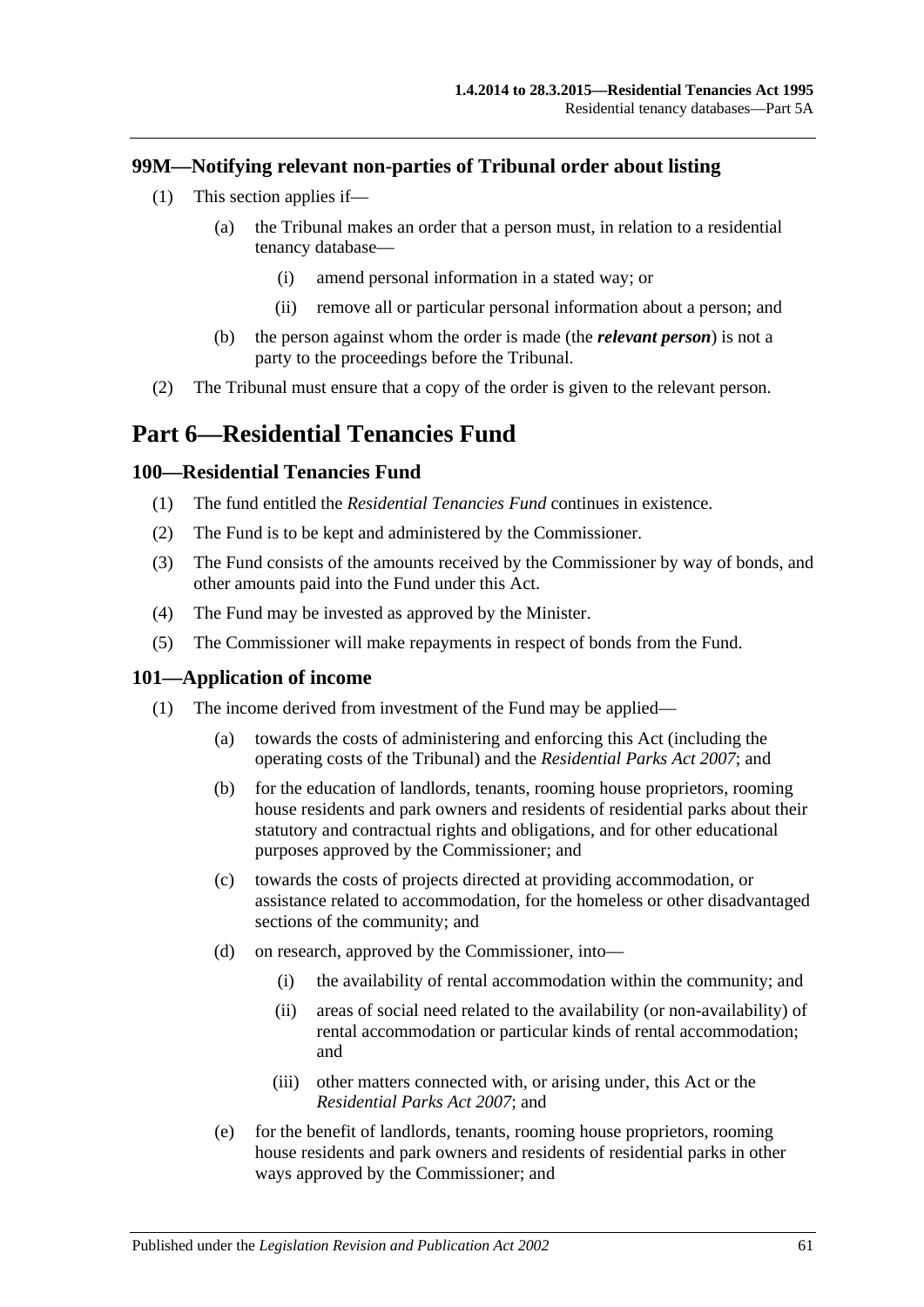- (f) for any other purposes connected with, or arising under, this Act or the *[Residential Parks Act](http://www.legislation.sa.gov.au/index.aspx?action=legref&type=act&legtitle=Residential%20Parks%20Act%202007) 2007* approved by the Commissioner.
- (2) In this section, *residential park*, *park owner* and *resident* of a residential park have the same respective meanings as in the *[Residential Parks Act](http://www.legislation.sa.gov.au/index.aspx?action=legref&type=act&legtitle=Residential%20Parks%20Act%202007) 2007*.

## **102—Accounts and audit**

- (1) The Commissioner must keep proper accounts of the receipts and payments from the Fund.
- (2) The Auditor-General may at any time, and must at least once in each year, audit the accounts of the Fund.

# **Part 7—Rooming houses**

## **Division 1—Interpretation**

#### **103—Interpretation**

In this Part—

*bond* means an amount a resident is required to pay under a rooming house agreement, or an agreement collateral to a rooming house agreement, as security for the performance of obligations under a rooming house agreement;

*house rules*—see [section](#page-62-0) 105A;

*proprietor* means rooming house proprietor;

*rent* means an amount payable under a rooming house agreement for accommodation at the rooming house;

*resident* means a rooming house resident.

## **Division 2—Rooming house agreements**

#### **104—Standard terms of rooming house agreements**

A rooming house agreement will be taken to include terms prescribed by regulation as standard terms for rooming house agreements.

#### **105—Copies of written agreements**

- (1) If a proprietor invites or requires a resident to sign a written rooming house agreement, or a document recording its terms, the proprietor must ensure that—
	- (a) the resident receives a copy of the agreement or other document (for the resident to keep), when the resident signs it; and
	- (b) if the agreement or other document has not been signed by the proprietor, a copy of the agreement or other document, as executed by all parties, is delivered to the resident within 14 days after the resident gives the agreement or other document back to the proprietor to complete its execution.

Maximum penalty: \$2 500.

Expiation fee: \$210.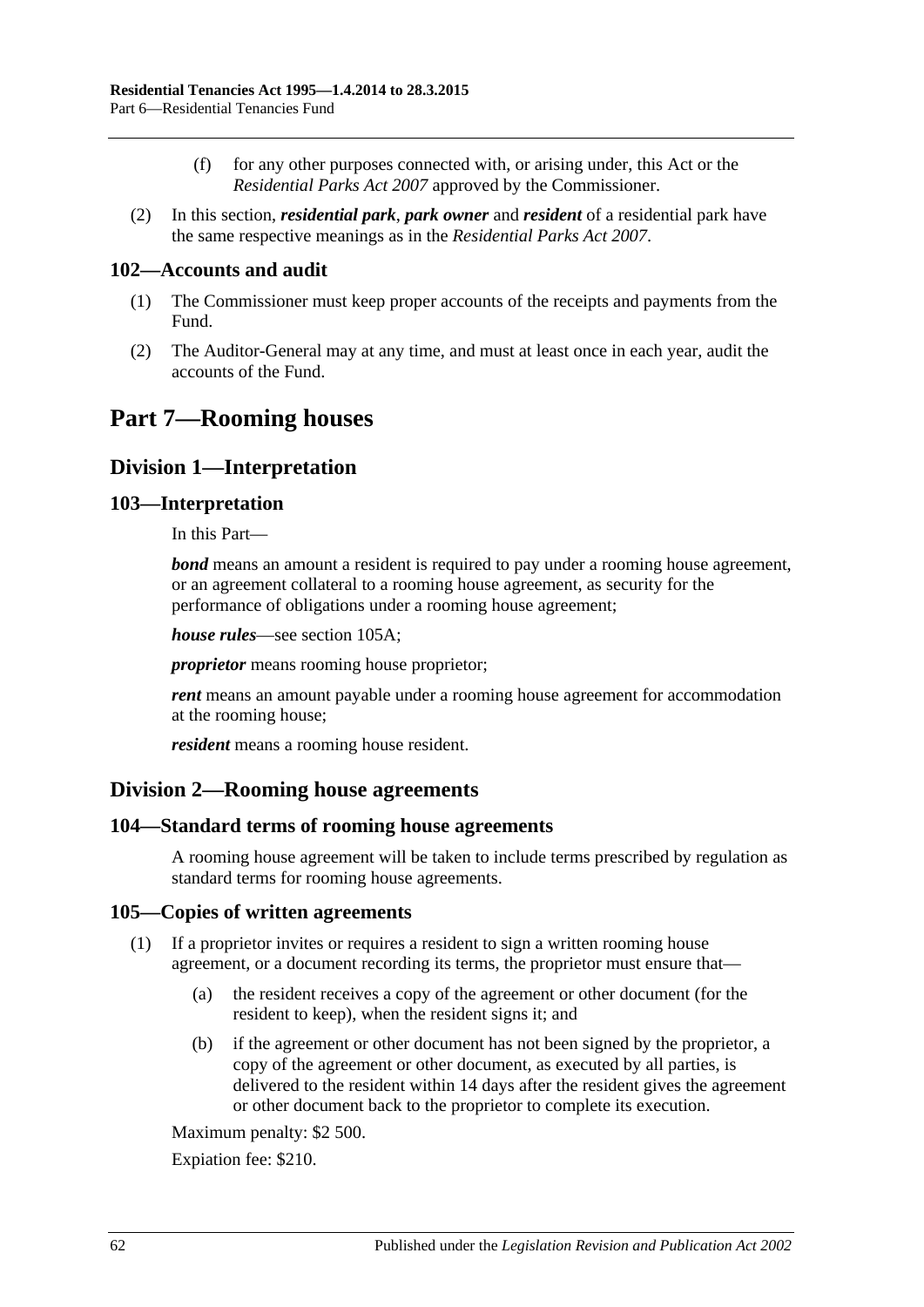(2) A rooming house agreement is not rendered void or unenforceable by non-compliance with a requirement of this section.

# **Division 3—House rules**

#### <span id="page-62-0"></span>**105A—House rules**

- (1) A proprietor of a rooming house may make written rules about conduct or behaviour of the residents.
- (2) A house rule will be void to the extent that—
	- (a) it is made for a purpose other than enhancing the health or safety of persons or the safety of property; or
	- (b) it is inconsistent with this Act or any other Act or law.
- (3) The house rules for a rooming house (as from time to time in force under this section) are to be taken to constitute terms of every rooming house agreement relating to the rooming house.
- (4) The *[Subordinate Legislation Act](http://www.legislation.sa.gov.au/index.aspx?action=legref&type=act&legtitle=Subordinate%20Legislation%20Act%201978) 1978* does not apply to house rules.

#### **105B—Amendment of house rules**

- (1) A proprietor may make written amendments to house rules for a rooming house.
- (2) An amendment does not have effect unless each resident of the rooming house has been given 7 days written notice of the amendment.
- (3) In this section—

*amendment* to house rules includes—

- (a) a variation of a house rule; or
- (b) the addition to the house rules of a new rule; or
- (c) the revocation of an existing house rule.

## **105C—Application to Tribunal if house rules are considered unreasonable**

- (1) An application may be made to the Tribunal by a resident of a rooming house for a declaration that a house rule for the rooming house is unreasonable.
- (2) On an application under this section, the Tribunal may, by order—
	- (a) declare the rule or proposed rule to be reasonable; or
	- (b) declare the rule or proposed rule to be unreasonable and, if the Tribunal considers it appropriate, require the proprietor to amend the rule in a specified manner.
- (3) A house rule is void if the Tribunal makes an order that the rule or proposed rule is unreasonable.
- (4) If a proprietor does not amend a house rule as required by order of the Tribunal, the proprietor is guilty of an offence.

Maximum penalty: \$2 500.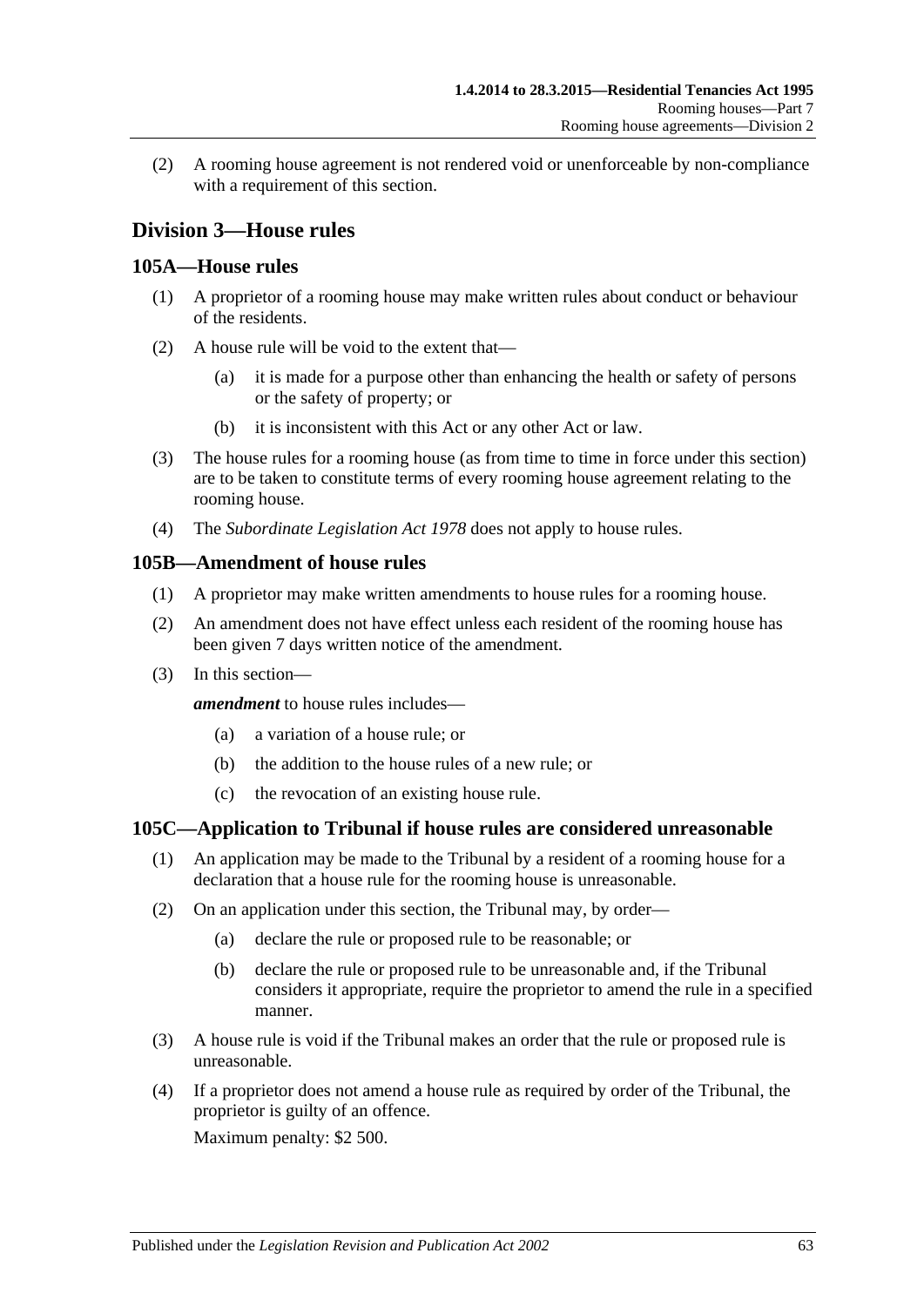## **105D—Availability of house rules**

- (1) A rooming house proprietor must
	- ensure that the house rules (as in force from time to time) are displayed in a prominent place at the rooming house; and
	- (b) at the request of a resident or prospective resident of the rooming house, provide a copy of the house rules (as in force from time to time) to the resident or prospective resident.

Maximum penalty: \$2 500.

Expiation fee: \$210.

(2) However, if the rooming house proprietor has, within the previous 2 months, provided a copy of the house rules to a person, the proprietor need not provide a further copy but, in that case, must make a copy available for inspection by the person.

# **Division 4—Mutual rights and obligations of proprietors and residents**

## **Subdivision 1—Rent and other charges**

## **105E—Permissible consideration and statutory charges**

- (1) A proprietor must not require or receive from a resident or prospective resident a payment, other than rent or a bond (or both), under a rooming house agreement, or as a condition to entering into, renewing or extending a rooming house agreement. Maximum penalty: \$2 500.
- (2) It is a term of a rooming house agreement that the proprietor must bear all statutory charges imposed in respect of the accommodation.
- (3) However, the proprietor may require a resident to make a payment—
	- (a) for rates and charges for water supply; or
	- (b) for the provision of electricity, gas or telephone services at the premises; or
	- (c) for meals or other facilities or services (such as meals, cleaning and laundry of linen) provided by the proprietor,

if the proprietor has, before the facilities or services were made available or provided to the resident, informed the resident in writing of the basis on which charges for those facilities or services would be made.

(4) A proprietor must, before requiring a resident to make a payment for facilities or services, give the resident an itemised account setting out the resident's proportional use of the facilities or services.

Maximum penalty: \$1 250.

## **105F—Rent in advance**

(1) A person must not demand or require another person to pay more than 1 weeks rent under a rooming house agreement before the end of the first week of the period of accommodation under the agreement.

Maximum penalty: \$2 500.

Expiation fee: \$210.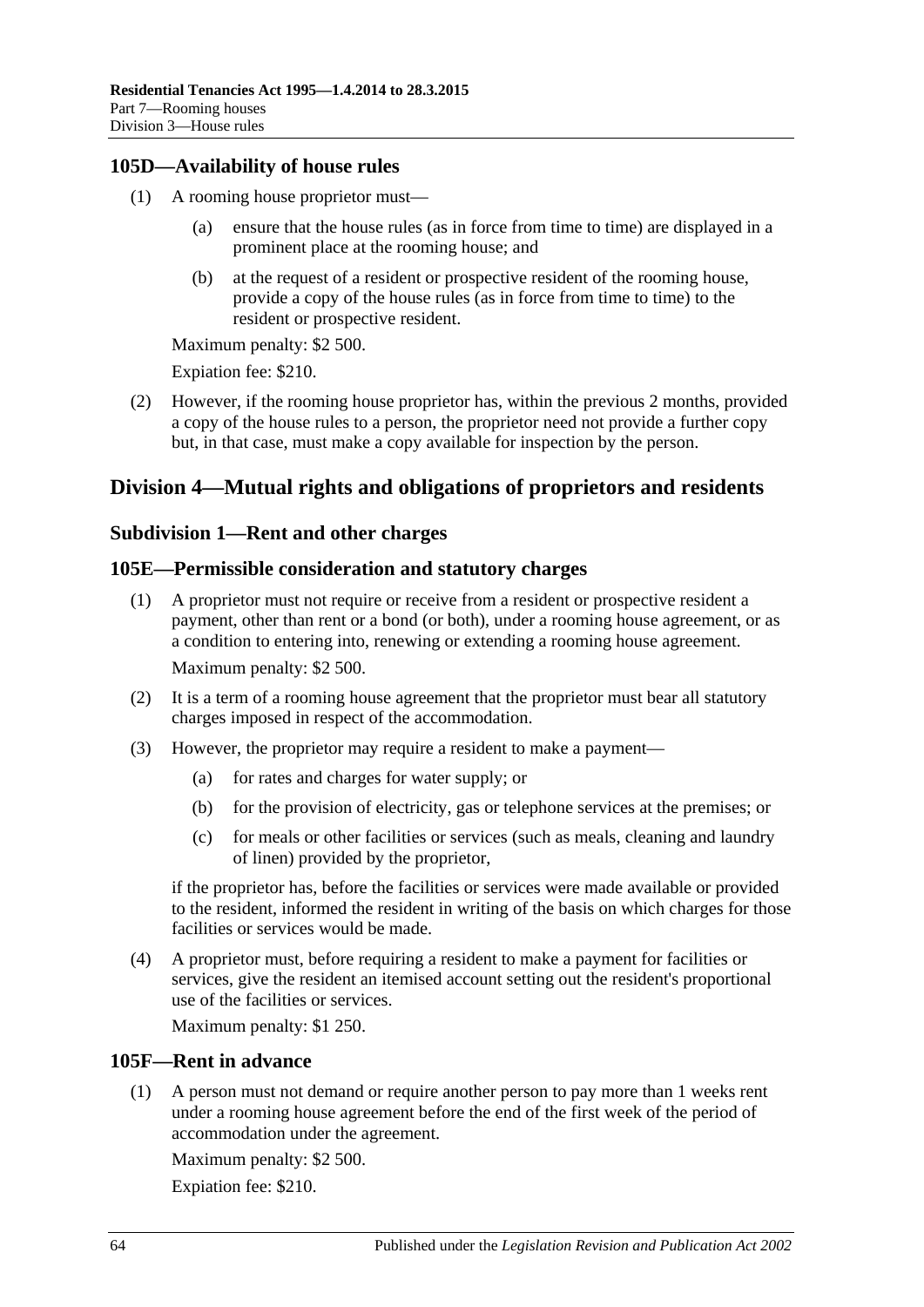(2) If rent has been paid under a rooming house agreement, a person must not require a further payment of rent until the end of the last period for which rent has been paid.

Maximum penalty: \$2 500.

Expiation fee: \$210.

(3) A person must not require another person to give a post-dated cheque or other post-dated negotiable instrument in payment of rent under a rooming house agreement.

Maximum penalty: \$2 500.

Expiation fee: \$210.

## **105G—Duty to provide statement or give receipt for payments**

(1) If a resident makes a payment under a rooming house agreement or an agreement collateral to a rooming house agreement, the proprietor must, at the reasonable request of the resident, give the resident a statement of the relevant information for each payment made during the period specified in the request (and such statement must be given to the resident within 7 days of the making of the request).

Maximum penalty: \$2 500.

Expiation fee: \$210.

(2) If a resident makes a payment under a rooming house agreement or an agreement collateral to a rooming house agreement other than into an ADI account, the person who receives the payment must, within 48 hours after receiving the payment, give the resident a receipt setting out the relevant information in respect of the payment.

Maximum penalty: \$2 500.

Expiation fee: \$210.

(3) In this section—

*relevant information* in respect of a payment means—

- (a) the date on which the payment was received; and
- (b) the name of the person making the payment; and
- (c) the amount paid; and
- (d) the address of the premises to which the payment relates; and
- (e) if the payment is for rent—the period of accommodation to which the payment relates; and
- (f) if the payment is a bond—a statement of that fact; and
- (g) if the payment is for facilities or services (other than accommodation)—a description of the facilities or services and the period to which the payment relates.

## **105H—Payment of rent by electronic transaction**

If a resident pays rent into an ADI account kept by the proprietor or the proprietor's agent, the payment will be taken to have been made when it is credited to the ADI account.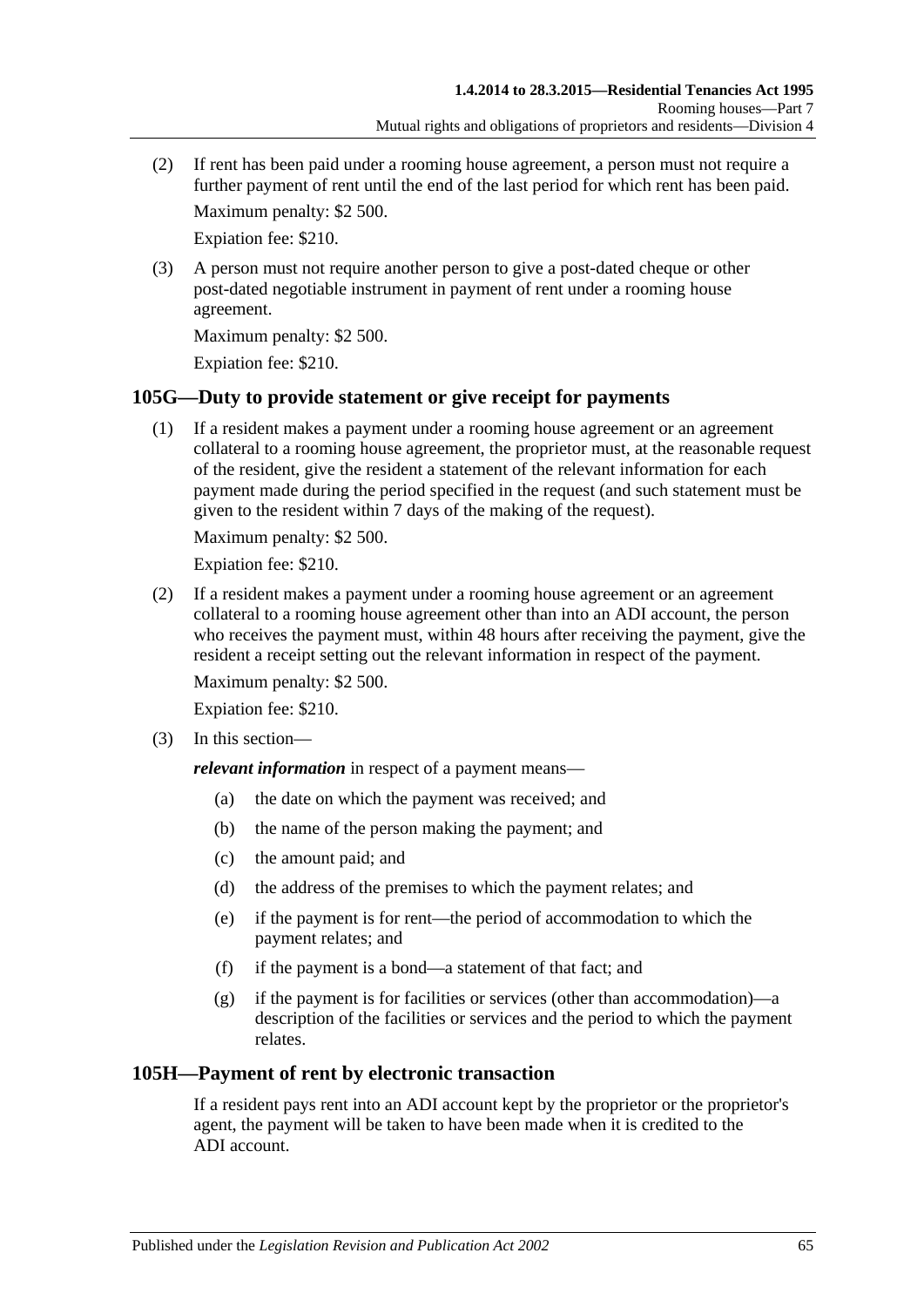#### **105I—Rent increases**

- (1) A proprietor may increase the rent payable under a rooming house agreement by giving written notice to the resident specifying the date as from which the increase takes effect.
- (2) However—
	- (a) the right to increase the rent may be excluded or limited by the terms of the rooming house agreement; and
	- (b) if accommodation at the rooming house is to be provided for a fixed term, the rooming house agreement is taken to exclude an increase in rent during the term unless it specifically allows for an increase in rent; and
	- (c) the date fixed for an increase of rent must be at least 6 months after the date of the agreement or, if there has been a previous increase of rent under this section, the last increase and, subject to [subsection](#page-65-0) (3), at least 4 weeks after the notice is given.
- <span id="page-65-0"></span>(3) If the maximum rent for accommodation at the rooming house has been fixed by a housing improvement notice, and the notice is revoked, the proprietor may, by notice given under this section within 4 weeks after revocation of the housing improvement notice, increase the rent for accommodation at the rooming house from a date falling at least 14 days after the notice is given.
- (4) If the rent payable under a rooming house agreement is increased under this section, the terms of the agreement are varied accordingly.
- (5) This section does not affect the operation of a provision of a rooming house agreement under which the rent payable under the agreement changes automatically on a basis set out in the agreement.
- (6) For the purposes of this section, a series of rooming house agreements between the same parties and relating to accommodation at the same rooming house is treated as a single rooming house agreement unless at least 6 months have elapsed since rent for accommodation at the rooming house was fixed or last increased.

#### **105J—Rent decreases**

- (1) The rent payable under a rooming house agreement may be reduced by mutual agreement between the proprietor and the resident.
- (2) The Tribunal may, on application by a resident, make an order for the reduction of rent payable under the rooming house agreement if satisfied that services or facilities ordinarily provided to the resident under the agreement will not be provided by the proprietor for a period of time.
- (3) A reduction of rent may be made on a temporary basis so that the rent reverts to the level that would have been otherwise applicable at the end of a specified period.
- (4) If the rent payable under a rooming house agreement is reduced under this section, the terms of the agreement are varied accordingly.
- (5) This section does not affect the operation of a provision of a rooming house agreement under which the rent payable under the agreement changes automatically on a basis set out in the agreement.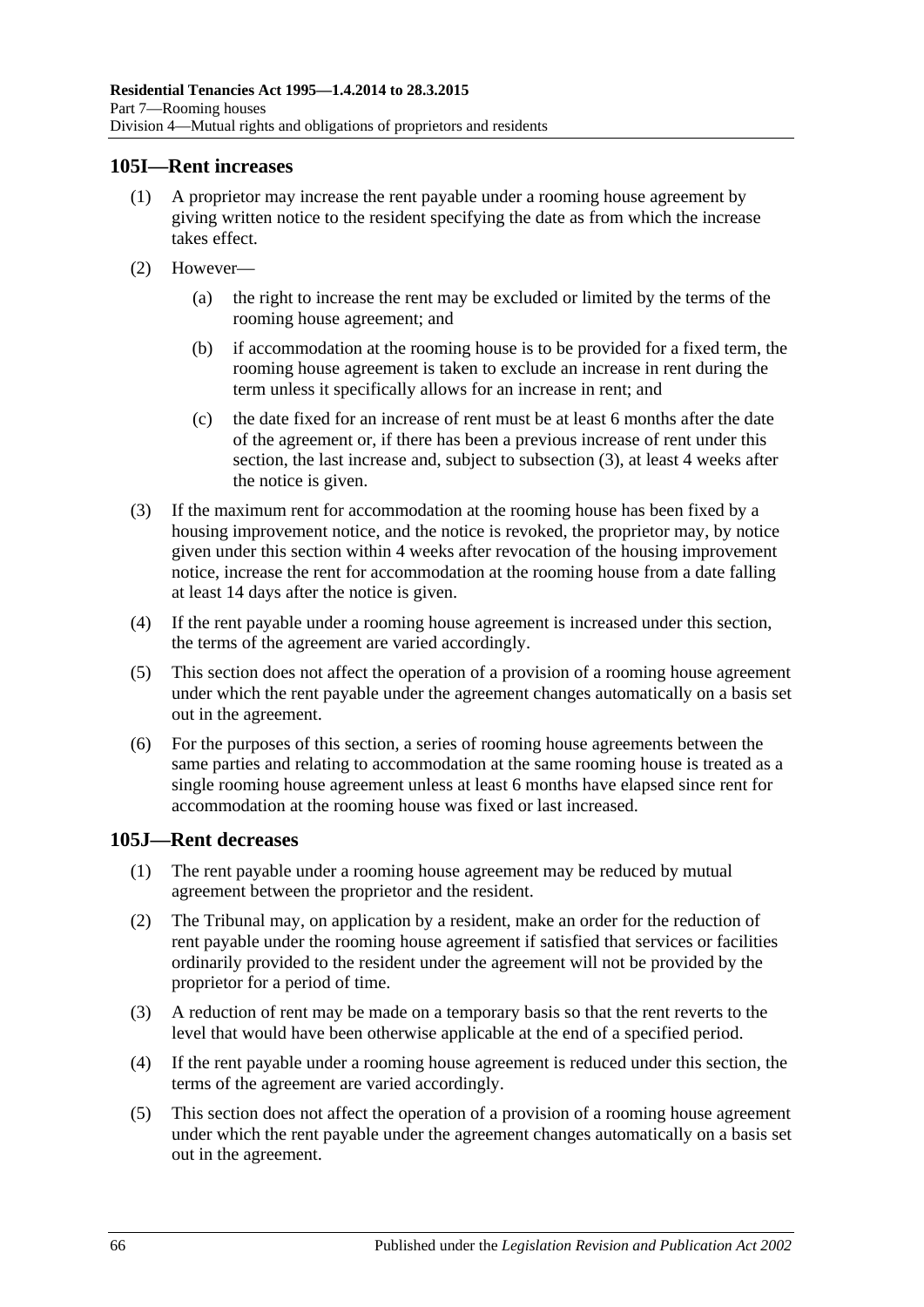(6) For the purposes of this section, a series of rooming house agreements between the same parties and relating to accommodation at the same rooming house is treated as a single rooming house agreement unless at least 6 months have elapsed since rent for accommodation at the rooming house was fixed or last increased.

# **Subdivision 2—Bonds**

## **105K—Bond**

A person must not—

- (a) require more than 1 bond for the same rooming house agreement; or
- (b) require the payment of a bond exceeding 2 weeks rent under a rooming house agreement.

Maximum penalty: \$2 500.

# **105L—Receipt of bond and transmission to Commissioner**

(1) A person must, within 48 hours after receiving an amount paid by way of a bond, give the person who paid a receipt stating the date payment was received, the name of the person from whom the payment was received, the amount paid, and the address of the rooming house to which the payment relates.

Maximum penalty: \$2 500.

Expiation fee: \$210.

# **Subdivision 3—Other obligations of proprietor**

## <span id="page-66-0"></span>**105N—Use and enjoyment of room and facilities**

- (1) It is a term of a rooming house agreement that the proprietor—
	- (a) will not unreasonably restrict, or interfere with—
		- (i) the quiet enjoyment of a room or facilities at the rooming house by the resident; or
		- (ii) the reasonable peace, comfort or privacy of the resident in the resident's use of a room or facilities at the rooming house; and
	- (b) will ensure that the resident has reasonable access (at all times) to the resident's room, and to the toilet and bathroom facilities; and
	- (c) will exercise his or her right of access to the resident's room in a reasonable manner and will not stay in the room longer than is necessary to achieve the purpose of entry without the resident's consent.
- (2) A proprietor who, without reasonable excuse, contravenes a term of an agreement arising under [subsection](#page-66-0) (1) is guilty of an offence. Maximum penalty: \$2 500.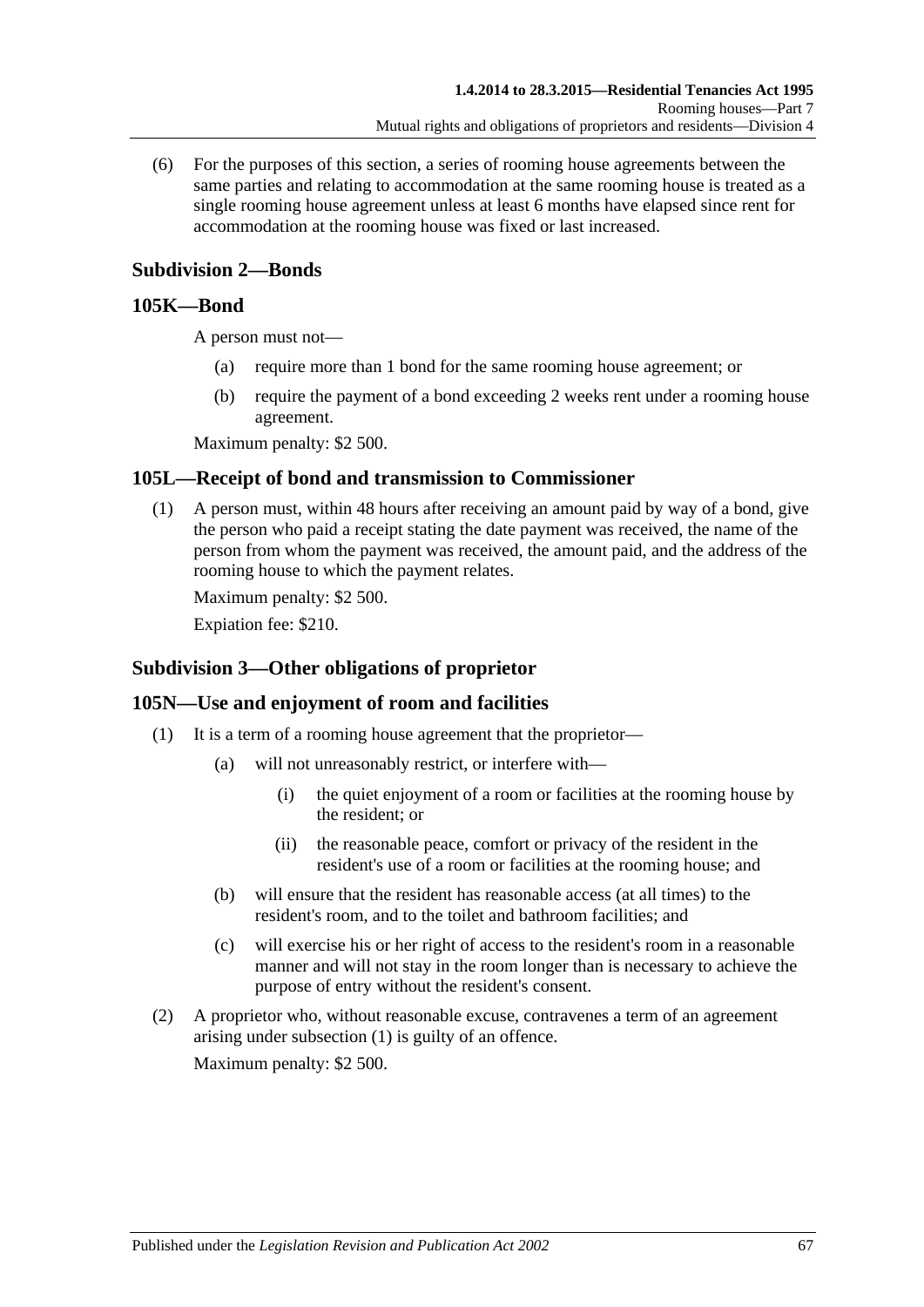## <span id="page-67-0"></span>**105O—Security of premises and personal property**

- (1) It is a term of a rooming house agreement that—
	- (a) the proprietor will take reasonable steps to provide and maintain the locks and other devices that are necessary to ensure each resident of the rooming house may make his or her room reasonably secure; and
	- (b) neither the proprietor nor the resident will alter or remove a lock or security device or add a lock or security device without the consent of the other; and
	- (c) neither the proprietor nor the resident will unreasonably withhold his or her consent to the alteration or removal of a lock or security device by the other; and
	- (d) the proprietor will take reasonable steps to ensure the security of personal property of each resident of the rooming house and, for that purpose, will provide each resident with a cupboard, or other similar facility, capable of being locked so as to enable the resident to keep personal property secure within his or her room.
- (2) A proprietor or resident who, without reasonable excuse, contravenes a term of an agreement arising under [subsection](#page-67-0) (1) is guilty of an offence. Maximum penalty: \$2 500.

## <span id="page-67-1"></span>**105P—Obligation to repair and keep room and premises clean**

- (1) It is a term of a rooming house agreement that the proprietor—
	- (a) must ensure that the resident's room and any facilities shared with other residents of the rooming house are in a reasonable state of repair when the resident enters into occupation of the room and must keep them in a reasonable state of repair having regard to their age, character and prospective life; and
	- (b) must ensure that any facilities shared with other residents of the rooming house are kept in a reasonable state of cleanliness; and
	- (c) must comply with statutory requirements affecting the rooming house; and
	- (d) must give the resident not less than 14 days notice of renovations to be carried on at the rooming house; and
	- (e) must, if required to carry out repairs to shared bathroom, toilet or laundry facilities, minimise inconvenience or disruption to the resident and, if necessary, provide temporary substitute facilities.
- (2) The obligation to repair applies even though the resident had notice of the state of disrepair before entering into occupation.
- (3) However—
	- (a) the proprietor will not be regarded as being in breach of the obligation to repair unless—
		- (i) the proprietor has notice of the defect requiring repair; and
		- (ii) the proprietor fails to act with reasonable diligence to have the defect repaired; and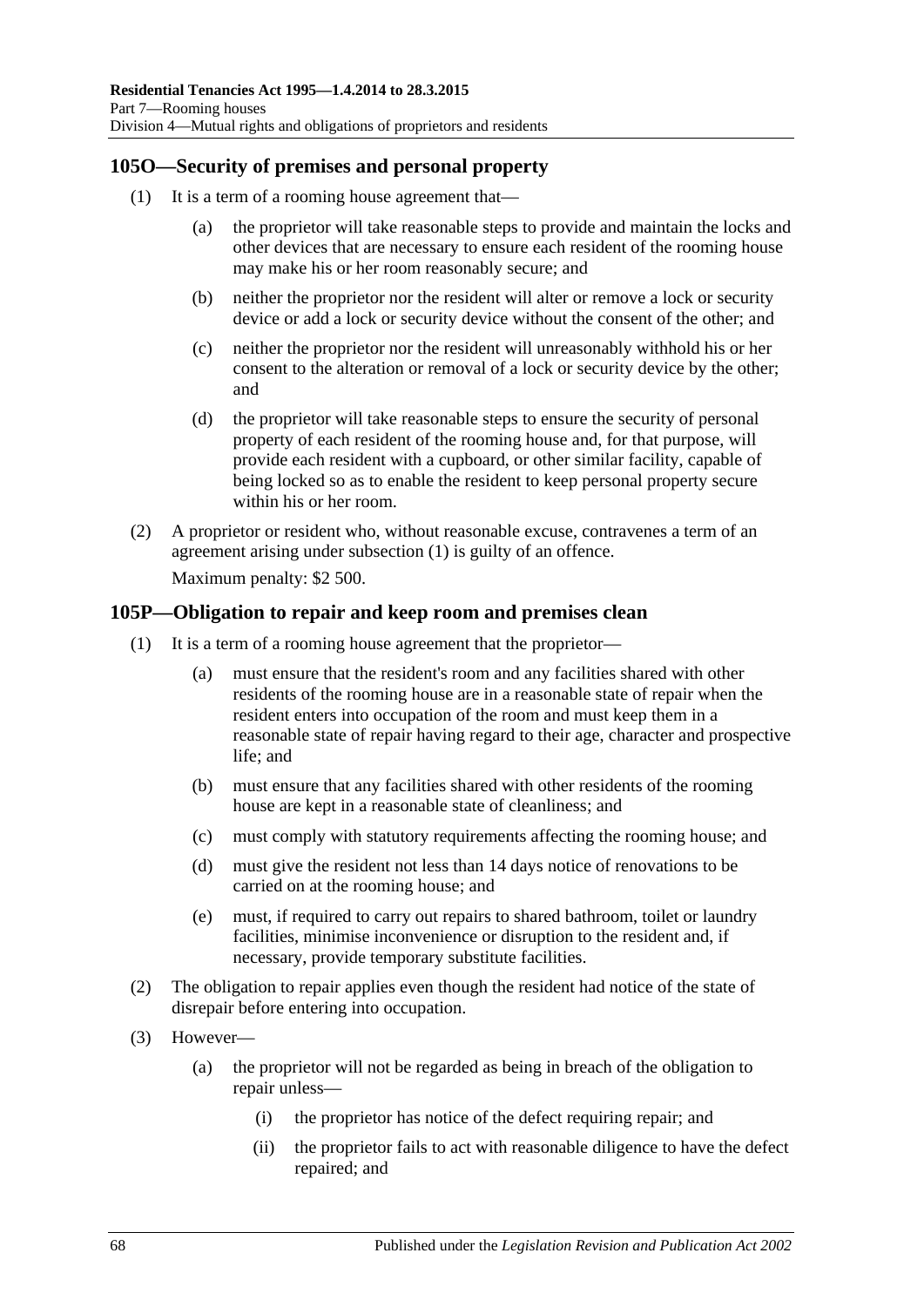(b) if the rooming house is subject to a housing improvement notice fixing the maximum rent for the rooming house, the proprietor's obligation under [subsection](#page-67-1) (1) to repair the rooming house does not apply.

# **105Q—Sale of rooming house**

- (1) It is a term of a rooming house agreement that—
	- (a) the proprietor will give the resident written notice of the proprietor's intention to sell the rooming house not later than 14 days after the proprietor enters into a sales agency agreement for the sale of the premises; and
	- (b) the rooming house will not be advertised for sale or made available for inspection by prospective purchasers before the day falling 14 days after the resident is notified of the proprietor's intention to sell the rooming house.
- (2) It is a term of a rooming house agreement that, if the rooming house is sold, the proprietor will give the resident written notice of the name of the purchaser and the date from which rent is to be paid to him or her.

# **Subdivision 4—Other obligations of resident**

## **105R—General obligations of resident**

- (1) It is a term of a rooming house agreement that the resident—
	- (a) must not use the rooming house, or cause or permit the rooming house to be used, for an illegal purpose; and
	- (b) must not keep an animal on the rooming house premises without the proprietor's consent; and
	- (c) must keep the resident's room in a condition that does not give rise to a fire or health hazard; and
	- (d) must notify the proprietor of damage to the rooming house or to property provided by the proprietor for use by the resident; and
	- (e) must allow the proprietor reasonable access to the resident's room.
- (2) A resident who intentionally causes serious damage to the rooming house is guilty of an offence.

Maximum penalty: \$2 500.

## **Subdivision 5—Miscellaneous**

## **105S—Accelerated rent and liquidated damages**

- (1) If a rooming house agreement provides that, on breach by the resident of a term about rent or other term of the agreement, the resident is liable to pay—
	- (a) all or any part of the rent remaining payable under the agreement; or
	- (b) rent of an increased amount; or
	- (c) an amount by way of penalty; or
	- (d) an amount by way of liquidated damages,

the provision is void.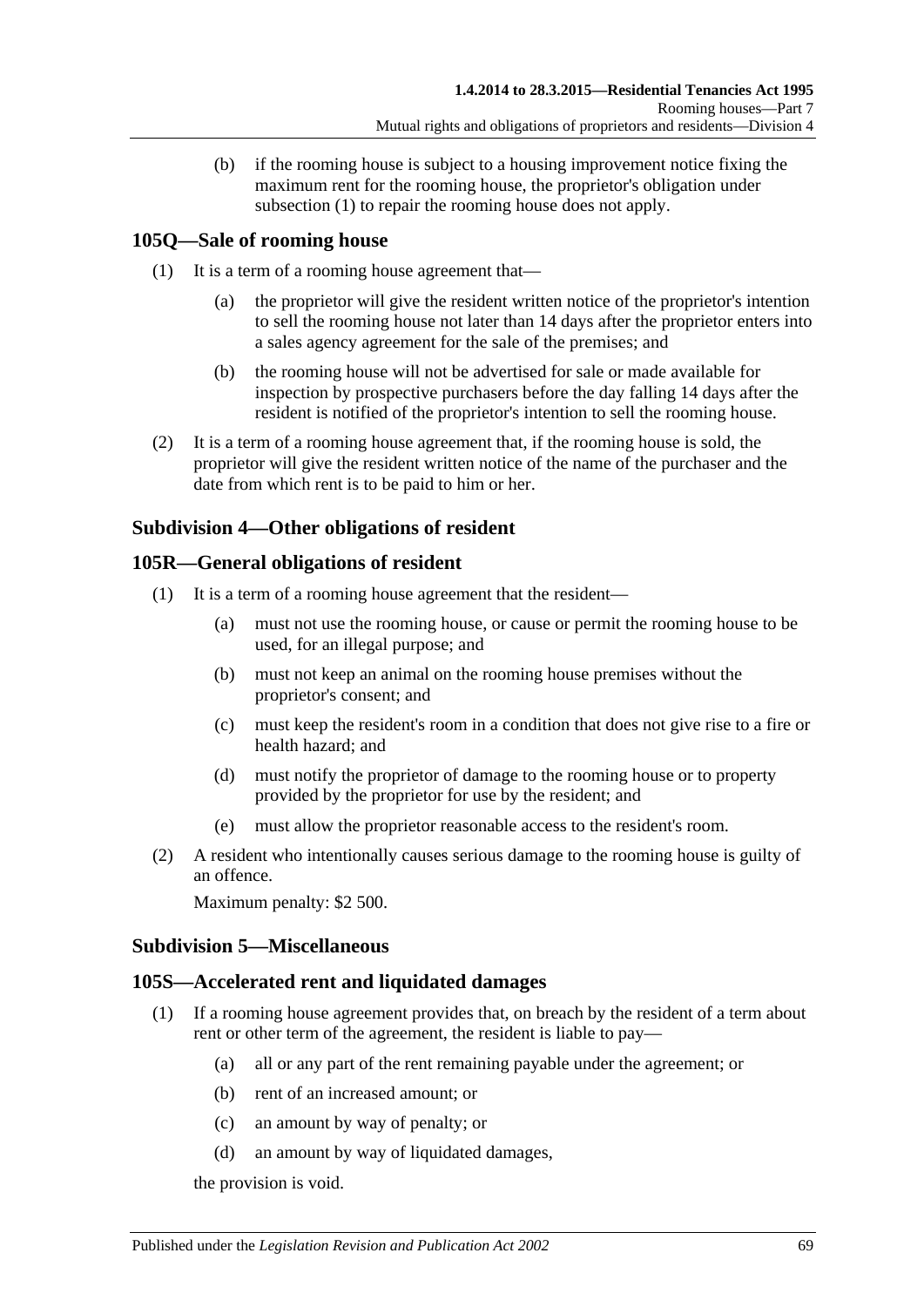- (2) If a rooming house agreement provides that, on early or punctual payment of rent, the rent will or may be decreased or the resident will or may be granted or paid a rebate, refund or other benefit, the resident is entitled to the reduction, rebate, refund or other benefit in any event.
- (3) If a rooming house agreement contains a provision to which this section applies, the proprietor is guilty of an offence.

Maximum penalty: \$5 000.

Expiation fee: \$315.

## **105T—Goods not to be taken in lieu of amounts owing to proprietor**

A proprietor must not take or dispose of a resident's goods on account of any rent or other amount owing to the proprietor by the resident under the rooming house agreement.

Maximum penalty: \$5 000.

# **Division 5—Termination of rooming house agreement**

#### **105U—Termination of rooming house agreement**

- (1) If a resident under a rooming house agreement has abandoned the resident's room, the rooming house agreement is terminated.
- (2) A resident will be taken to have abandoned the resident's room if—
	- (a) the Tribunal has made a declaration under [section](#page-70-0) 105V that the resident abandoned the room; or
	- $(b)$
- (i) the rent payable under the agreement has remained unpaid in breach of the agreement for not less than 7 days; and
- (ii) the proprietor—
	- (A) has made reasonable efforts to contact the resident without success; or
	- (B) has been advised by the resident that the room is abandoned.
- (3) If rent remains outstanding for at least 2 rental periods or 2 weeks (whichever is the lesser), the proprietor may give the resident a written notice informing the resident that if the amount owing is not paid within a specified period (which must be a period of at least 2 clear days) from the date the notice is given then—
	- (a) the rooming house agreement is terminated at the end of the specified period by force of the notice; and
	- (b) the resident must vacate the premises at the end of the specified period.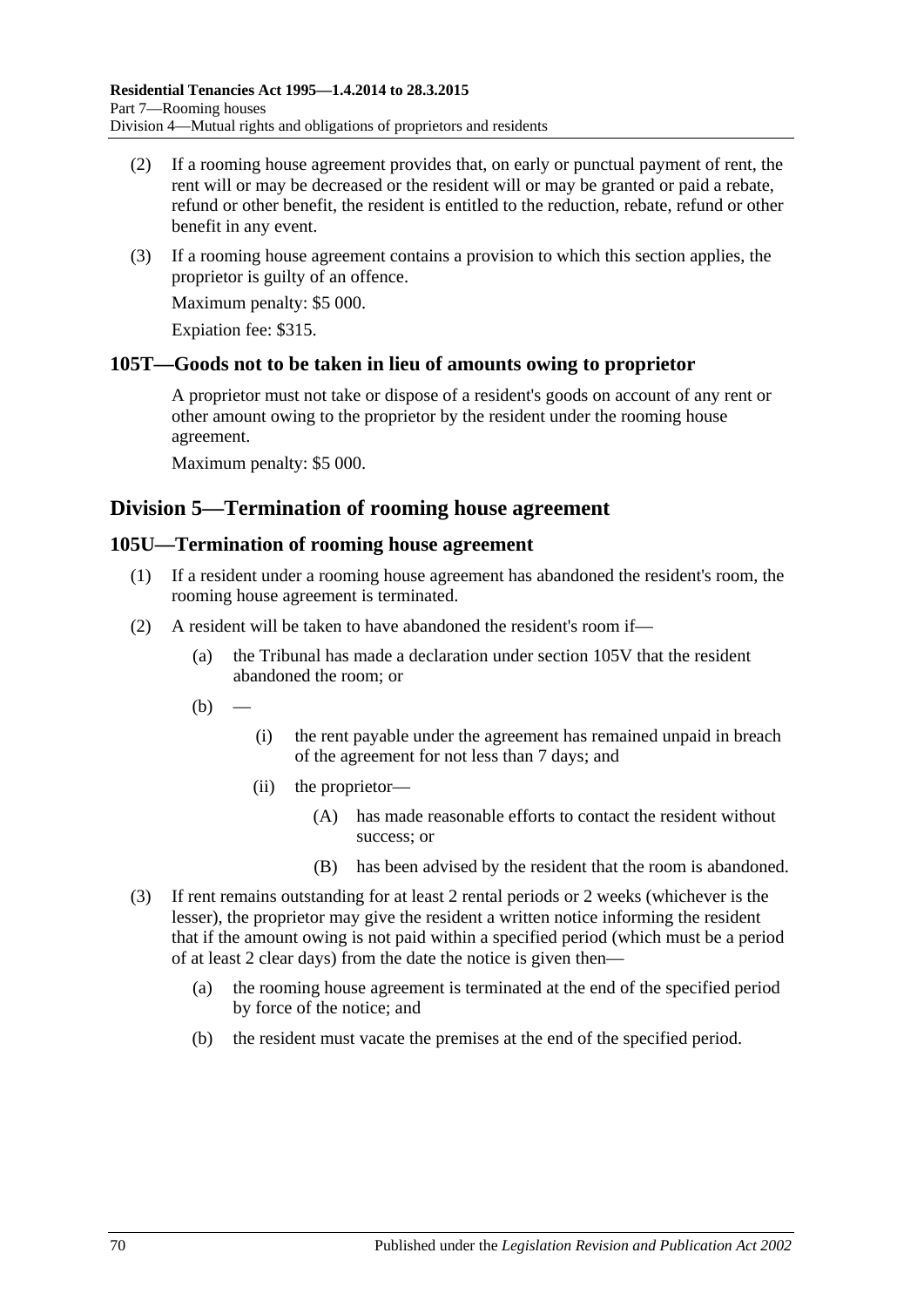- (4) If a resident, or a person who has entered the rooming house at the resident's invitation, causes serious damage to the rooming house, creates a danger to a person or property in the rooming house, or seriously interrupts the privacy, peace, comfort or quiet enjoyment of another resident, the proprietor may give the resident a written notice informing the resident that—
	- (a) the rooming house agreement is terminated by force of the notice immediately or on a specified day; and
	- (b) the resident must vacate the premises immediately or on or before the specified day (as the case requires).
- (5) If a resident breaches a term of the rooming house agreement (otherwise than as referred to in a preceding subsection), the proprietor may give the resident a written notice informing the resident that—
	- (a) the rooming house agreement is terminated by force of the notice on a specified day (which must be at least 7 clear days after the day the notice is given); and
	- (b) the resident must vacate the premises on or before the specified day.
- (6) A proprietor may terminate a rooming house agreement providing for accommodation on a periodic basis without specifying a ground for termination by giving the resident at least 4 weeks written notice of termination.
- (7) A resident under a rooming house agreement providing for accommodation on a periodic basis may terminate the agreement without specifying a ground for termination by giving the proprietor at least 1 days notice of termination.
- (8) A notice under this section must be in the form approved by the Commissioner.

## <span id="page-70-0"></span>**105V—Abandoned room**

- (1) The Tribunal may, on application by a proprietor, declare that a resident abandoned the resident's room on a day stated in the declaration.
- (2) The resident is taken to have abandoned the room on the day stated in a declaration under this section.
- (3) If a resident under a rooming house agreement for the provision of accommodation for a period of 6 months or more has abandoned the resident's room, the proprietor is entitled to compensation for any loss (including loss of rent) caused by the abandonment.
- (4) However, the proprietor must take reasonable steps to mitigate any loss and is not entitled to compensation for loss that could have been avoided by those steps.
- (5) The Tribunal may, on application by the proprietor, order the resident to pay to the proprietor compensation to which the proprietor is entitled under this section.

## **105W—Abandoned property**

- (1) If property is left on the premises by a resident after the resident vacates the resident's room—
	- (a) the proprietor may, at any time after recovering possession of the room, remove from the premises and destroy or dispose of property consisting of perishable goods; and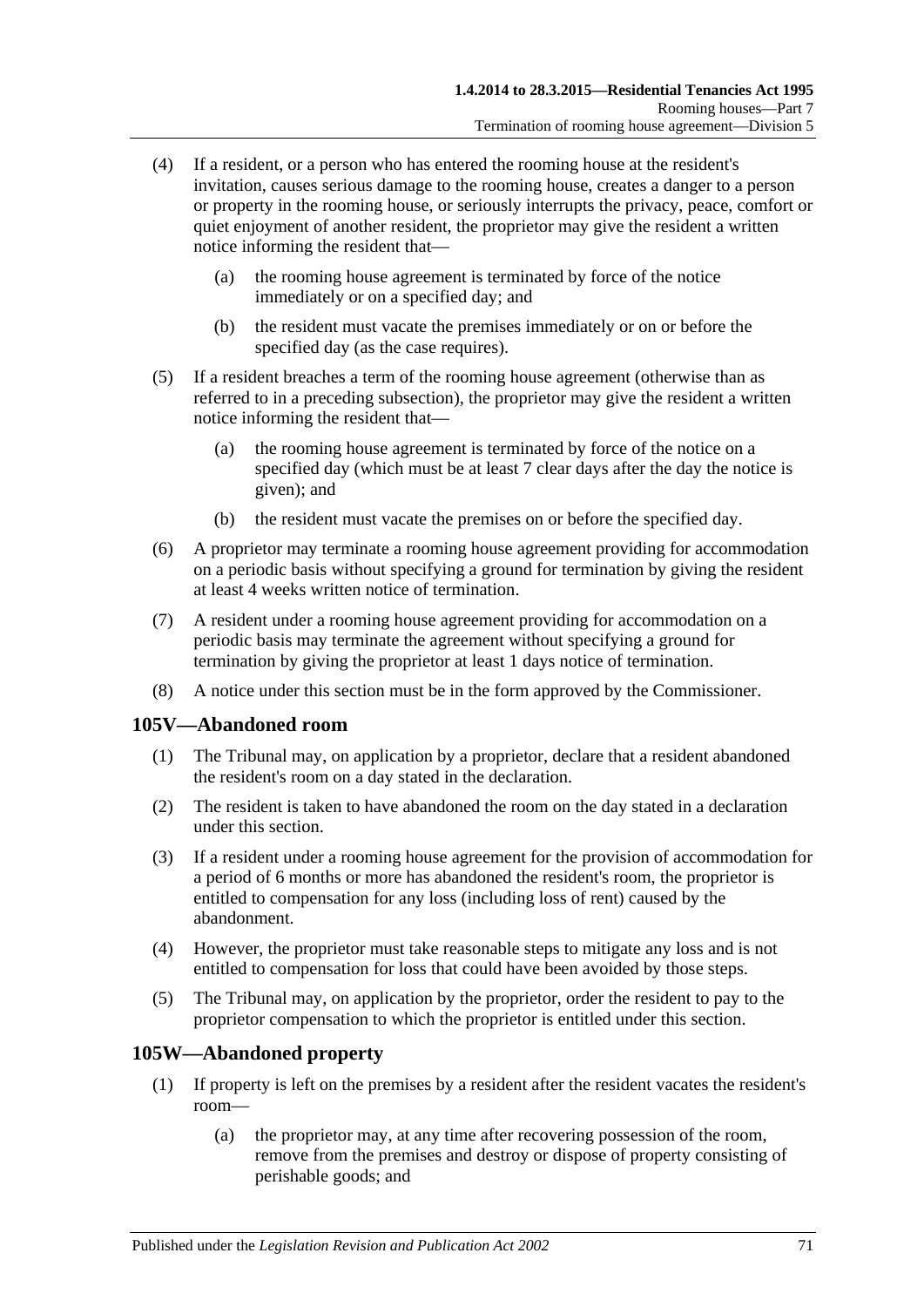- (b) in the case of any other property (other than personal documents), the proprietor—
	- (i) must, as soon as practicable, make reasonable attempts to notify the resident that the property has been found on the premises; and
	- (ii) must take reasonable steps to keep the property safe for at least 14 days after possession of the room is recovered; and
	- (iii) may destroy or dispose of the property after taking steps to keep it safe for the period referred to in [subparagraph](#page-71-0) (ii).
- <span id="page-71-1"></span><span id="page-71-0"></span>(2) If personal documents are left on the premises by a resident after the resident vacates the resident's room, the proprietor—
	- (a) must, as soon as practicable, make reasonable attempts to notify the resident that the documents have been found on the premises; and
	- (b) must take reasonable steps to keep the documents safe for at least 14 days after possession of the room is recovered; and
	- (c) may destroy or dispose of the documents if they are not reclaimed by the resident within the 14 day period referred to in [paragraph](#page-71-1) (b).
- (3) For the purposes of this section, a person who is entitled to possession of the property may reclaim it by paying to the proprietor the reasonable costs incurred by the proprietor as a result of the property being left on the premises.
- (4) A proprietor may not deal with property left on premises by a resident after termination of a rooming house agreement otherwise than in accordance with this section.

Maximum penalty: \$2 500.

(5) Nothing in this section affects any obligation a proprietor may have in relation to property left on the premises under another Act or law.

# **Part 8—Dispute resolution**

# **Division 1—Conciliation**

## **Subdivision 1—Definitions for this Division**

## **106—Definitions**

In this Division—

*conciliation* of a dispute includes preliminary assistance in dispute resolution such as the giving of advice to ensure that—

- (a) the parties to the dispute are fully aware of their rights and obligations; and
- (b) there is full and open communication between the parties about the dispute;

*conciliation conference* means—

- (a) a conference called by the Commissioner under [section](#page-72-0) 107(4); or
- (b) a conference to which a tenancy dispute is referred by the Tribunal under section [108\(2\).](#page-72-1)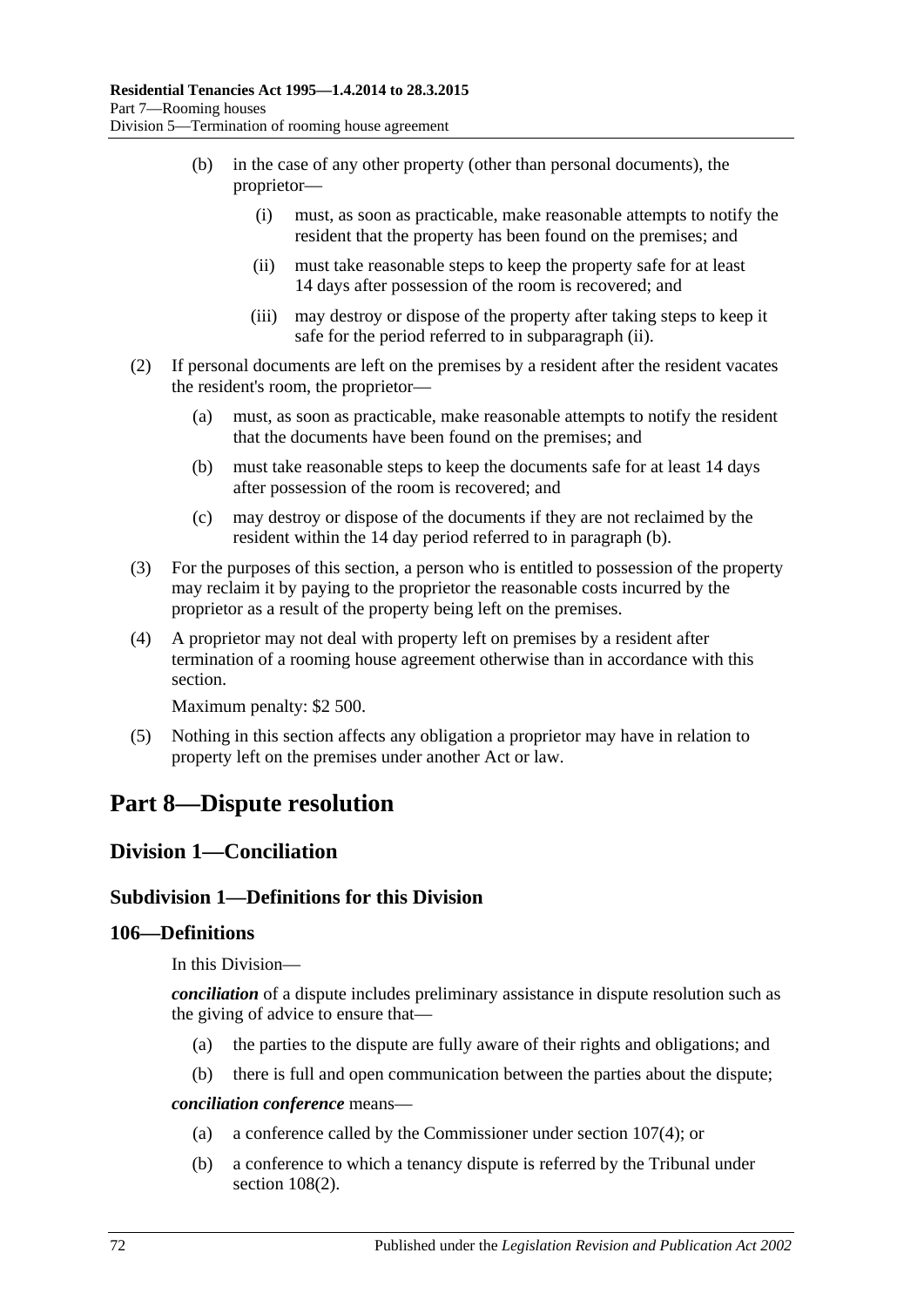## **Subdivision 2—Conciliation of dispute by Commissioner**

### <span id="page-72-0"></span>**107—Conciliation by Commissioner**

- (1) If a party to a tenancy dispute applies to the Commissioner for conciliation of the dispute, the Commissioner may conciliate the dispute.
- (2) A fee prescribed by regulation is payable on an application under [subsection](#page-72-0) (1).
- (3) The registrar or deputy registrar may refer an application made to the Tribunal to the Commissioner for conciliation.
- (4) The Commissioner may call a conference of the parties to the dispute for the purpose of attempting to resolve the dispute by agreement.
- (5) The Commissioner must notify the parties of the time and place fixed for the conference.
- (6) If conciliation of a dispute is terminated because it appears to the Commissioner that it is unlikely that an agreed settlement can be reached within a reasonable time or for any other reason, the Commissioner must refer the matter to the registrar or deputy registrar for the listing of the matter before the Tribunal.

# **Subdivision 3—Conciliation of dispute by Tribunal**

### <span id="page-72-1"></span>**108—Referral of dispute to conciliation conference**

- (1) Before making an order to determine a tenancy dispute, it is the duty of the Tribunal to use its best endeavours to bring the parties to the dispute to a settlement that is acceptable to the parties.
- (2) In addition to, or in the course of, any action taken under [subsection](#page-72-1) (1), the Tribunal may, before the hearing of proceedings concerning a tenancy dispute—
	- (a) refer the dispute to a conference of the parties to the dispute to explore the possibilities of resolving the matters at issue by agreement; and
	- (b) require each party to the dispute (or a representative of a party who has authority to settle the proceedings on behalf of the party) to attend the conference.
- (3) If a tenancy dispute is referred to a conciliation conference under this section—
	- (a) the registrar must notify the parties of the time and place fixed for the conference in a manner prescribed by the Rules; and
	- (b) a member of the Tribunal, the registrar or another officer of the Tribunal authorised by the Presiding Member will preside at the conference.
- (4) If a party to a tenancy dispute fails to attend a properly convened conciliation conference—
	- (a) the conference may proceed at the appointed time in the party's absence; and
	- (b) the Tribunal may determine the proceeding adversely to the absent party and make any appropriate orders.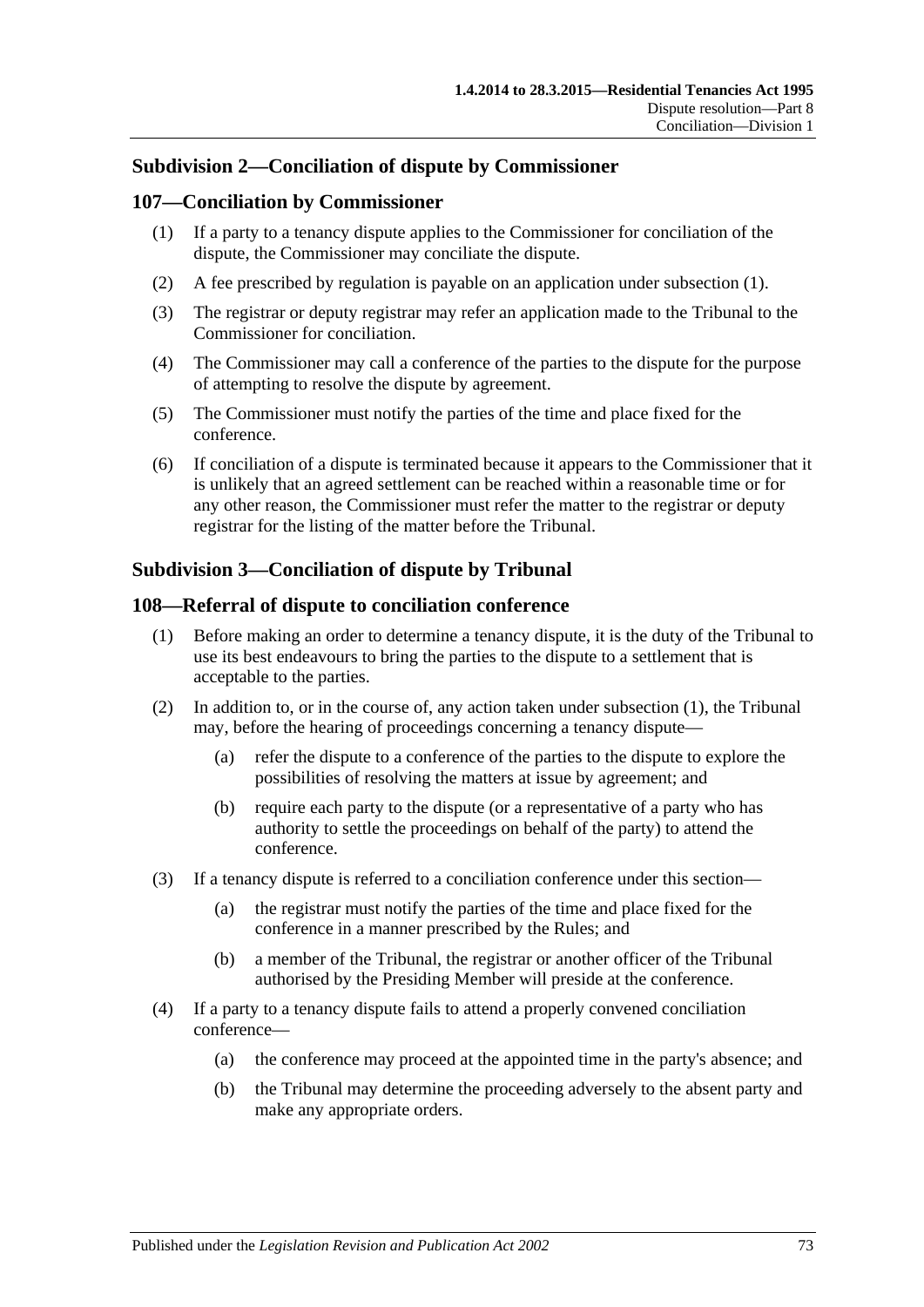## **Subdivision 4—Duties and procedure**

### **108A—Duties of conciliators**

Conciliators have the following functions in the conciliation of a tenancy dispute:

- (a) to seek to identify the issues in dispute and to narrow the range of the dispute;
- (b) to encourage the settlement of the dispute by facilitating, and helping to conduct, negotiations between the parties to the dispute;
- (c) to promote the open exchange of information relevant to the dispute by the parties;
- (d) to provide to the parties information about the operation of this Act relevant to a settlement of the dispute;
- (e) to help in the settlement of the dispute in any other appropriate way.

### **108B—Procedure**

- (1) A conciliation conference may, at the discretion of the conciliator, be adjourned from time to time.
- (2) Unless the conciliator decides otherwise, the conference will be held in private and the conciliator may exclude from the conference any person apart from the parties and their representatives.
- (3) The conciliator (if not legally qualified) may refer a question of law arising at the conference to a member of the Tribunal who is legally qualified for determination.
- (4) A party must, if required by the conciliator, disclose to the other party details of the party's case and of the evidence available to the party in support of that case.
- (5) The conciliator or a party may terminate a conciliation at any time.
- (6) A settlement to which a party or representative of a party agrees at a conciliation conference is binding on the party provided that it is not inconsistent with this Act.
- (7) The settlement must be put into writing and signed by or for the parties (and if the conciliation conference was conducted by the Commissioner or a delegate of the Commissioner, a copy of the signed settlement must be provided to the Tribunal).
- (8) The Tribunal may make a determination or order to give effect to the settlement.
- (9) A member of the Tribunal who conducts a conciliation conference in relation to a tenancy dispute is not entitled to hear and determine proceedings concerning the dispute unless the parties otherwise agree.
- (10) A conciliator has the same protection and immunity as a member of the Tribunal.

## **108C—Restriction on evidence**

Evidence of anything said or done in the course of conciliation of a tenancy dispute under this Division is inadmissible in proceedings before the Tribunal except by consent of all parties to the proceedings.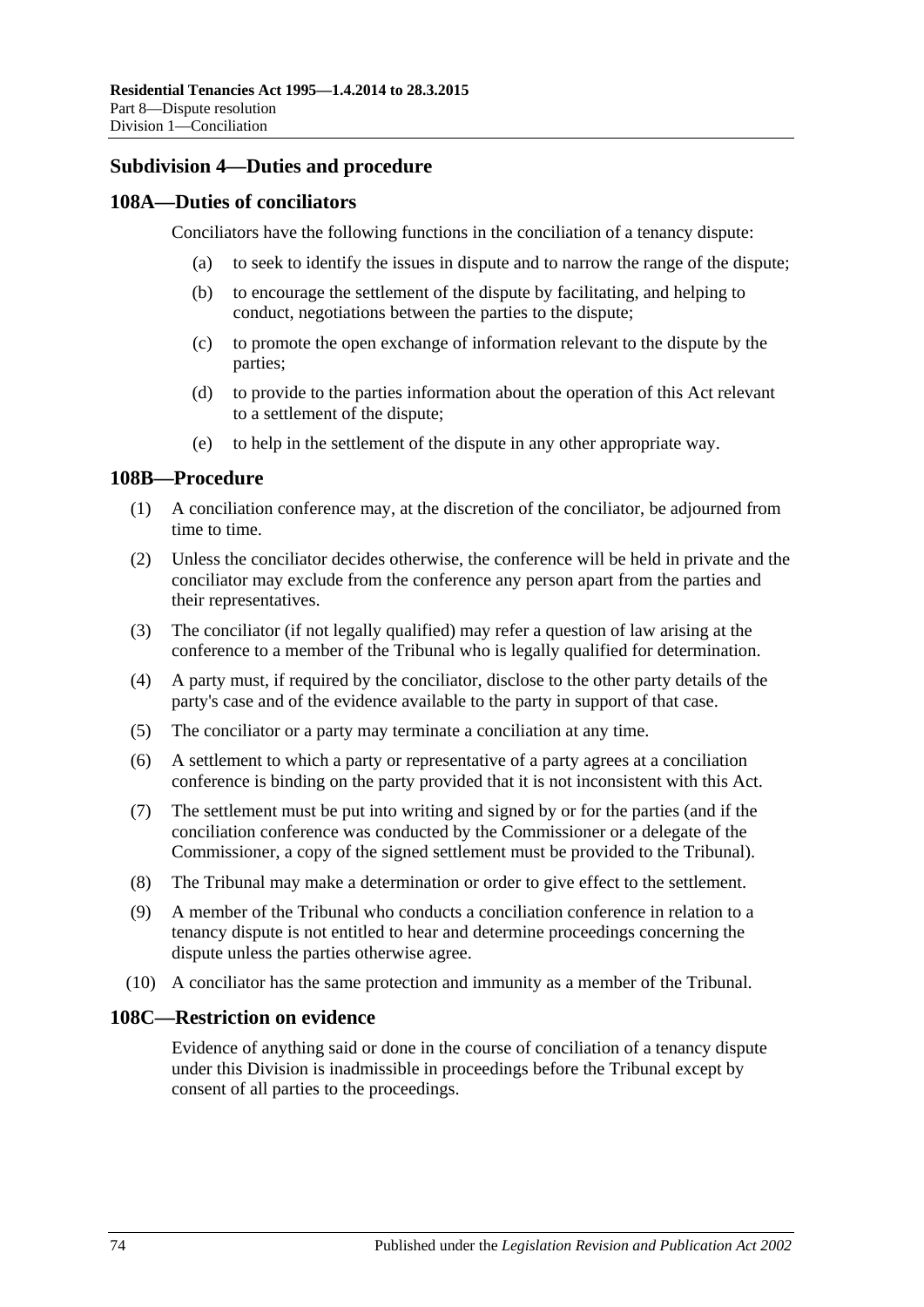# **Division 2—Intervention**

### **109—Power to intervene**

- (1) The Commissioner may intervene in proceedings before the Tribunal or a court concerning a tenancy dispute.
- (2) If the Commissioner intervenes in proceedings the Commissioner becomes a party to the proceedings and has all the rights (including rights of appeal) of a party to the proceedings.

# **Division 3—Powers of the Tribunal**

## **110—Powers of Tribunal**

- (1) The Tribunal may, on application by a party to a tenancy dispute—
	- (a) restrain an action in breach of this Act, a residential tenancy agreement, a rooming house agreement, or an agreement collateral to a residential tenancy agreement or a rooming house agreement; or
	- (b) require a person to comply with an obligation under this Act, a residential tenancy agreement, a rooming house agreement or an agreement collateral to a residential tenancy agreement or a rooming house agreement; or
	- (c) order a person to make a payment (which may include compensation) under this Act, a residential tenancy agreement, a rooming house agreement or a collateral agreement or for breach of this Act, a residential tenancy agreement, a rooming house agreement, or a collateral agreement; or
	- (d) relieve a party to a residential tenancy agreement, a rooming house agreement or a collateral agreement from the obligation to comply with a provision of the agreement; or
	- (e) terminate a residential tenancy or rooming house agreement or declare that a residential tenancy or rooming house agreement has, or has not, been validly terminated; or
	- (f) reinstate rights under a residential tenancy agreement or rooming house agreement that have been forfeited or have otherwise terminated; or
	- (g) require payment of rent into the Fund until conditions stipulated by the Tribunal have been complied with; or
	- (h) require that rent paid into the Fund be paid out and applied as directed by the Tribunal; or
	- (i) require that a bond (including a bond under [Part 7\)](#page-61-0) paid into the Fund be paid out and applied as directed by the Tribunal; or
	- (j) require a tenant or a rooming house resident to give up the possession of premises to the landlord or rooming house proprietor; or
	- (k) make orders to give effect to rights and liabilities arising from the assignment of a residential tenancy agreement; or
	- (l) exercise any other power conferred on the Tribunal under this Act; or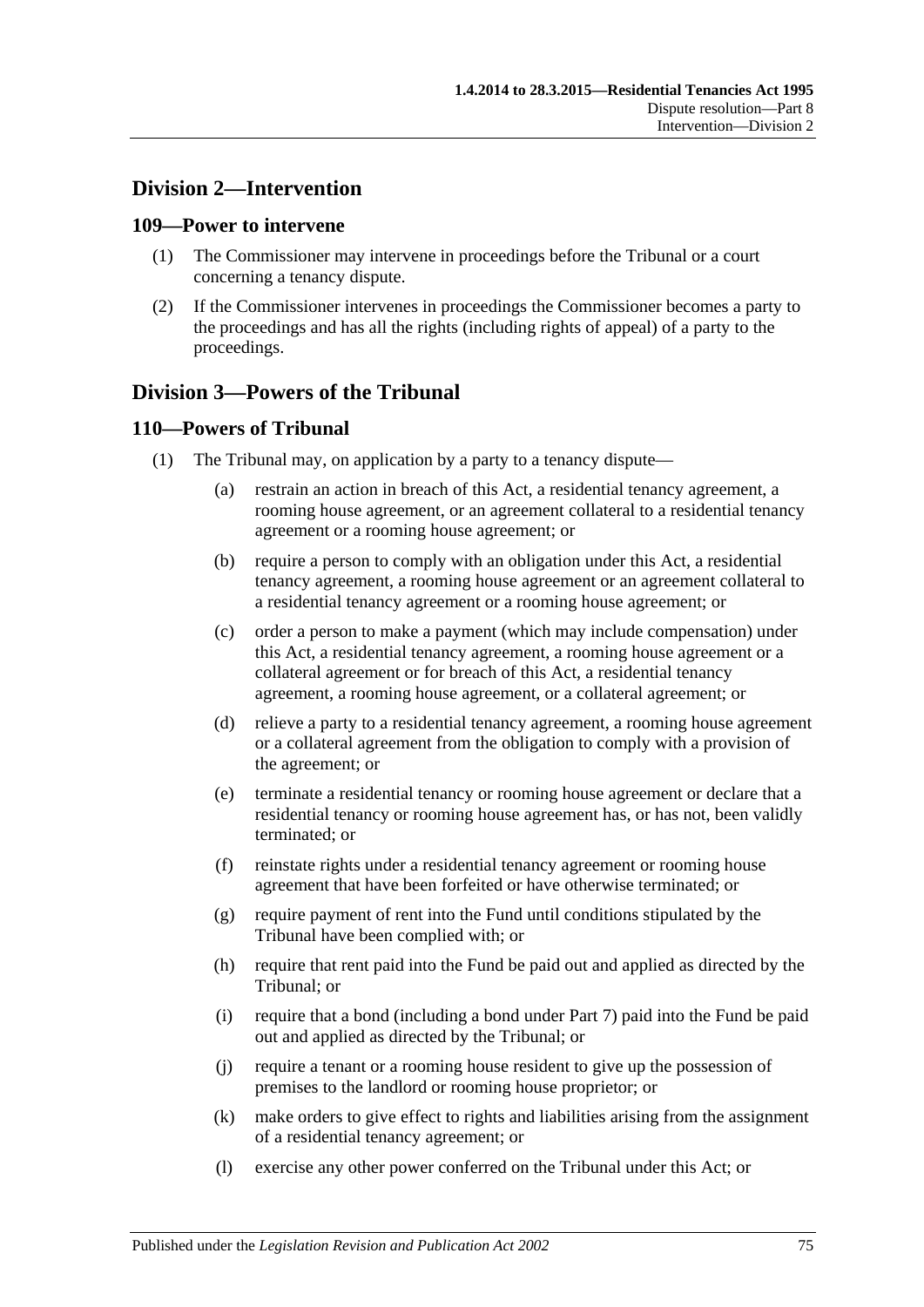- (m) do anything else necessary or desirable to resolve a tenancy dispute.
- (2) The Tribunal does not have jurisdiction to award compensation for damages arising from personal injury.

### **111—Conditional and alternative orders**

- (1) The Tribunal may make orders on conditions the Tribunal considers appropriate.
- (2) The Tribunal may make orders in the alternative so that a particular order takes effect, or does not take effect, according to whether stipulated conditions are complied with.

### **112—Restraining orders**

- (1) If the Tribunal is satisfied, on application by a landlord, that there is a risk that the tenant or a person permitted on the premises by the tenant may cause serious damage to property or personal injury, the Tribunal may make an order (a *restraining order*) restraining the tenant and other persons on the premises from engaging in conduct of a kind described in the order.
- (2) An application for a restraining order may be made without notice to the persons against whom the order is sought but, if the order is made without giving them a reasonable opportunity to respond to the allegations against them, the Tribunal must allow them a reasonable opportunity to satisfy it that the order should not continue in operation.
- (3) A person must not contravene a restraining order.

Maximum penalty: Imprisonment for 1 year.

# **Division 4—Representation**

## **113—Representation in proceedings before Tribunal**

- (1) A party to a tenancy dispute may only be represented in proceedings before the Tribunal or at a conciliation conference under this Act as allowed by this section.
- (2) A party to a tenancy dispute may be represented by a lawyer if—
	- (a) all parties to the proceedings agree to the representation and the Tribunal is satisfied that it will not unfairly disadvantage a party who does not have a professional representative; or
	- (b) the Tribunal is satisfied that the party is unable to present the party's case properly without assistance; or
	- (c) another party to the dispute is a lawyer, or is represented by a professional representative; or
	- (d) the Commissioner has intervened in, or is a party to, the proceedings.
- (3) A party to a tenancy dispute may be represented by a person who is not a lawyer if—
	- (a) the party is a body corporate and the representative is an officer or employee of the body corporate; or
	- (b) the party is a landlord or rooming house proprietor and the representative is an agent, or an officer or employee of an agent, appointed by the landlord or rooming house proprietor to manage the premises on the party's behalf; or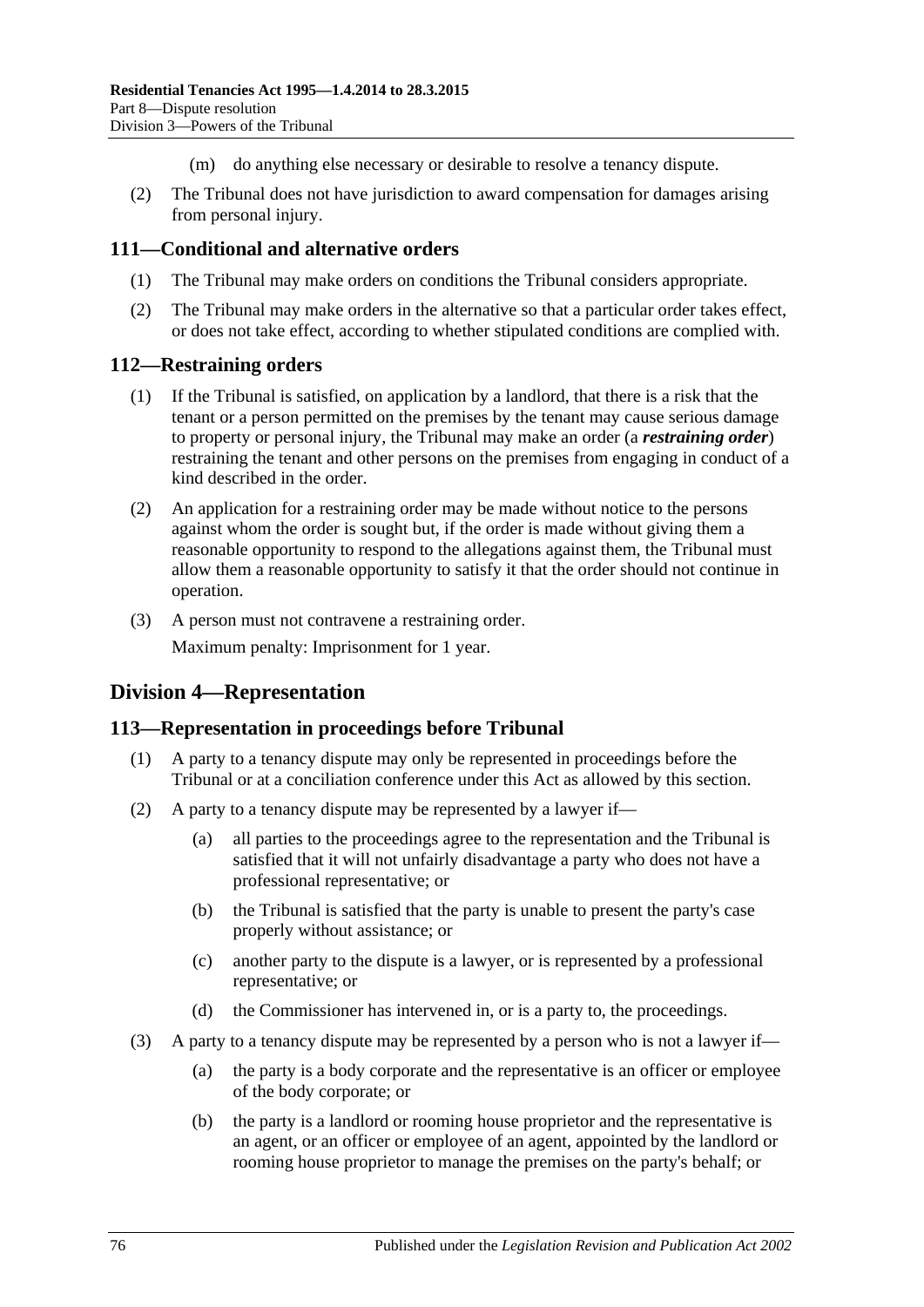- (c) all parties to the proceedings agree to the representation and the Tribunal is satisfied that it will not unfairly disadvantage an unrepresented party; or
- (d) the Tribunal is satisfied that the party is unable to present the party's case properly without assistance.
- (4) In this section—

#### *professional representative* means—

- (a) a lawyer, a law clerk, or a person who holds or has held legal qualifications under the law of the State or another place; or
- (b) a land agent, or an officer or employee of a land agent.

### **114—Remuneration of representative**

A person must not ask for or receive a fee for representing a party to a tenancy dispute in proceedings before the Tribunal or at a conciliation conference under this Act unless—

- (a) the representative is a lawyer or a law clerk employed by a lawyer; or
- (b) the representative is an officer or employee of a body corporate who represented the body corporate in the proceedings; or
- (c) the representative is an agent, or an officer or employee of an agent, who represented a landlord in the proceedings whose premises the agent had been appointed to manage on behalf of the landlord.

Maximum penalty: \$15 000.

# **Part 9—Miscellaneous**

## **115—Contract to avoid Act**

- (1) An agreement or arrangement that is inconsistent with this Act or purports to exclude, modify or restrict the operation of this Act, is (unless the inconsistency, exclusion, modification or restriction is expressly permitted under this Act) to that extent void.
- (2) A purported waiver of a right under this Act is void.
- (3) A person who enters into an agreement or arrangement to defeat, evade or prevent the operation of this Act (directly or indirectly) is guilty of an offence. Maximum penalty: \$10 000.

### **117—Notice by landlord not waived by acceptance of rent**

A demand for, any proceeding for the recovery of, or acceptance of, rent by a landlord after the landlord has notice of a breach of the agreement by the tenant or has given the tenant notice of termination under this Act does not operate as a waiver of that breach or that notice.

## **117A—Liability to prosecution not to derogate from civil liability**

The liability to be prosecuted for an offence is in addition to any civil liability for breach of a residential tenancy agreement or rooming house agreement or any other civil liability the person may incur.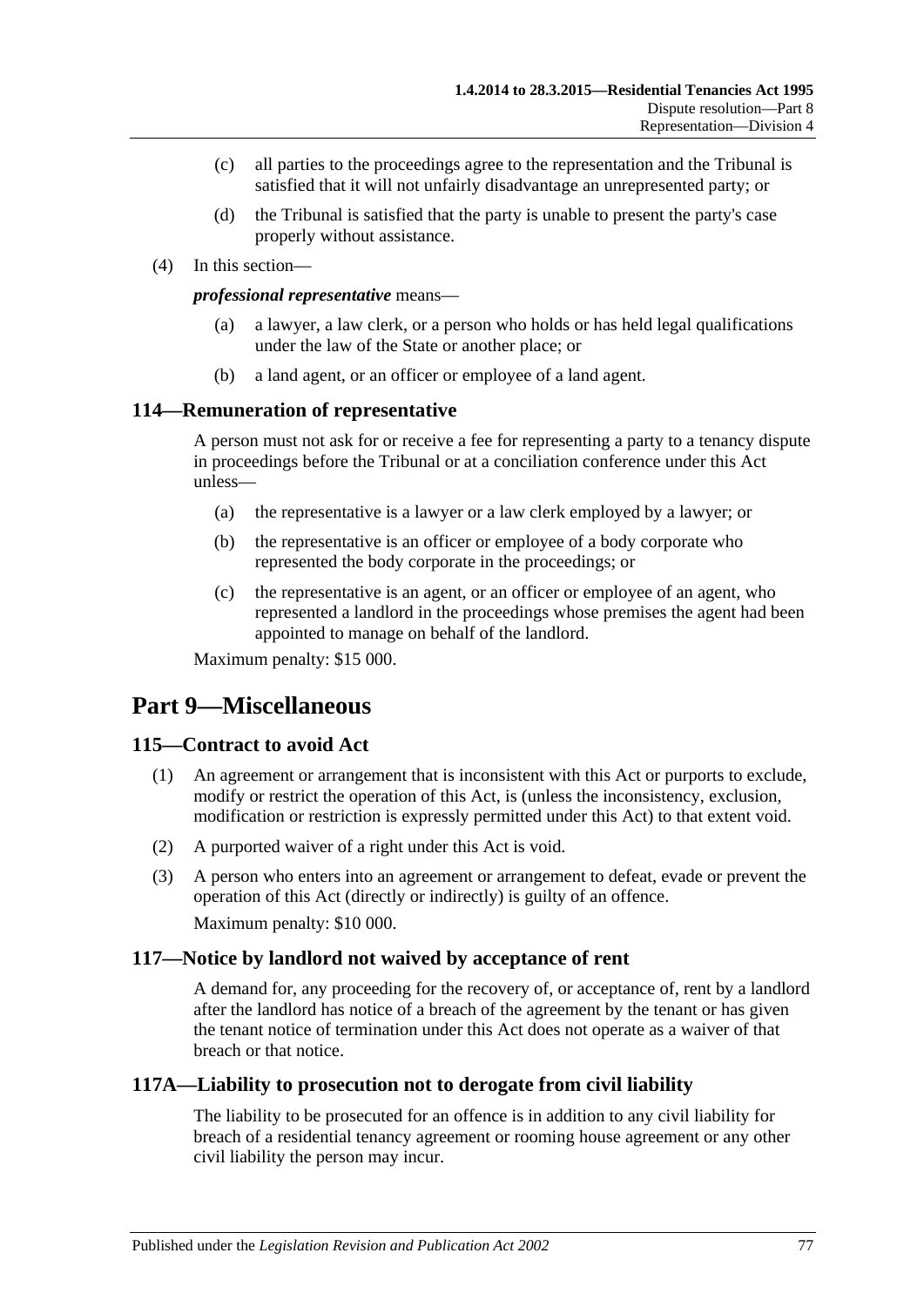## **118—Exemptions**

The Minister may, by order published in the Gazette—

- (a) exempt agreements, or premises, of a specified class from the provisions, or specified provisions, of this Act; or
- (b) modify specified provisions of this Act in their application to a specified class of agreements or a specified class of premises; or
- (c) vary or revoke an order previously made by the Minister under this section.

## **119—Tribunal may exempt agreement or premises from provision of Act**

- (1) The Tribunal may, on application by an interested person, if the Tribunal considers it necessary or desirable in the circumstances, order that a provision of this Act will not apply in relation to an agreement or prospective agreement or to particular premises, or will apply in a modified manner (and the order will have effect accordingly).
- (2) An order may be made on conditions that the Tribunal considers appropriate.
- (3) A person must not contravene a condition to an order. Maximum penalty: \$2 500.

### **120—Service**

- (1) A notice or document required or authorised to be given to a person under this Act may be—
	- (a) given to the person, or an agent of the person, personally; or
	- (b) sent by post addressed to the person, or an agent of the person, at the last known place of residence, employment or business of the person or agent; or
	- (c) left in a letterbox or other place where it is likely to come to the attention of the person, or an agent of the person, at the last known place of residence, employment or business; or
	- (d) transmitted by fax or email to a fax number or email address provided by the person for the purposes of service under this Act (in which case the notice or document will be taken to have been given or served at the time of transmission); or
	- (e) given in some other manner permitted by the Tribunal.
- (3) If two or more persons are the landlords or tenants under a residential tenancy agreement, a notice or other document is duly given if given to any one of them.

## **121—Regulations**

- (1) The Governor may make regulations for the purposes of this Act.
- (2) The regulations may—
	- (a) be of general or limited application; and
	- (b) provide that a matter or thing is to be determined, dispensed with or regulated by the Minister.
- (3) A regulation may impose a penalty not exceeding \$5 000 for breach of the regulation.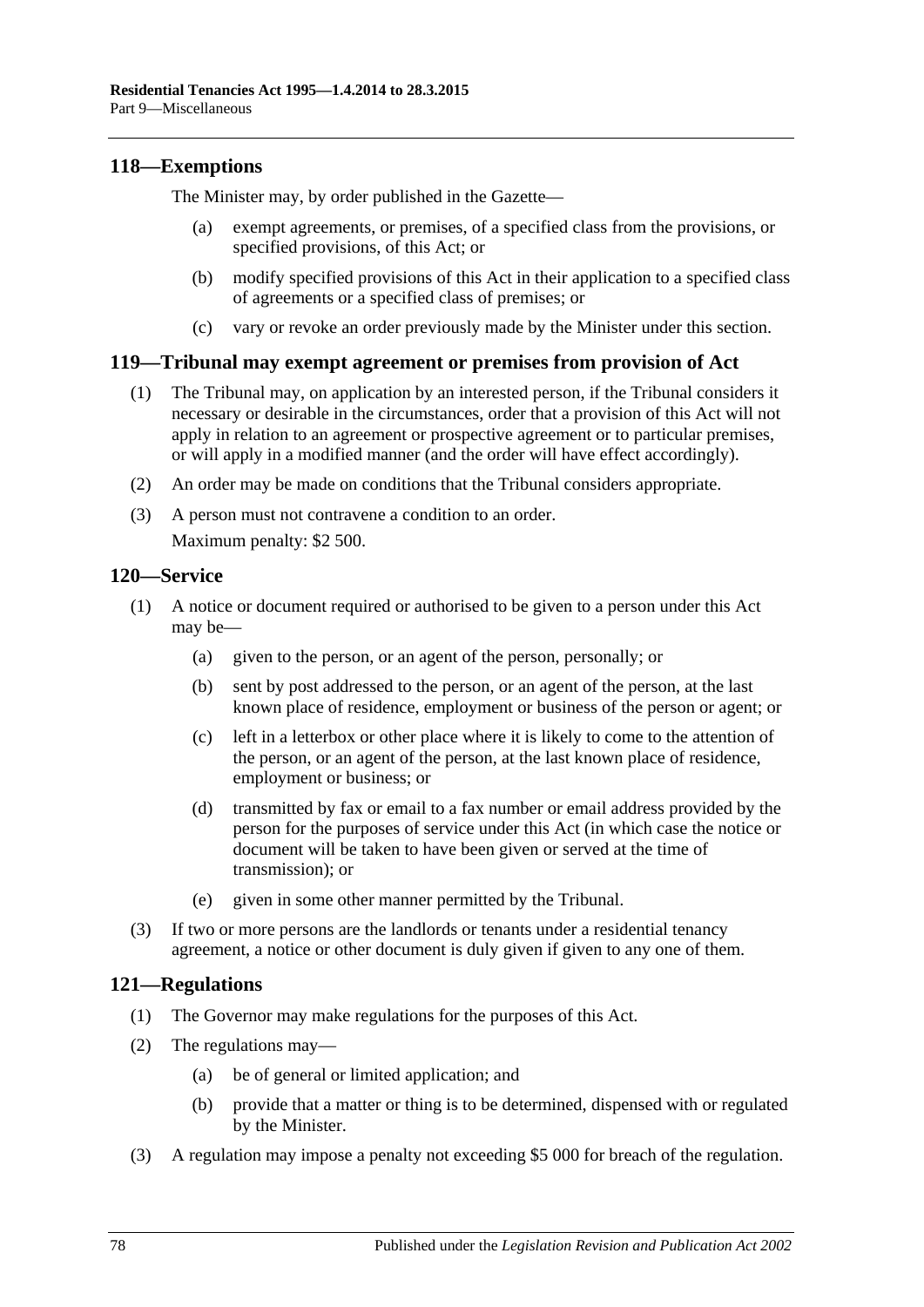(4) The regulations may fix expiation fees, not exceeding \$315, for alleged offences against the regulations.

# **Schedule 1—Transitional provisions—***Residential Tenancies (Miscellaneous) Amendment Act 2013*

## **1—Interpretation**

In this Schedule—

*amending Act* means the *[Residential Tenancies \(Miscellaneous\) Amendment](http://www.legislation.sa.gov.au/index.aspx?action=legref&type=act&legtitle=Residential%20Tenancies%20(Miscellaneous)%20Amendment%20Act%202013)  Act [2013](http://www.legislation.sa.gov.au/index.aspx?action=legref&type=act&legtitle=Residential%20Tenancies%20(Miscellaneous)%20Amendment%20Act%202013)*.

# **2—Operation of amendments**

- (1) Subject to the regulations, an amendment made by the amending Act applies to a residential tenancy agreement or rooming house agreement whether the agreement was entered into before or after the commencement of the amendment.
- (2) However—
	- (a) [subsection](#page-33-0) (3a) of [section](#page-33-1) 69 as inserted by the amending Act does not apply in relation to a residential tenancy agreement entered into before the commencement of that subsection; and
	- (b) [subsections](#page-36-0) (2) and [\(3\)](#page-36-1) of [section](#page-36-2) 73 as inserted by the amending Act do not apply in relation to a residential tenancy agreement entered into before the commencement of those subsections (and [section](#page-36-0)  $73(2)$ ) and  $(3)$ ) as in force immediately before the commencement of [section](#page-19-0) 47 of the amending Act will continue to apply to residential tenancy agreements entered into before that commencement); and
	- (c) [section](#page-45-0) 85A as inserted by the amending Act does not apply in relation to a residential tenancy agreement entered into before the commencement of that section; and
	- (d) [section](#page-68-0) 105Q as inserted by the amending Act does not apply in relation to a rooming house agreement entered into before the commencement of that section.

## **3—Registrar and deputy registrars**

[Section](#page-12-0) 15(2) as inserted by the amending Act does not apply in relation to a person appointed to be the registrar or a deputy registrar before the commencement of that section.

## **4—Jurisdiction of Tribunal**

The amendments made to [section](#page-14-0) 24(2) and [\(5\)](#page-14-1) by the amending Act—

- (a) do not apply in respect of proceedings commenced before the commencement of the amendments (and those proceedings may continue as if the amendments had not been made); and
- (b) apply in respect of proceedings commenced on or after the commencement of the amendments (including proceedings in respect of a claim arising before the commencement of the amendments).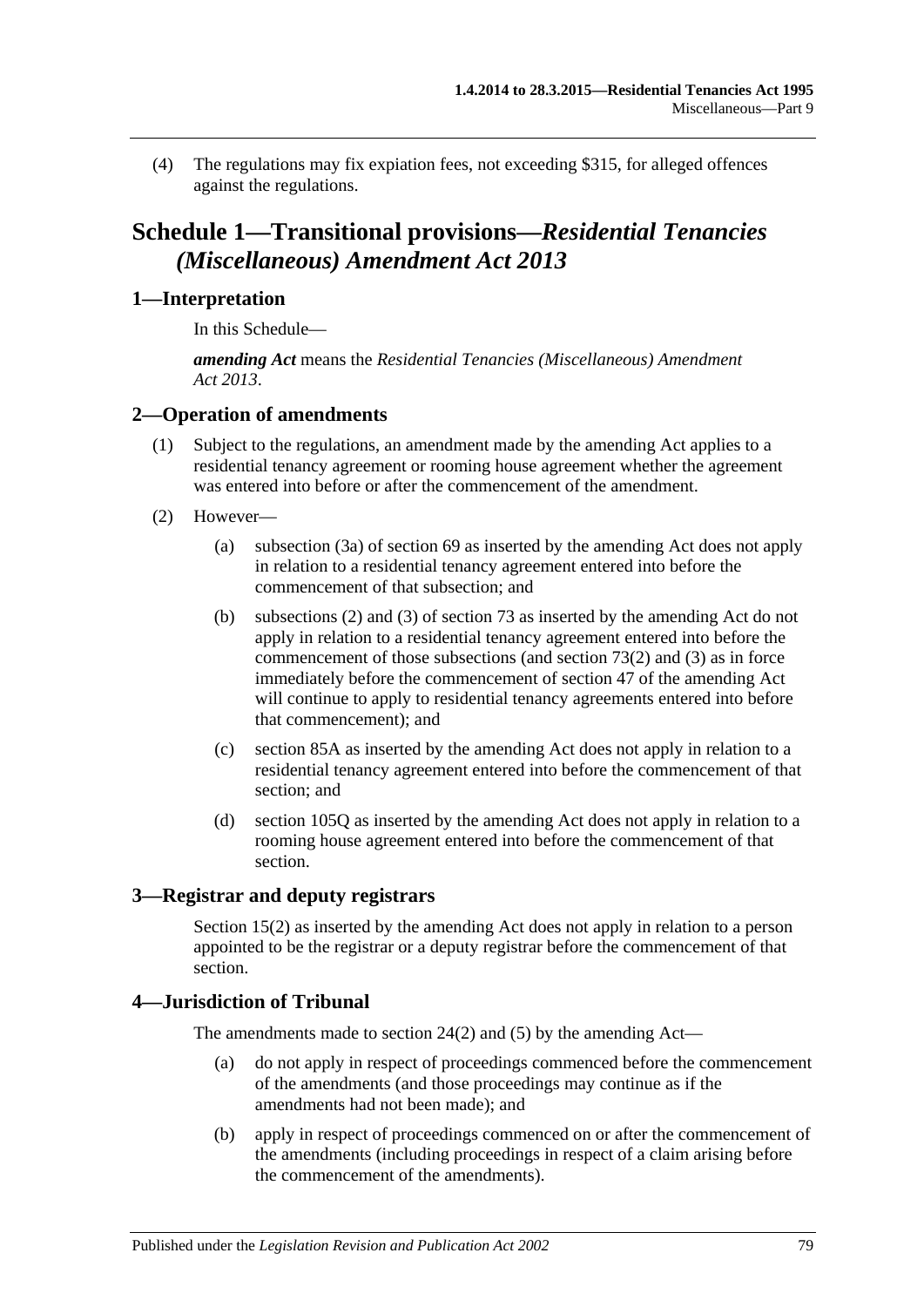Schedule 1—Transitional provisions—*Residential Tenancies (Miscellaneous) Amendment Act 2013*

### *5—Interest payable on repayment of bond*

*[Section](#page-30-0) 63(11) and [\(12\)](#page-30-1) as in force immediately before the commencement of this clause apply in relation to a bond paid to the Commissioner before that commencement as if the amendments made to that section by the amending Act had not been made.*

*Note—*

*Clause 5 had not come into operation at the date of the publication of this version.*

### **6—Abandoned property**

- (1) The revised abandoned property provisions apply in respect of property left on premises whether the property was left on the premises before or after the commencement of those provisions.
- (2) In this clause—

*revised abandoned property provisions* means [Part 5 Division 7](#page-51-0) and [section](#page-70-0) 105W as inserted by the amending Act.

### **7—Application to existing house rules**

[Part 7 Division](#page-62-0) 3 as inserted by section 72 of the amending Act applies to house rules made by a rooming house proprietor and in operation immediately before the commencement of this clause.

### <span id="page-79-0"></span>**8—Other provisions**

- (1) The Governor may, by regulation, make additional provisions of a saving or transitional nature consequent on the enactment of the amending Act.
- <span id="page-79-1"></span>(2) A provision of a regulation made under [subclause](#page-79-0) (1) may, if the regulation so provides, take effect from the commencement of the amending Act or from a later day.
- (3) To the extent to which a provision takes effect under [subclause](#page-79-1) (2) from a day earlier than the day of the regulation's publication in the Gazette, the provision does not operate to the disadvantage of a person by—
	- (a) decreasing the person's rights; or
	- (b) imposing liabilities on the person.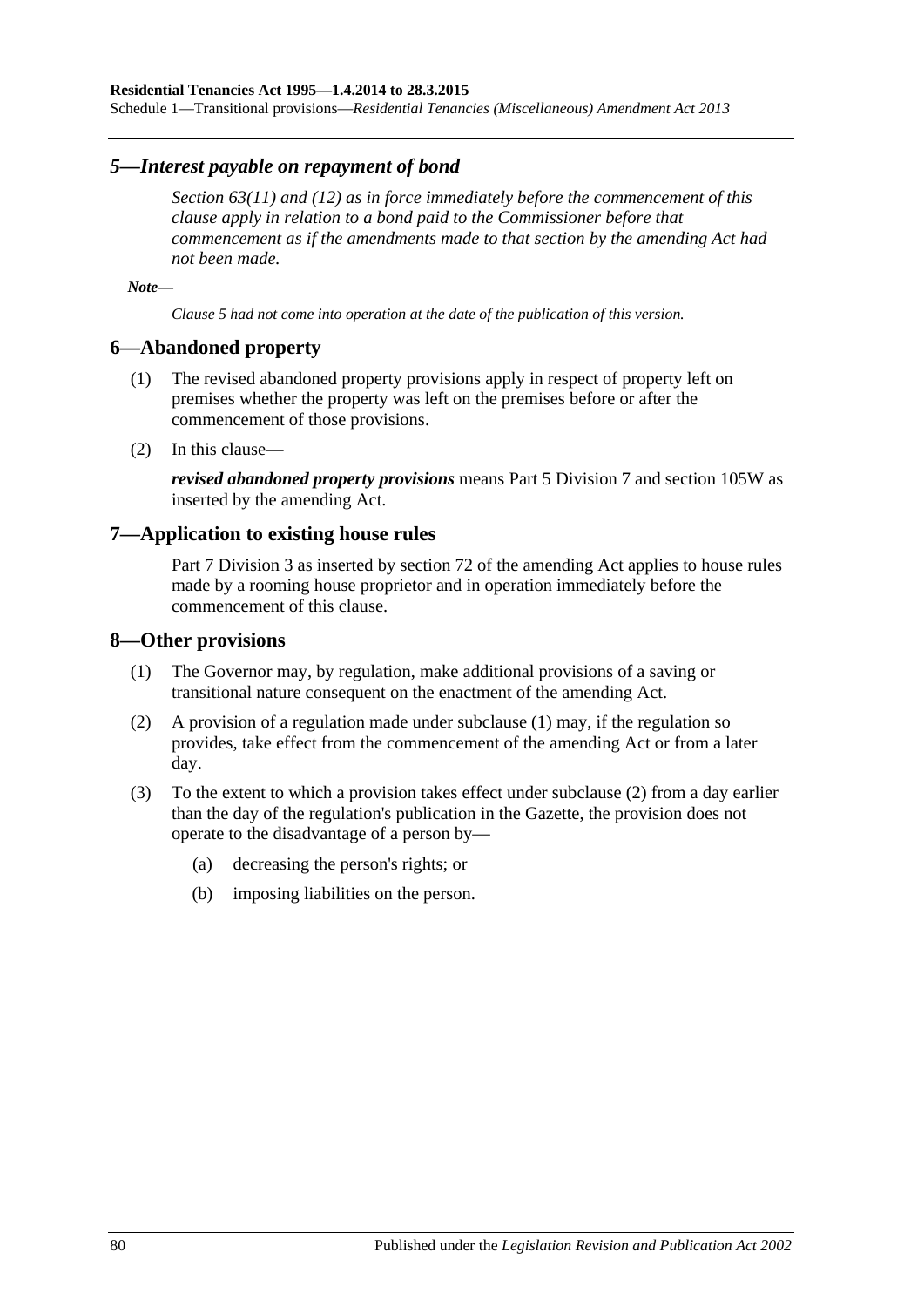# **Legislative history**

## **Notes**

- In this version provisions that are uncommenced appear in italics.
- Amendments of this version that are uncommenced are not incorporated into the text.
- Please note—References in the legislation to other legislation or instruments or to titles of bodies or offices are not automatically updated as part of the program for the revision and publication of legislation and therefore may be obsolete.
- Earlier versions of this Act (historical versions) are listed at the end of the legislative history.
- For further information relating to the Act and subordinate legislation made under the Act see the Index of South Australian Statutes or www.legislation.sa.gov.au.

# **Legislation repealed by principal Act**

The *Residential Tenancies Act 1995* repealed the following:

*Residential Tenancies Act 1978 Residential Tenancies (Housing Trust) Amendment Act 1993*

# **Legislation amended by principal Act**

The *Residential Tenancies Act 1995* amended the following:

*Retirement Villages Act 1987*

# **Principal Act and amendments**

New entries appear in bold.

| Year    | N <sub>0</sub> | Title                                                                      | Assent    | Commencement                                                                                                                                                                                                                                                                                                                                                                                                                                                                                                                                                                        |
|---------|----------------|----------------------------------------------------------------------------|-----------|-------------------------------------------------------------------------------------------------------------------------------------------------------------------------------------------------------------------------------------------------------------------------------------------------------------------------------------------------------------------------------------------------------------------------------------------------------------------------------------------------------------------------------------------------------------------------------------|
| 1995    | 63             | <b>Residential Tenancies Act 1995</b>                                      | 10.8.1995 | 24.8.1995 (Gazette 24.8.1995 p499)<br>except ss 4, 5(1) & (2)(c), 6–23, 24(1)(a)<br>& (c) & (2)–(5), 25–62, 63(1)–(6),<br>$64-72, 74-100, 101(a), (b), (d)-(f),$<br>102, 106—120 and Sch (cl 1(1), 3(a), 4 &<br>6—30.11.1995 (Gazette 23.11.1995<br>$p1412$ ) and except<br>s $63(7)$ — $(10)$ — $5.2.1996$ (Gazette<br>25.1.1996 $p808$ ) and except ss $5(2)(a)$ ,<br>(b), (d)—(h) and $24(1)(b)$ —1.7.1996<br>(Gazette 27.6.1996 $p3107$ ) and except<br>ss $63(11) \& (12)$ , $101(c)$ , $103-105$ and<br>Sch (cl 5)—10.8.1997 (s 7(5) Acts<br><i>Interpretation Act 1915</i> ) |
| 1996 34 |                | <b>Statutes Amendment and Repeal</b><br>(Common Expiation Scheme) Act 1996 | 2.5.1996  | Sch (cl 29)-3.2.1997 (Gazette<br>19.12.1996 p1923)                                                                                                                                                                                                                                                                                                                                                                                                                                                                                                                                  |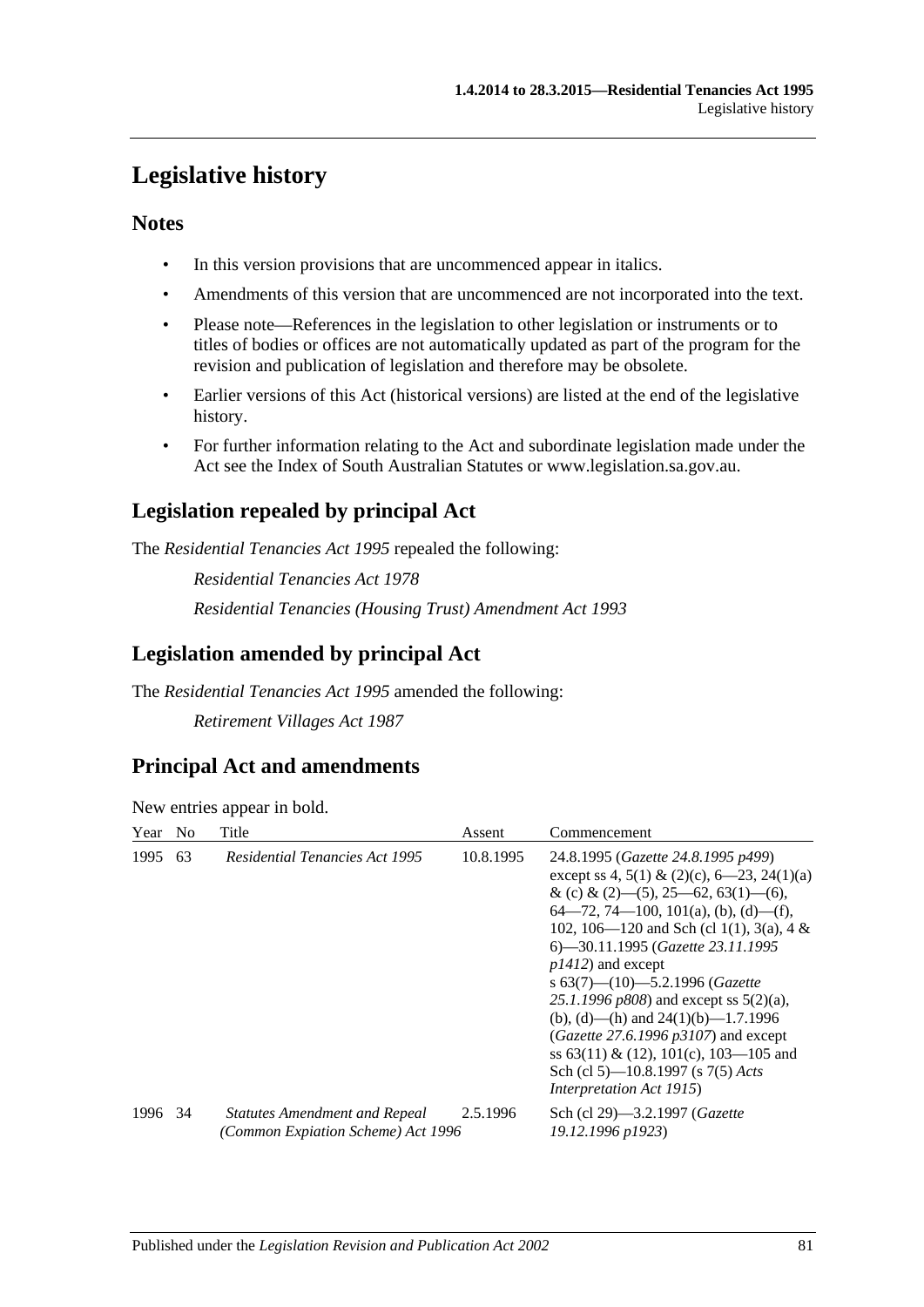### **Residential Tenancies Act 1995—1.4.2014 to 28.3.2015** Legislative history

| 1998 | 21 | <b>Statutes Amendment (Consumer</b><br>Affairs) Act 1998 as amended by<br>22/1998 | 2.4.1998   | Pt 9 (ss 24–26)–28.5.1998 (Gazette<br>28.5.1998 p2292)                                                                                                                                                                                                   |
|------|----|-----------------------------------------------------------------------------------|------------|----------------------------------------------------------------------------------------------------------------------------------------------------------------------------------------------------------------------------------------------------------|
| 1998 | 22 | <b>Statutes Amendment (Consumer</b><br>Affairs) Amendment Act 1998                | 2.4.1998   | 2.4.1998                                                                                                                                                                                                                                                 |
| 1999 | 33 | <b>Financial Sector Reform (South</b><br>Australia) Act 1999                      | 17.6.1999  | Sch (item $45$ )—1.7.1999 being the date<br>specified under s 3(16) of the Financial<br>Sector Reform (Amendments and<br>Transitional Provisions) Act (No. 1) 1999<br>of the Commonwealth as the transfer date<br>for the purposes of that Act: $s$ 2(2) |
| 1999 | 55 | <b>Residential Tenancies</b><br>(Miscellaneous) Amendment Act 1999                | 12.8.1999  | 3.10.1999 (Gazette 30.9.1999 p1341)                                                                                                                                                                                                                      |
| 2001 | 59 | Retirement Villages (Miscellaneous) 22.11.2001<br>Amendment Act 2001              |            | s 19-1.7.2002 (Gazette 15.1.2002 p186)                                                                                                                                                                                                                   |
| 2003 | 44 | Statute Law Revision Act 2003                                                     | 23.10.2003 | Sch 1-24.11.2003 (Gazette 13.11.2003)<br>p4048)                                                                                                                                                                                                          |
| 2006 | 44 | <b>Statutes Amendment (Justice</b><br>Portfolio) Act 2006                         | 14.12.2006 | Pt 25 (s 49)-18.1.2007 (Gazette<br>18.1.2007 p234)                                                                                                                                                                                                       |
| 2007 | 19 | <b>Residential Parks Act 2007</b>                                                 | 14.6.2007  | Sch 2 (cl 1)-5.11.2007 (Gazette<br>25.10.2007 p4044)                                                                                                                                                                                                     |
| 2007 | 20 | Statutes Amendment (Affordable<br>Housing) Act 2007                               | 14.6.2007  | Pt 5 (ss 92 & 93)-11.2.2008 (Gazette<br>17.1.2008 p264)                                                                                                                                                                                                  |
| 2009 | 84 | <b>Statutes Amendment (Public Sector</b><br>Consequential Amendments) Act 2009    | 10.12.2009 | Pt 131 (s 299)-1.2.2010 (Gazette<br>28.1.2010 p320)                                                                                                                                                                                                      |
| 2012 | 54 | <b>Statutes Amendment and Repeal</b><br>(Budget 2012) Act 2012                    | 6.12.2012  | Pt 11 (s 34)-28.2.2013 ( <i>Gazette</i><br>28.2.2013 p581)                                                                                                                                                                                               |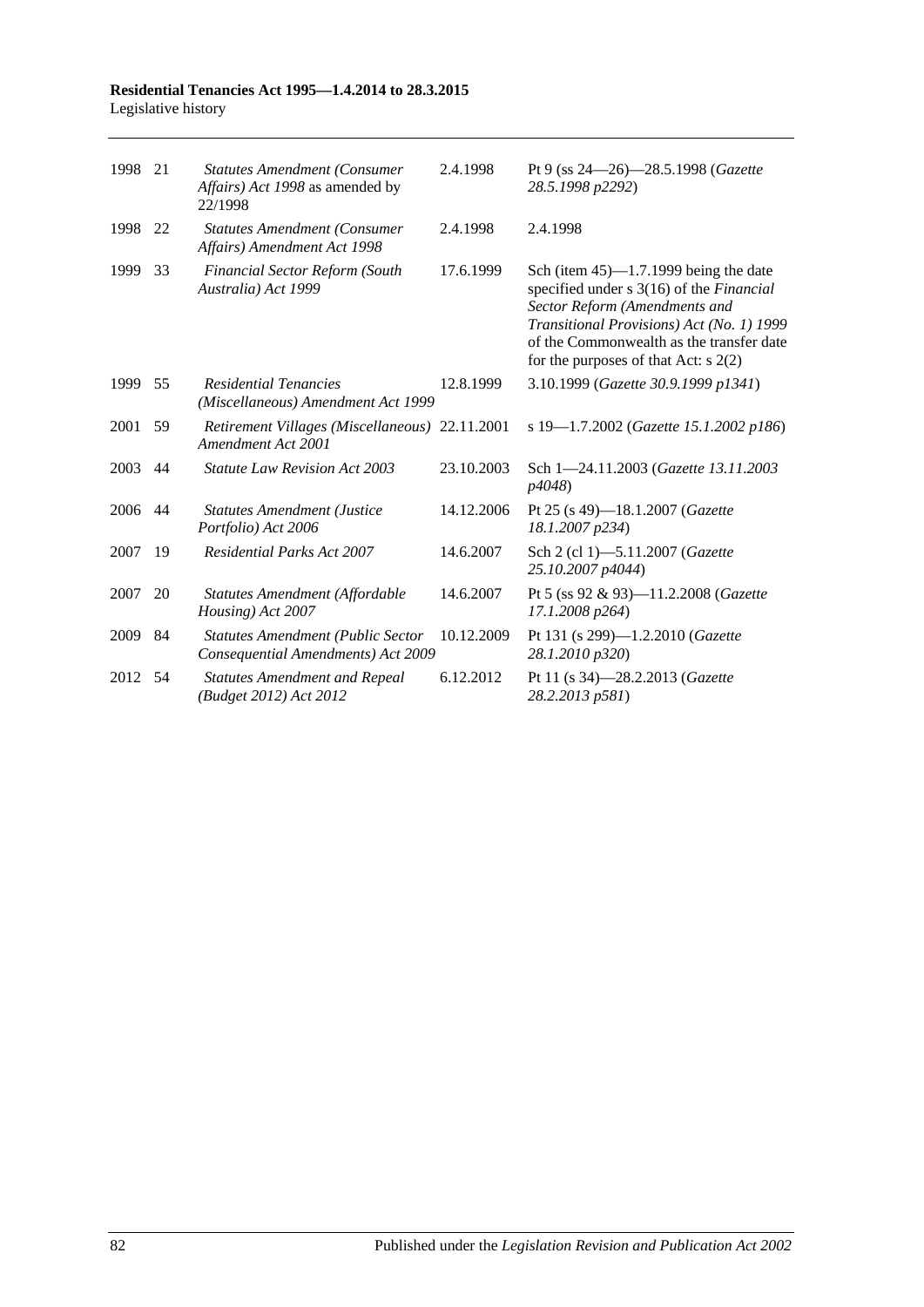| 2013 | -13 | <b>Residential Tenancies</b><br>(Miscellaneous) Amendment Act 2013                 | 9.5.2013   | Pt 2 (s $47(4)$ )-8.6.2013 (Gazette<br>6.6.2013 p2497); s $71-7.2.2014$ ; bond<br>(as inserted by $s(4(1))$ , <i>domestic facility</i><br>requiring instructions (as inserted by<br>s $4(2)$ ), deletion of <i>mediation</i> by s $4(3)$ ,<br><i>personal documents</i> (as inserted by<br>s 4(3), ss 4(4), (5), (7)—(9), 5(1)—(3),<br>new s $5(1b)$ (as inserted by s $5(4)$ ),<br>ss $6-30$ , new s $56(2)(fb)$ (as inserted by<br>s $31(1)$ , ss $31(2)$ , $32-35$ , $36(1)$ (10),<br>$37, 38(1), (2)$ , substitution of s 63(5) by<br>s 38(3), ss $38(4)$ —(9), (12), 39—46,<br>$47(1)$ — $(3)$ , 48—69, 70(1), (2), new Pt 7<br>(except ss $105L(2)$ & $105M$ ) (as<br>substituted by s 72), 73-82, new Sch 1<br>(except cl 5) (as substituted by<br>s 83)-1.3.2014 (Gazette 6.2.2014 p549);<br>collateral agreement (as inserted by<br>$s(4(1))$ , domestic services agreement (as<br>inserted by $s(4(2))$ , no premium<br><i>retirement village</i> (as inserted by s 4(3)),<br>s 4(6), new s $5(1c)$ (as inserted by s $5(4)$ ),<br>new s $56(2)(fa)$ (as inserted by s $31(1)$ ), s<br>$36(11)$ , new s $63(5a)$ (as inserted by<br>s 38(3)), ss 38(10), (11), 70(3), new Pt 7<br>ss $105L(2)$ & $105M$ (as inserted by s 72),<br>new Sch 1 cl 5 (as substituted by<br>s 83)—uncommenced |
|------|-----|------------------------------------------------------------------------------------|------------|----------------------------------------------------------------------------------------------------------------------------------------------------------------------------------------------------------------------------------------------------------------------------------------------------------------------------------------------------------------------------------------------------------------------------------------------------------------------------------------------------------------------------------------------------------------------------------------------------------------------------------------------------------------------------------------------------------------------------------------------------------------------------------------------------------------------------------------------------------------------------------------------------------------------------------------------------------------------------------------------------------------------------------------------------------------------------------------------------------------------------------------------------------------------------------------------------------------------------------------------------------------------------------------------------|
| 2013 | 65  | <b>Community Housing Providers</b><br>(National Law) (South Australia)<br>Act 2013 | 21.11.2013 | Sch 3 (cll 6-12)-1.4.2014 (Gazette<br>6.2.2014p547                                                                                                                                                                                                                                                                                                                                                                                                                                                                                                                                                                                                                                                                                                                                                                                                                                                                                                                                                                                                                                                                                                                                                                                                                                                 |
| 2014 | 26  | Statutes Amendment (SACAT)<br>Act 2014                                             | 11.12.2014 | Pt 14 (ss 158—186)—29.3.2015 (Gazette<br>5.3.2015 p883)                                                                                                                                                                                                                                                                                                                                                                                                                                                                                                                                                                                                                                                                                                                                                                                                                                                                                                                                                                                                                                                                                                                                                                                                                                            |

# **Provisions amended**

New entries appear in bold.

| Entries that relate to provisions that have been deleted appear in italics. |
|-----------------------------------------------------------------------------|
|-----------------------------------------------------------------------------|

| Provision                                      | How varied                                                     | Commencement                 |
|------------------------------------------------|----------------------------------------------------------------|------------------------------|
| Long title                                     | amended by 44/2003 s 3(1) (Sch 1)                              | 24.11.2003                   |
| Pt <sub>1</sub>                                |                                                                |                              |
| s <sub>2</sub>                                 | deleted by $44/2003$ s $3(1)$ (Sch 1)                          | 24.11.2003                   |
| s 3                                            |                                                                |                              |
| s(1)                                           |                                                                |                              |
| bond                                           | inserted by $13/2013$ s $4(1)$                                 | 1.3.2014                     |
|                                                | collateral agreement inserted by $13/2013$ s $4(1)$            | uncommenced—not incorporated |
| domestic facility<br>requiring<br>instructions | inserted by $13/2013$ s $4(2)$                                 | 1.3.2014                     |
| domestic services<br>agreement                 | inserted by $13/2013$ s $4(2)$                                 | uncommenced—not incorporated |
|                                                | financial institution deleted by $33/1999$ Sch (item $45(a)$ ) | 1.7.1999                     |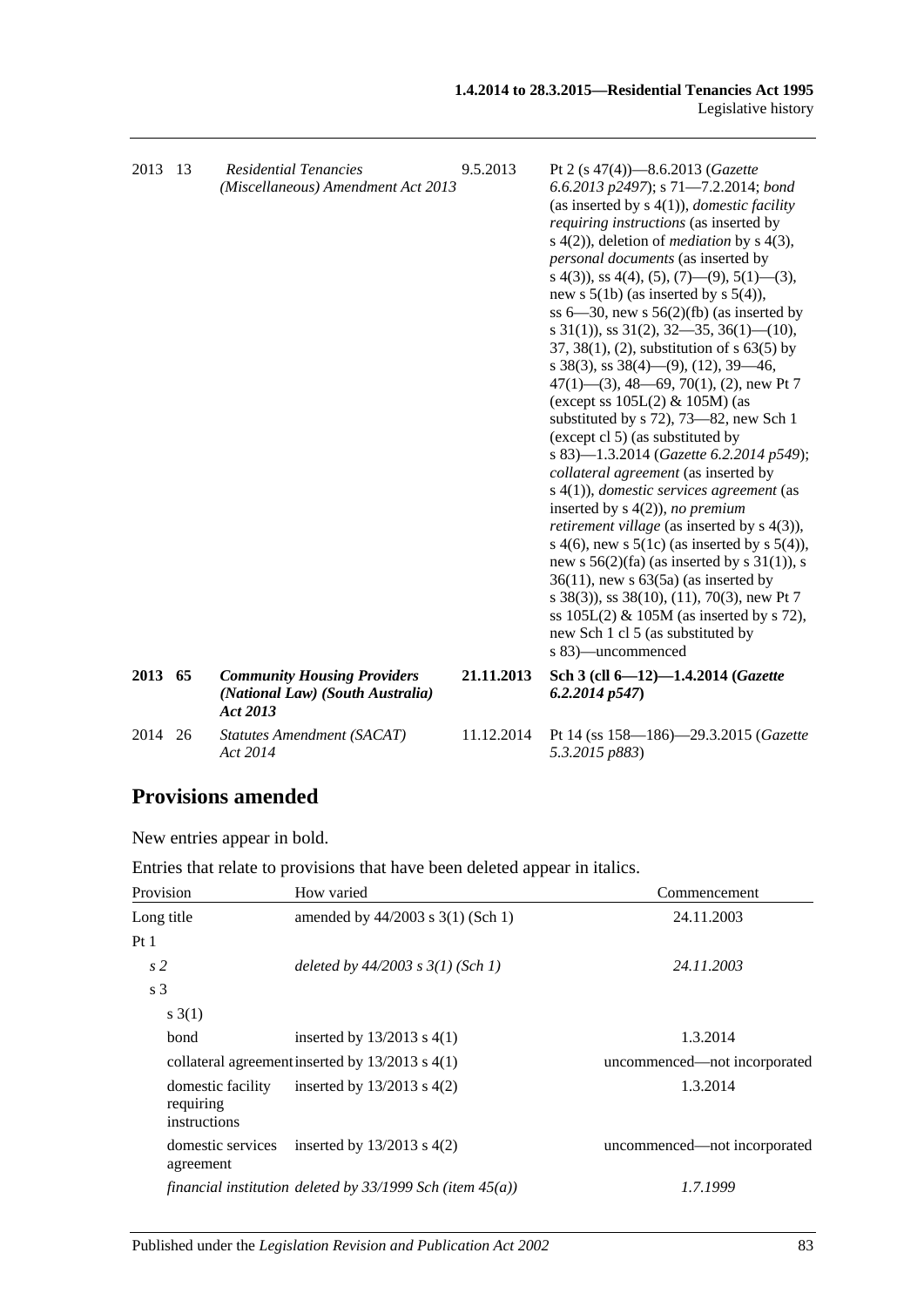|                 | mediation                                       | deleted by $13/2013$ s $4(3)$                     | 1.3.2014                     |
|-----------------|-------------------------------------------------|---------------------------------------------------|------------------------------|
|                 | no premium<br>retirement village                | inserted by $13/2013$ s $4(3)$                    | uncommenced-not incorporated |
|                 |                                                 | personal documents inserted by 13/2013 s 4(3)     | 1.3.2014                     |
|                 | registered agent                                | deleted by $13/2013$ s $4(4)$                     | 1.3.2014                     |
|                 | registered<br>community housing<br>organisation | inserted by $13/2013$ s $4(4)$                    | 1.3.2014                     |
|                 |                                                 | deleted by 65/2013 Sch 3 cl 6                     | 1.4.2014                     |
|                 | registered<br>community<br>housing provider     | inserted by 65/2013 Sch 1 cl 6                    | 1.4.2014                     |
|                 | association                                     | registered housing inserted by $13/2013$ s $4(4)$ | 1.3.2014                     |
|                 |                                                 | deleted by 65/2013 Sch 3 cl 6                     | 1.4.2014                     |
|                 | co-operative                                    | registered housing amended by $13/2013$ s $4(5)$  | 1.3.2014                     |
|                 |                                                 | deleted by 65/2013 Sch 3 cl 6                     | 1.4.2014                     |
| rent            |                                                 | substituted by $13/2013$ s 4(6)                   | uncommenced-not incorporated |
|                 | security                                        | deleted by $13/2013$ s $4(7)$                     | 1.3.2014                     |
|                 | security bond                                   | deleted by $13/2013$ s $4(7)$                     | 1.3.2014                     |
|                 | statutory charges                               | inserted by $13/2013$ s $4(8)$                    | 1.3.2014                     |
|                 | statutory rates,<br>taxes and charges           | deleted by $13/2013$ s $4(8)$                     | 1.3.2014                     |
|                 | tenancy dispute                                 | amended by 13/2013 s 4(9)                         | 1.3.2014                     |
| $s \; 3(4)$     |                                                 | inserted by 55/1999 s 3                           | 3.10.1999                    |
| s <sub>5</sub>  |                                                 |                                                   |                              |
| s 5(1)          |                                                 | amended by 19/2007 Sch 2 cl 1                     | 5.11.2007                    |
|                 |                                                 | amended by $13/2013$ s $5(1)$ —(3)                | 1.3.2014                     |
|                 | $s\ 5(1a)$                                      | inserted by 20/2007 s 92(1)                       | 11.2.2008                    |
|                 | $s\ 5(1b)$                                      | inserted by $13/2013$ s $5(4)$                    | 1.3.2014                     |
|                 | $s\ 5(1c)$                                      | inserted by $13/2013$ s $5(4)$                    | uncommenced-not incorporated |
| s 5(2)          |                                                 | amended by 55/1999 s 4                            | 3.10.1999                    |
|                 |                                                 | amended by $20/2007$ s $92(2)$ —(5)               | 11.2.2008                    |
| Pt 2            |                                                 |                                                   |                              |
| s 9             |                                                 | deleted by 84/2009 s 299                          | 1.2.2010                     |
| Pt <sub>3</sub> |                                                 |                                                   |                              |
| Pt 3 Div 1      |                                                 |                                                   |                              |
| s 13            |                                                 |                                                   |                              |
|                 | $s\ 13(1a)$                                     | inserted by 13/2013 s 6                           | 1.3.2014                     |
| s 15            |                                                 | substituted by 13/2013 s 7                        | 1.3.2014                     |
| s 16            |                                                 |                                                   |                              |
|                 | s 16(1)                                         | s 16 redesignated as s $16(1)$ by $13/2013$ s 8   | 1.3.2014                     |
|                 | s16(2)                                          | inserted by 13/2013 s 8                           | 1.3.2014                     |

Pt 3 Div 2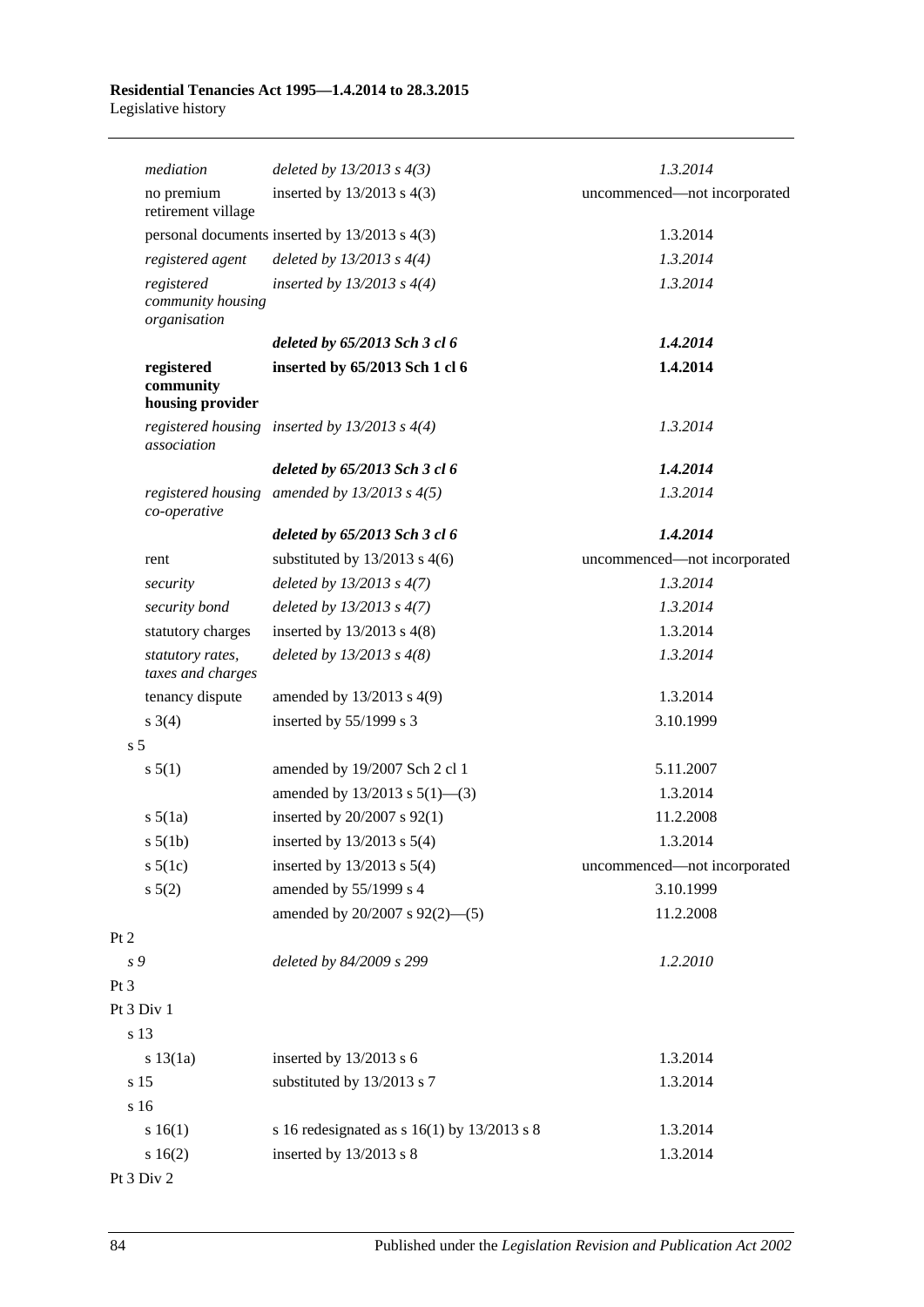| s 21                    | amended by 13/2013 s 9             | 1.3.2014  |
|-------------------------|------------------------------------|-----------|
| Pt 3 Div 3              |                                    |           |
| s 24                    |                                    |           |
| $s\,24(1)$              | amended by 20/2007 s 93            | 11.2.2008 |
|                         | amended by 13/2013 s 10(1)         | 1.3.2014  |
| $s 24(2)$ and (5)       | amended by 13/2013 s 10(2)         | 1.3.2014  |
| s <sub>25</sub>         |                                    |           |
| $s\,25(3)$              | inserted by 13/2013 s 11           | 1.3.2014  |
| Pt 3 Div 4              | deleted by 13/2013 s 12            | 1.3.2014  |
| Pt 3 Div 5              |                                    |           |
| s 31                    |                                    |           |
| $s \, 31(2)$            | amended by 13/2013 s 13(1), (2)    | 1.3.2014  |
| $s \ 31(3)$             | inserted by 13/2013 s 13(3)        | 1.3.2014  |
| s 32                    |                                    |           |
| $s \, 32(1)$            | amended by 13/2013 s 14(1), (2)    | 1.3.2014  |
| $s \frac{32}{1a}$       | inserted by $13/2013$ s $14(3)$    | 1.3.2014  |
| $s \, 32(2)$            | substituted by $13/2013$ s $14(4)$ | 1.3.2014  |
| $s \frac{32(3)-(5)}{2}$ | substituted by 65/2013 Sch 3 cl 7  | 1.4.2014  |
| Pt 3 Div 6              | deleted by 13/2013 s 15            | 1.3.2014  |
| Pt 3 Div 7              |                                    |           |
| s 36                    |                                    |           |
| $s \, 36(1)$            | amended by $21/1998$ s $24(a)$     | 28.5.1998 |
| $s \; 36(2)$            | amended by 59/2001 s 19            | 1.7.2002  |
| $s \; 36(3)$            | inserted by $21/1998$ s $24(b)$    | 28.5.1998 |
| s 37                    |                                    |           |
| $s \frac{37(2)}{2}$     | amended by 13/2013 s 16(1)         | 1.3.2014  |
| $s \frac{37(3)}{2}$     | inserted by $13/2013$ s $16(2)$    | 1.3.2014  |
| Pt 3 Div 9              |                                    |           |
| s 41                    |                                    |           |
| $s\ 41(1)$              | amended by 13/2013 s 17(1)         | 1.3.2014  |
| $s\,4I(2)$              | deleted by 13/2013 s 17(2)         | 1.3.2014  |
| $s\,42$                 | deleted by 13/2013 s 18            | 1.3.2014  |
| Pt 3 Div 10             |                                    |           |
| s 45                    |                                    |           |
| $s\,45(1)$              | amended by 13/2013 s 19(1)-(3)     | 1.3.2014  |
| $s\,45(3)$              | inserted by 13/2013 s 19(4)        | 1.3.2014  |
| s 46                    |                                    |           |
| $s\,46(3)$              | inserted by 13/2013 s 20           | 1.3.2014  |
| s 47                    |                                    |           |
| $s\,47(4)$              | inserted by 13/2013 s 21           | 1.3.2014  |
| Pt 4                    |                                    |           |
| Pt 4 Div A1             | inserted by 13/2013 s 22           | 1.3.2014  |
| Pt 4 Div 1              |                                    |           |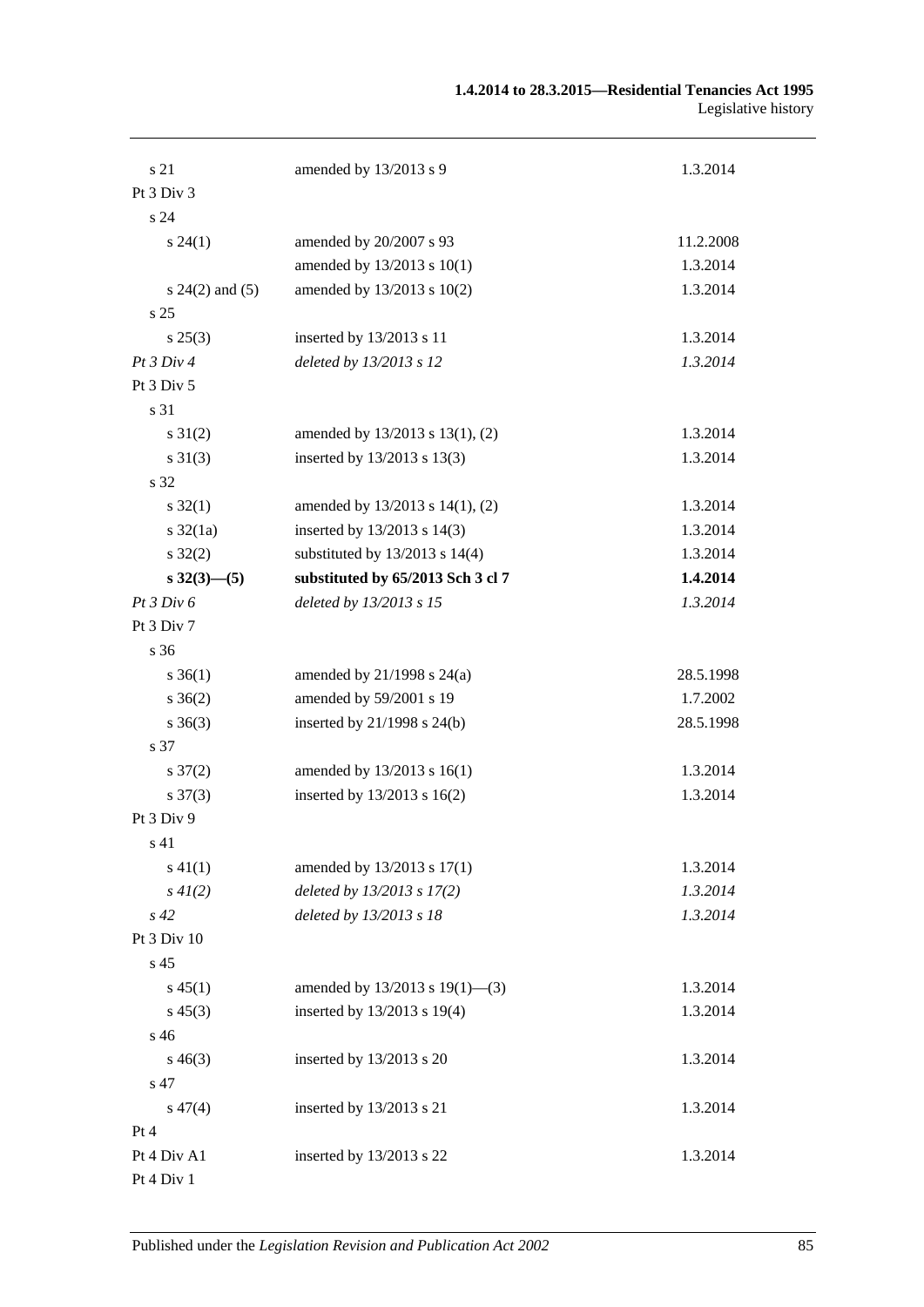### **Residential Tenancies Act 1995—1.4.2014 to 28.3.2015** Legislative history

| s 48 before<br>substitution by<br>13/2013 |                                                           |                              |
|-------------------------------------------|-----------------------------------------------------------|------------------------------|
|                                           | $s$ 48(1), (2) and (4) amended by 34/1996 s 4 (Sch cl 29) | 3.2.1997                     |
| s 48                                      | substituted by 13/2013 s 23                               | 1.3.2014                     |
| s 49                                      | amended by 34/1996 s 4 (Sch cl 29)                        | 3.2.1997                     |
|                                           | substituted by 13/2013 s 24                               | 1.3.2014                     |
| s 50                                      | amended by 13/2013 s 25                                   | 1.3.2014                     |
| s 51                                      | amended by 13/2013 s 26                                   | 1.3.2014                     |
| Pt 4 Div 2                                |                                                           |                              |
| s 52                                      |                                                           |                              |
| s 52(1)                                   | amended by 13/2013 s 27(1)                                | 1.3.2014                     |
| s 52(2)                                   | amended by 13/2013 s 27(2)                                | 1.3.2014                     |
| s 52(3)                                   | amended by 13/2013 s 27(3)                                | 1.3.2014                     |
| Pt 4 Div 3                                |                                                           |                              |
| s 53                                      |                                                           |                              |
| s 53(1)                                   | amended by 13/2013 s 28(1), (2)                           | 1.3.2014                     |
| s 54                                      |                                                           |                              |
| s 54(1)                                   | amended by 13/2013 s 29(1)                                | 1.3.2014                     |
| $s\,54(2)$                                | amended by 13/2013 s 29(2)                                | 1.3.2014                     |
| $s\,54(3)$                                | amended by 13/2013 s 29(3)                                | 1.3.2014                     |
| s <sub>55</sub>                           |                                                           |                              |
| s 55(1)                                   | amended by 13/2013 s 30(1)                                | 1.3.2014                     |
| s 55(2)                                   | amended by 13/2013 s 30(2), (3)                           | 1.3.2014                     |
|                                           | amended by 65/2013 Sch 3 cl 8(1), (2)                     | 1.4.2014                     |
| s 55(2a)                                  | inserted by 13/2013 s 30(4)                               | 1.3.2014                     |
| s 55(7)                                   | inserted by 13/2013 s 30(5)                               | 1.3.2014                     |
| s <sub>56</sub>                           |                                                           |                              |
| s 56(2)                                   | (fa) inserted by $13/2013$ s $31(1)$                      | uncommenced-not incorporated |
|                                           | (fb) inserted by $13/2013$ s $31(1)$                      | 1.3.2014                     |
| s 56(5)                                   | amended by 13/2013 s 31(2)                                | 1.3.2014                     |
| s 56A                                     | inserted by 13/2013 s 32                                  | 1.3.2014                     |
| s 57                                      |                                                           |                              |
| s 57(1)                                   | amended by 13/2013 s 33(1), (2)                           | 1.3.2014                     |
| s 57(2)                                   | amended by 13/2013 s 33(3), (4)                           | 1.3.2014                     |
| s 58 before<br>substitution by<br>13/2013 |                                                           |                              |
| s 58(1)                                   | amended by 34/1996 s 4 (Sch cl 29)                        | 3.2.1997                     |
| s 58(2)                                   | amended by $33/1999$ Sch (item $45(b)$ )                  | 1.7.1999                     |
| s 58                                      | substituted by 13/2013 s 34                               | 1.3.2014                     |
| s 58A                                     | inserted by 13/2013 s 34                                  | 1.3.2014                     |
| Pt 4 Div 4                                |                                                           |                              |
| heading                                   | amended by 13/2013 s 35                                   | 1.3.2014                     |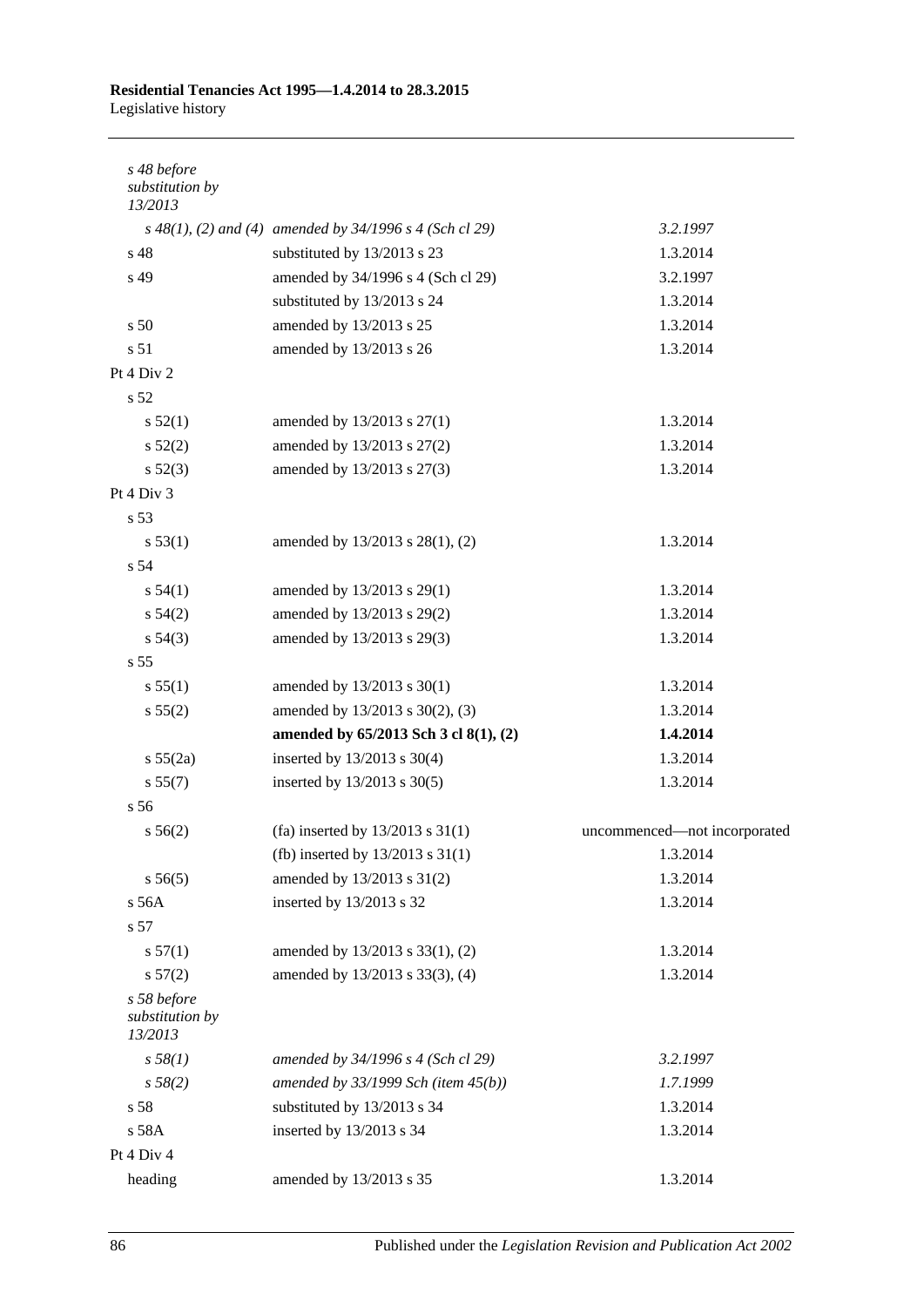| s 61           |                                                                              |                              |
|----------------|------------------------------------------------------------------------------|------------------------------|
| s 61(1)        | amended by $13/2013$ s $36(1)$ —(3)                                          | 1.3.2014                     |
| $s \ 61(2)$    | amended by 13/2013 s 36(4)-(7)                                               | 1.3.2014                     |
| $s \, 61(2a)$  | inserted by 13/2013 s 36(8)                                                  | 1.3.2014                     |
| $s \ 61(3)$    | amended by 13/2013 s 36(9)                                                   | 1.3.2014                     |
| s 61(4)        | amended by 13/2013 s 36(10)                                                  | 1.3.2014                     |
| $s \, 61(5)$   | inserted by 13/2013 s 36(11)                                                 | uncommenced-not incorporated |
| $\sqrt{s}$ 62  |                                                                              |                              |
| s 62(1)        | amended by 34/1996 s 4 (Sch cl 29)                                           | 3.2.1997                     |
|                | amended by 13/2013 s 37(1), (2)                                              | 1.3.2014                     |
| $s \, 62(2)$   | amended by 34/1996 s 4 (Sch cl 29)                                           | 3.2.1997                     |
|                | amended by 13/2013 s 37(3)-(5)                                               | 1.3.2014                     |
| s 63           |                                                                              |                              |
| s 63(1)        | amended by 13/2013 s 38(1)                                                   | 1.3.2014                     |
| s 63(3)        | amended by 13/2013 s 38(2)                                                   | 1.3.2014                     |
| s 63(5)        | substituted by $13/2013$ s $38(3)$                                           | 1.3.2014                     |
| s 63(5a)       | inserted by 13/2013 s 38(3)                                                  | uncommenced-not incorporated |
| s 63(6)        | amended by 13/2013 s 38(4)                                                   | 1.3.2014                     |
| s 63(7)        | amended by 44/2003 s 3(1) (Sch 1)                                            | 24.11.2003                   |
|                | amended by 13/2013 s 38(5), (6)                                              | 1.3.2014                     |
| s 63(8)        | amended by 13/2013 s 38(7)                                                   | 1.3.2014                     |
| s 63(9)        | amended by 13/2013 s 38(8), (9)                                              | 1.3.2014                     |
| s 63(11)       | amended by 13/2013 s 38(10)                                                  | uncommenced-not incorporated |
| s 63(12)       | deleted by 13/2013 s 38(11)                                                  | uncommenced-not incorporated |
| $s\,63(13)$    | s 63 footnotes 1 and 2 redesignated as s 63(13)<br>by 44/2003 s 3(1) (Sch 1) | 24.11.2003                   |
|                | amended by 13/2013 s 38(12)                                                  | 1.3.2014                     |
| Pt $4$ Div $5$ |                                                                              |                              |
| s 65           |                                                                              |                              |
| s 65(2)        | amended by 13/2013 s 39(1), (2)                                              | 1.3.2014                     |
| Pt 4 Div 6     |                                                                              |                              |
| s 66           |                                                                              |                              |
| s 66(1)        | amended by 13/2013 s 40(1)                                                   | 1.3.2014                     |
| s 66(2)        | amended by 13/2013 s 40(2), (3)                                              | 1.3.2014                     |
| $s\,66(3)$     | amended by 13/2013 s 40(4), (5)                                              | 1.3.2014                     |
| Pt 4 Div 7     |                                                                              |                              |
| s 68           |                                                                              |                              |
| s 68(1)        | amended by 13/2013 s 41(1)                                                   | 1.3.2014                     |
| s 68(1a)       | inserted by $13/2013$ s $41(2)$                                              | 1.3.2014                     |
| s 68(2)        | amended by 13/2013 s 41(3)                                                   | 1.3.2014                     |
|                | amended by 65/2013 Sch 3 cl 9                                                | 1.4.2014                     |
| s68(3)         | substituted by $13/2013$ s $41(4)$                                           | 1.3.2014                     |
| s68(4)         | amended by 13/2013 s 41(5)                                                   | 1.3.2014                     |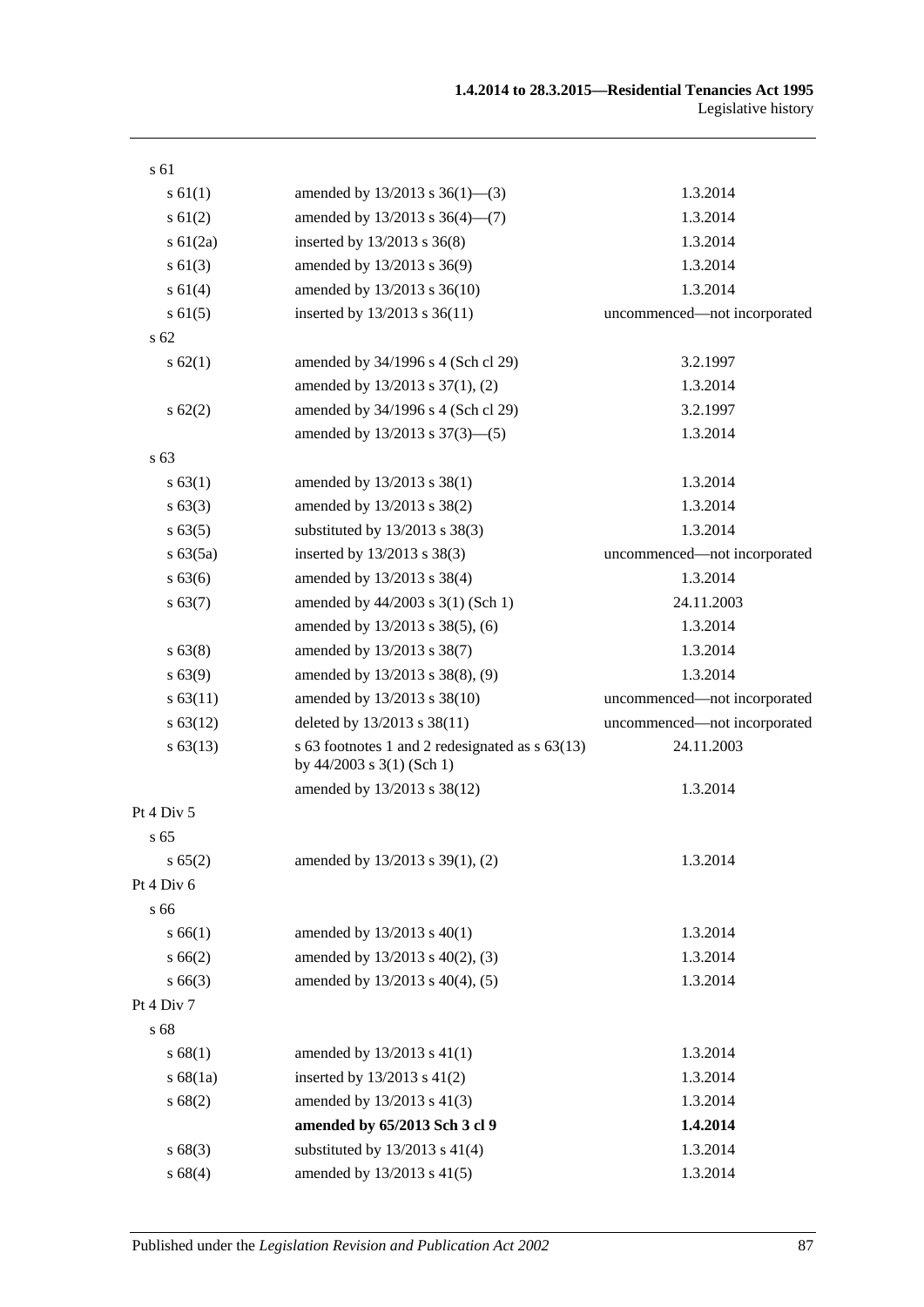# **Residential Tenancies Act 1995—1.4.2014 to 28.3.2015**

Legislative history

| s68(5)                          | inserted by $13/2013$ s 41(6)                                                           | 1.3.2014   |
|---------------------------------|-----------------------------------------------------------------------------------------|------------|
| Pt 4 Div 8                      |                                                                                         |            |
| s 69                            |                                                                                         |            |
| s 69(1)                         | amended by $13/2013$ s $42(1)$                                                          | 1.3.2014   |
| s 69(2)                         | amended by 13/2013 s 42(2), (3)                                                         | 1.3.2014   |
| $s\ 69(3a)$                     | inserted by 13/2013 s 42(4)                                                             | 1.3.2014   |
| s 70                            |                                                                                         |            |
| $s \, 70(1a)$                   | inserted by $13/2013$ s $43(1)$                                                         | 1.3.2014   |
| $s \, 70(3)$                    | amended by 13/2013 s 43(2)                                                              | 1.3.2014   |
| Pt 4 Div 9A                     | inserted by 13/2013 s 44                                                                | 1.3.2014   |
| Pt 4 Div 10                     |                                                                                         |            |
| s 72                            | substituted by 13/2013 s 45                                                             | 1.3.2014   |
| Pt 4 Div 11                     |                                                                                         |            |
| heading                         | substituted by 13/2013 s 46                                                             | 1.3.2014   |
| s 73                            |                                                                                         |            |
| s 73(1)                         | amended by 13/2013 s 47(1)                                                              | 1.3.2014   |
| s 73(2)                         | amended by 54/2012 s 34(1)                                                              | 28.2.2013  |
|                                 | substituted by $13/2013$ s $47(2)$                                                      | 1.3.2014   |
| $s \, 73(3)$                    | amended by 54/2012 s 34(2)                                                              | 28.2.2013  |
|                                 | substituted by $13/2013$ s $47(2)$                                                      | 1.3.2014   |
| $s \, 73(4)$                    | inserted by 54/2012 s 34(3)                                                             | 28.2.2013  |
|                                 | amended by 13/2013 s 47(3)                                                              | 1.3.2014   |
| s 73(5)                         | inserted by 54/2012 s 34(3)                                                             | 28.2.2013  |
| $s\,73(6)$                      | inserted by 54/2012 s 34(3)                                                             | 28.2.2013  |
| water security<br>rebate amount | amended by 13/2013 s 47(4)                                                              | 8.6.2013   |
| Pt 4 Div 12                     |                                                                                         |            |
| s 74                            |                                                                                         |            |
| s74(2)                          | amended by 13/2013 s 48(1)                                                              | 1.3.2014   |
|                                 | amended by 65/2013 Sch 3 cl 10(1)                                                       | 1.4.2014   |
| $s \, 74(2a)$                   | s 74(2) dot point redesignated as $\frac{1}{2}$ 74(2a) by<br>$44/2003$ s 3(1) (Sch 1)   | 24.11.2003 |
|                                 | substituted by $13/2013$ s $48(2)$                                                      | 1.3.2014   |
|                                 | amended by 65/2013 Sch 3 cl 10(2)                                                       | 1.4.2014   |
| $s\,74(2ab)$                    | inserted by 13/2013 s 48(2)                                                             | 1.3.2014   |
| s $74(2b)$ and $(2c)$           | s $74(2)$ dot points redesignated as s $74(2b)$ and<br>$(2c)$ by 44/2003 s 3(1) (Sch 1) | 24.11.2003 |
| s74(5)                          | amended by 13/2013 s 48(3)                                                              | 1.3.2014   |
| Pt 4 Div 15                     |                                                                                         |            |
| s 77                            |                                                                                         |            |
| $s\,77(3)$                      | amended by 13/2013 s 49                                                                 | 1.3.2014   |
| s 78A                           | inserted by 13/2013 s 50                                                                | 1.3.2014   |
| Pt 5                            |                                                                                         |            |

Pt 5 Div 1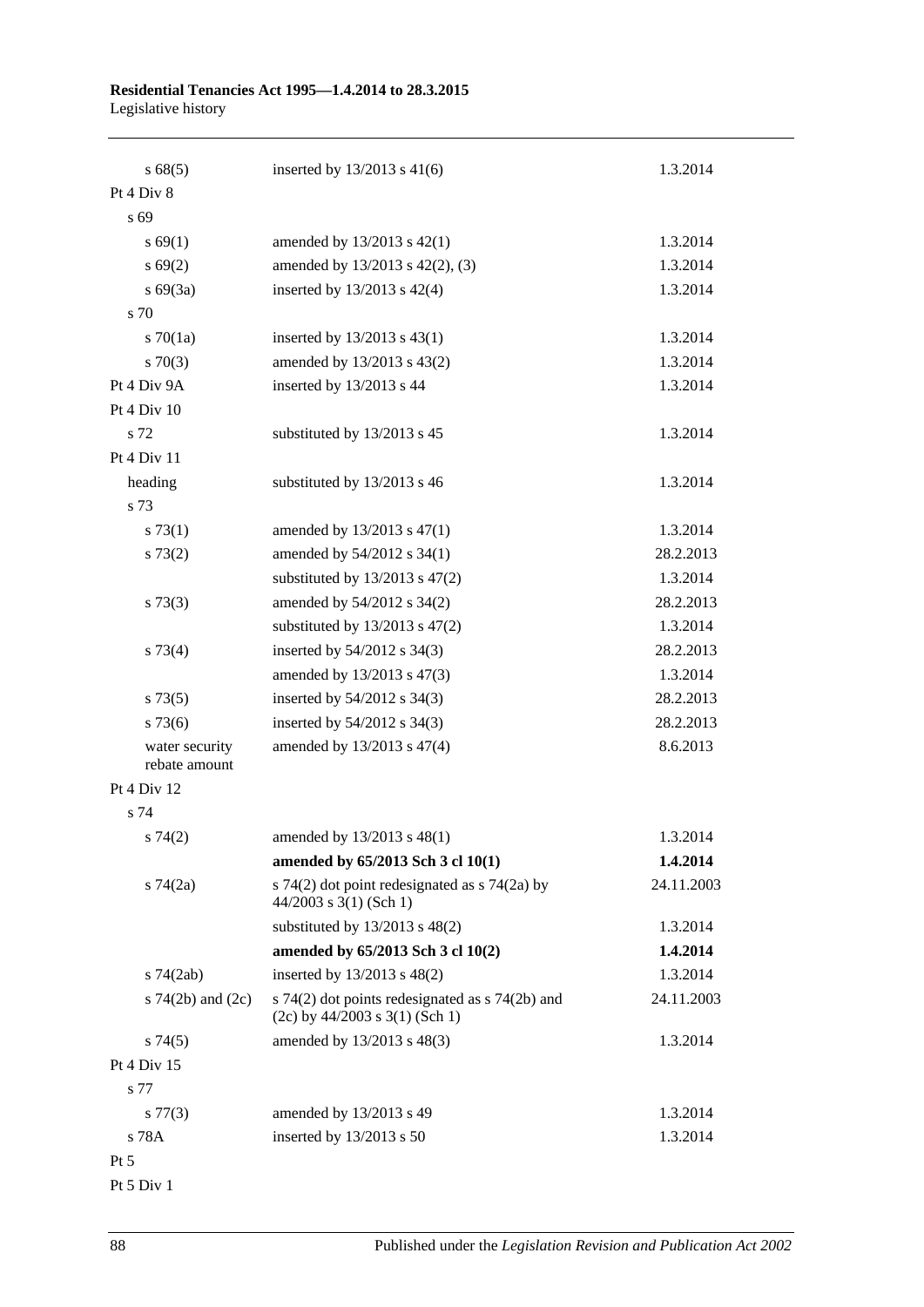| s 79                  | (a) deleted by $13/2013$ s $51$                                                         | 1.3.2014   |
|-----------------------|-----------------------------------------------------------------------------------------|------------|
| $s$ 79 $A$            | inserted by 13/2013 s 52                                                                | 1.3.2014   |
| Pt 5 Div 2            |                                                                                         |            |
| s80                   |                                                                                         |            |
| $s\ 80(2)$            | amended by 13/2013 s 53                                                                 | 1.3.2014   |
| s $80(6)$ and $(7)$   | s $80(5)$ dot points redesignated as s $80(6)$ and (7)<br>by $44/2003$ s $3(1)$ (Sch 1) | 24.11.2003 |
| s 81                  |                                                                                         |            |
| s 81(3)               | amended by 13/2013 s 54(1)                                                              | 1.3.2014   |
| s 81(4)               | amended by 13/2013 s 54(2)                                                              | 1.3.2014   |
| s 82                  |                                                                                         |            |
| s 82(1)               | substituted by 65/2013 Sch 3 cl 11                                                      | 1.4.2014   |
| s 83                  |                                                                                         |            |
| s 83(2)               | substituted by 13/2013 s 55                                                             | 1.3.2014   |
|                       | amended by 65/2013 Sch 3 cl 12                                                          | 1.4.2014   |
| ss 83A and 83B        | inserted by 13/2013 s 56                                                                | 1.3.2014   |
| s 84                  |                                                                                         |            |
| s 84(1)               | substituted by $13/2013$ s $57(1)$                                                      | 1.3.2014   |
| s 84(3)               | inserted by 13/2013 s 57(2)                                                             | 1.3.2014   |
| Pt 5 Div 3            |                                                                                         |            |
| s85                   |                                                                                         |            |
| s 85(3a)              | s $85(3)$ dot point redesignated as s $85(3a)$ by<br>$44/2003$ s 3(1) (Sch 1)           | 24.11.2003 |
| s 85A                 | inserted by 13/2013 s 58                                                                | 1.3.2014   |
| ss 86A and 86B        | inserted by 13/2013 s 59                                                                | 1.3.2014   |
| Pt 5 Div 4            |                                                                                         |            |
| s 87                  |                                                                                         |            |
| s $87(1a)$ and $(1b)$ | inserted by $13/2013$ s 60                                                              | 1.3.2014   |
| s 90                  |                                                                                         |            |
| $s\,90(2)$            | substituted by 55/1999 s 5                                                              | 3.10.1999  |
|                       | amended by 44/2006 s 49                                                                 | 18.1.2007  |
| $s \ 90(2a)$          | inserted by 55/1999 s 5                                                                 | 3.10.1999  |
| $s\,90(3)$            |                                                                                         |            |
| interested person     | amended by $13/2013$ s $61(1)$                                                          | 1.3.2014   |
| $s\ 90(4)$ and (5)    | inserted by $13/2013$ s $61(2)$                                                         | 1.3.2014   |
| Pt 5 Div 5            |                                                                                         |            |
| $s\,92A$              | inserted by 13/2013 s 62                                                                | 1.3.2014   |
| Pt 5 Div 6            |                                                                                         |            |
| s 93                  |                                                                                         |            |
| $s\,93(1)$            | substituted by $13/2013$ s $63(1)$                                                      | 1.3.2014   |
| $s\,93(2)$            | amended by 13/2013 s 63(2)                                                              | 1.3.2014   |
| $s\,93(4a)$           | s 93(4) dot point redesignated as s 93(4a) by<br>$44/2003$ s 3(1) (Sch 1)               | 24.11.2003 |
| s 94                  |                                                                                         |            |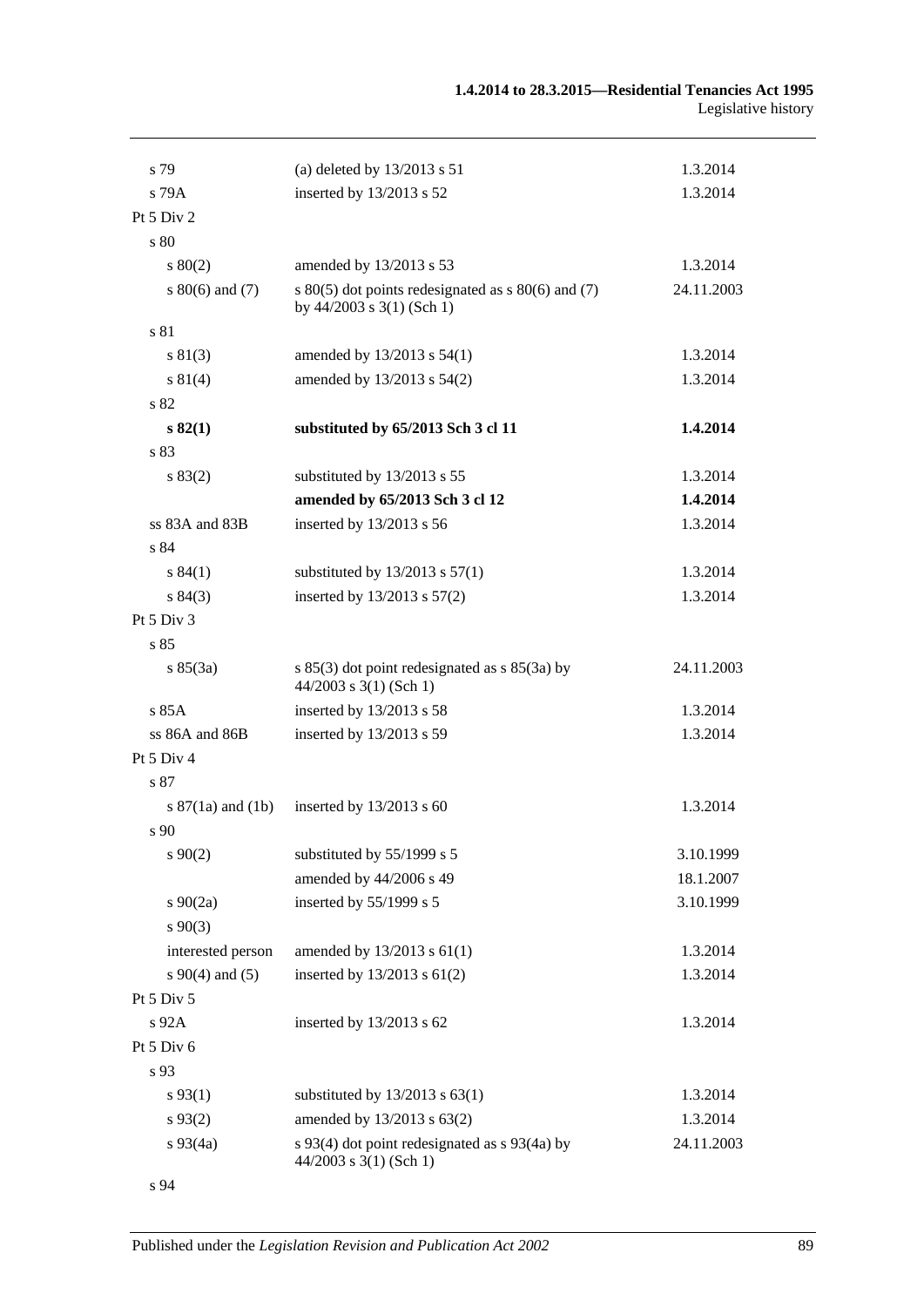### **Residential Tenancies Act 1995—1.4.2014 to 28.3.2015** Legislative history

| $s\,94(1a)$                                  | inserted by 13/2013 s 64                                                   | 1.3.2014                                                                 |
|----------------------------------------------|----------------------------------------------------------------------------|--------------------------------------------------------------------------|
| s 95                                         | amended by 13/2013 s 65                                                    | 1.3.2014                                                                 |
| s 96                                         |                                                                            |                                                                          |
| s 96(1a)—(1c)                                | inserted by 13/2013 s 66                                                   | 1.3.2014                                                                 |
| Pt 5 Div 7 before<br>substitution by 13/2013 |                                                                            |                                                                          |
| s <sub>97</sub>                              |                                                                            |                                                                          |
| $s\,97(4)$                                   | substituted by 55/1999 s $6(a)$                                            | 3.10.1999                                                                |
| $s\,97(6)$                                   | amended by $55/1999 s 6(b)$                                                | 3.10.1999                                                                |
| Pt 5 Div 7                                   | substituted by 13/2013 s 67                                                | 1.3.2014                                                                 |
| Pt 5 Div 8                                   |                                                                            |                                                                          |
| s 99                                         |                                                                            |                                                                          |
| $s\,99(1)$                                   | substituted by $13/2013$ s $68(1)$                                         | 1.3.2014                                                                 |
| $s\,99(3)$                                   | amended by 13/2013 s 68(2)                                                 | 1.3.2014                                                                 |
| $s\,99(5)$                                   | amended by 13/2013 s 68(3)                                                 | 1.3.2014                                                                 |
| $s\,99(6)$                                   | amended by 13/2013 s 68(4)                                                 | 1.3.2014                                                                 |
| $s\,99(8)$                                   | amended by 13/2013 s 68(2)                                                 | 1.3.2014                                                                 |
| Pt 5A                                        | inserted by 13/2013 s 69                                                   | 1.3.2014                                                                 |
| Pt $6$                                       |                                                                            |                                                                          |
| s 100                                        |                                                                            |                                                                          |
| 100(3)                                       | amended by 13/2013 s 70(1)                                                 | 1.3.2014                                                                 |
| 100(5)                                       | amended by 13/2013 s 70(2)                                                 | 1.3.2014                                                                 |
| 100(6)                                       | inserted by 13/2013 s 70(3)                                                | uncommenced-not incorporated                                             |
| s 101                                        |                                                                            |                                                                          |
| s 101(1)                                     | s 101 amended and redesignated as s 101(1) by<br>$13/2013$ s $71(1)$ - (3) | 7.2.2014                                                                 |
| s 101(2)                                     | inserted by 13/2013 s 71(3)                                                | 7.2.2014                                                                 |
| Pt 7 before substitution<br>by 13/2013       |                                                                            |                                                                          |
| s 105A                                       | inserted by 21/1998 s 25                                                   | 28.5.1998                                                                |
| Pt 7                                         | substituted by 13/2013 s 72                                                | 1.3.2014 except ss $105L(2)$ and<br>105M-uncommenced-not<br>incorporated |
| Pt 8                                         |                                                                            |                                                                          |
| Pt 8 Div 1                                   | substituted by 13/2013 s 73                                                | 1.3.2014                                                                 |
| Pt 8 Div 3                                   |                                                                            |                                                                          |
| s 110                                        |                                                                            |                                                                          |
| s 110(1)                                     | s 110 amended and redesignated as s 110(1) by<br>55/1999 s 7(a)-(c)        | 3.10.1999                                                                |
|                                              | amended by $13/2013$ s $74(1)$ —(3)                                        | 1.3.2014                                                                 |
| 110(2)                                       | inserted by $55/1999$ s $7(c)$                                             | 3.10.1999                                                                |
| Pt 8 Div 4                                   |                                                                            |                                                                          |
| s 113                                        |                                                                            |                                                                          |
| s 113(1)                                     | amended by 13/2013 s 75(1)                                                 | 1.3.2014                                                                 |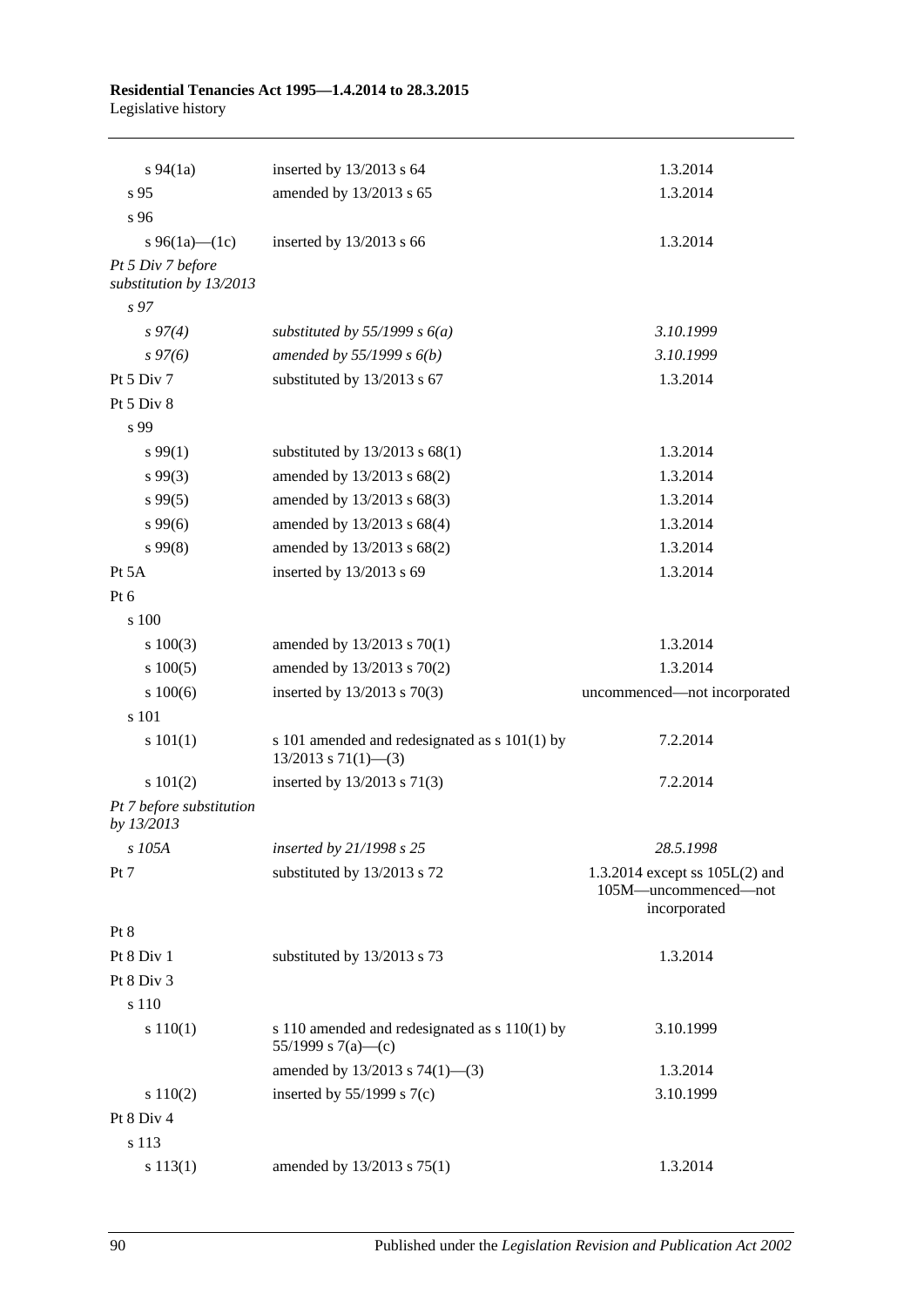| s 113(3)                          | amended by 13/2013 s 75(2), (3)                   | 1.3.2014                            |
|-----------------------------------|---------------------------------------------------|-------------------------------------|
| s 114                             | amended by 13/2013 s 76                           | 1.3.2014                            |
| Pt 9                              |                                                   |                                     |
| s 115                             |                                                   |                                     |
| s 115(3)                          | amended by 13/2013 s 77                           | 1.3.2014                            |
| s 116                             | deleted by 13/2013 s 78                           | 1.3.2014                            |
| s 117A                            | inserted by 13/2013 s 79                          | 1.3.2014                            |
| s 119                             |                                                   |                                     |
| s 119(1)                          | amended by 21/1998 s 26                           | 28.5.1998                           |
| s 119(3)                          | amended by 13/2013 s 80                           | 1.3.2014                            |
| s 120                             |                                                   |                                     |
| s 120(1)                          | amended by 13/2013 s 81(1)                        | 1.3.2014                            |
| $s\,120(2)$                       | deleted by $13/2013$ s $81(2)$                    | 1.3.2014                            |
| s 121                             |                                                   |                                     |
| s 121(3)                          | amended by 13/2013 s 82(1)                        | 1.3.2014                            |
| s 121(4)                          | inserted by 34/1996 s 4 (Sch cl 29)               | 3.2.1997                            |
|                                   | amended by 13/2013 s 82(2)                        | 1.3.2014                            |
| Sch before deletion by<br>13/2013 | heading substituted by $44/2003$ s $3(1)$ (Sch 1) | 24.11.2003                          |
| Div 1                             | deleted by $44/2003$ s $3(1)$ (Sch 1)             | 24.11.2003                          |
| Div 2 heading                     | deleted by $44/2003$ s $3(1)$ (Sch 1)             | 24.11.2003                          |
| Div 3                             | deleted by $44/2003$ s $3(1)$ (Sch 1)             | 24.11.2003                          |
| Sch                               | deleted by 13/2013 s 83                           | 1.3.2014                            |
| Sch 1                             | inserted by 13/2013 s 83                          | 1.3.2014 except<br>cl 5-uncommenced |

# **Transitional etc provisions associated with Act or amendments**

### *Statutes Amendment and Repeal (Common Expiation Scheme) Act 1996*

### **5—Transitional provision**

An Act repealed or amended by this Act will continue to apply (as in force immediately prior to the repeal or amendment coming into operation) to an expiation notice issued under the repealed or amended Act.

### **Historical versions**

Reprint No 1—3.2.1997 Reprint No 2—28.5.1998 Reprint No 3—1.7.1999 Reprint No 4—3.10.1999 Reprint No 5—1.7.2002 Reprint No 6—24.11.2003 18.1.2007 5.11.2007